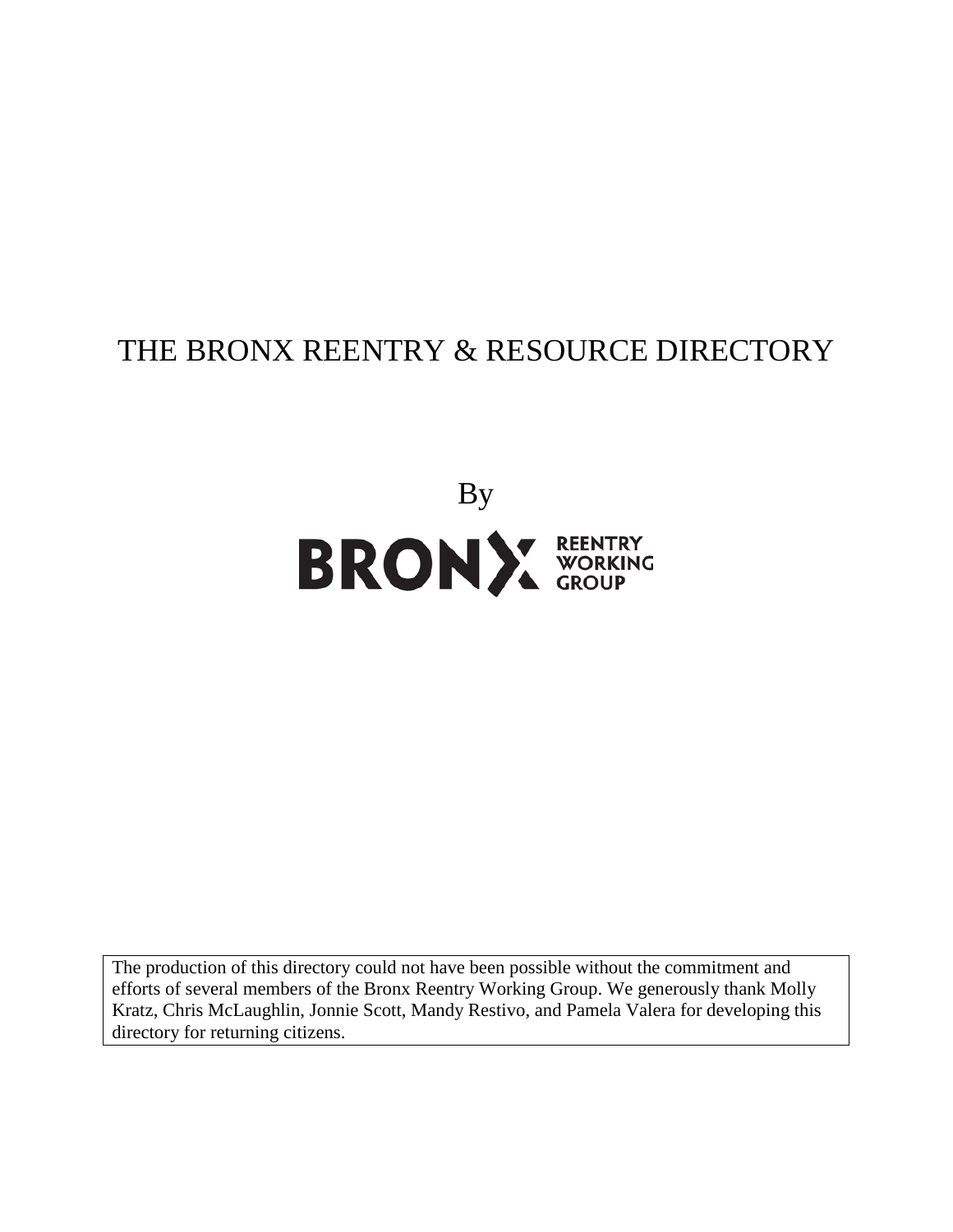

A coalition of academic-community partners, corrections/parole, returning citizens, clergy, health providers, policy-makers, and residents committed to addressing the social and health disparities of individuals with histories of criminal justice involvement

## **Coalition Partners and Members**

Albert Einstein College of Medicine Division of Community Collaboration and Implementation Science

Bronx County Borough President's Office

Bronx Clergy Legislative Roundtable

Bronx Community Recovery Center

Bronx Community Solutions

Bronx Defenders

Department of Corrections and Community Supervision

Lehman College

Montefiore Medical Center

Osborne Association

Health People

Narco Freedom

New York City Department of Probation

Returning Citizens

South Bronx Overall Economic Development Corporation (SOBRO)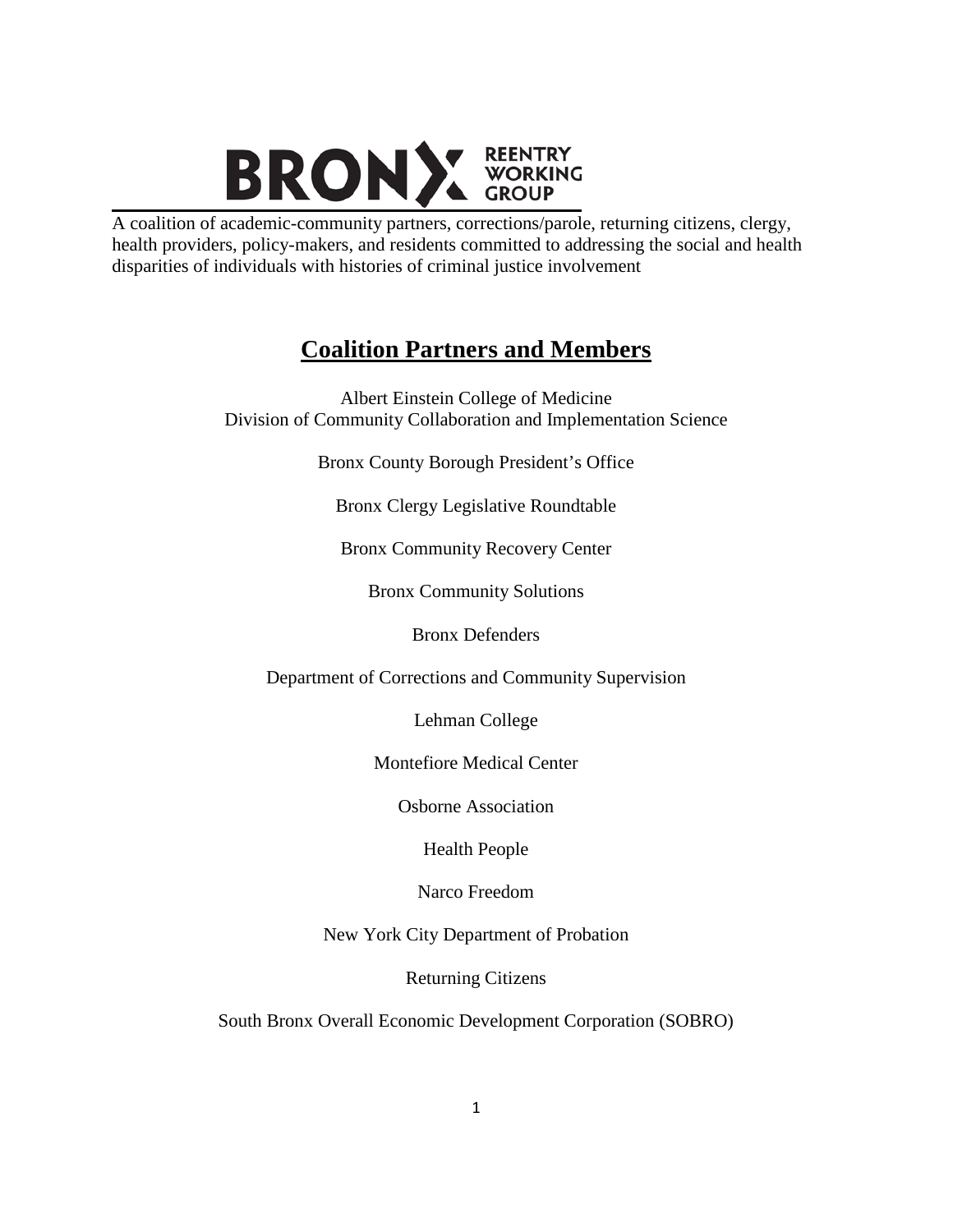Dear Returning Citizen, Family Member, or Community Member:

The Bronx Reentry Working Group is pleased to bring you this comprehensive guide to reentry and related services in the Bronx, NY. The Bronx Reentry Working Group is a coalition of academic-community partners, corrections officials, returning citizens, clergy members, healthcare providers, policymakers, and residents committed to addressing the social and health disparities of individuals with histories of criminal justice involvement.

This guide is the first compilation of **Bronx-only resources**, and we believe it will be a useful tool for finding the local services you need. Each of the organizations in this directory has been contacted directly to ensure that they serve individuals coming home from prison or jail, those involved in the criminal justice system, and/or their families. Despite our diligent efforts to ensure the accuracy of this information, agencies and services can change quickly, so be sure to contact the organization directly before visiting the location to receive services. If you find that an organization's information has changed, please contact Pamela Valera at 718-920-5682 as soon as possible so that we can make their new contact information available as quickly as possible.

This directory is divided into several categories, including the following services: administrative and comprehensive, clothing, educational, employment, family, food pantry, health and wellness, housing, legal, mental health, substance abuse, and support groups.

The Bronx Reentry Working Group will also be on the Internet as of May 1, 2012, and you can find us online at *www.bronxreentryorg*. There will be an interactive directory section on the website with services searchable by zip code.

The Bronx Reentry Working Group is an active coalition that meets monthly. All are welcome to join. For more information please contact Mandy Restivo at 347-439-6934.

Sincerely,

Pamela Valera, PhD, MSW (Co-chair) Mandy Restivo, MA (Co-chair)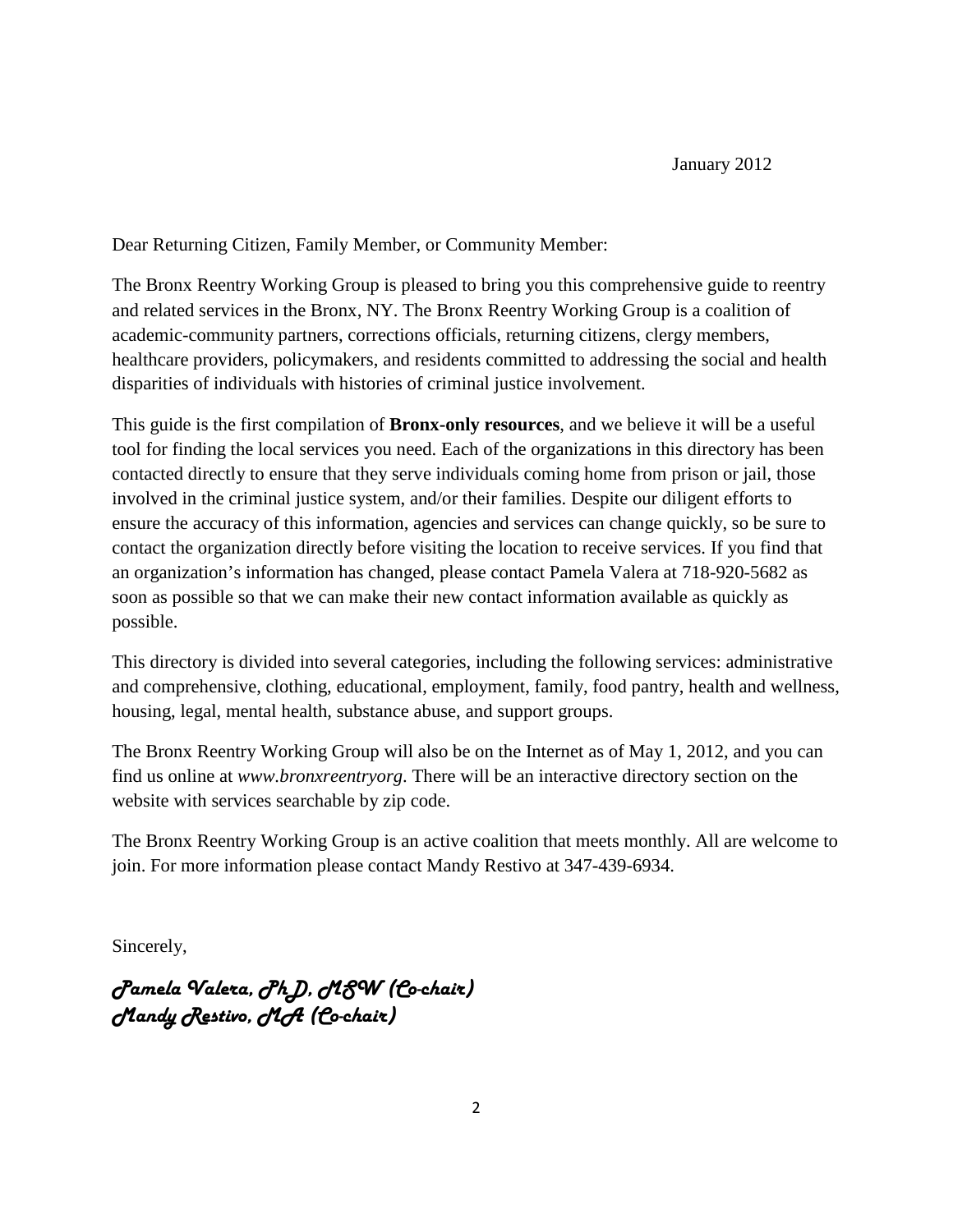## TABLE OF CONTENTS

#### Administrative & Comprehensive Services:

#### **Clothing Services:**

#### **Domestic Violence and Sexual Assault Services**

#### **Educational Services:**

#### **Employment Services:**

| ____ |
|------|
|------|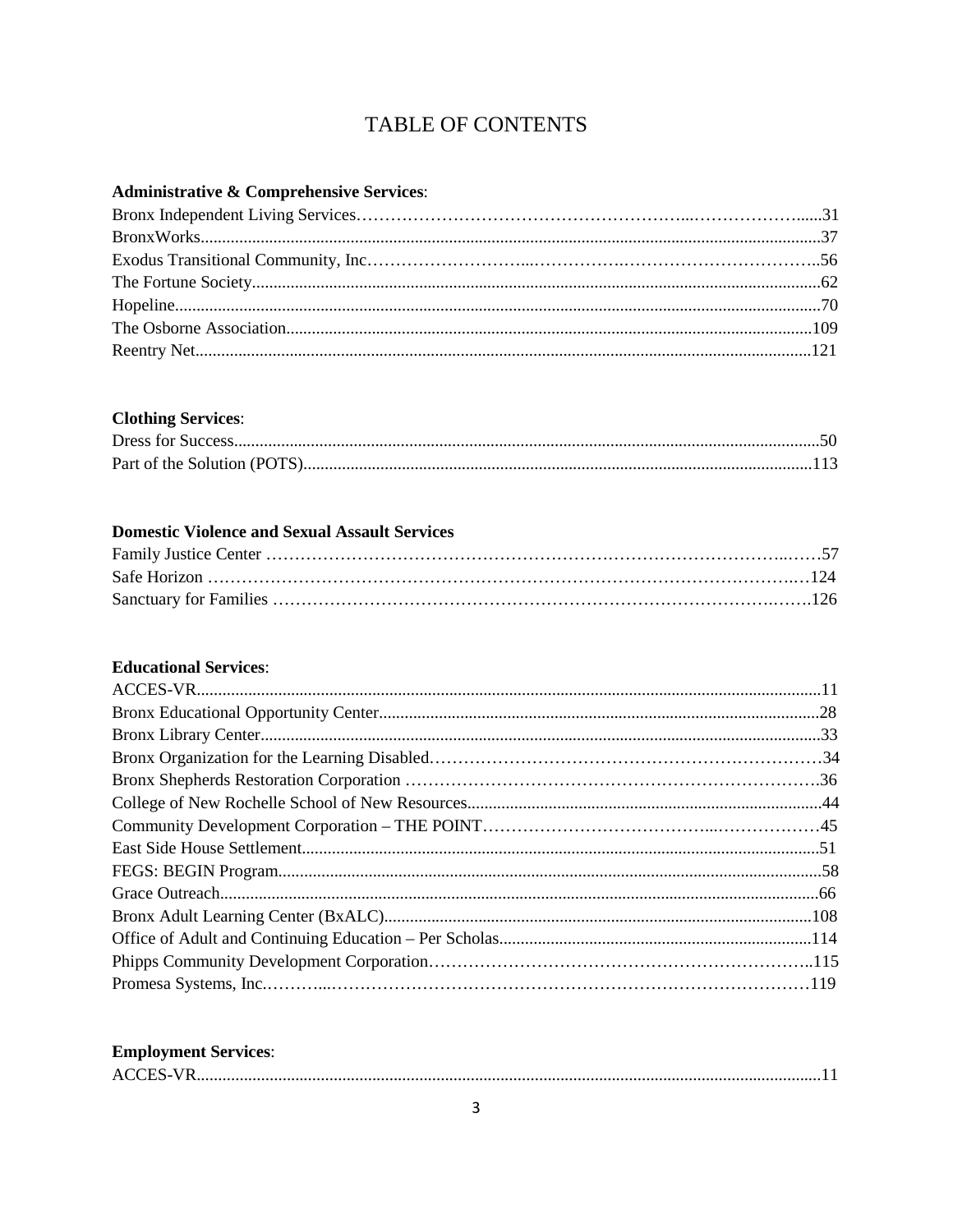### **Family Services:**

### **Food Pantry Services:**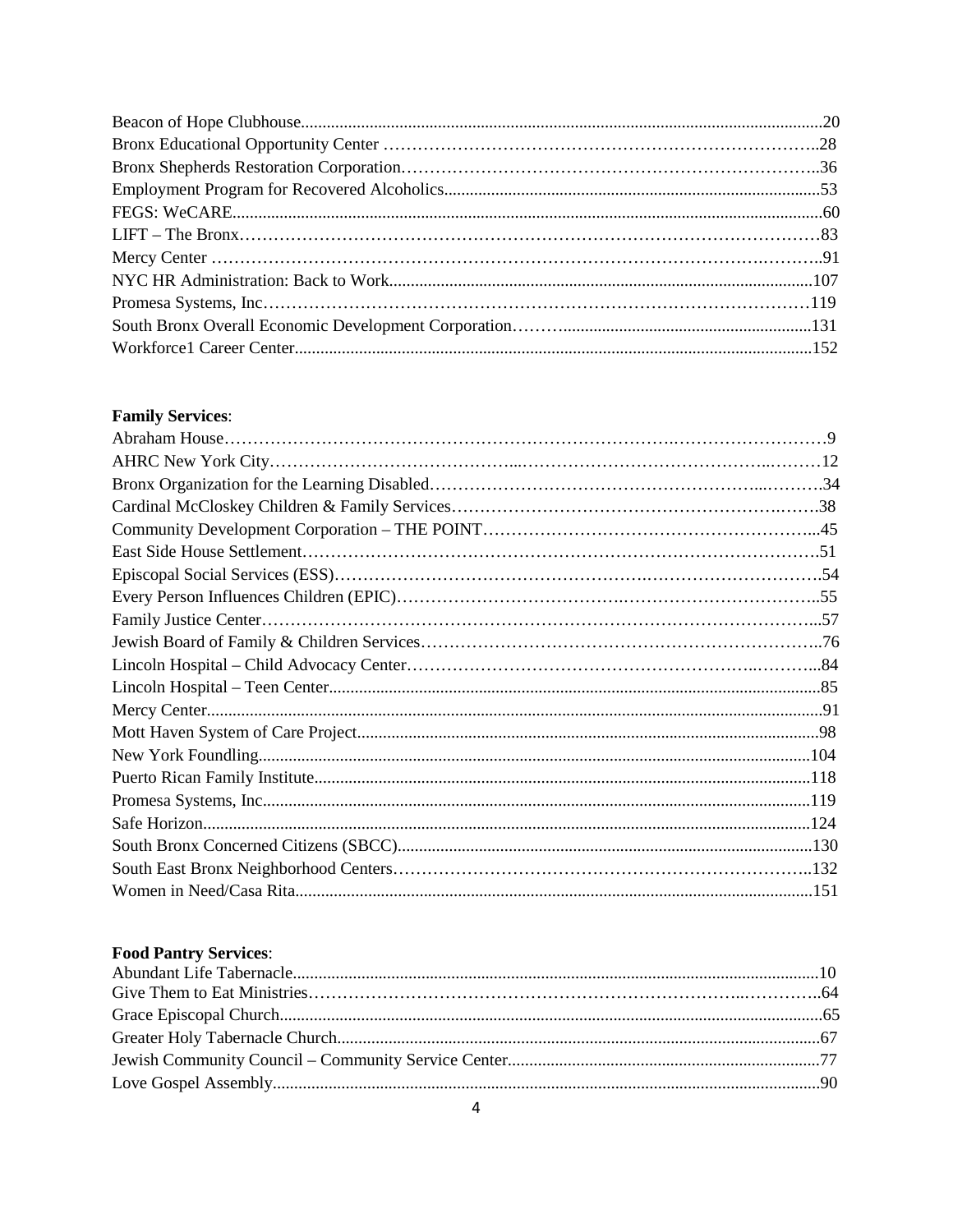#### **Health and Wellness Services:**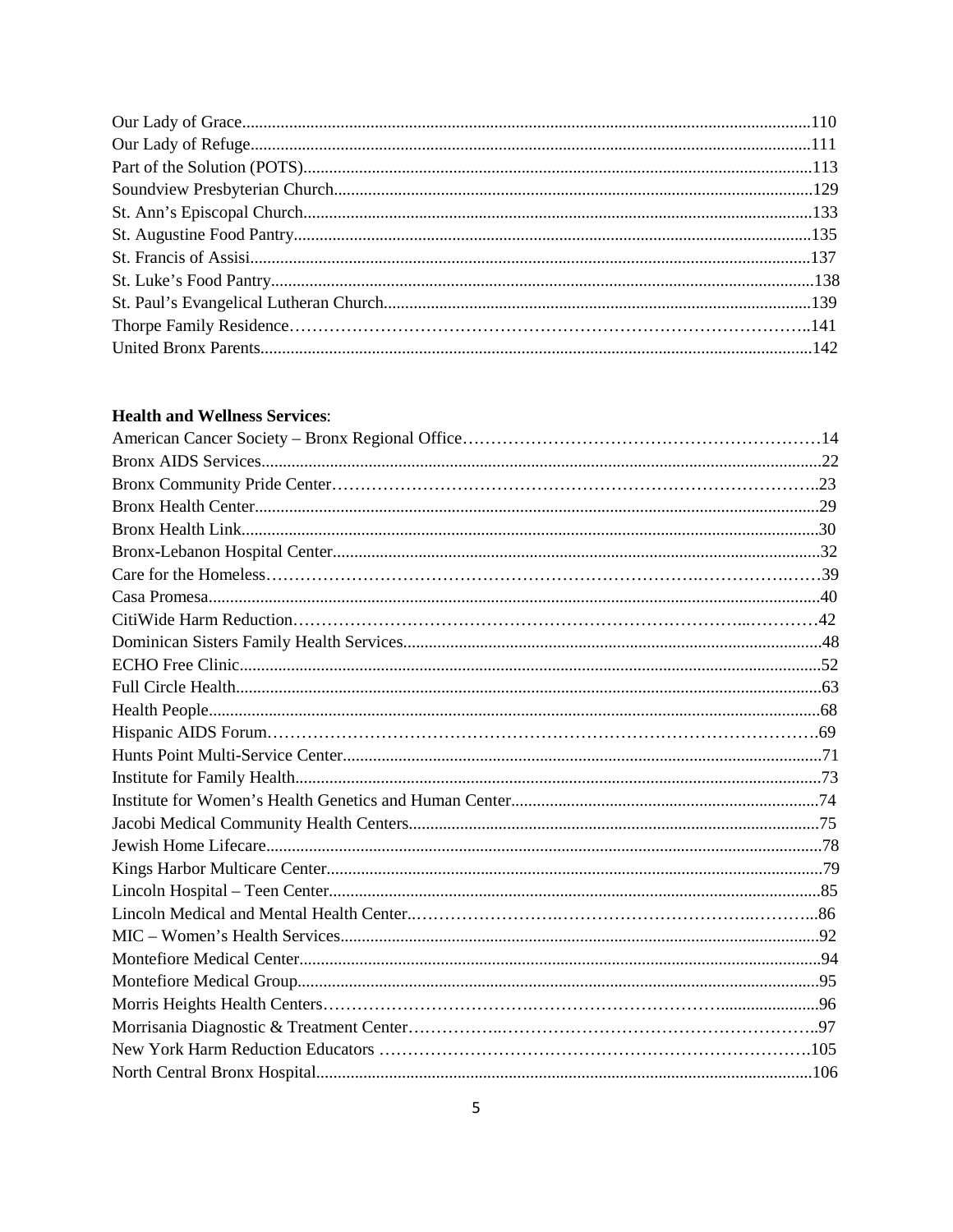#### **Housing Services:**

### **Legal Services:**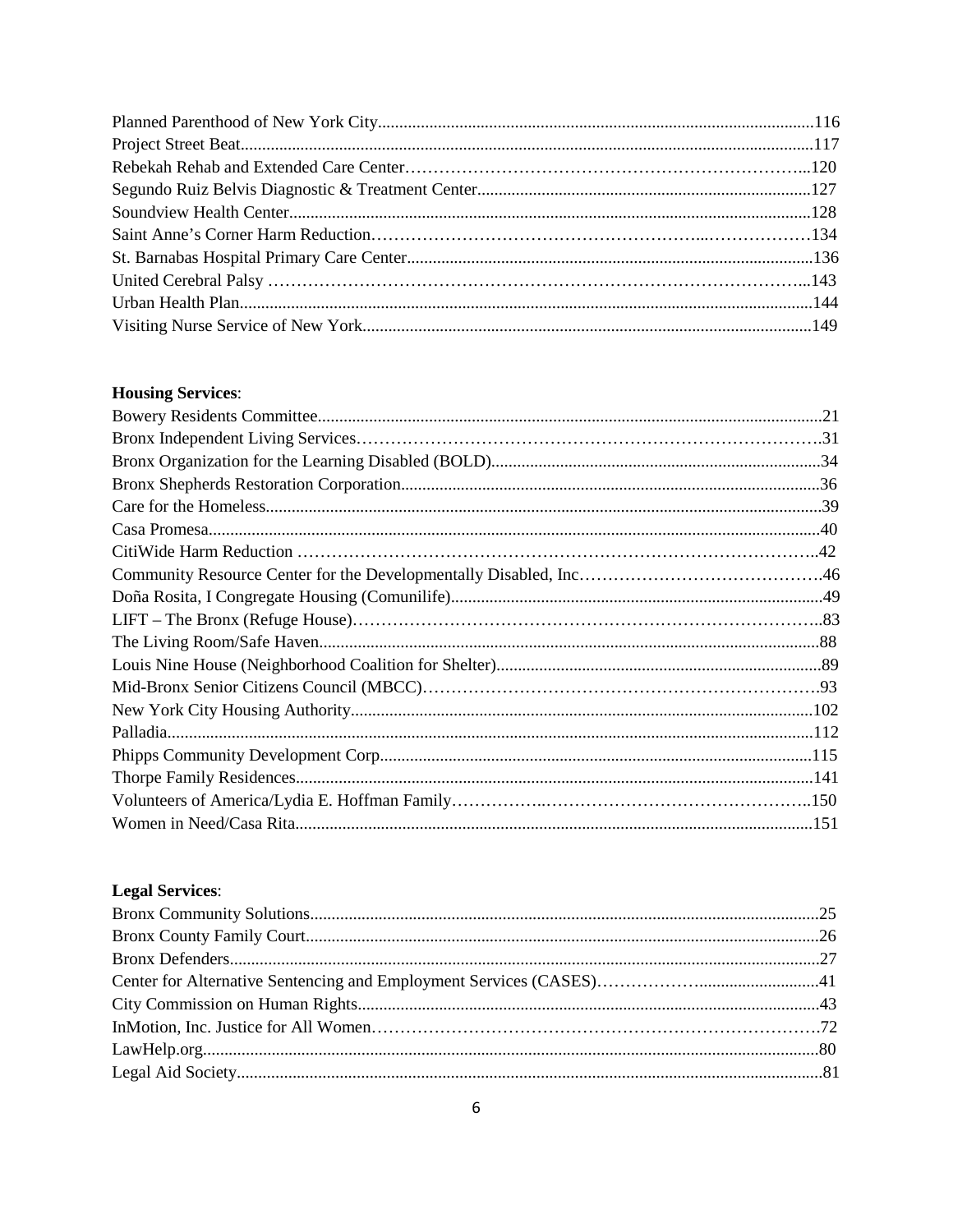### **Mental Health Services:**

#### **Substance Abuse Services:**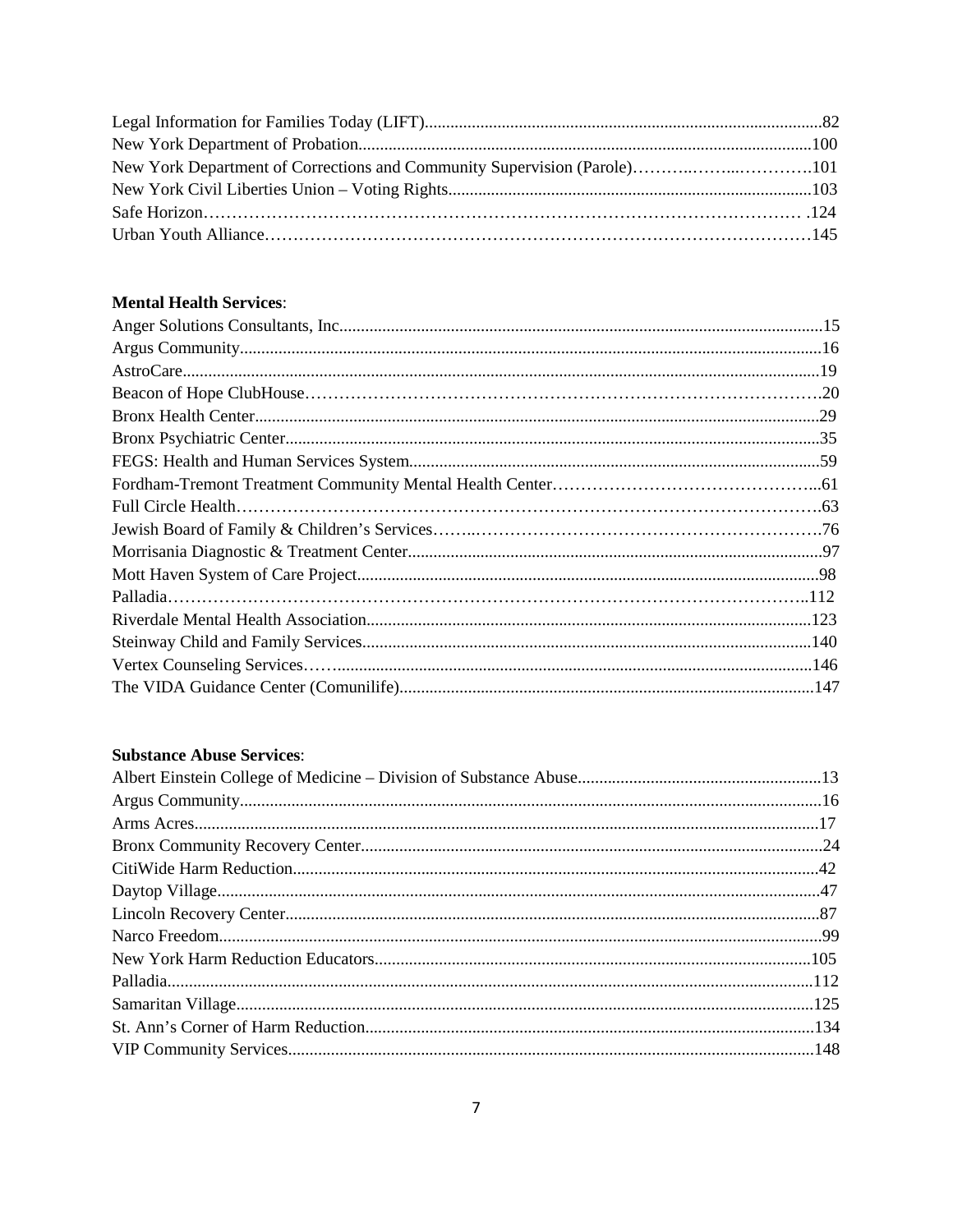### **Support Groups:**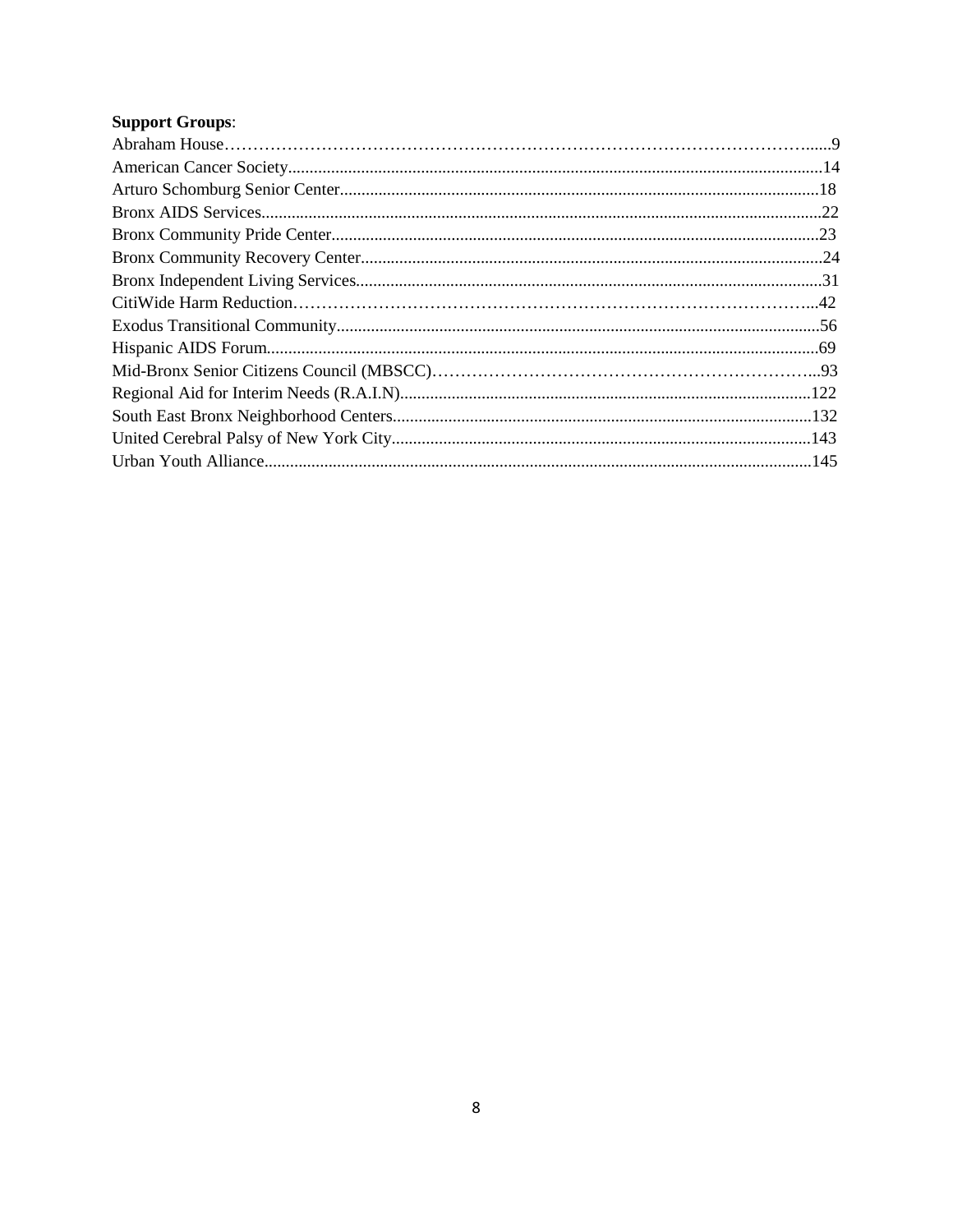## **Abraham House**

340 Willis Avenue │ Mott Haven Station │ Bronx, NY 10454 │ (718) 292-9321 www.abrahamhouse.org

**Description:** provides holistic, family-based services to offenders and their families, and other families who struggle to cope with poverty, violence, crime, and lack of essential services.

## **Services Offered:**

- The Alternative to Incarceration program works with first-time, non-violent offenders who have been assigned to Abraham House for a period of 1-3 years to prepare them for reentry
- The After School Program provides a safe haven and academic support to help children move ahead to the next academic grade, graduate from high school, and stay free of criminal activity
- The Family Center provides case management, counseling, advocacy and referrals to essential services in order to help families deal with crises and ongoing challenges
- The Pastoral Program is a place of community where families can find solace in shared experiences (religious services and education, a hot meal on Saturdays, a food pantry, a clothing bank, etc.)

## **Additional Information:**

- Depending on the program, interested participants must undergo an intensive interview process and get court approval to participate
- Most services are free of charge

## **Hours of Operation:**

• Monday – Friday:  $9:00$  AM –  $6:00$  PM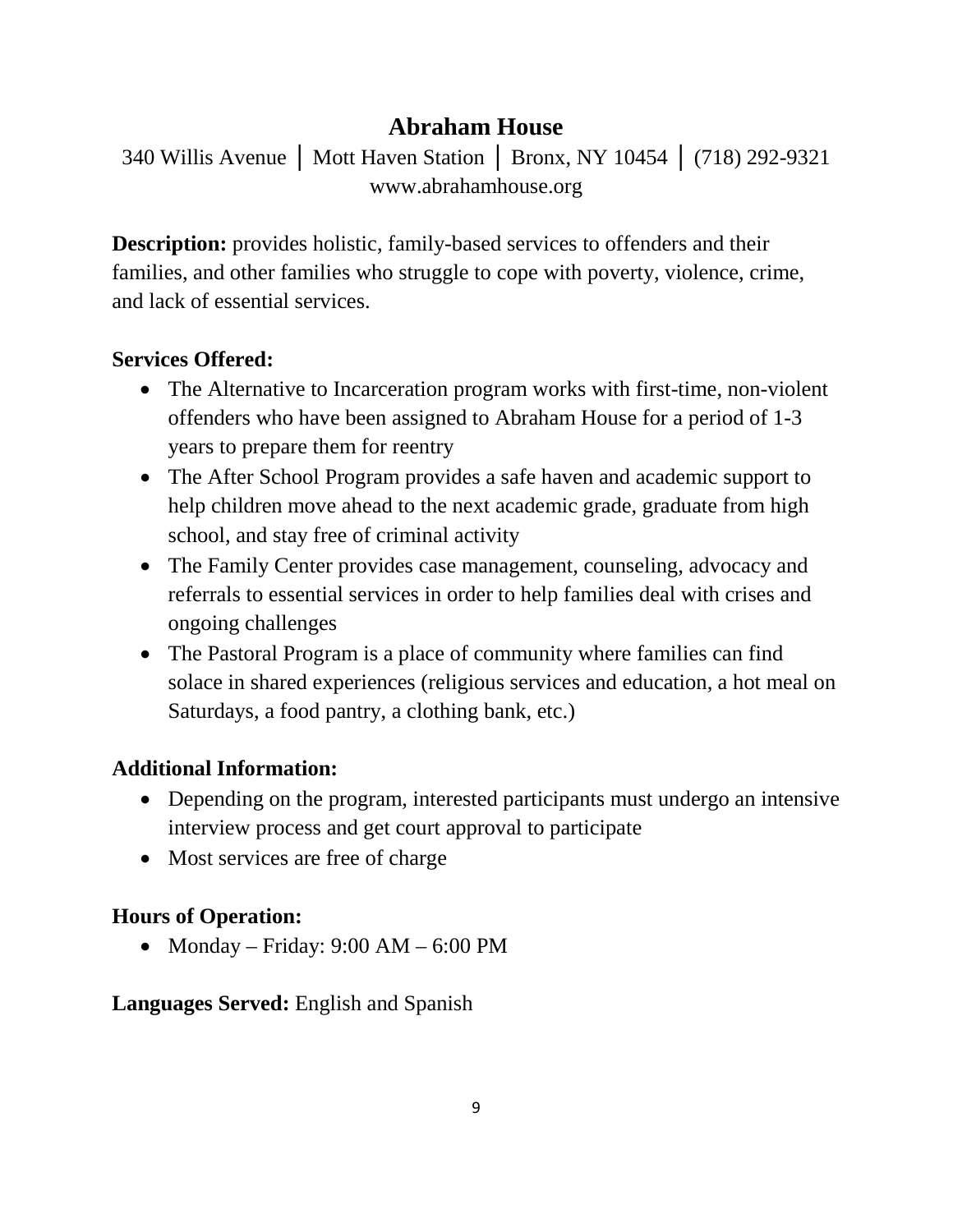## **Abundant Life Tabernacle**

2692 Third Avenue | Bronx, NY 10454 | (718) 292-9734 www.altabernacleministries.org

**Description:** provides food pantry for community residents.

## **Services Offered:**

• Food Pantry

## **Additional Information:**

• Requires photo ID

## **Hours of Operation:**

- Tuesday, Wednesday, and Thursday
- Call at 10:30 AM for pickup

## **Languages Served:** N/A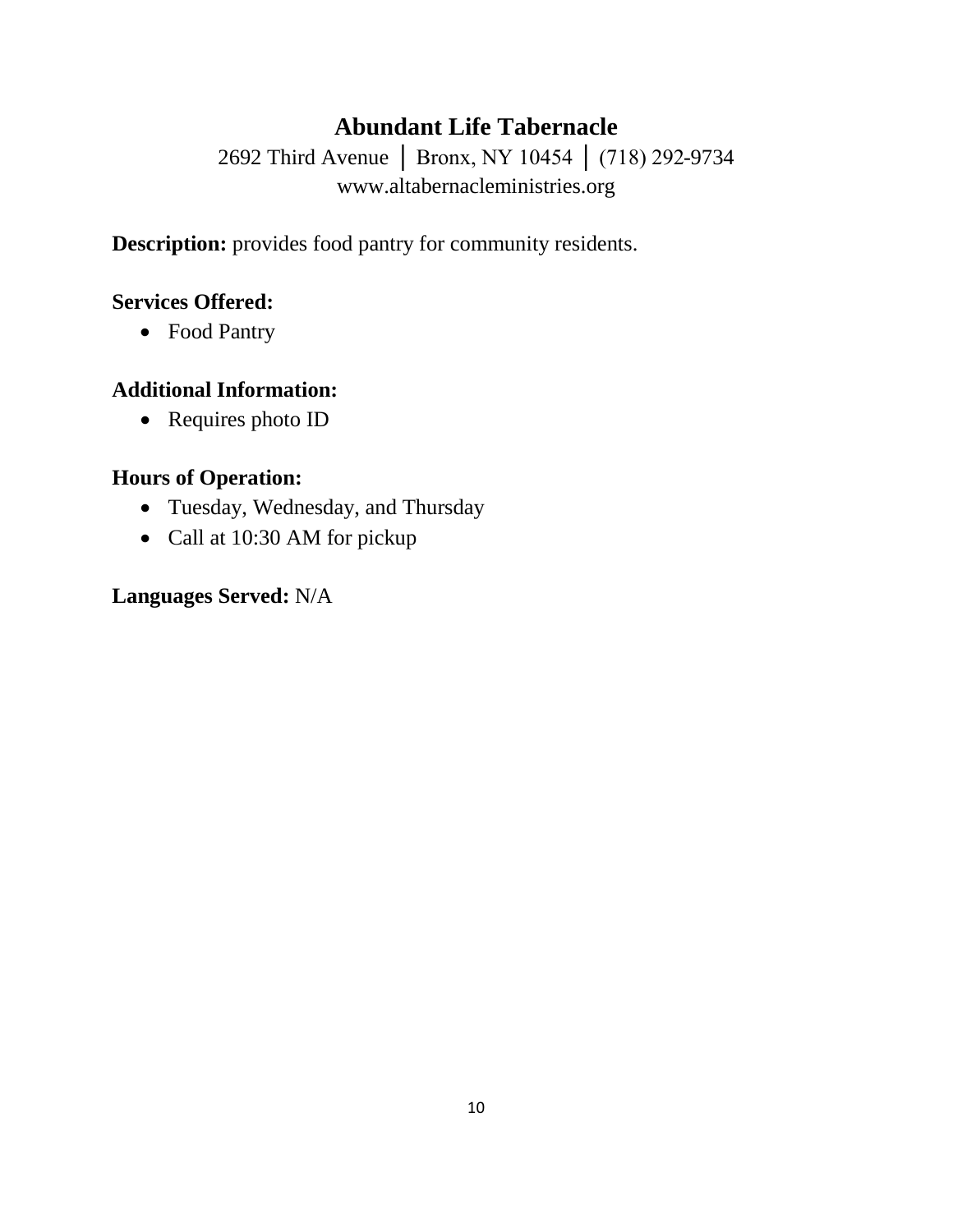## **ACCES-VR: Adult Career and Continuing Education Services Bronx District Office**

1215 Zerega Avenue │ Bronx, NY 10462 │ (718) 931-3500 www.acces.nysed.gov/vr/bronx/

**Description:** a friendly and sensitive group of qualified professionals available to assist individuals with disabilities to achieve their employment and independent living goals.

## **Services Offered:**

- For students with disabilities who are leaving secondary education and entering adult vocational rehabilitation
- For people with disabilities to learn to have more control over their own lives and to live more independently in their communities

### **Additional Information:**

- Must have documentation that proves:
	- o Medically diagnosed physical, developmental, or emotional disability
	- o Condition creates significant impediments to ability to work
	- o Reasonable expectation that ACCES-VR services will be beneficial
- Must live in the Bronx
- Services are free if individual qualifies

### **Hours of Operation:**

• Schedule appointment to attend orientation session, offered Monday 9:00 AM & 1:00 PM

**Languages Served:** English, Spanish, American Sign Language, and interpreters available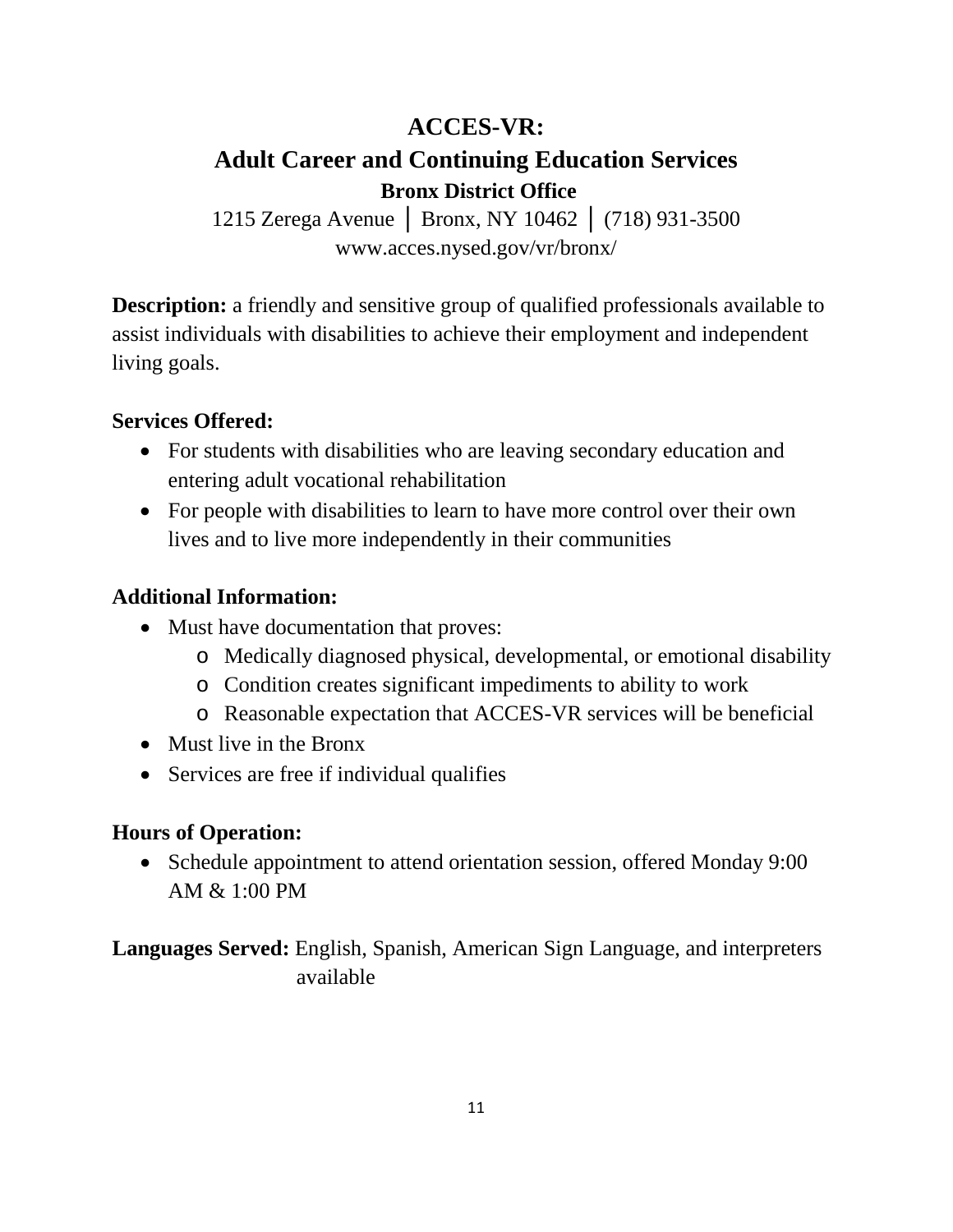# **AHRC New York City**

│ Referral and Information Center: (212) 780-4493 │ │ Many locations throughout New York City │ www.ahrcnyc.org

**Description:** a family governed organization that has been dedicated to enhancing the lives of individuals with intellectual and developmental disabilities and their families for over sixty years.

## **Services Offered:**

- Behavior Management
- Intensive Behavior services
- In-Home Behavior Management
- Early Childhood Direction Center (ECDC)

## **Additional Information:**

- Must have developmental or intellectual disability**,** Autism spectrum disorder**,** traumatic brain injury**,** etc.
- Open to all ages
- Other eligibility requirements vary by service
- Most services paid for by some form of Medicaid or Medicaid waver
- Can still apply without Medicaid

**Hours of Operation:** vary depending on service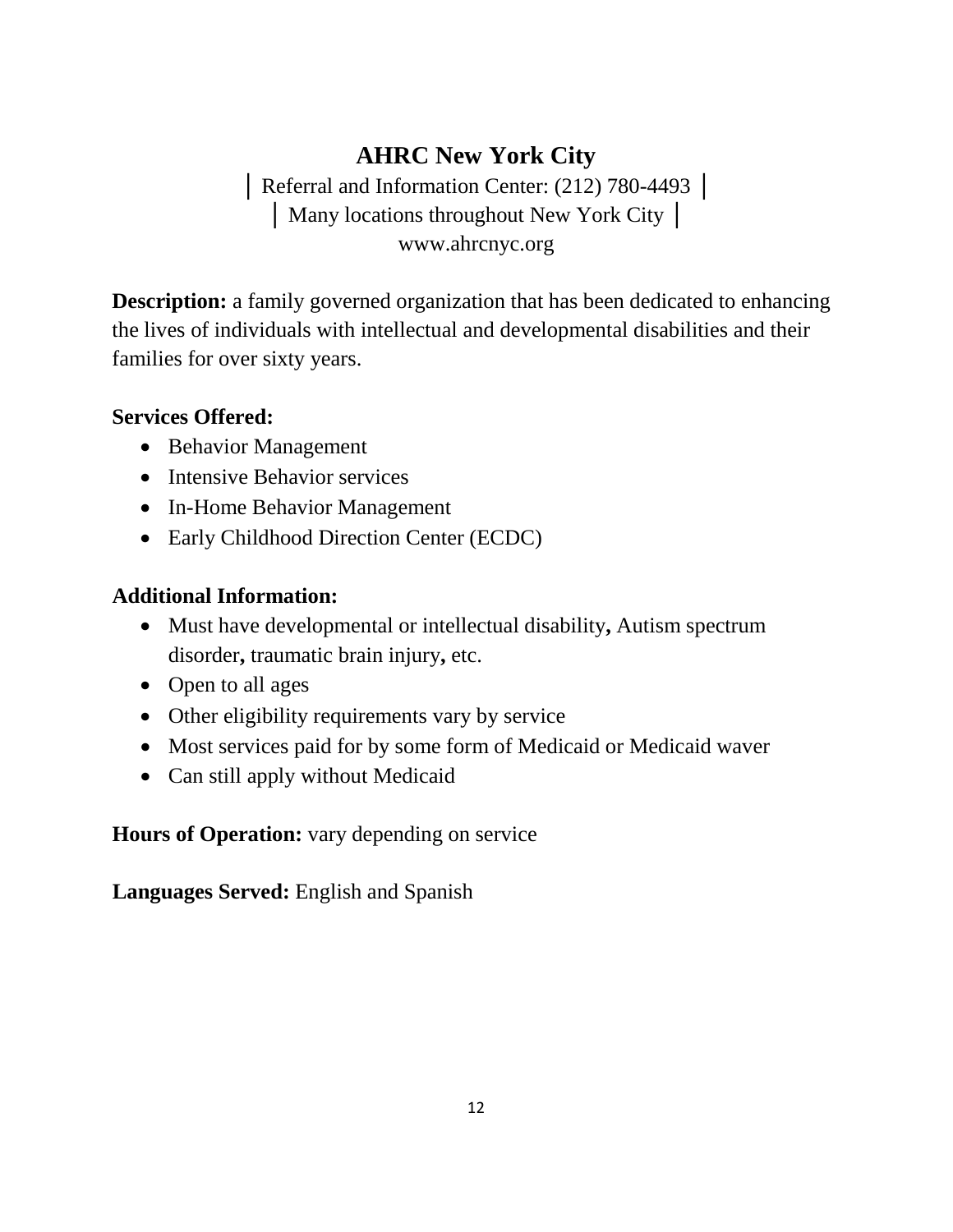# **Albert Einstein College of Medicine – Division of Substance Abuse**

│ Various locations in the Bronx │ │ Referrals or appointments: (718) 993-3397 │ www.einstein.yu.edu/home/psychiatry/dosa

**Description:** helps individuals to mediate, manage, and overcome addiction.

## **Services Offered:**

- Screening, assessment, and diagnosis
- Pharmacotherapy treatment
- Ambulatory addiction treatment
- Addiction crisis services
- Primary health and behavioral care
- Acupuncture

### **Additional Information:**

- Must be 18 or older
- Primary residence or work site in Bronx County
- Have current substance abuse addiction
- Accepts Medicaid and a few other insurance plans

## **Hours of Operation:**

• Monday - Friday: 9:00 AM - 4:30 PM (for most locations)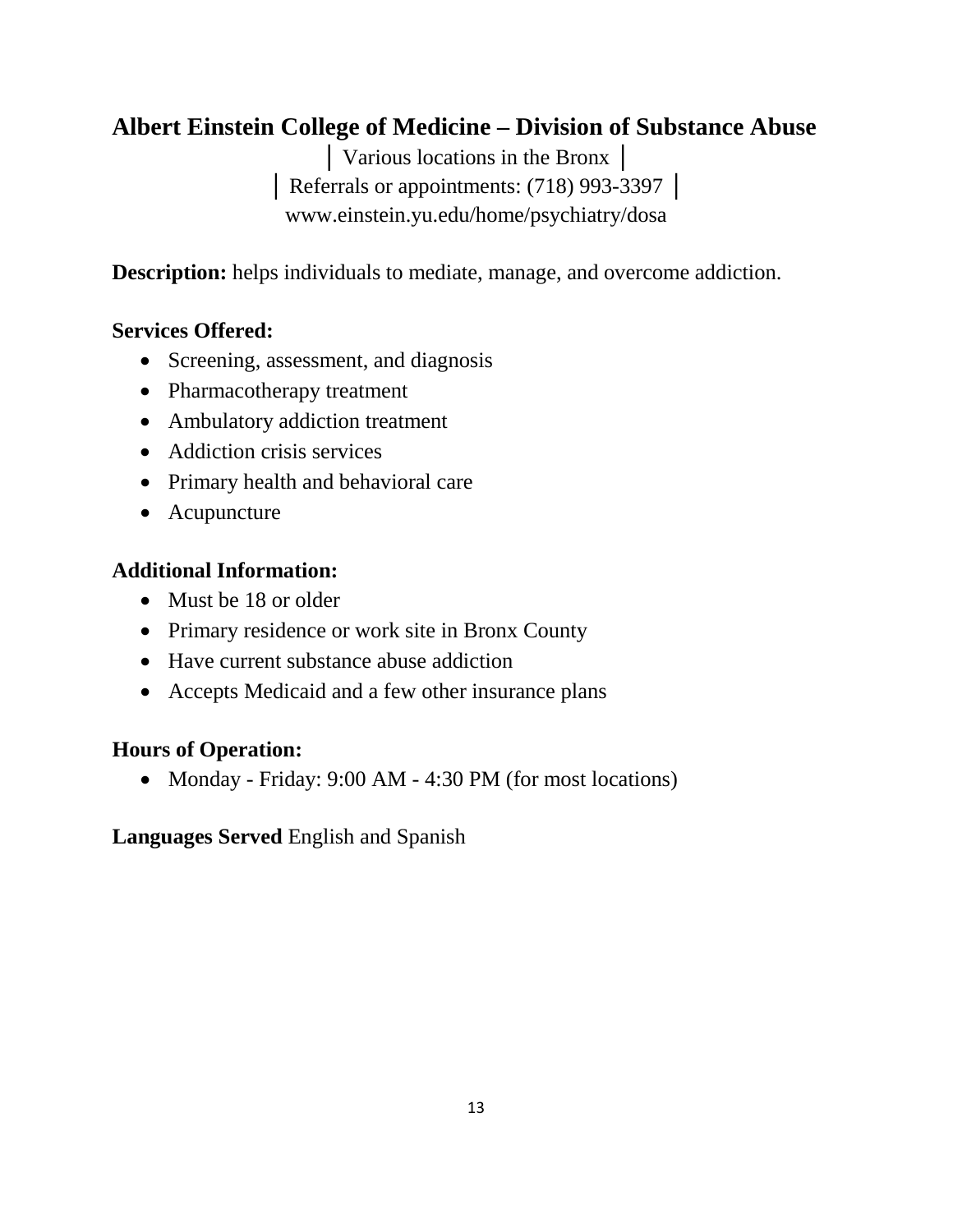## **American Cancer Society – Bronx Region Office**

2330 Eastchester Road │ 3rd Floor │ Bronx, NY 10469 (718) 991-4576 www.cancer.org

**Description:** part of a nationwide community-based voluntary health organization dedicated to eliminating cancer as a major health problem by preventing cancer, saving lives, and diminishing suffering from cancer through research, education, advocacy, and service.

### **Services Offered:**

- Support groups of many kinds
- Assistance with transportation needs
- Help with appearance related side effects of treatment

### **Additional Information:**

- Documentation of cancer diagnosis and treatment status
- Services usually free of charge

## **Hours of Operation:**

• Monday – Friday:  $9:00 \text{ AM} - 5:00 \text{ PM}$ 

**Languages Served:** English, Spanish, and interpreters available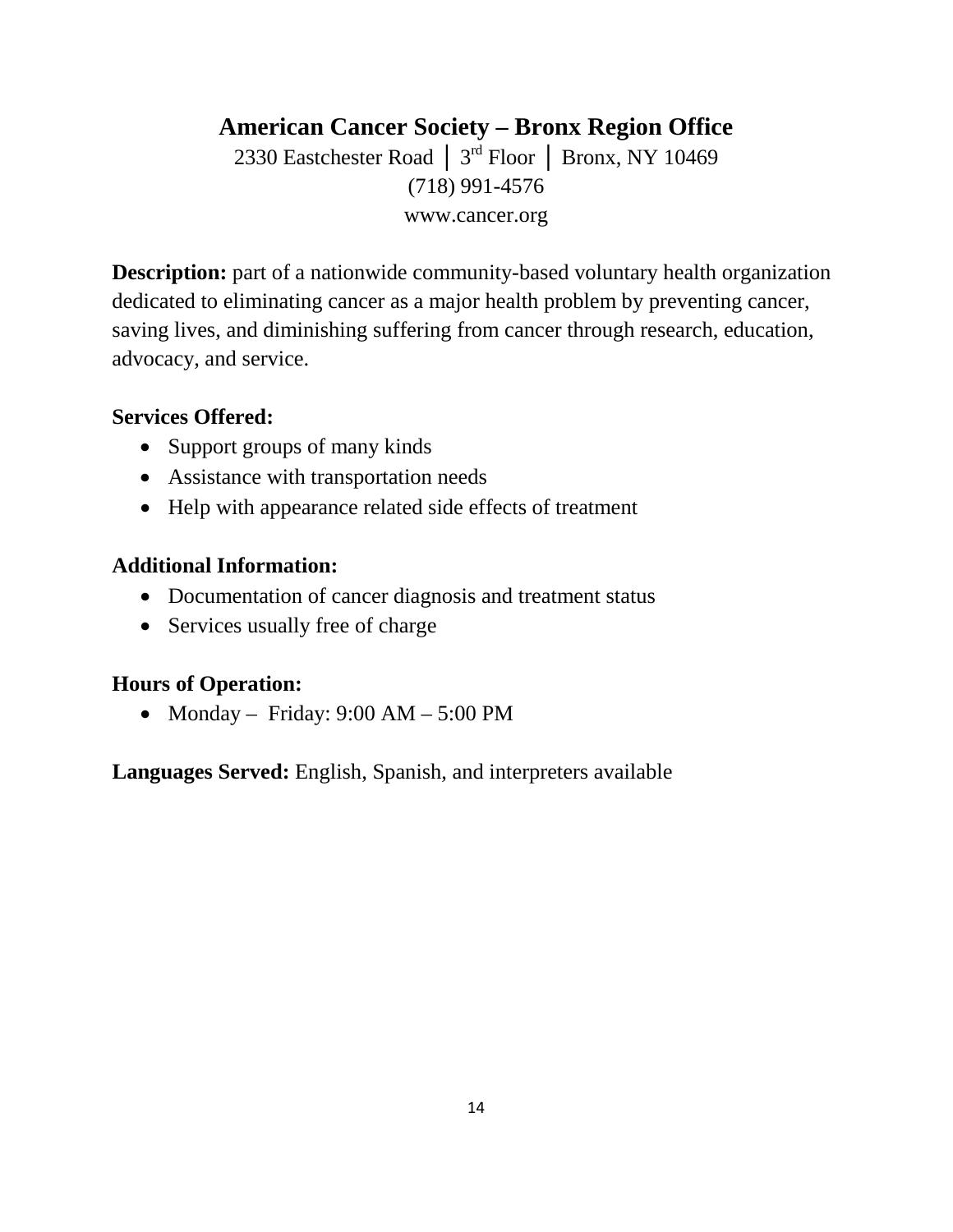## **Anger Solutions Consultants, Inc. Anger Resolution Therapy**

2824 University Avenue │ Bronx, NY 10468 │ (718) 807-9151

**Description:** anger management programs and conflict resolution counseling for adults and adolescents.

## **Services Offered:**

- Intensive outpatient anger management program for adults and children
- Provides gender appropriate group and individual counseling sessions that address domestic violence, conflict resolution, bias attacks, and teen intervention

## **Additional Information:**

- Accepts voluntary and court mandated clients
- All major insurance plans and sliding scale

**Hours of Operation:** vary depending on service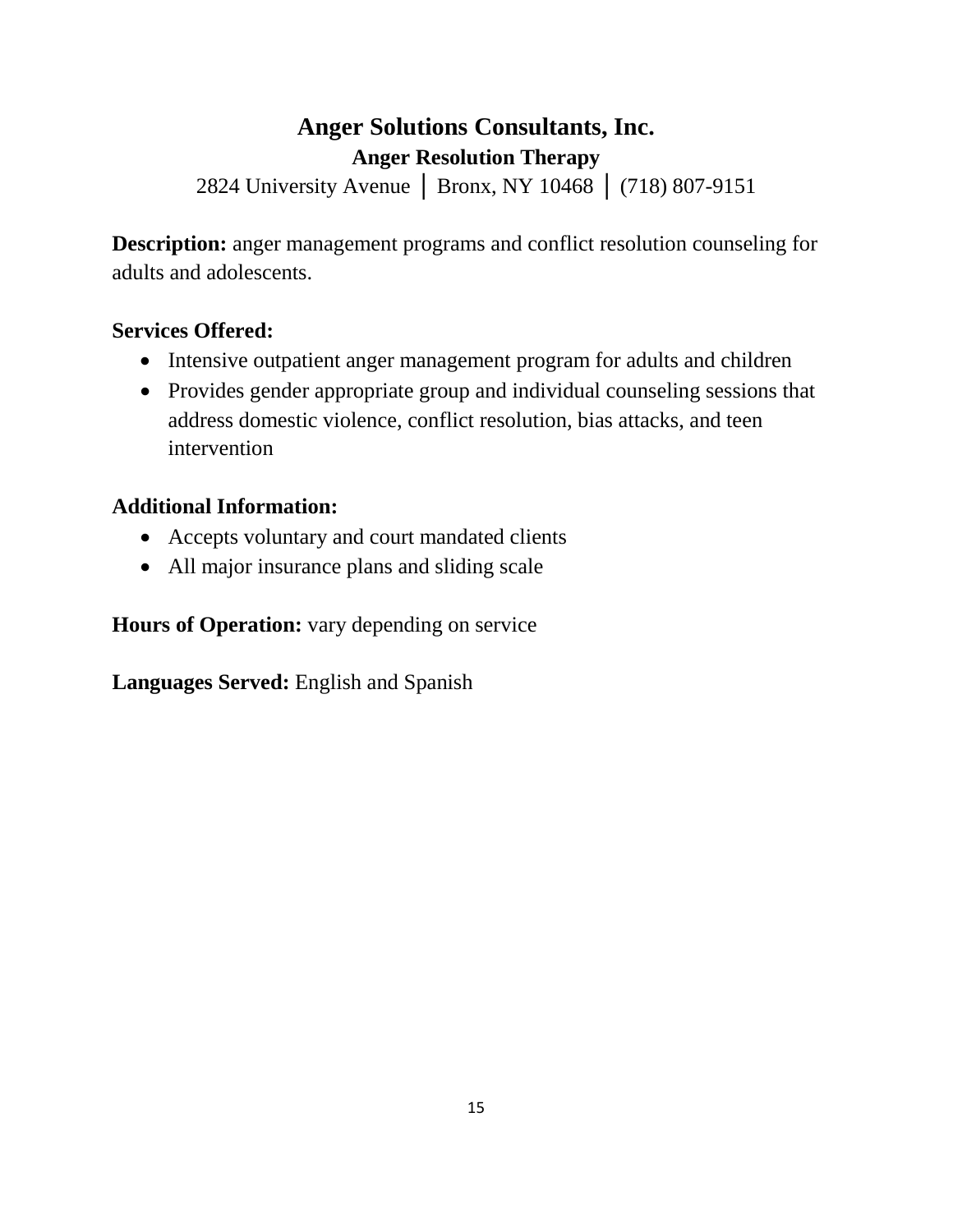# **Argus Community, Inc.**

760 East 160<sup>th</sup> Street │ Bronx, NY 10456 │ (718) 401-5700 www.arguscommunity.org

**Description**: provides innovative programs which help severely disadvantaged teens and adults work to free themselves from poverty and drug abuse**.**

## **Services Offered:**

- Outpatient mental health services to those diagnosed with serious mental illness and chemical dependence disorders
- Therapeutic residence for men, which includes pre-employment training, intensive cognitive/behavioral groups that provide re-education of feelings, attitudes and behaviors
- Case management services for those with HIV/AIDS, their children and family members
- Adolescent program for troubled youth ages 16-20

## **Additional Information:**

- Health insurance is required for adults but not for young adults
- No income or living arrangement requirements

**Hours of Operation:** Appointments preferred but walk-ins welcome to obtain information, Monday – Friday: 9:00 AM – 5:00 PM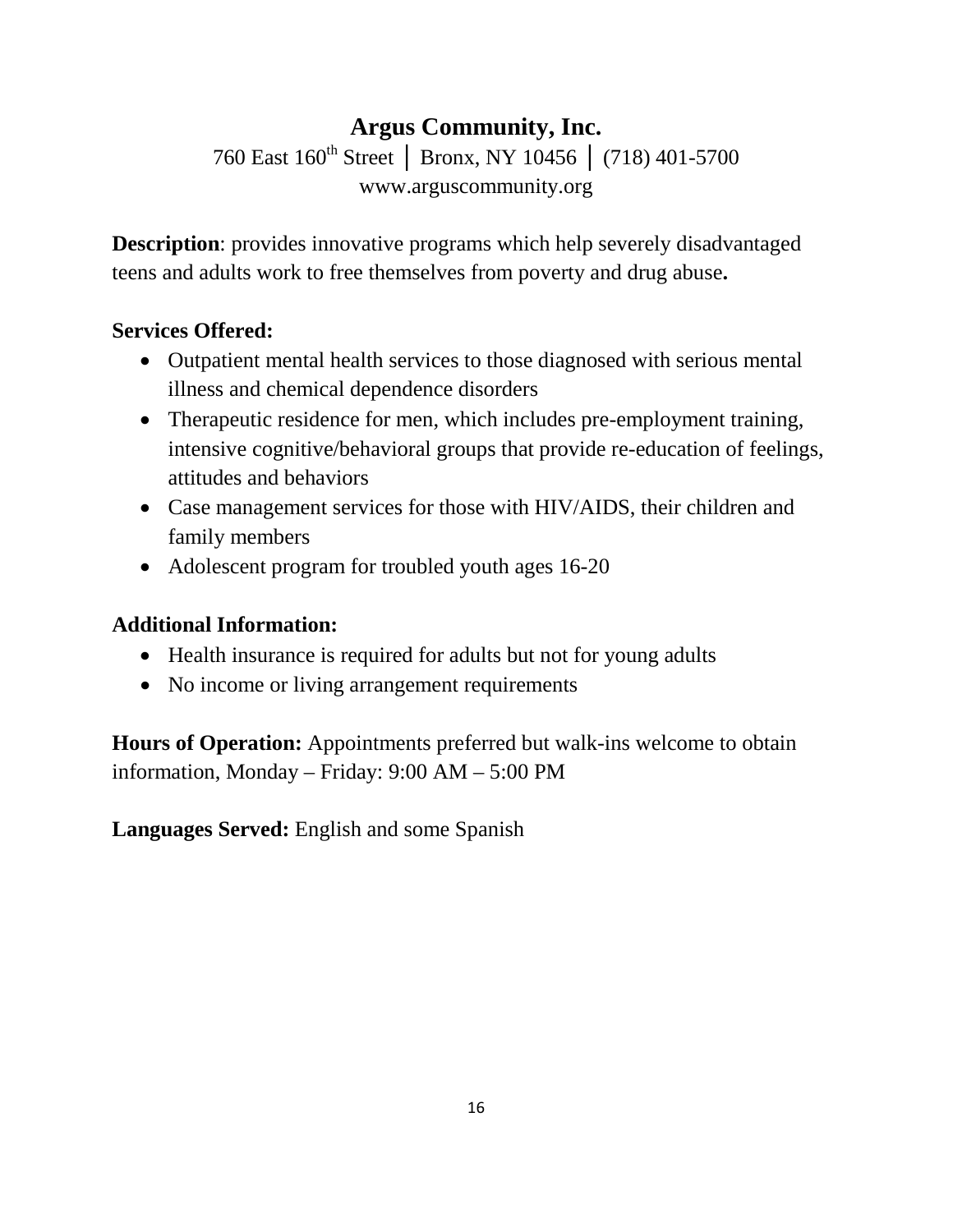## **Arms Acres – Outpatient Clinic**

3584 Jerome Avenue │ Bronx, NY 10467 │ (718) 653-1537 www.armsacres.com/outpatient.html

**Description:** provides a range of treatments to clients in need of alcohol or substance abuse counseling.

### **Services Offered:**

- Individual Case Management
- Anger Management
- Family counseling
- Relapse Prevention Group
- Many more

### **Additional Information:**

- Health insurance is required, private or Medicaid
- Must be 13 or older

**Hours of Operation:** (must make appointment over the phone then conduct a face-to-face interview with a bio-psycho-social evaluation before being admitted)

- Monday Friday:  $9:00$  AM  $6:30$  PM
- Saturday & Sunday:  $9:00 \text{ AM} 3:00 \text{ PM}$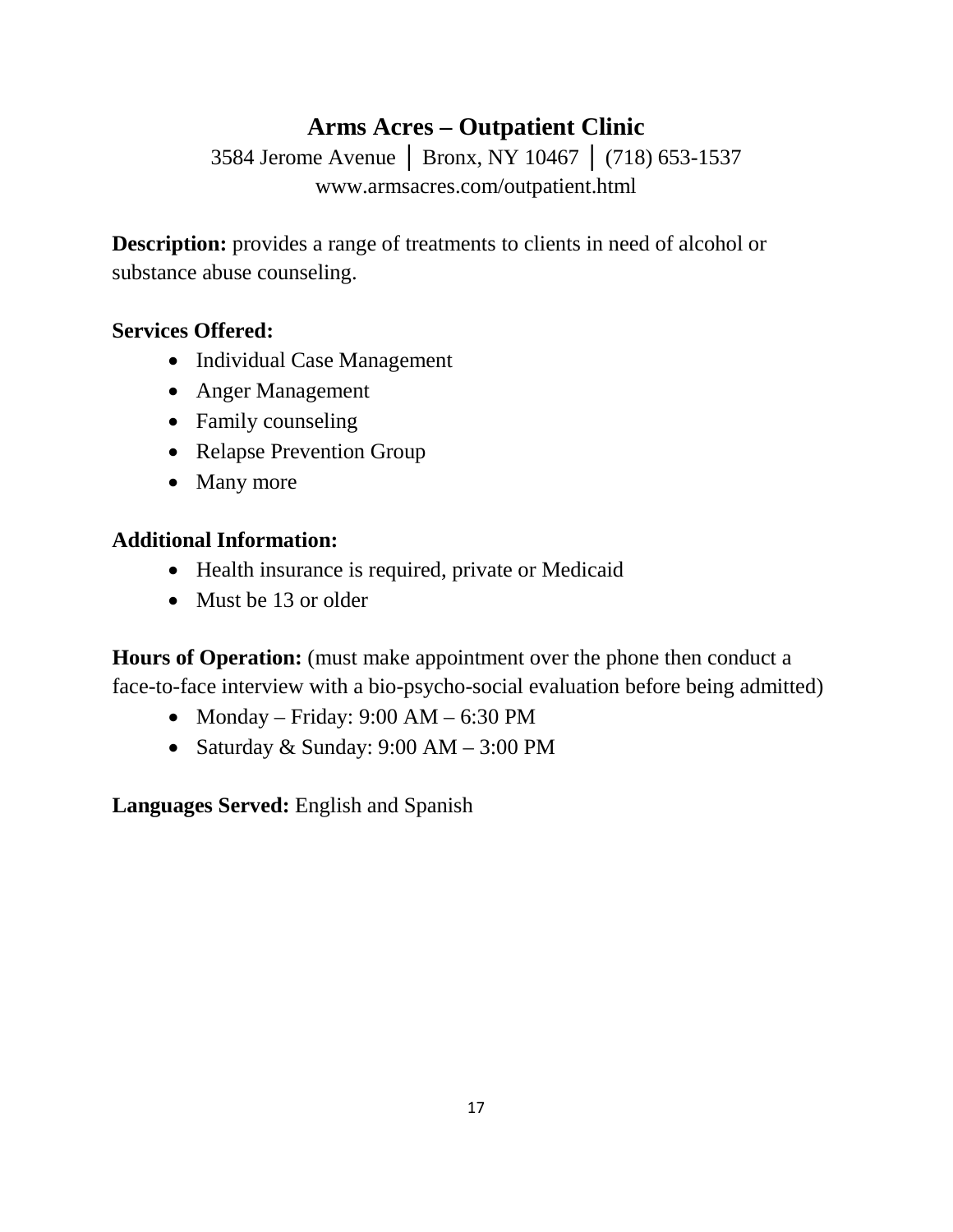## **Arturo Schomburg Senior Center**

1315 Franklin Avenue │ Bronx, NY 10456 │ (718) 842-6880

### **Description:**

### **Services Offered:**

- Lunch
- Activities
- Trips
- Parties

## **Additional Information:**

- Services available to citizens 60+
- Need to provide Identification and SSI information
- Lunch costs \$1
- All other services are free
- Accepts Medicaid and Medicare

## **Hours of Operation:**

• Monday – Friday:  $9:00 \text{ AM} - 5:00 \text{ PM}$ 

## **Languages Served:** N/A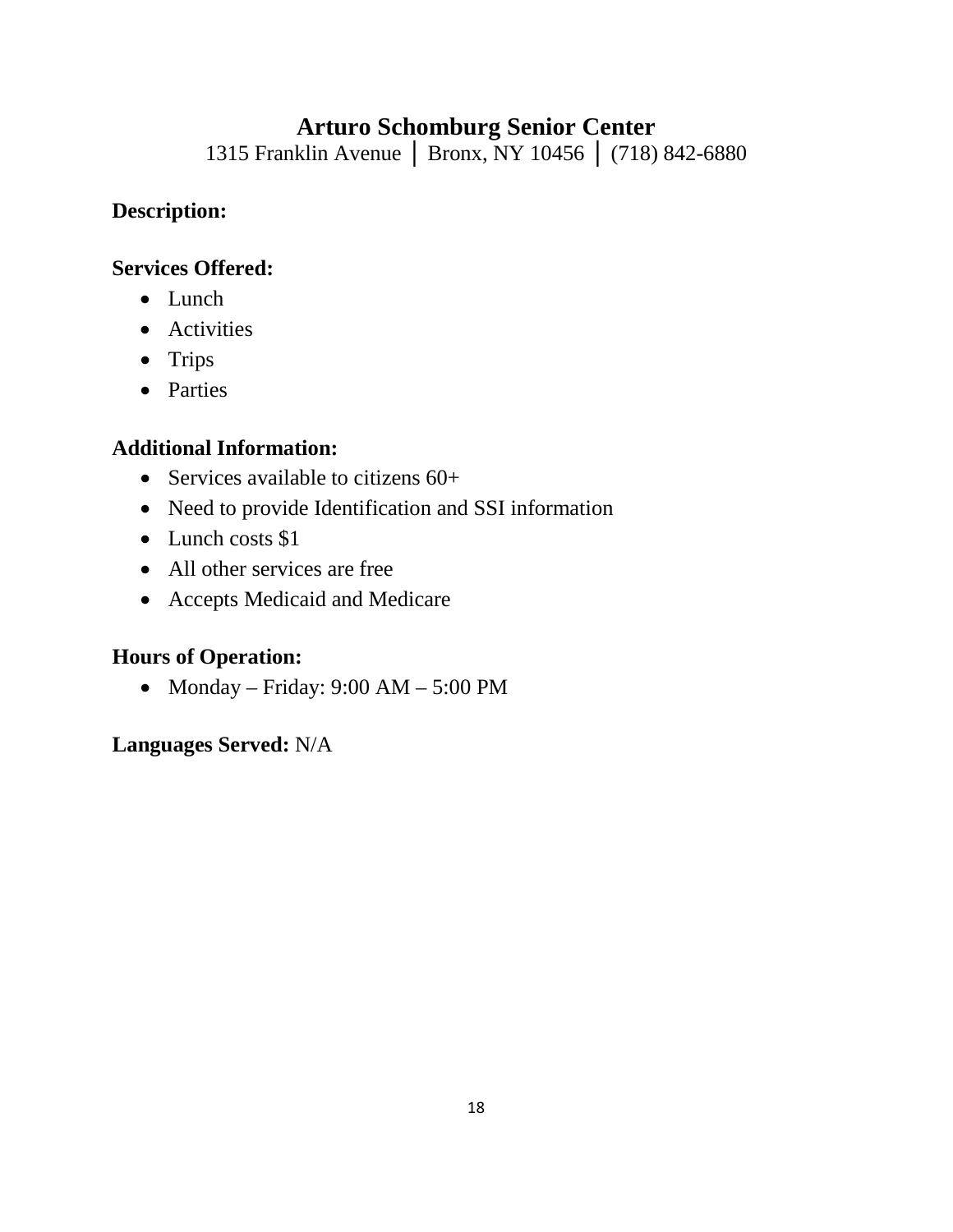# **AstroCare, Inc. Health Care and Mental Services (Promoting Specialized Care and Health (PSCH))**

2510 Westchester Avenue │ 2nd Floor │ Bronx, NY, 10461│ (718) 824-2792 http://www.psch.org/programs\_services/clinical\_services/astrocare

**Description:** provides culturally sensitive, strength-based mental health treatment and support.

## **Services Offered:**

- To reduce symptoms, maximize potential recovery, improve social and familial functioning, increase hopefulness and goal setting
- Individual therapy
- Group therapy
- Medication management and education

## **Additional Information:**

- Must be 18 years of age or older
- Insurance: Medicaid, Medicare, Health First with SSI
- Self-pay: available on a sliding scale

## **Hours of Operation:** Schedule an appointment:

• Monday – Friday:  $9:00 \text{ AM} - 5:00 \text{ PM}$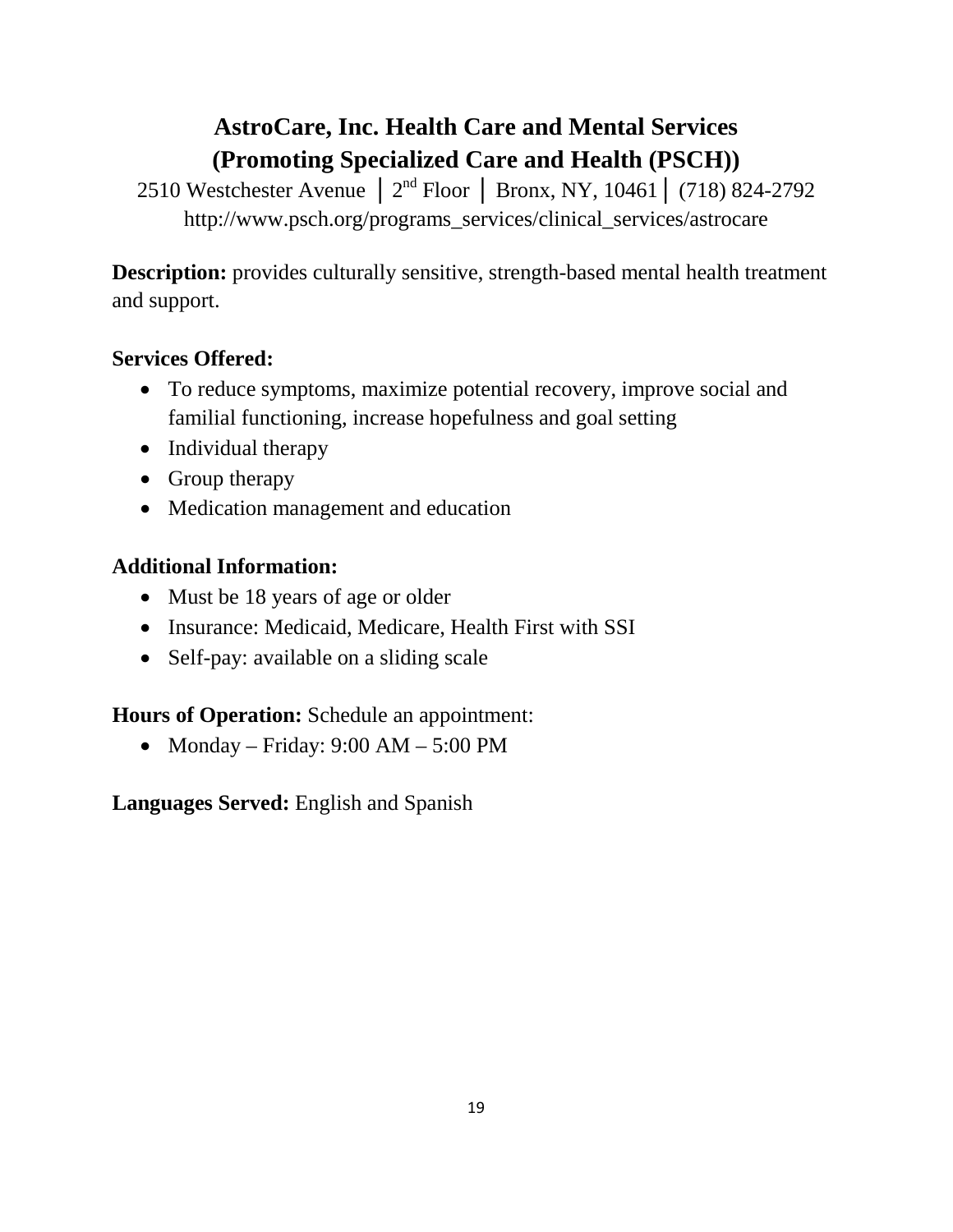**Beacon of Hope Clubhouse │** Information: (212) 371-1011│ **Bronx Supervised Program** 1400 Waters Place │ Bronx, NY 10461 │ (718) 892-3494 **Cardinal Cooke Residence** 2467 Bathgate Avenue │ Bronx, NY 10458 │ (718) 892-3494 **East Bronx Supported Housing** 690 Mace Avenue │ Bronx, NY 10467 │ (718) 654-2731 **Highbridge Supported Housing** 1484 Nelson Avenue │ Bronx, NY 10452 │ (718) 503-8106 **Beacon Clubhouse** 512 Southern Boulevard | Bronx, NY 10455 | (718) 993-1078 http://www.archny.org/departments/?i=851

**Description:** provides members with transitional job placement as messengers and clerical or maintenance workers, and operates residents for approximately 200 individuals and a day program for the mentally challenged.

#### **Services Offered:**

- Pre-vocation program for those who are mentally ill
- Advocacy and referrals, job placement
- Assistance with entitlements

#### **Additional Information:**

- Must have Axis I diagnosis
- Intended for adults aged  $18 65$
- Free of charge

#### **Hours of Operation:**

- Monday & Wednesday: 8:30 AM 5:00 PM
- Tuesday, Thursday & Friday: 8:30 AM 7:00 PM

#### **Languages Served:** English, Spanish and American Sign Language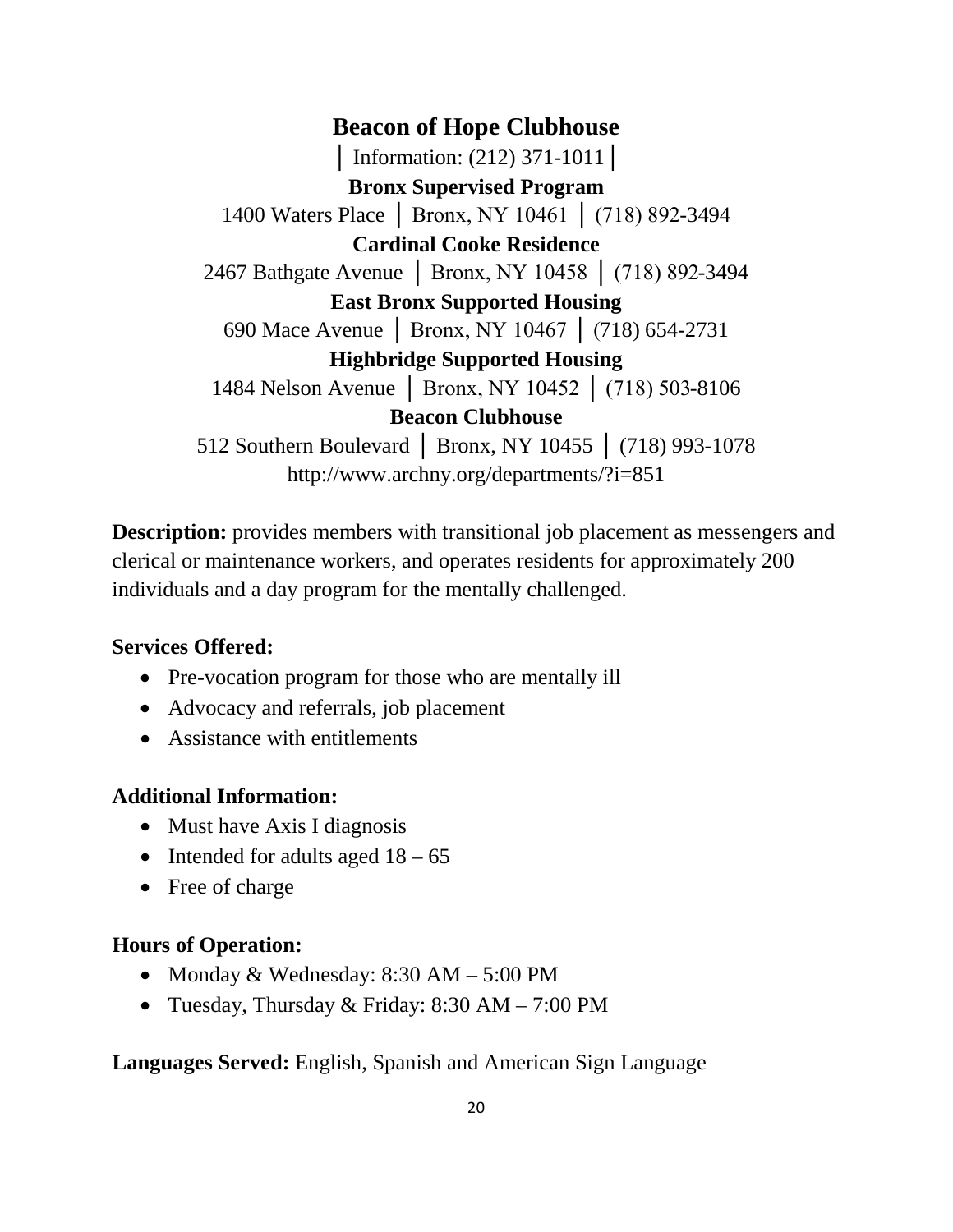# **Bowery Residents Committee Inc. (BRC) – Bronx**

│ General information: (212) 803-5700 │ │ 24-Hour Homeless Helpline: (212) 533-5151 │ │ Multiple locations throughout New York City │ www.brc.org

**Description:** a leading provider of housing and services to well over ten thousand of New York City's neediest individuals.

### **Services Offered:**

- Assistance for those in need of residential detoxification from drugs and alcohol, and those in imminent risk of relapse
- Safe and welcoming environments for chronically homeless adults, with beds, showers, clean clothes, and meals
- Assistance in obtaining housing and employment
- Health and mental health services
- Housing programs
- Many more

### **Additional Information:**

- Intended for those 18 and older
- Free of charge

**Hours of Operation:** vary depending on service and location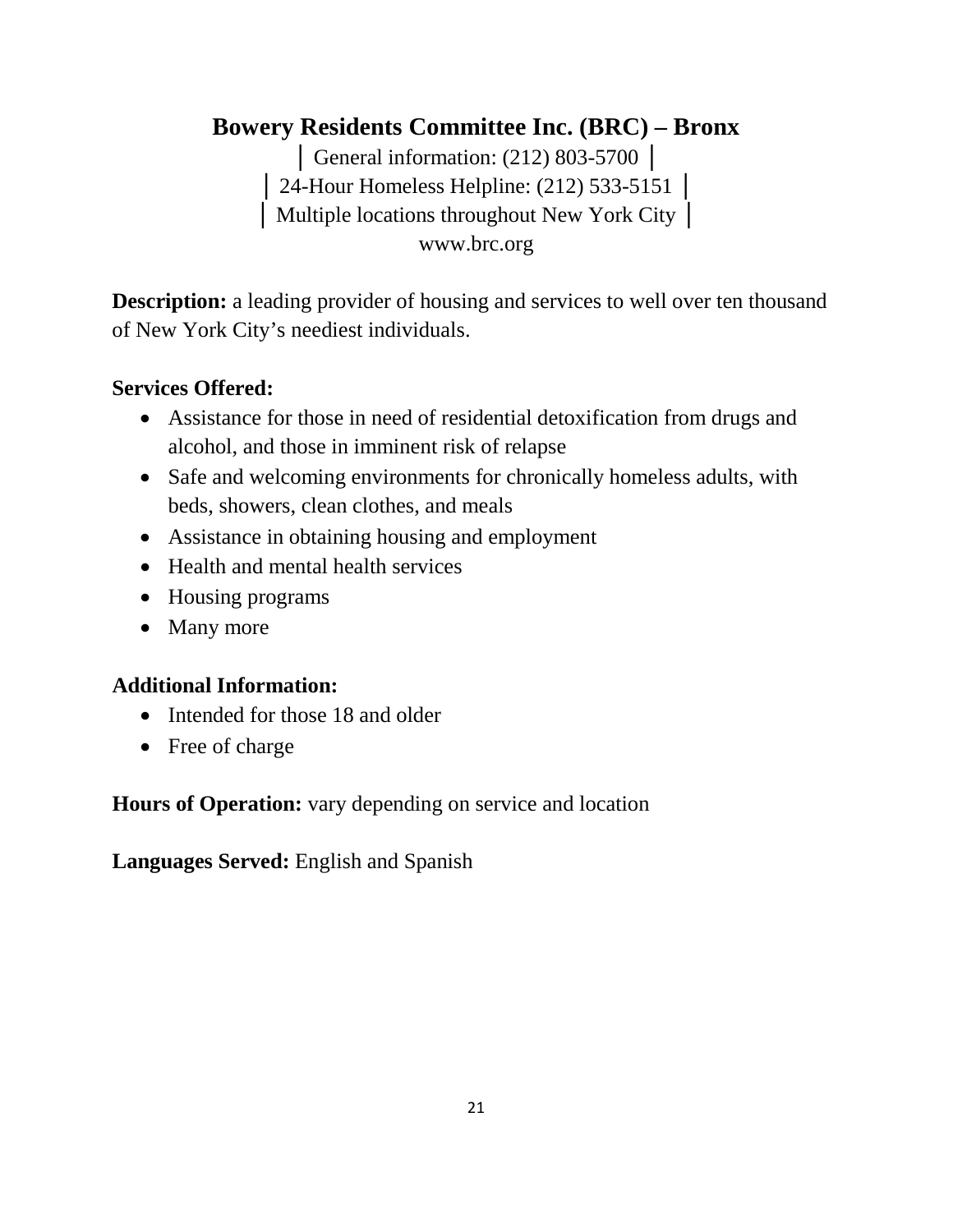## **Bronx AIDS Services Main Office:** 540 East Fordham Road │ Bronx, NY 10458 │ (718) 295-5605 **Prevention Center:** 953 Southern Boulevard | 2<sup>nd</sup> Floor | Bronx, NY 10459 | (718) 295-5690 www.basnyc.org

**Description:** helps Bronx residents with services and programs that touch people who are living with HIV/AIDS, people who think they might have been exposed to HIV, and those who are at high risk of exposure to the virus.

### **Services Offered:**

- Counseling and testing services, with referrals and connection to care
- Group and individual prevention and support programs
- Education, prevention and support programs for adolescents & young adults
- Street outreach and HIV testing for hard-to-reach and special populations
- Nutrition education and counseling
- Monthly and emergency pantry food bags
- Free legal services
- Individual case management support services
- Primary care medical services in collaboration with AmidaCare Health Plan

### **Additional Information:**

- Must be 13 or older
- Must have documentation of HIV status (e.g., letter from doctor, copy of the New York City HRA M11Q form, or HASA Program Admission form)
- Services usually free of charge

### **Hours of Operation:**

• Monday – Friday:  $9:00$  AM –  $5:00$  PM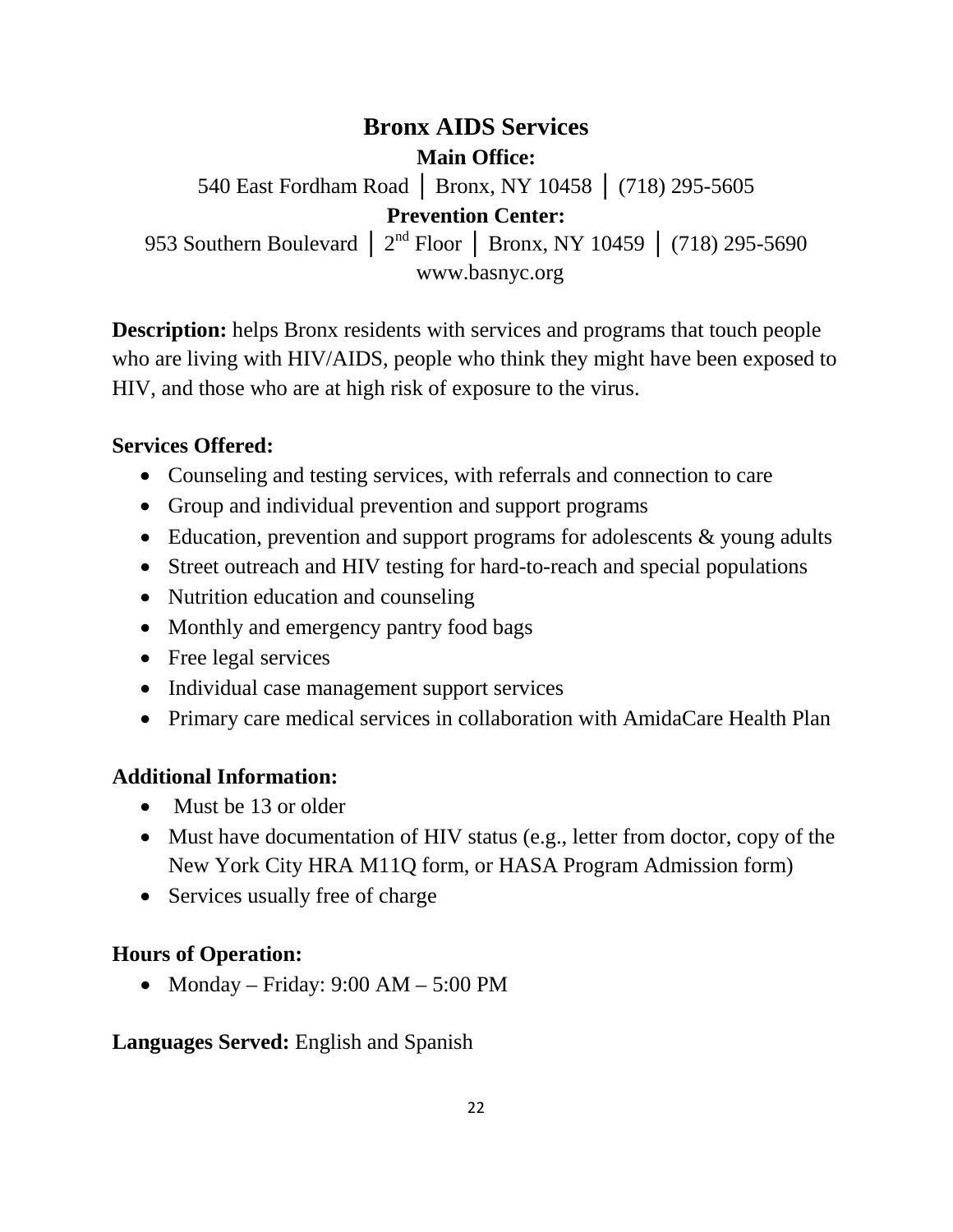## **Bronx Community Pride Center**

975 Kelly Street | 2<sup>nd</sup> Floor | Bronx, NY 10459 | (718) 292-4368 www.bronxpride.org

**Description:** offers a safe haven for those who face ostracism, a forum for community organizing, a social network for LGBT individuals of all ages and critical, direct services.

## **Services Offered:**

- Youth services
- Advocacy and case management
- HIV prevention, education, and counseling
- Cultural and arts programs
- Social service referrals
- Health care information
- Educational programming

## **Additional Information:**

- Intended for those aged  $13 24$ , but all are welcome
- Free of charge

## **Hours of Operation:**

• Monday – Thursday:  $10:00$  AM –  $6:00$  PM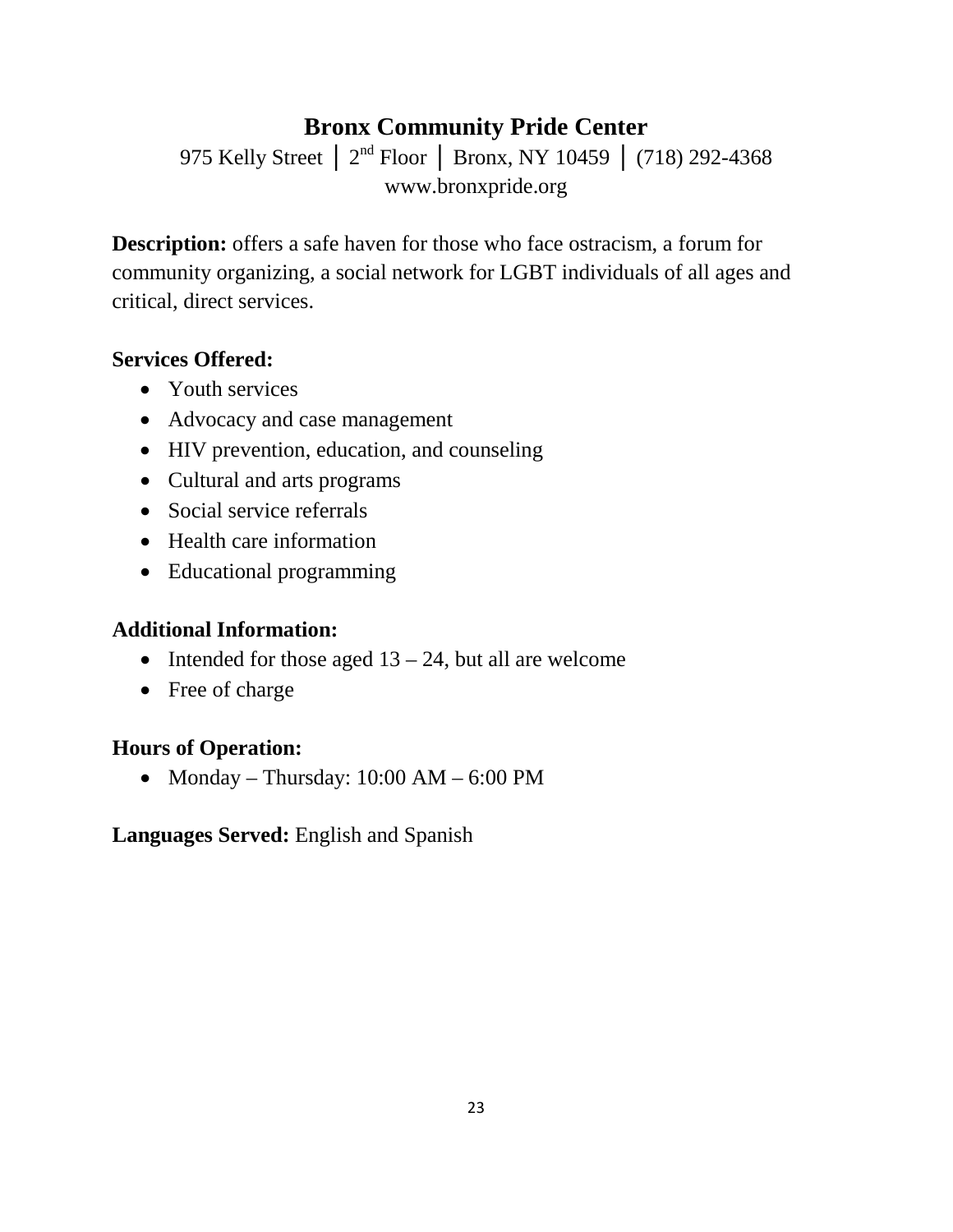## **Bronx Community Recovery Center (Phoenix House)**

509 Willis Avenue | 6<sup>th</sup> floor | Bronx, NY 10455 | (718) 292-5788 www.phoenixhouse.org/locations/new-york/bronx-community-recovery-center/

**Description:** protects and supports individuals, families, and communities affected by substance abuse and dependency.

## **Services Offered**:

- Peer-led recovery support meetings
- Sober Living facilities
- Employment readiness; training in data entry and typing skills, etc.
- Workshops on financial education, parental rights, health insurance, etc.
- Referrals to vital community supports
- Health & Wellness
- Special Activities

## **Additional Information:**

- Anyone suffering from addiction
- Most major insurance plans and all major credit cards accepted

## **Hours of Operation:**

- Monday, Tuesday, Thursday: 9:00 AM 5:00 PM
- Wednesday & Friday: 9:00 AM 7:30 PM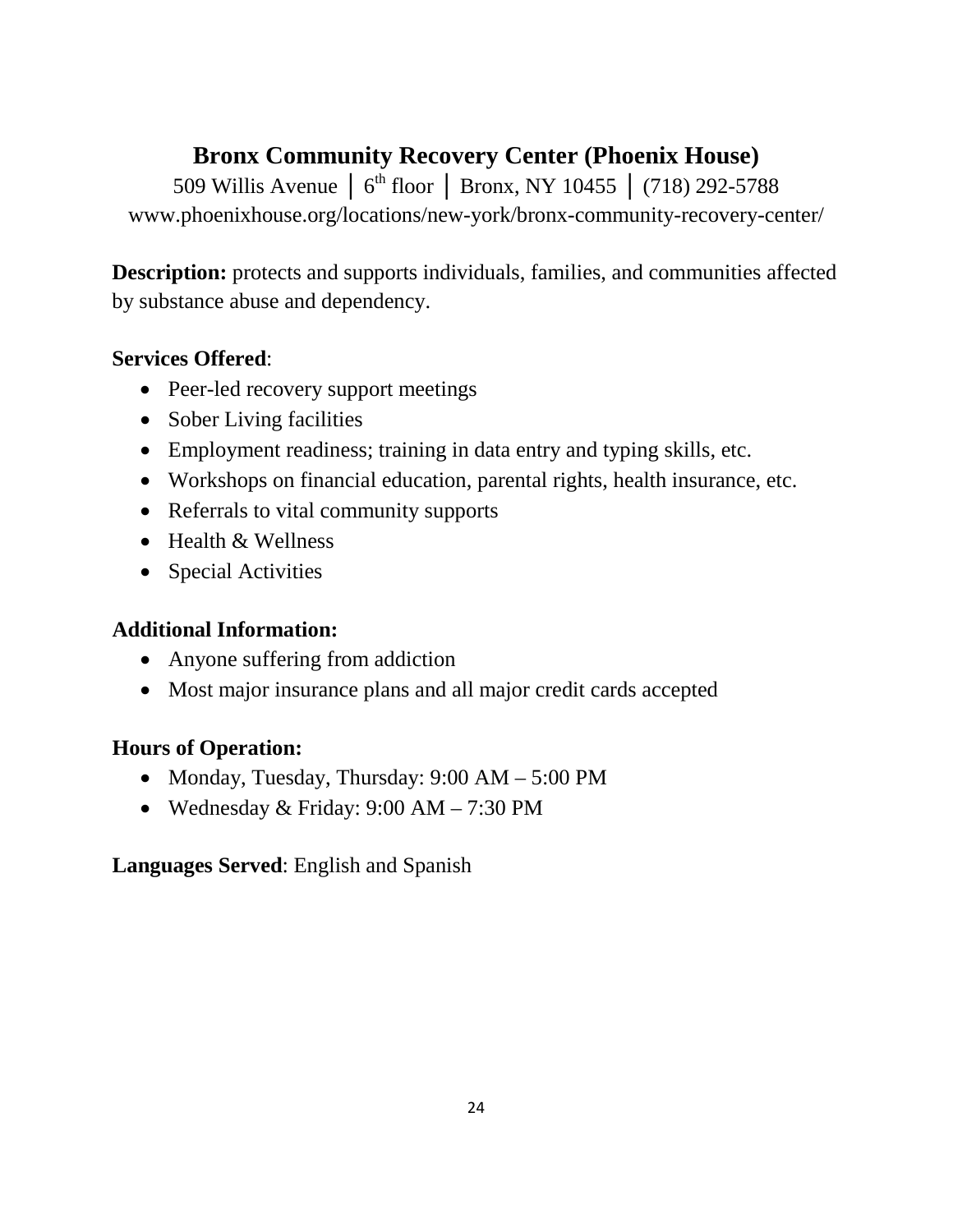## **Bronx Community Solutions – Center for Court Innovation**

215 East 161<sup>st</sup> Street | Bronx, NY 10451 | (718) 618-2490 www.courtinnovation.org/project/bronx-community-solutions

**Description:** an initiative that seeks to apply a problem-solving approach to nonviolent cases in the Bronx. Its goal is to provide judges with increased sentencing options for non-violent offenses such as drug possession, prostitution and shoplifting. By combining punishment with help, Bronx Community Solutions seeks to reduce the Bronx's reliance on expensive and ineffective short-term jail sentences, and build public confidence that the system is holding offenders accountable and offering them the assistance they need to avoid further criminal conduct.

## **Services Offered:** N/A

## **Eligibility/Payment Information:** N/A

## **Hours of Operation:**

• Monday – Friday:  $9:00 \text{ AM} - 5:00 \text{ PM}$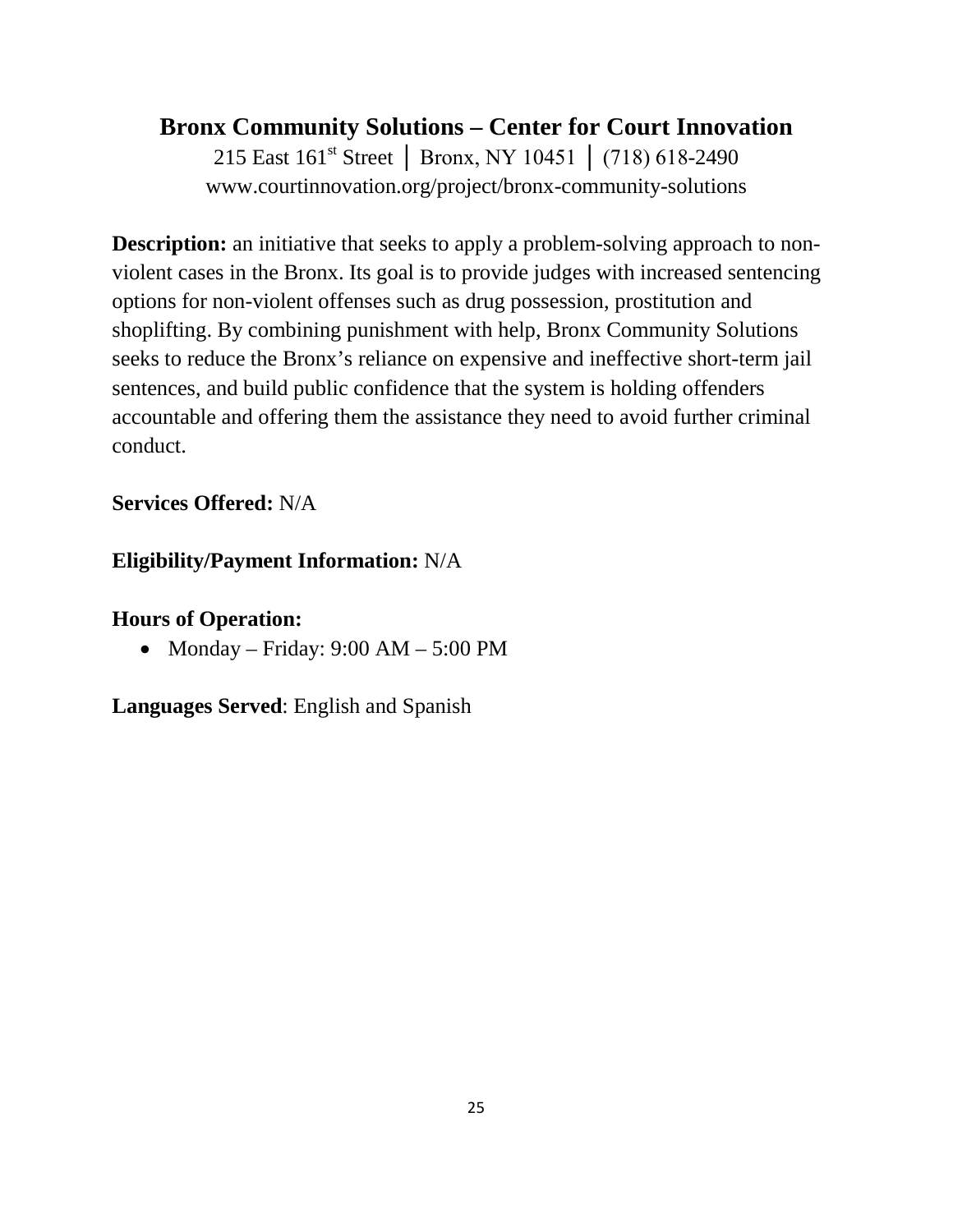# **Bronx County Family Court**

900 Sheridan Avenue │ Bronx, NY 10451 │ (718) 618-2098 www.nycourts.gov/courts/nyc/family/infobycounty.shtml

**Description:** established to take action in the lives of children, parents, and spouses, and has a wide range of powers to fit the particular needs of the people who come before it.

### **Services Offered:**

• Hears certain types of cases (e.g., abused or neglected children, adoption, custody and visitation, domestic violence guardianship, etc.)

### **Additional Information:**

• Generally, a case may be filed without fee if one party lives in the Bronx

### **Hours of Operation:**

- Monday Friday:  $9:00$  AM  $5:00$  PM
- Doors open at 8:30 AM, petitions will be filed beginning at 8:30 AM

**Languages Served:** English, Spanish, Albanian, and other interpreters available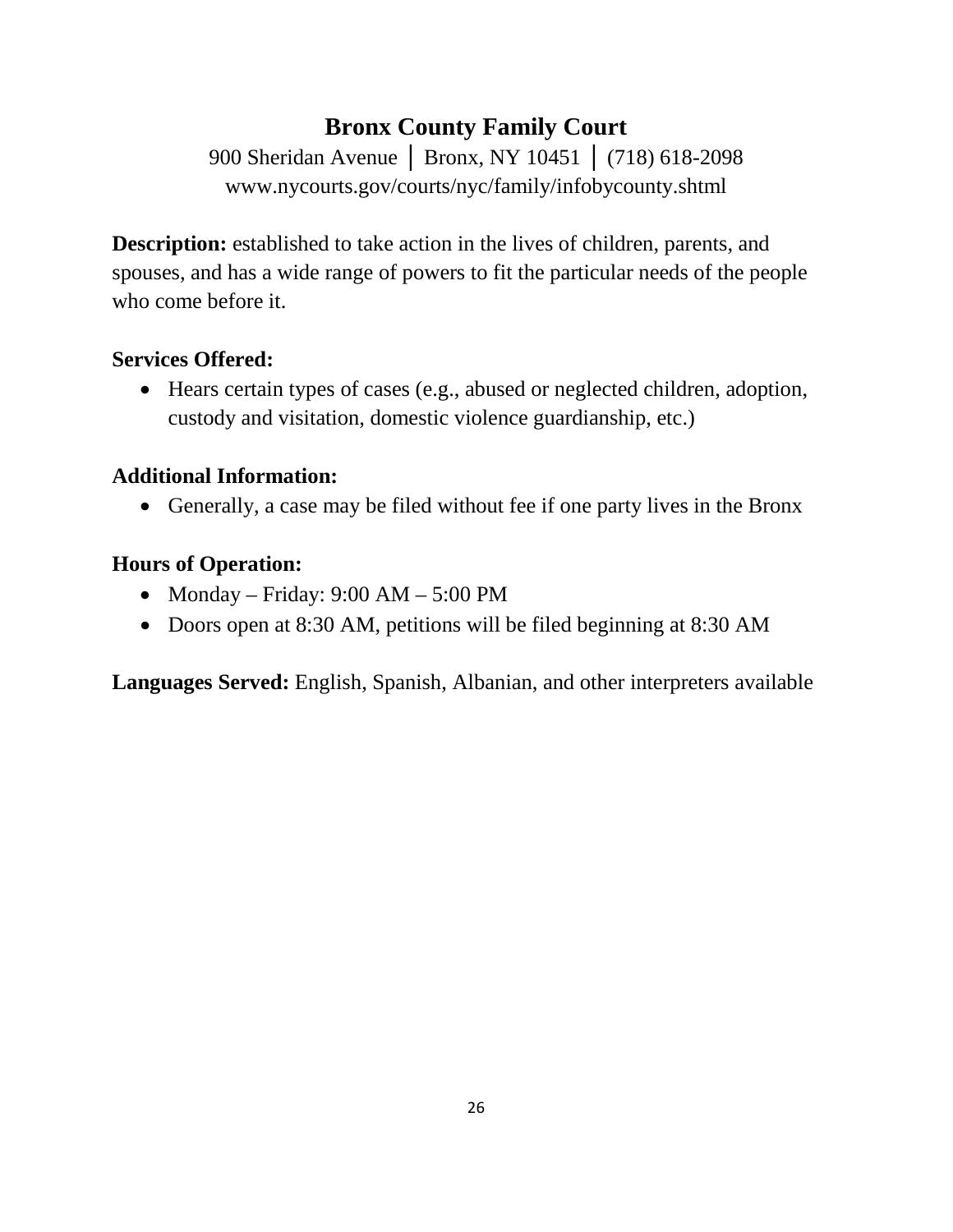# **The Bronx Defenders**

860 Courtlandt Avenue │ Bronx, NY 10451 │ (718) 838-7878 www.bronxdefenders.org

**Description:** employs a groundbreaking system of holistic defense to fight both the causes and consequences of involvement in the criminal justice system.

## **Services Offered:**

- Assistance with a host of legal and social support needs
- Interdisciplinary teams of lawyers, social workers, parent advocates, investigators, and community organizers
- Training and education (ReEntry Net/NY, Know Your Rights)

## **Additional Information:**

- Must be very low-income
- Can usually only represent people when the court appoints the lawyer

## **Hours of Operation:**

• Monday – Friday: 9:00 AM – 5:00 PM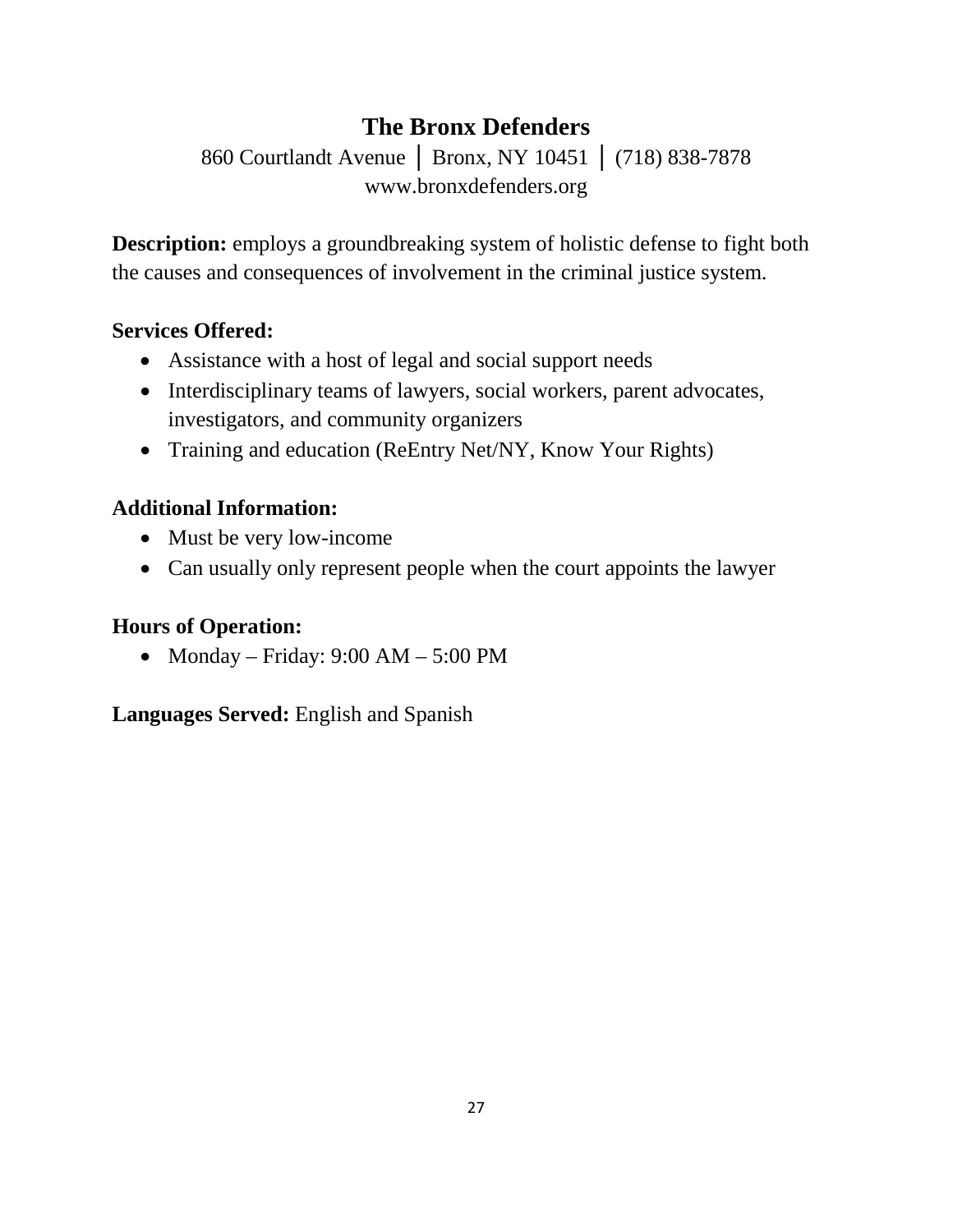# **Bronx Educational Opportunity Center**

1666 Bathgate Avenue | Bronx, NY 10457 | (718) 530-7000 http://brx.eoc.suny.edu

**Description:** educates and trains economically and educationally disadvantaged youth and adults.

### **Services Offered:**

- Occupational/Technical preparation
- College and GED preparation
- Basic Education

## **Additional Information:**

- Must have proof of United States legal status (U.S. birth certificate, passport, citizen certificate or green card)
- Proof of education
- Proof of N.Y. state residency
- Social Security card
- Picture ID
- Free services for those who qualify

**Hours of Operation:** vary depending on service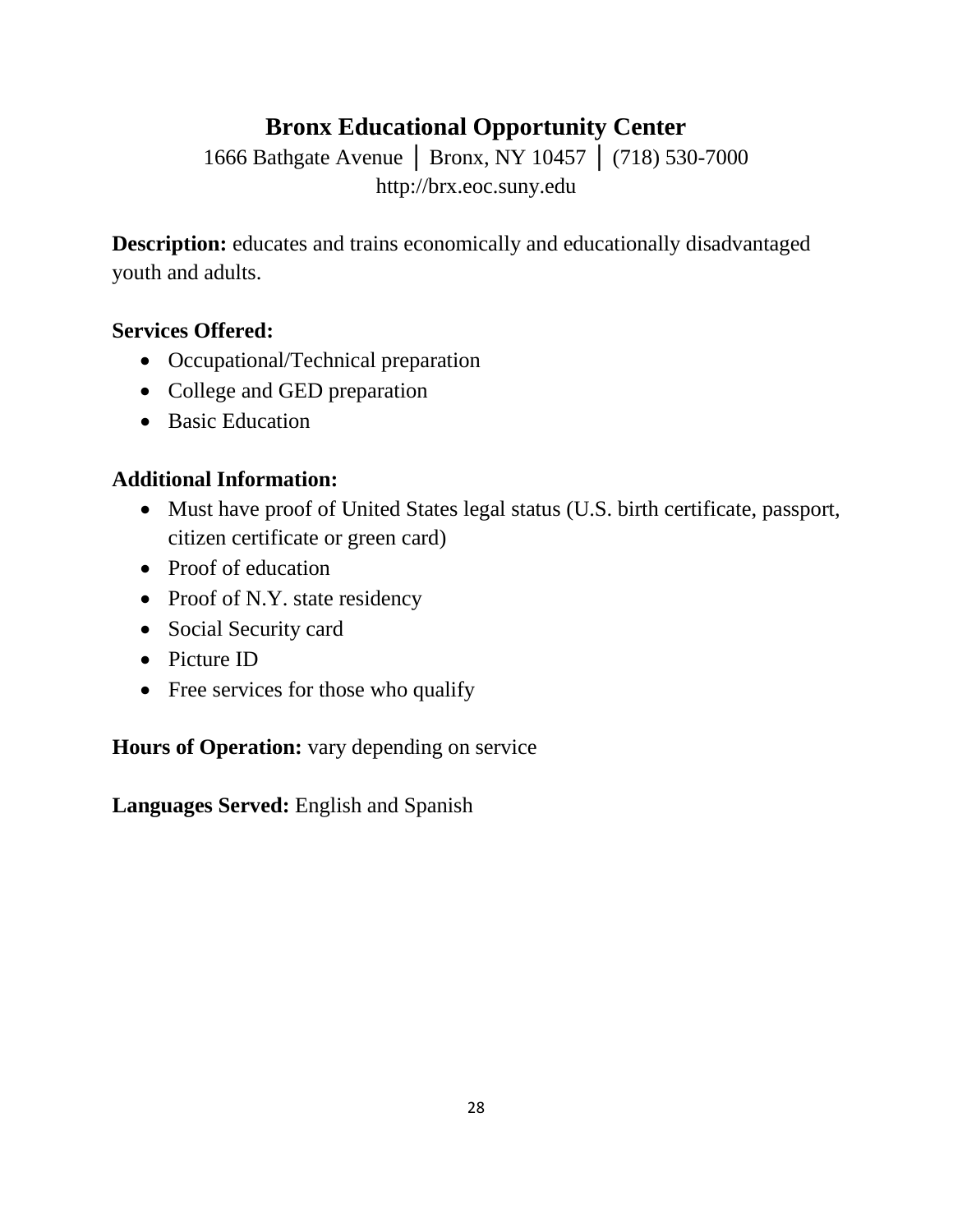## **Bronx Health Center (Community Healthcare Network)**

975 Westchester Avenue | Bronx, NY 10459 | (718) 320-4466 http://www.chnnyc.org/locations/bronx/

**Description:** provides access to quality, culturally competent and comprehensive community-based primary care, mental health care and social services for diverse populations.

## **Services Offered:**

- Prenatal and post-partum care
- Pediatrics and well-baby care
- Adolescent and adult medicine
- Geriatric care
- Preventative Medicine
- Reproductive health care
- Family planning
- Immunizations
- School physicals
- HIV education, testing, and treatment
- Mental health services
- Nutrition counseling
- Foot care (podiatry)
- Social services
- Health education

## **Additional Information:**

- For first visit, please bring: photo ID, proof of address, proof of income, list of medications and dietary supplements, past medical history
- Services provided regardless of immigration status
- Many forms of insurance or sliding scale (no patient will be denied services based on an inability to pay)

## **Hours of Operation:**

- Monday: 9:00 AM 7:00 PM
- Wednesday:  $9:00 \text{ AM} 6:00 \text{ PM}$
- Tuesday, Thursday & Friday: 9:00 AM 5:00 PM
- Saturday:  $9:00 \text{ AM} 4:00 \text{ PM}$

**Languages Served:** English, Spanish, Chinese, and many more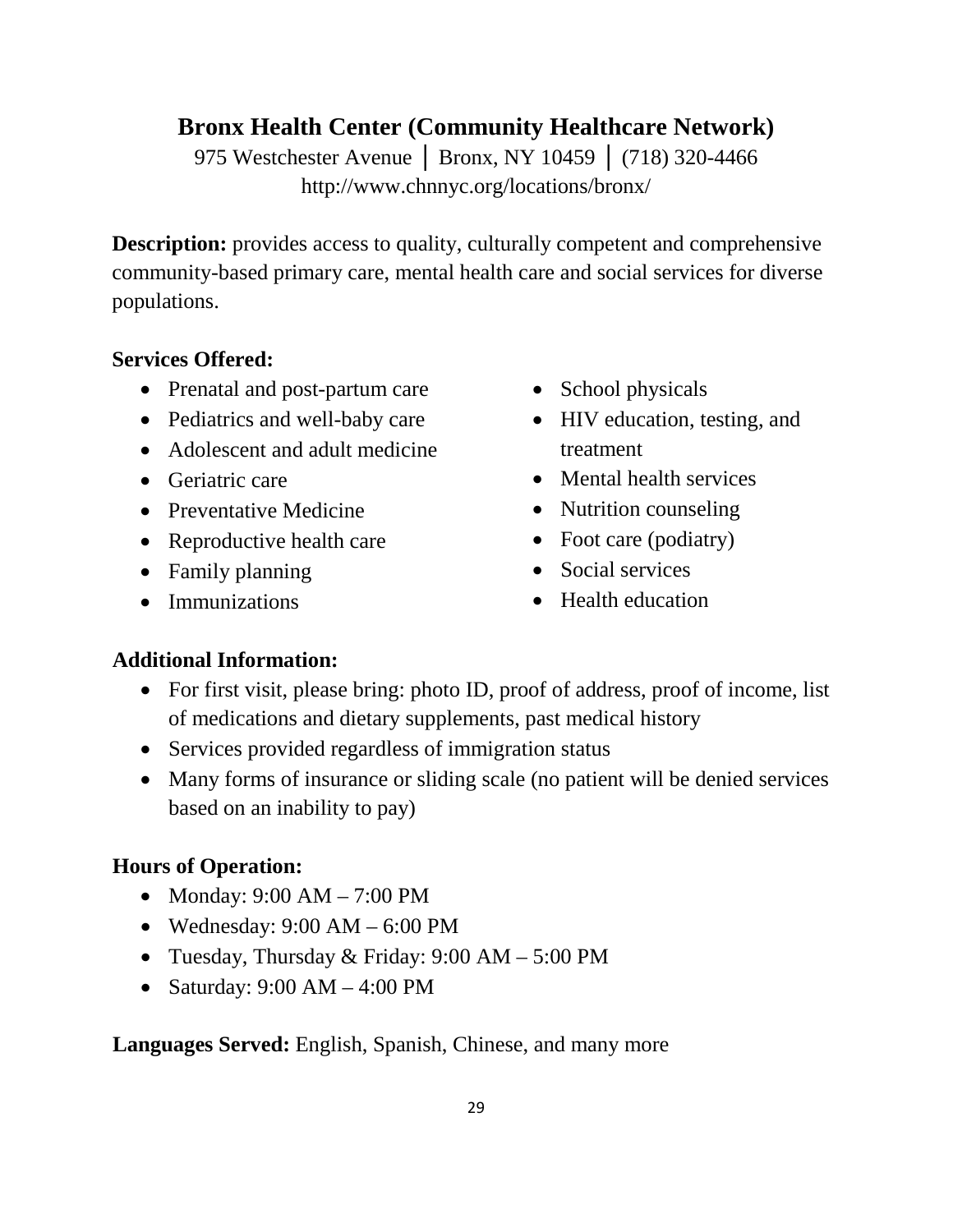## **The Bronx Health Link, Inc.**

851 Grand Concourse │ Room 914 │ Bronx, NY 10451 │ (718) 590-2648 www.bronxhealthlink.org

**Description:** a one-stop source for consumers and health and human service providers on health issues facing the Bronx, with a focus on improving the health of Bronx women and their families.

## **Services Offered:**

- Community education and outreach
- Distribution of health promotion information
- Assistance with referrals to community services

## **Additional Information:**

- All services are free
- Must work or live in the Bronx

## **Hours of Operation:**

• Monday – Friday:  $9:00$  AM –  $5:00$  PM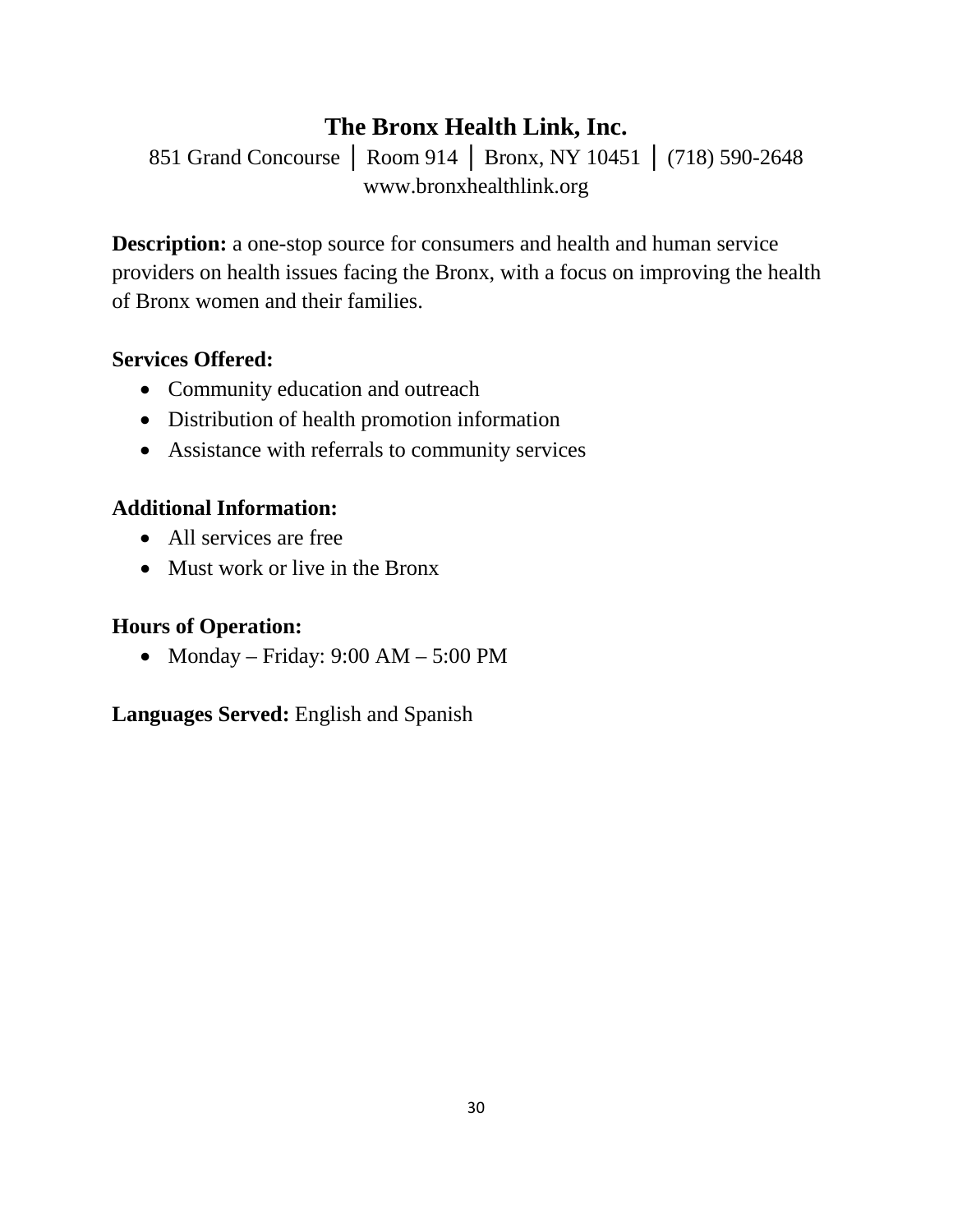## **Bronx Independent Living Services**

4419 Third Avenue │ Suite 2C │ Bronx, NY 10457 │ (718) 515-2800 www.bils.org

**Description:** dedicated to empowering all people with disabilities to understand and exercise their civil and human rights in order to live fully integrated lives in mainstream society.

### **Services Offered:**

- Peer counseling
- Information and referral
- Personal and systems advocacy
- Crime victims and domestic violence services
- Deaf services
- Housing
- Benefit entitlement

## **Additional Information:**

- Accepts people with all physical and mental disabilities, as well as parents, spouses, siblings, and significant others of people with disabilities
- Services are free of charge for those who qualify

## **Hours of Operation:**

• Monday – Friday:  $9:00 \text{ AM} - 5:00 \text{ PM}$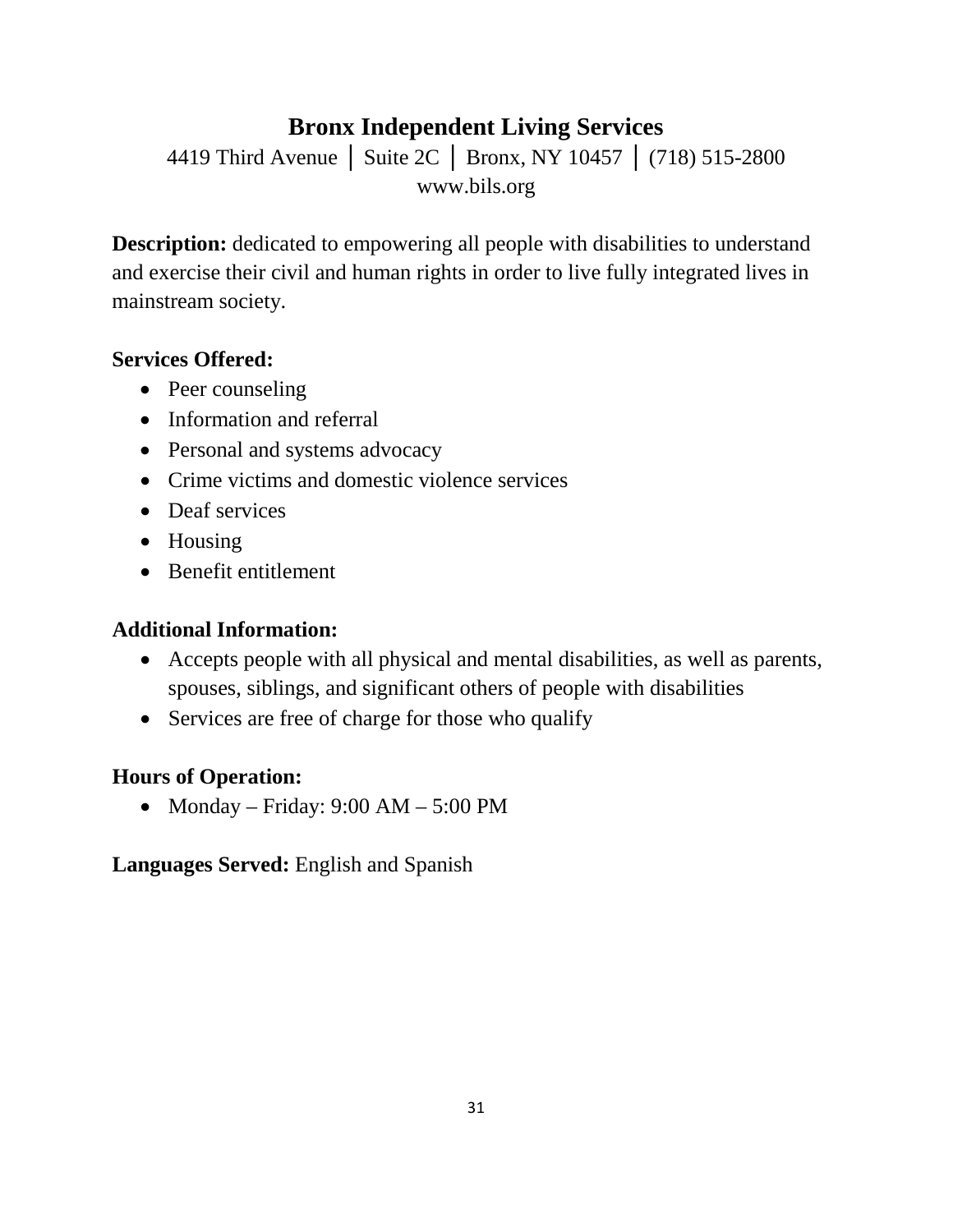## **Bronx-Lebanon Hospital Center**

│ Many locations in the Bronx │ │ Bronx Call Center: (718) 99-BRONX │ www.bronx-leb.org

**Description:** the largest voluntary, not-for-profit health care system serving the South and Central Bronx, providing quality and compassionate health care to those in need.

### **Services Offered:**

- Anesthesiology
- Asthma (adult and pediatric)
- Cardiology
- Child Study Center
- Dentistry
- Diabetes (adult and pediatric)
- Ear, Nose and Throat
- Emergency Services
- Family Medicine
- Gastroenterology
- Hematology and Oncology
- Infectious Disease
- Internal Medicine
- Medical Education
- Neonatology
- Neurology
- Women's Health
- Ophthalmology
- Pediatrics
- Physical Medicine
- Psychiatry
- Radiology
- Rehabilitation
- Special Care Center
- Surgery
- Urology Men's Health

### **Additional Information:**

• Services offered regardless of ability to pay

**Hours of Operation:** vary depending on location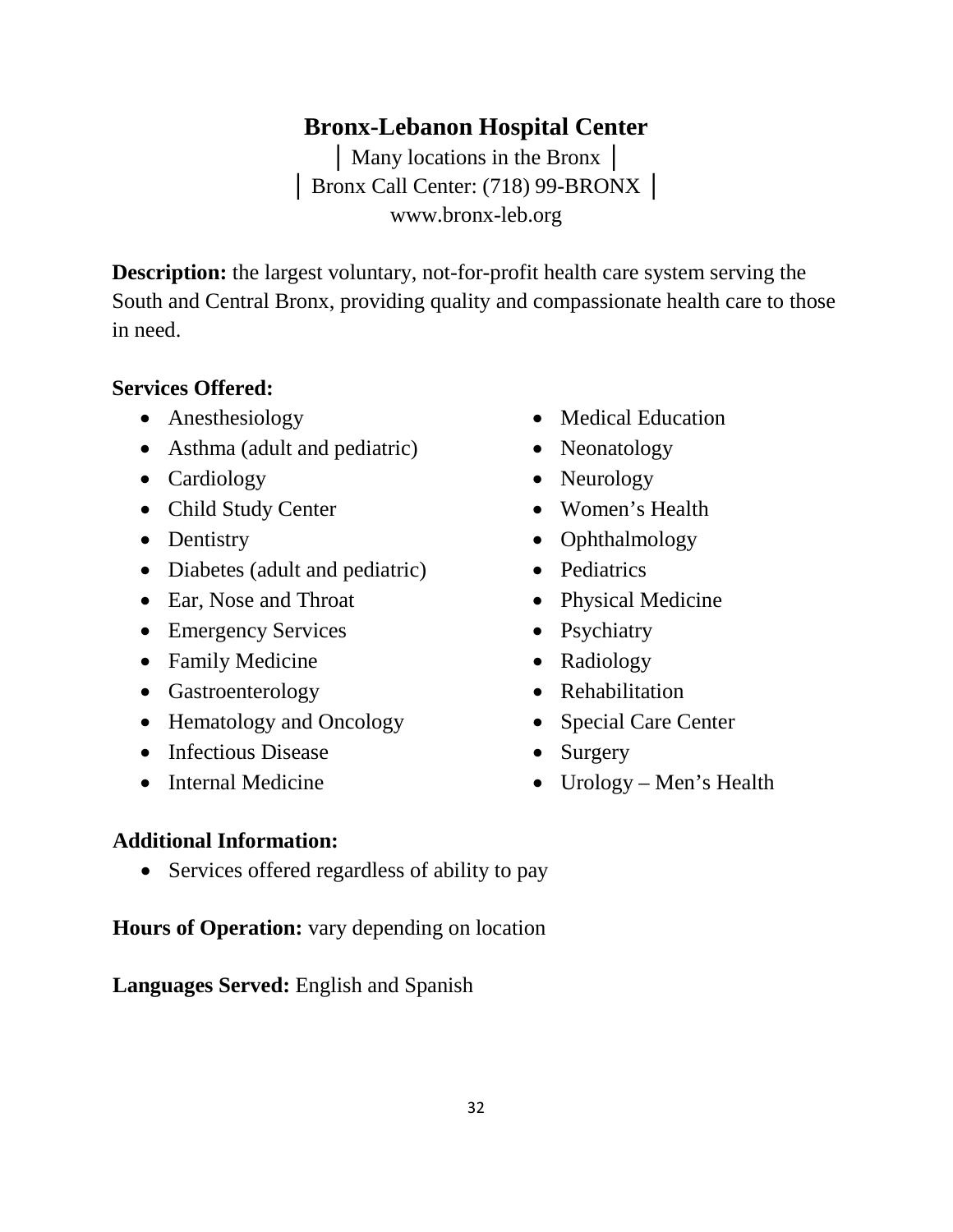# **Bronx Library Center**

310 East Kingsbridge Road │ Bronx, NY 10458 │ (718) 579-4244 www.nypl.org

**Description:** the largest public library in the Bronx, with extensive collections of print and non-print materials for adults, young adults, and children.

### **Services Offered:**

- Special programs for adults and teenagers
- English Classes for Speakers of Other Languages (not in summer)
- Story hours and other activities for children
- Class visits by appointment

## **Additional Information:**

- Live, work, attend school or pay property taxes in New York State
- Valid form of identification
- Services free of charge

## **Hours of Operation:**

- Monday Saturday: 9:00 AM 9:00 PM
- Sunday: 12:00 PM 6:00 PM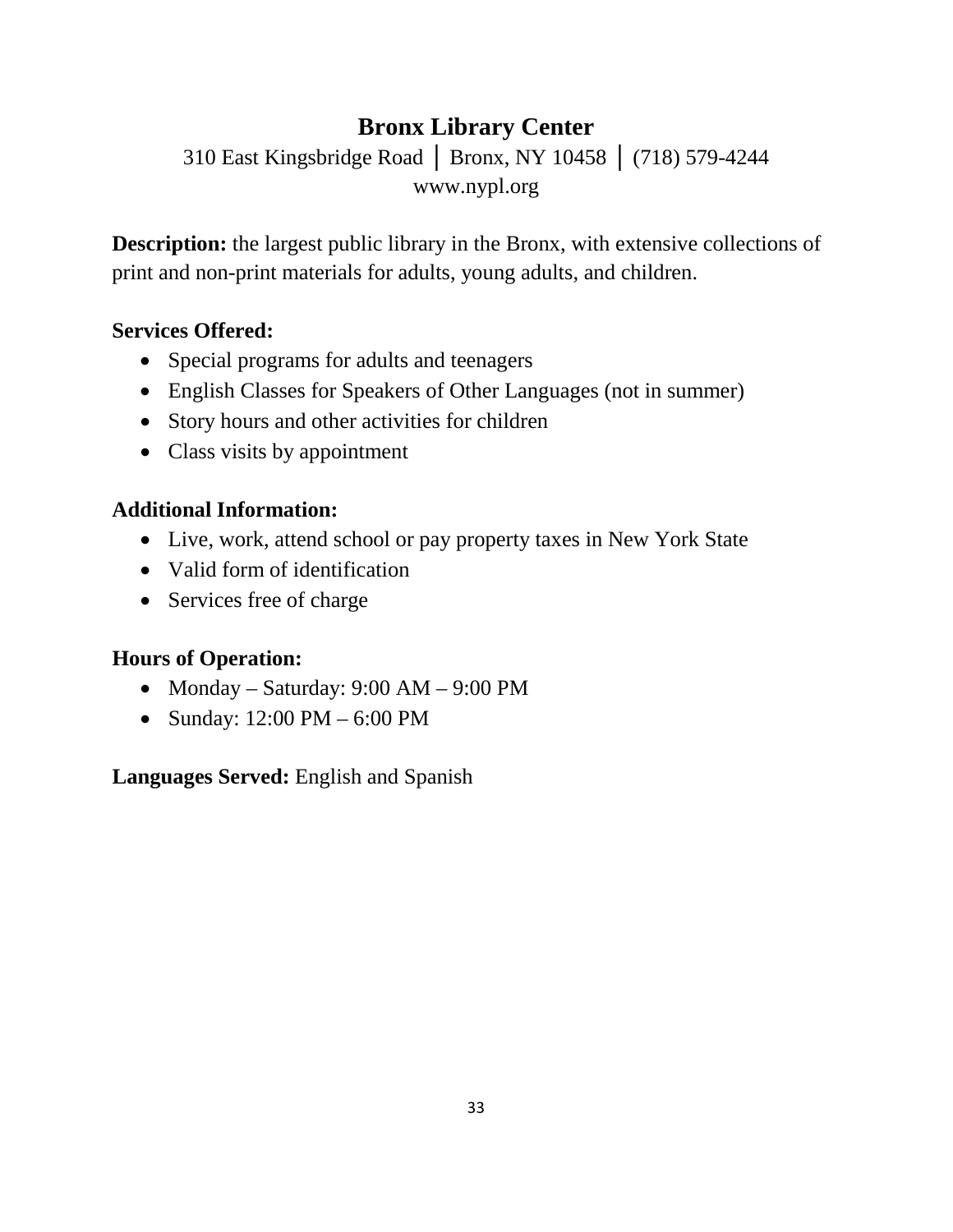# **Bronx Organization for the Learning Disabled (BOLD)**

2885 St. Theresa Avenue │ Bronx, NY 10461 │ (718) 430-0981 489 St. Paul's Place │ Bronx, NY 10456 │ (718) 588-8724 www.boldny.org

**Description:** helps special needs children and adults find their own success to learn and build significant relationships in a safe and protected atmosphere.

## **Services Offered:**

- Assisting children to learn appropriate behavior and self-control skills
- Improving attention span broadening participation and relationships with peers and adults
- Maximizing physical and mental development enhancing motor skills and sensory experiences
- Incorporating ESL (English as a Second Language) strategies
- Medicaid Service Coordinator
- Respite programs for families who have children and family members with special needs

## **Additional Information:**

- Preschool services for children ages 3-5 who need help with speech and language development, motor skills or social and emotional development problems
- After school services and Saturday Teen Group for young adults aged 15-21
- Friday Young Adult Program for those aged 19 and older
- Services are free of charge

## **Hours of Operation:** vary depending on program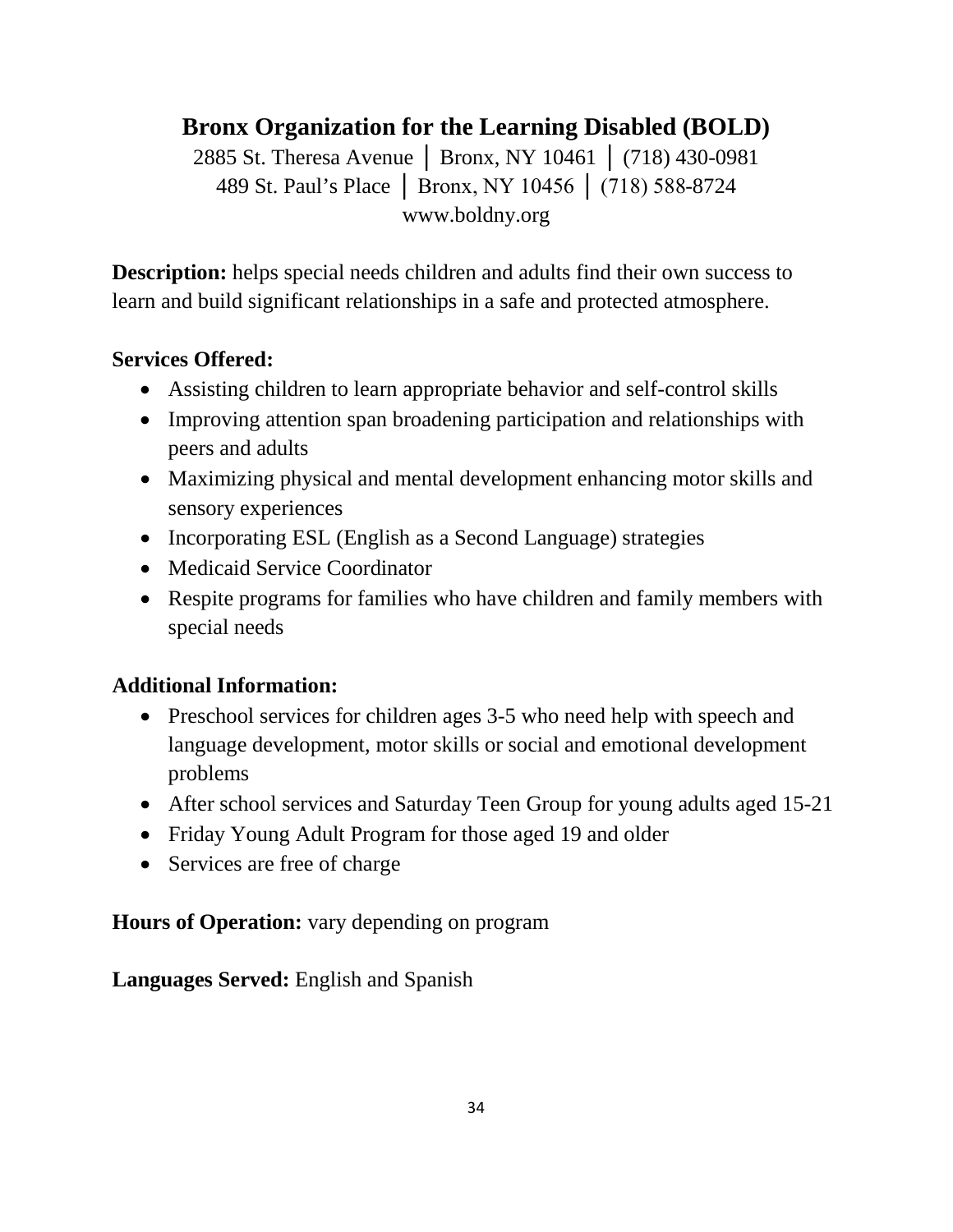# **Bronx Psychiatric Center**

1500 Waters Place │ Bronx, NY 10461 │ (718) 931-0600 www.omh.state.ny.us/omhweb/facilities/brpc/facility.htm

**Description:** a 360-bed facility with three inpatient services and a comprehensive outpatient program.

## **Community Services Offered:**

- Transitional Living Residence (short term residential care)
- Ginsburg Outpatient Clinic (treatment program to reduce symptoms)
- Comcare Continuing Day Treatment and MICA Program (range of services)
- Drop-In Center (supportive and educational groups, counseling, etc.)
- Intensive Case Management Program (navigating complex systems of care)

## **Additional Information:**

• For patients with mental illness and/or substance abuse disorders

**Hours of Operation:** vary depending on service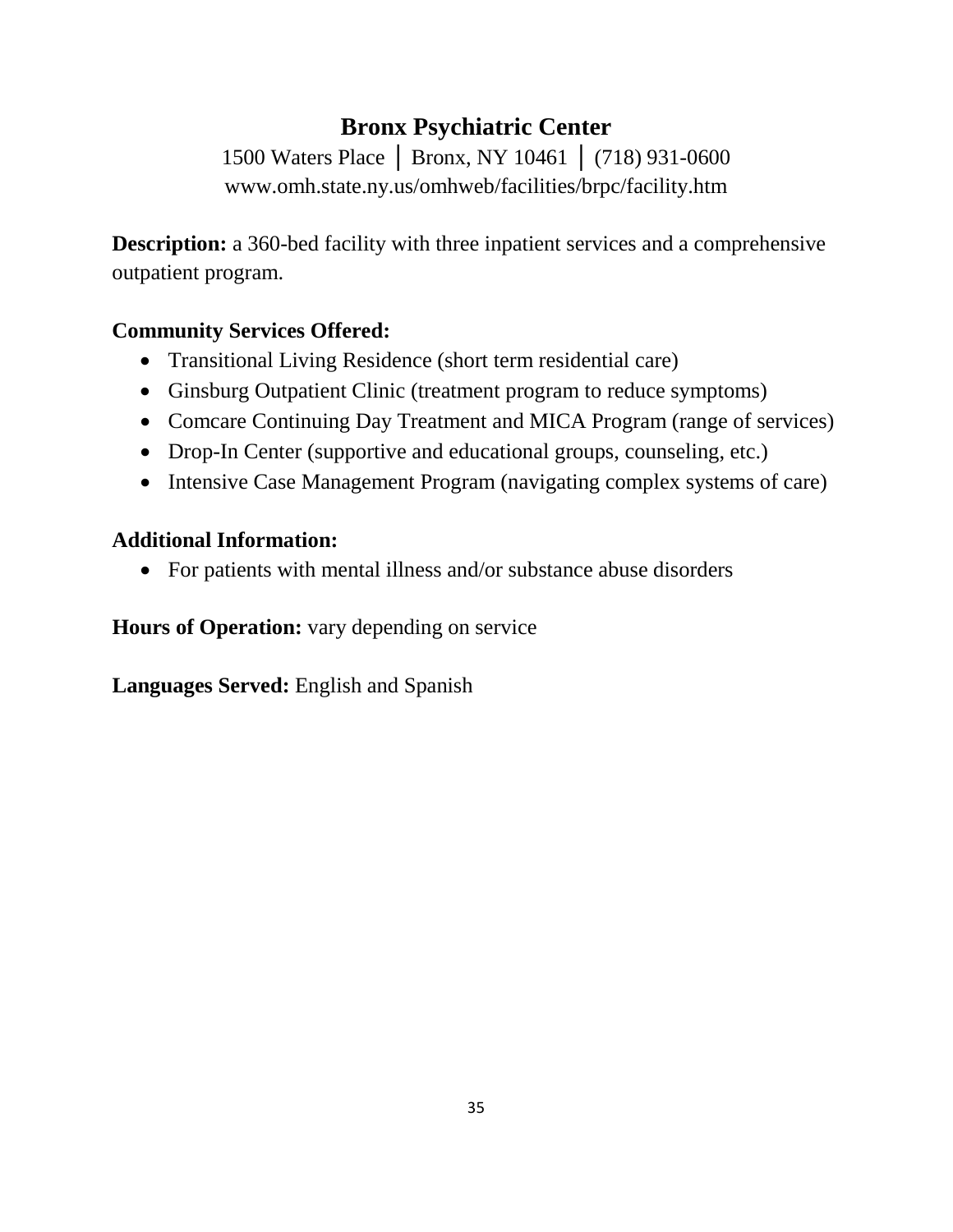# **Bronx Shepherds Restoration Corporation**

1932 Washington Avenue │ Bronx, NY 10457 │ (718) 299-0500 www.bronxshepherds.org

**Description:** provides affordable housing, Community Programs, and many other services to residents of the Bronx.

### **Services Offered:**

- Housing: upgrade existing housing through gut or moderate rehabilitation
- Weatherization: provide building owners and tenant's assistance and education in energy conservation, including repair or replacement of heating systems, wall and roof insulation, replacement windows, etc.
- Vocational training: assist at-risk youth in obtaining on-the-job training in the renovation of vacant buildings, housing maintenance and repair
- Education Committee: provides reading enrichment skills
- Committee: service and work with our senior citizens through housing, social services, and intergenerational programs
- Scholarships distributed to graduating High School seniors

## **Additional Information:**

- Must be a resident of the Bronx Community
- Most services for low-income individuals and homeowners
- Many services are free of charge for qualified individuals

## **Hours of Operation:**

• Monday – Friday:  $9:00 \text{ AM} - 5:00 \text{ PM}$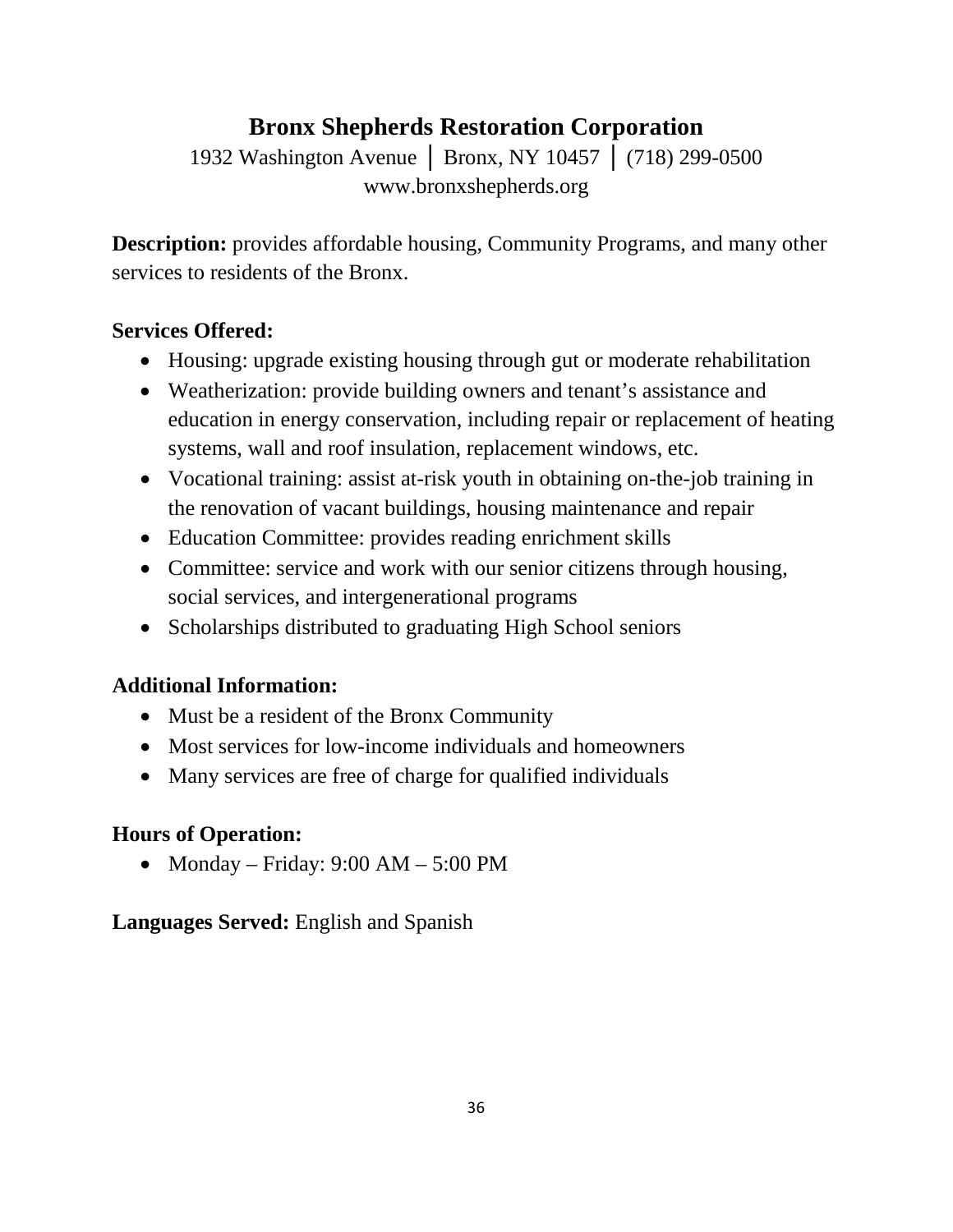## **BronxWorks**

│ Single Stop hotline: (718) 508-3123 │

630 Southern Boulevard │ Bronx, NY 10455 │ (718) 585-4619 2070 Grand Concourse │ Bronx, NY 10457 │ (718) 731-3144 2925 Grand Concourse │ Bronx, NY 10468 │ (718) 295-7160 1477 Townsend Avenue │ Bronx, NY 10452 │ (718) 588-3836 www.bronxworks.org

**Description:** a Bronx-based settlement house that helps individuals and families to improve their economic and social well-being by feeding, sheltering, teaching, and supporting their neighbors to build a stronger community.

### **Services Offered:**

- Children & Teen Programs
- Benefits & Other Assistance
- Eviction Prevention
- Family Programs
- Workforce Development
- Homeless Services
- Services for Seniors
- Immigration Services
- HIV/AIDS Services
- Food Stamp Outreach
- Health Insurance Assistance
- Opportunity NYC

### **Additional Information:**

- All services generally free
- Different age requirements for different programs
- Bring photo ID, Social Security Card, proof of residency and address (e.g., copy of lease, ConEd bill, or telephone bill)

**Hours of Operation:** vary depending on service and location

**Languages Served:** English, Spanish, French, Russian, and Farsi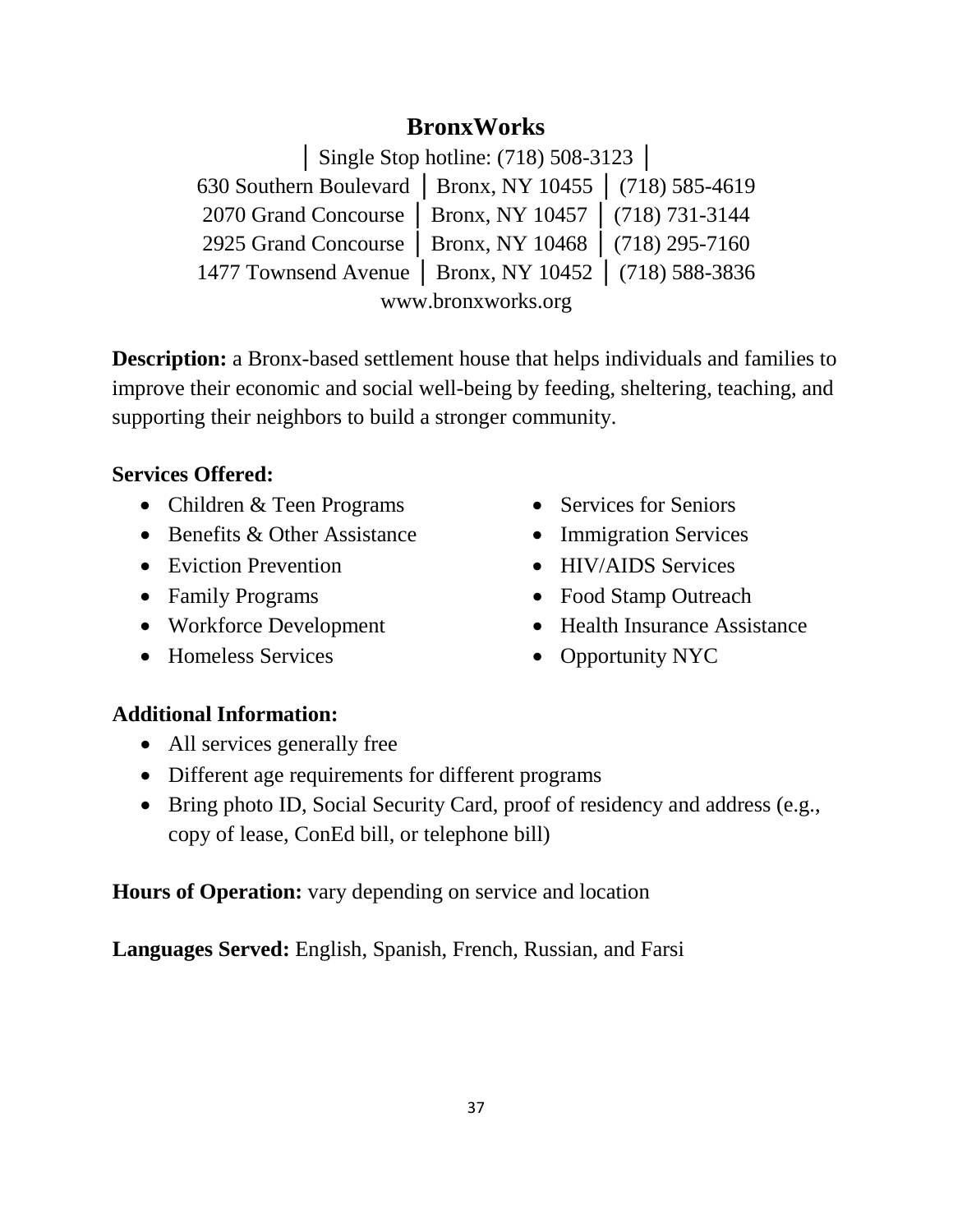# **Cardinal McCloskey Children & Family Services**

951-953 Southern Boulevard | 3<sup>rd</sup> Floor | Bronx, NY 10450 | (718) 542-0255 www.cardinalmccloskeyservices.org

**Description:** designed to provide general preventative services using a strengthbased approach to families at risk of having children removed and placed in foster care.

### **Services Offered:**

- In-home services
- Parenting skills
- Group work
- Food pantry
- And more

### **Additional Information:**

- Food pantry is strictly for emergencies and requires a referral
- Services are free of charge

## **Hours of Operation:**

• Food pantry: Monday, Wednesday, & Friday: 8:30 AM – 12:00 PM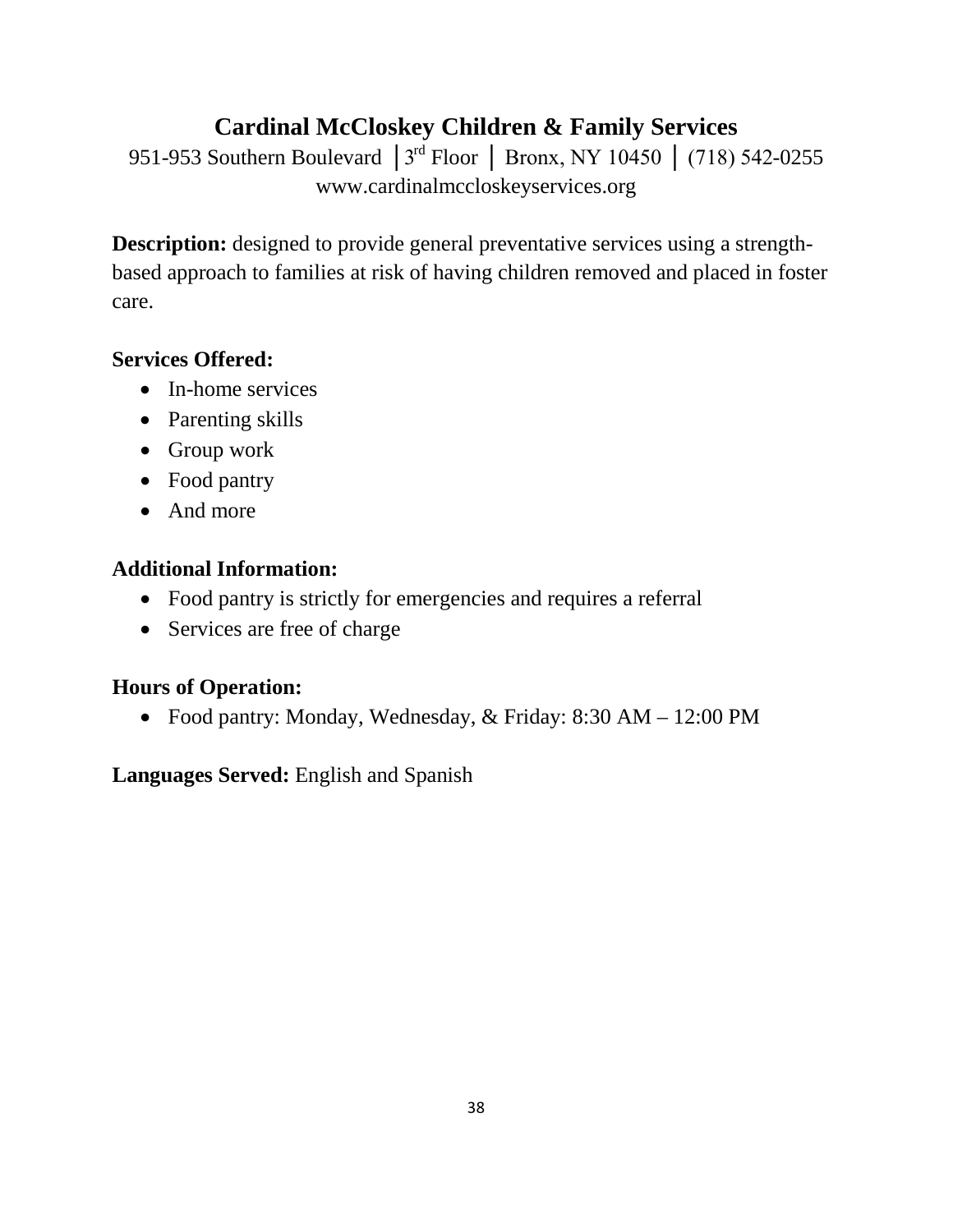## **Care for the Homeless**

Questions: (212) 366-4459 | Multiple service centers in the Bronx, including: **Susan's Place:** 1911-21 Jerome Avenue │ Bronx, NY 10453 │ (718) 943-1340 **Nelson Avenue Family Residence:**  1605-11 Nelson Avenue │ Bronx, NY 10453 │ (718) 299-5550 x319 **Jackson Avenue Family Residence:** 691 East 138 Street │ Bronx, NY 10454 │ (718) 993-8900 **Franklin Women's Triage and Referral Shelter:**  1122 Franklin Avenue │ Bronx, NY 10456 │ (347) 417-8240 **Willow Avenue Family Residence:** 190 Willow Ave │ Bronx, NY 10454 │ (718) 665-9123 **Paradise Transitional Housing:**  2395 Grand Concourse | Bronx, NY 10468 | (718) 364-7650 **Crotona Park Transitional Residence:**  897 Crotona Park North | Bronx, NY 10460 | (718) 893-2578 www.careforthehomeless.org

**Description:** a not-for-profit organization that fights homelessness by delivering high-quality and client-centered healthcare, human services and shelter to homeless individuals and families at many different locations.

### **Services Offered:**

- Health care services: primary care and oral health provided at service sites
- HIV services: outreach, counseling, testing, etc.
- Social services: intensive and supportive case management services

## **Additional Information:**

- Services are for homeless individuals
- Services are free of charge

**Hours of Operation:** vary depending on location and service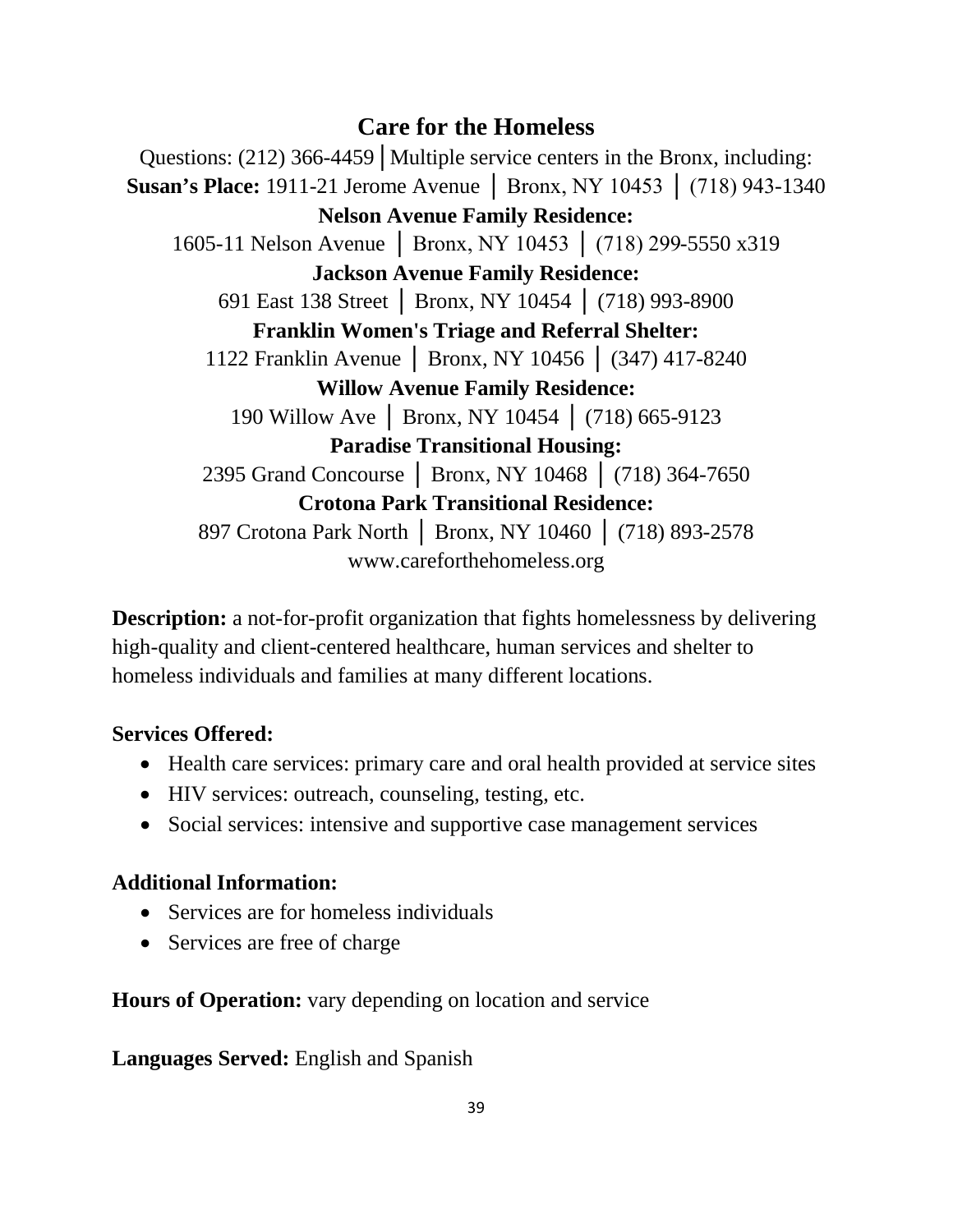## **Casa Promesa**

1707 East 175<sup>th</sup> Street | Bronx, NY 10457 (718) 960-7600 │ (800) 564-9046 (toll-free) www.promesa.org

**Description:** a 108-bed long-term care residential facility that provides comprehensive, holistic, culturally and linguistically competent services to people living with AIDS or other HIV-related illnesses.

#### **Services Offered:**

- 24-hour nursing and primary medical care
- Interdisciplinary case management services
- Mental health services and a full range of social services
- Substance abuse treatment and counseling services
- Food and nutritional, Pastoral services
- Therapeutic recreation
- Physical and occupational therapy
- Speech pathology
- Podiatry, Dental services
- Educational and vocational training services
- Complimentary alternative medicine
- Hospice and palliative care
- Pain management

## **Additional Information:**

- Must be 18 years of age and older
- Must have HIV/AIDS
- Must qualify for long term chronic care as specified by the DOH and the AIDS Institute's guidelines

## **Hours of Operation:** N/A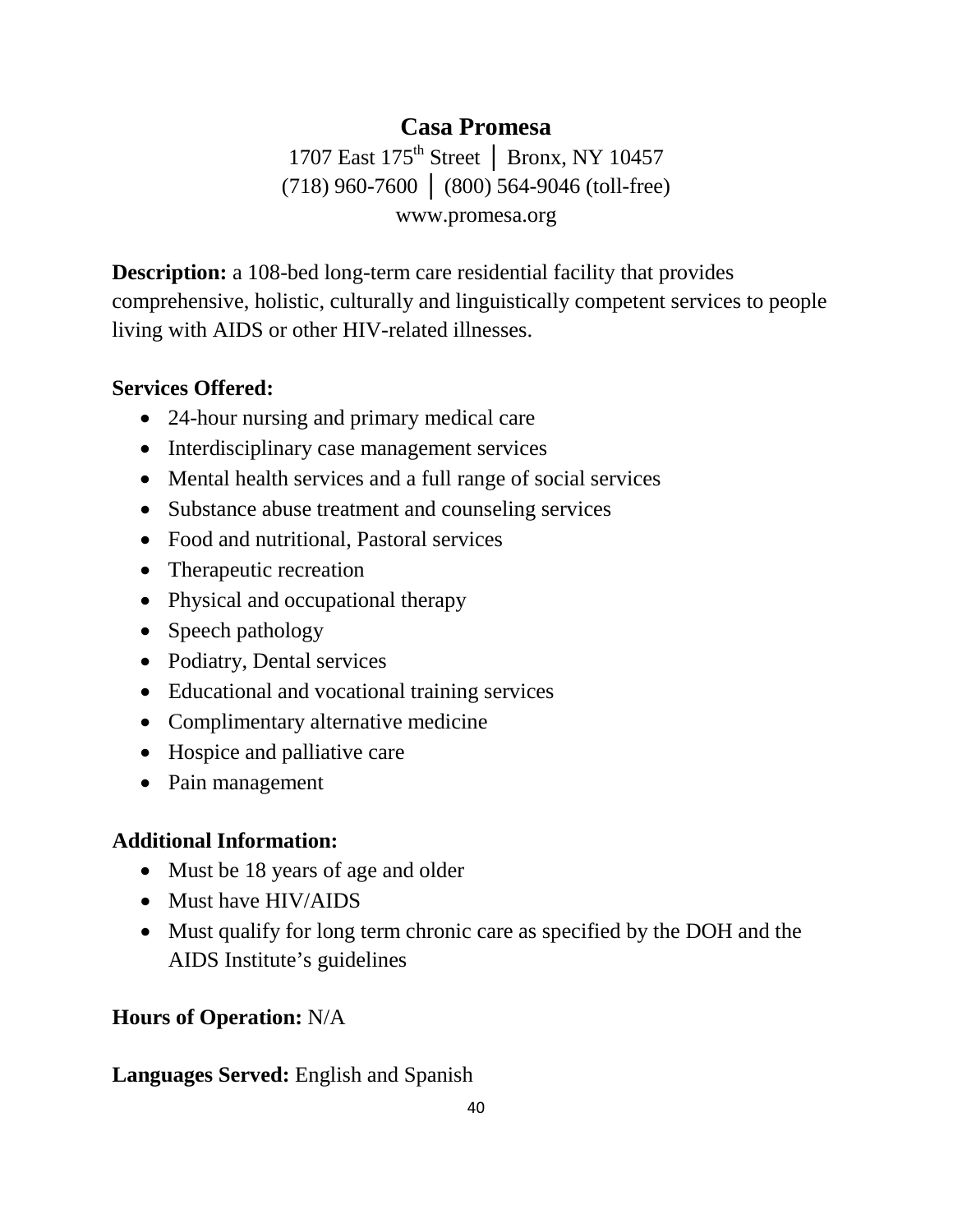# **Center for Alternative Sentencing and Employment Services (CASES) – Bronx Court Office**

215 East 161<sup>st</sup> Street | Room M29 | Bronx, NY 10451 | (718) 537-8330 www.cases.org

**Description:** helps thousands of individuals build productive, crime-free lives. Its mission is to increase the understanding and use of community sanctions that are fair, affordable, and consistent with public safety.

#### **Services Offered:**

- Provide court-involved individuals with the resources they need to achieve positive and lasting change
- Programs and initiatives that are responsive to the needs of court-involved individuals and government stakeholders
	- o Adult behavioral health
	- o Youth and education

#### **Additional Information:**

- Services are for court-ordered individuals
- Services are free of charge for those who qualify

### **Hours of Operation:** N/A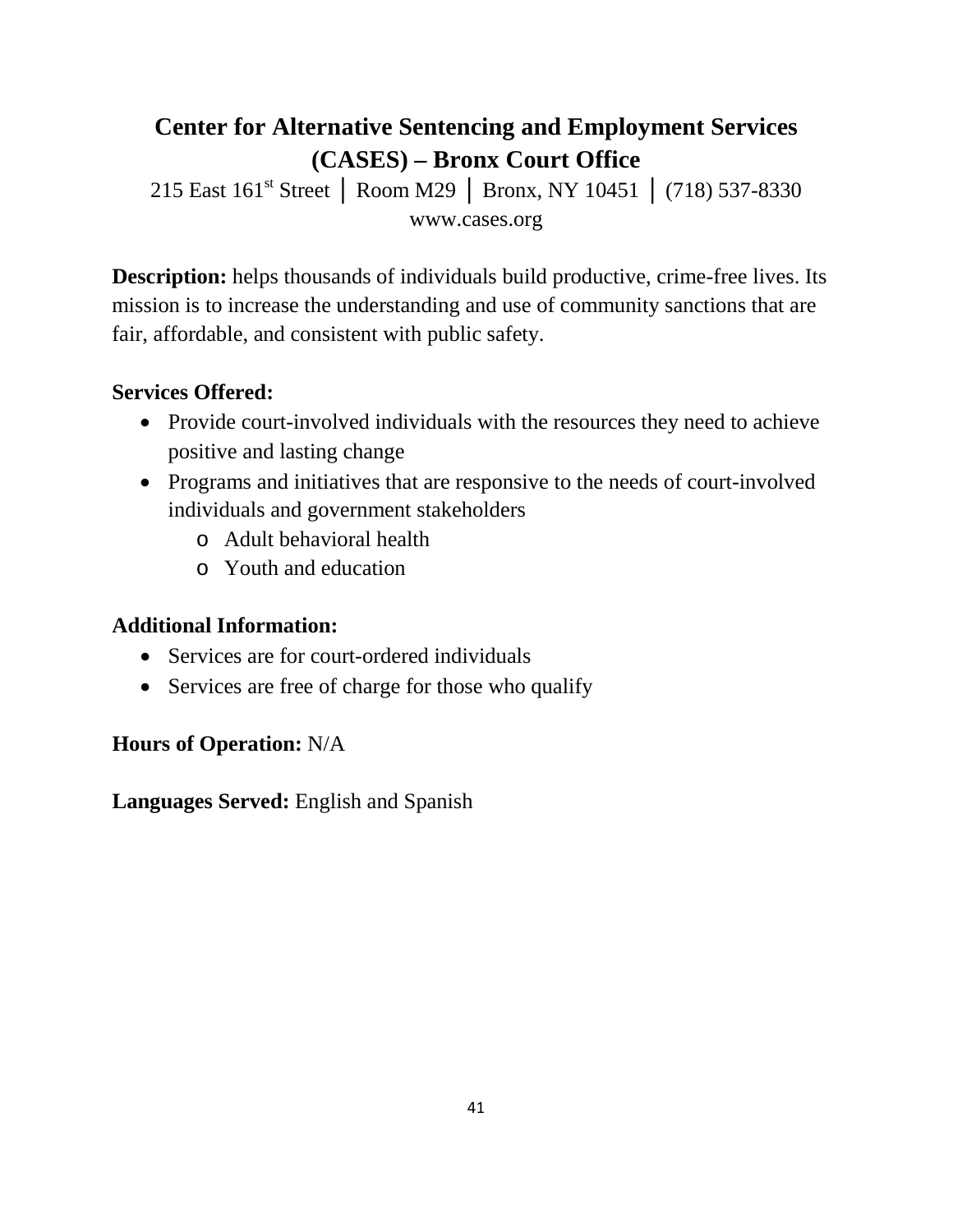# **CitiWide Harm Reduction**

226 East 144th Street │ Bronx, NY 10451 │ (718) 292-7718 www.citiwidehr.org

**Description:** committed to improving the health, social, and economic status of active drug users who are homeless or at risk of homelessness in New York City.

## **Services Offered:**

- Multi-service Drop-in Center: meals, showers, clothing, safe space, daily support and education groups, rapid HIV testing, Hepatitis C screening, case management services and complementary therapies
- Syringe Exchange Program (SEP): available to injection drug users Mondays, Tuesday, Thursdays, and Fridays (9:00 AM to 9:30 PM) and Wednesdays (12:00 PM to 9:30 PM)
- The Horizon Peer Program: 8-week training followed by 24-week internship for women and transgender persons living with or at high risk for HIV
- The STREET team: provides outreach to sex workers and to people who are recently released from correctional facilities
- Health Services: offer medical appointments at the HELP/PSI Bronx primary clinic (located at 1545 Linwood Avenue)

## **Additional Information:**

- Services for homeless and low-income active drug users living with and at risk for HIV/AIDS
- Services are free of charge

## **Hours of Operation:**

- Monday, Tuesday, Thursday, Friday: 9:00 AM 8:30 PM
- Wednesday: 12:00 PM 8:30 PM
- Saturday: 10:00 AM 3:00 PM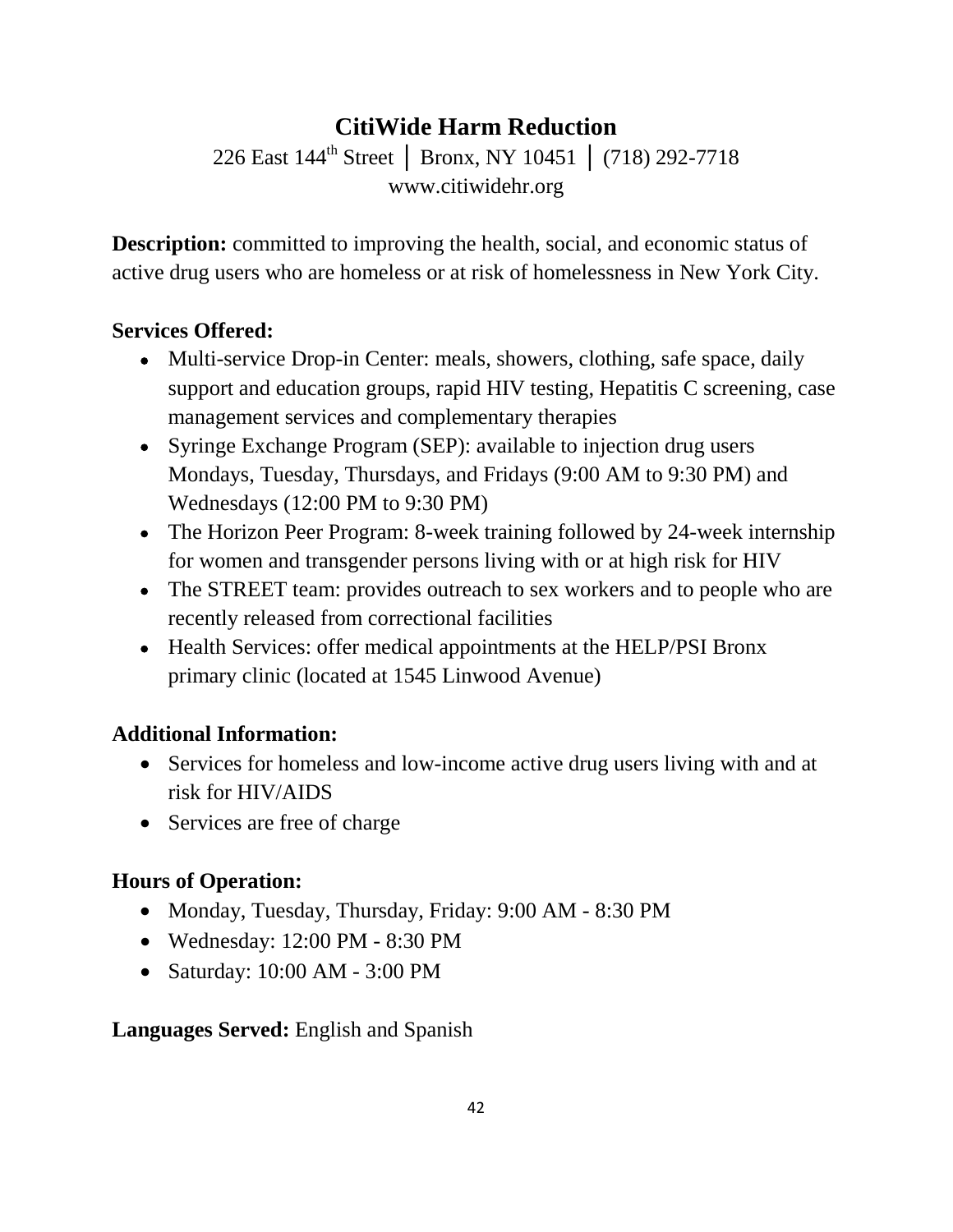# **City Commission on Human Rights**

│ File a complaint or make an appointment: (212) 306-7450 │ 1932 Arthur Avenue │ Room 203A │ Bronx, NY 10457 │ (718) 579-6900 home.nyc.gov/html/cchr/home.html

**Description:** Law enforcement agency empowered to enforce the Human Rights Law and provide protection to those who are discriminated against.

## **Services Offered:**

- Legal support for those who believe they have been the victim of discrimination
- Process: Intake  $\rightarrow$  Complaint is filed  $\rightarrow$  Investigation  $\rightarrow$  Determination  $\rightarrow$ The hearing process  $\rightarrow$  Final decision and order
- Provide disability access assistance and education
- Mortgage counseling and predatory loan prevention
- Immigrant employment rights education
- Community mediation and conflict resolution
- Many more

### **Additional Information:**

• Please bring: names, addresses, and phone numbers of the people or organizations you are charging and the exact dates of the events (complaint must be filed within one year)

## **Hours of Operation: N/A**

**Languages Served:** English, Spanish, and interpretation services for Russian, Mandarin, Cantonese, Haitian Creole, Korean, Italian, and many more.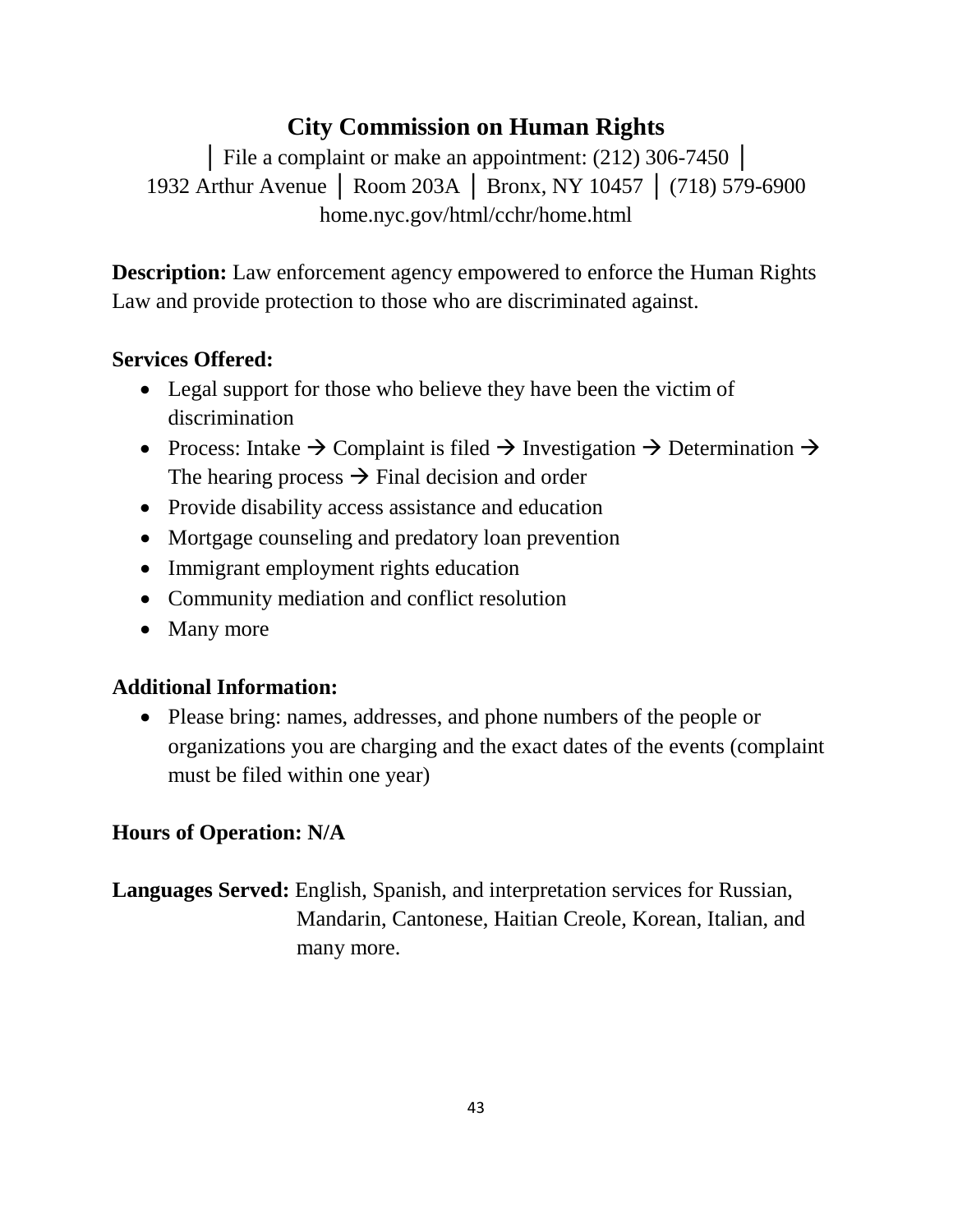**The College of New Rochelle School of New Resources Co-Op City Campus:** 755 Co-Op City Boulevard │ Bronx, NY 10475 │ (718) 320-0300 **John Cardinal O'Connor Campus:** 332 East 149th Street │ Bronx, NY 10451 │ (718) 665-1310 www.cnr.edu

**Description:** offers students excellent learning resources with an emphasis on user-friendly technologies.

#### **Services Offered:**

- Computer-assisted classrooms and labs
- Technology-based learning skills center
- Video conference seminars
- Web-based classroom
- Multi-media conference center
- Photography lab
- Mother Irene Gill Memorial Library

#### **Additional Information:**

- Must be 21 or older
- Must have high school diploma or its equivalent (those without may be admitted based on successful completion of a State approved ability-tobenefit test)
- Successful completion of an English assessment
- Over 90% of students receive need-based financial assistance and/or merit scholarships

**Hours of Operation:** vary depending on class

#### **Languages Served**: English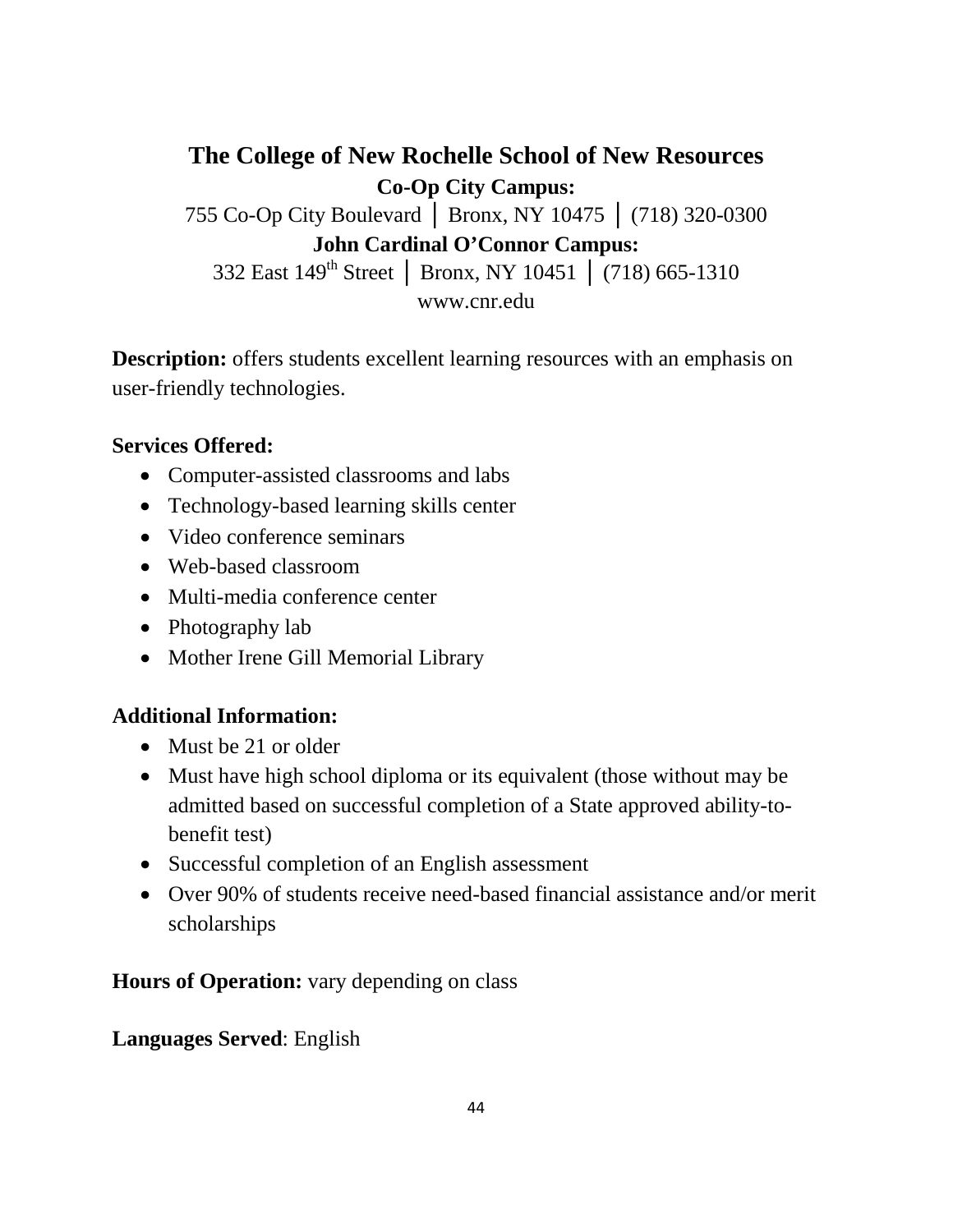# **Community Development Corporation – THE POINT**

940 Garrison Avenue | Bronx, NY 10474 | (718) 542-4139 www.thepoint.org

**Description:** dedicated to youth development and the cultural and economic revitalization of the Hunts Point section of the South Bronx.

#### **Services Offered:**

- After School & Summer Youth Programs
- Teen Programs & Teen Leadership
- Youth Art Programs
- Theatre, Visual Arts, Broadcasting
- Photography, Music, Dance, Circus
- Community Development

#### **Additional Information:**

- Services are free of charge
- Intended for youth ages 18 and younger

**Hours of Operation:** vary depending on service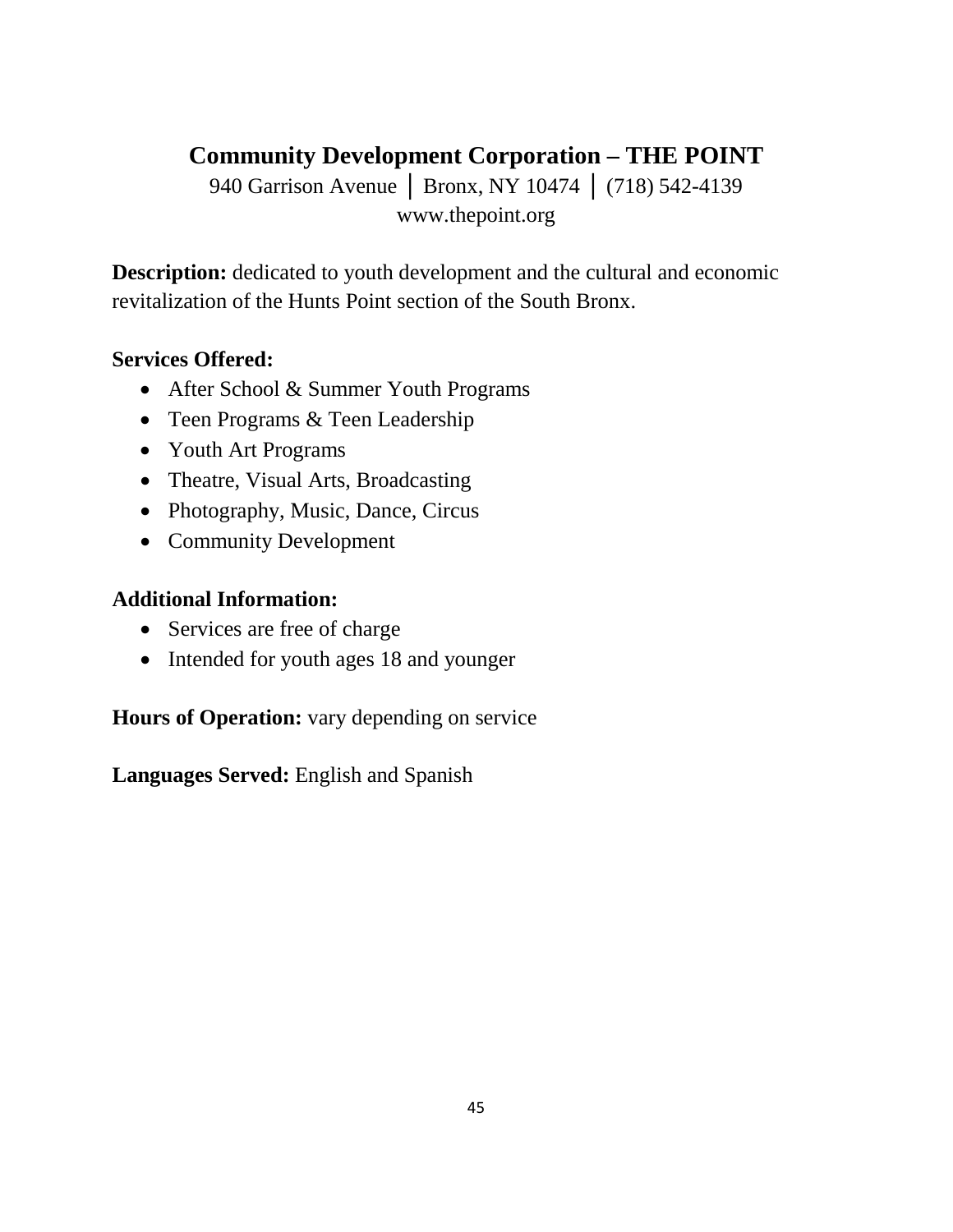# **Community Resource Center for the Developmentally Disabled, Inc.**

│ Multiple residences in the Bronx│ Main: 378 East 151<sup>st</sup> Street │4<sup>th</sup> Floor │ Bronx, NY 10455 │ (718) 292-1705 www.crcdd.net

**Description:** residential programs committed to supporting individuals who are developmentally disabled in their efforts to live and participate in the community.

#### **Services offered:**

- 24 hour habilitation services and residential care
- Case management services
- Advocacy services
- Self-choice living opportunities

#### **Additional Information:**

• Referrals for placement into residences should be directed to the Office of Mental Retardation and Developmental Disabilities (http://www.opwdd.ny.gov/)

### **Hours of Operation:** N/A

#### **Languages Served:** English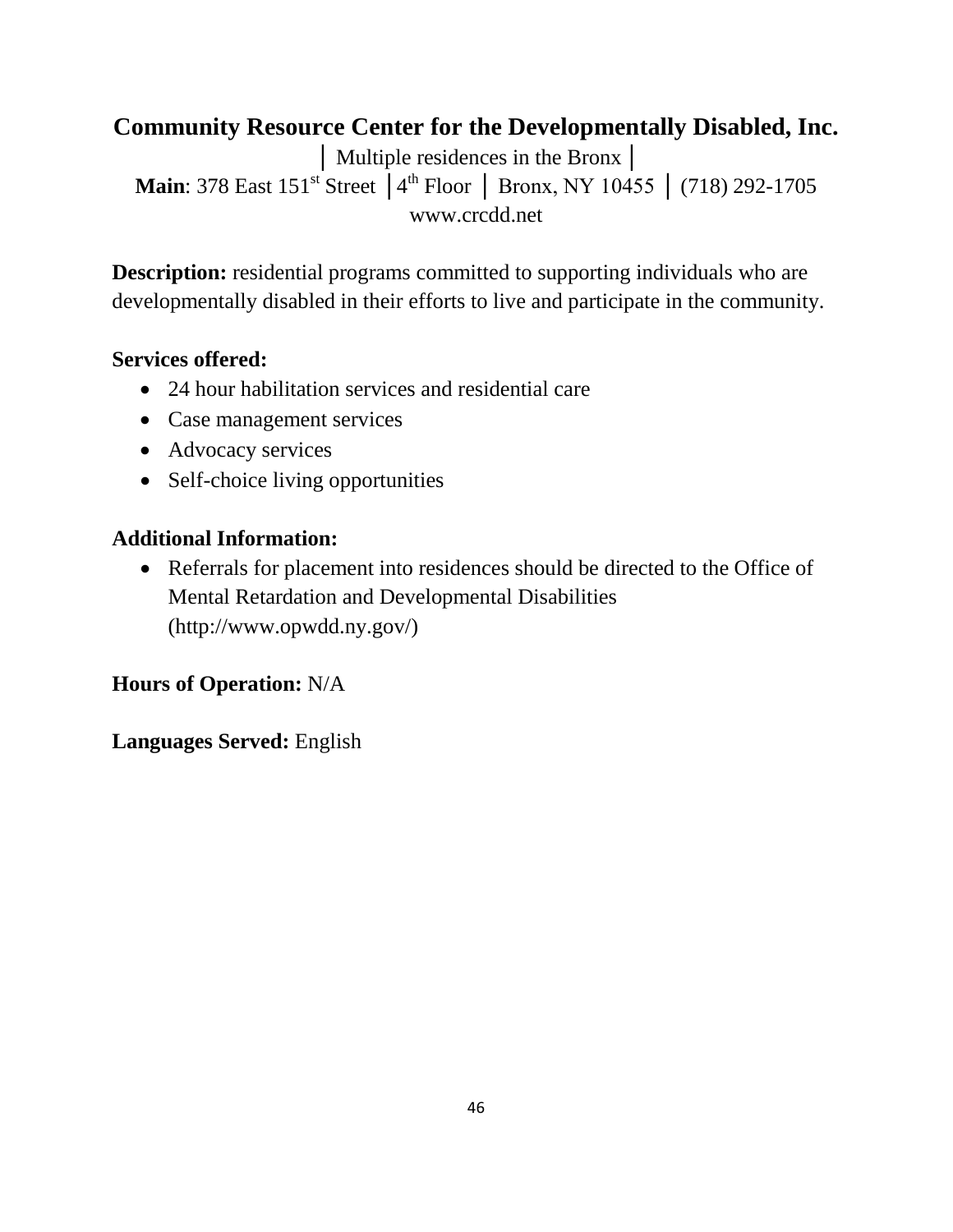## **Daytop Village, Inc. – Bronx Outreach** │ Main Office: (212) 354-6000 │ Multiple locations throughout New York City, including: 2616 Halperin Avenue │ Bronx, NY 10461 │ (718) 518-9007 www.daytop.org

**Description:** provides treatment for individuals and families leading to a health, drug-free life through services that are individual, comprehensive, and multidisciplinary.

### **Services Offered:**

- Outpatient drug treatment for adults and adolescents
- Job training
- Domestic violence groups
- Individual counseling
- High school for teens who are engaging in treatment
- Substance relapse prevention
- Self-esteem counseling

## **Additional Information:**

- Clients are referred by schools, doctors, corporations, unions, and court systems, then screened to determine if the program is appropriate for their treatment needs
- Fee for service, some private insurance, and Medicaid accepted

## **Hours of Operation:** (please make an appointment)

• Monday – Friday:  $9:00$  AM –  $5:00$  PM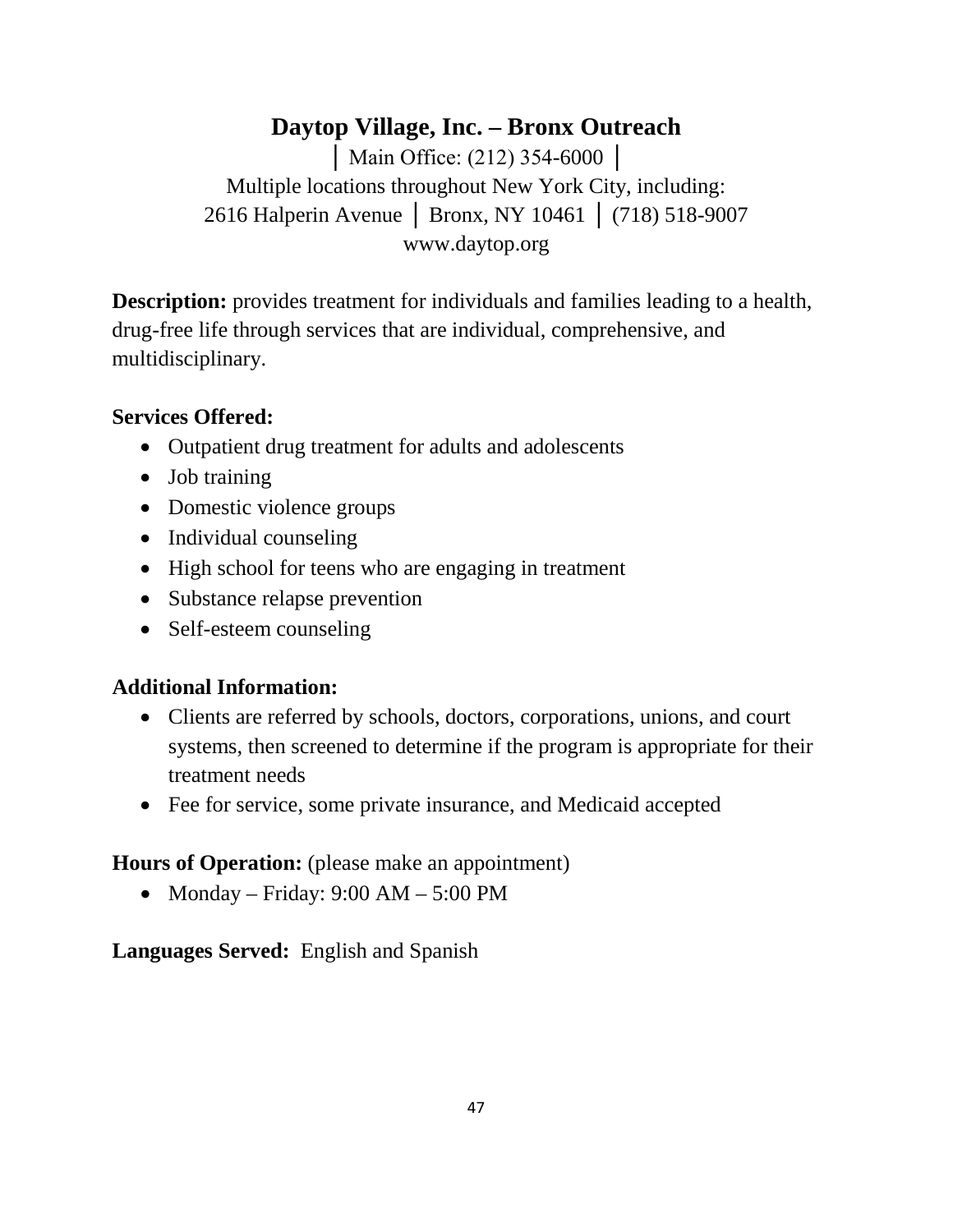# **Dominican Sisters Family Health Services**

279 Alexander Avenue | Bronx, NY 10454 | (718) 665-6557 www.dsfhs.org

**Description:** A non-profit home health agency providing compassionate, comprehensive and family focused home care to persons in need.

### **Services Offered:**

- Family Life Program: works to prevent placement of children outside their homes by strengthening families
- Ryan White Part D. Program: provides health care and support services for children, adolescents, women, and families
- Case management
- Physical, Speech, and Occupational therapies
- Home health and personal care aides
- Respiratory therapy
- Social Adult Day Care
- And many more

### **Additional Information:**

- From ZIP Codes: 10451, 10452, 10454, 10455, 10456, 10459, 10474
- Almost all major insurance plans accepted

**Hours of Operation:** Monday – Friday: 8:30 AM – 4:30 PM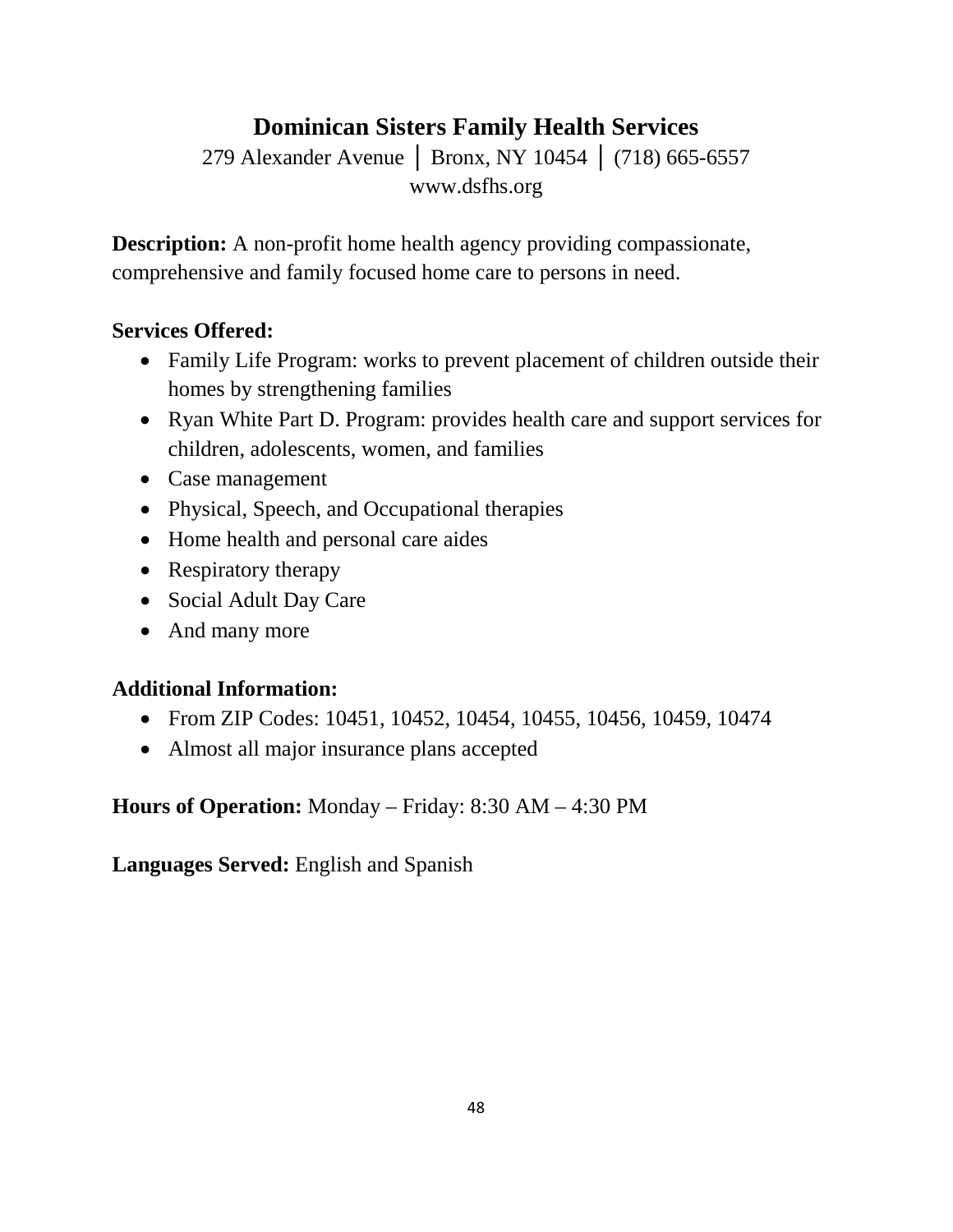# **Doña Rosita, I Congregate Housing (Comunilife)**

317 148th Street │ Bronx, NY 10451 │ (718) 585-8669 www.comunilife.org/hiv\_aids.html

**Description:** provides permanent housing for people living with HIV/AIDS in the Bronx that have been referred by the HIV/AIDS Services Administration (HASA)

#### **Services Offered:**

- Rent subsidy
- Daily meal
- Individual case management
- Mental health counseling
- Substance abuse counseling
- Recreation
- Crisis intervention
- Carfare reimbursement

### **Additional Information:**

- Clients must be referred by HASA
- For those living with HIV/AIDS that are single and in need of structure and supervision

### **Hours of Operation:** N/A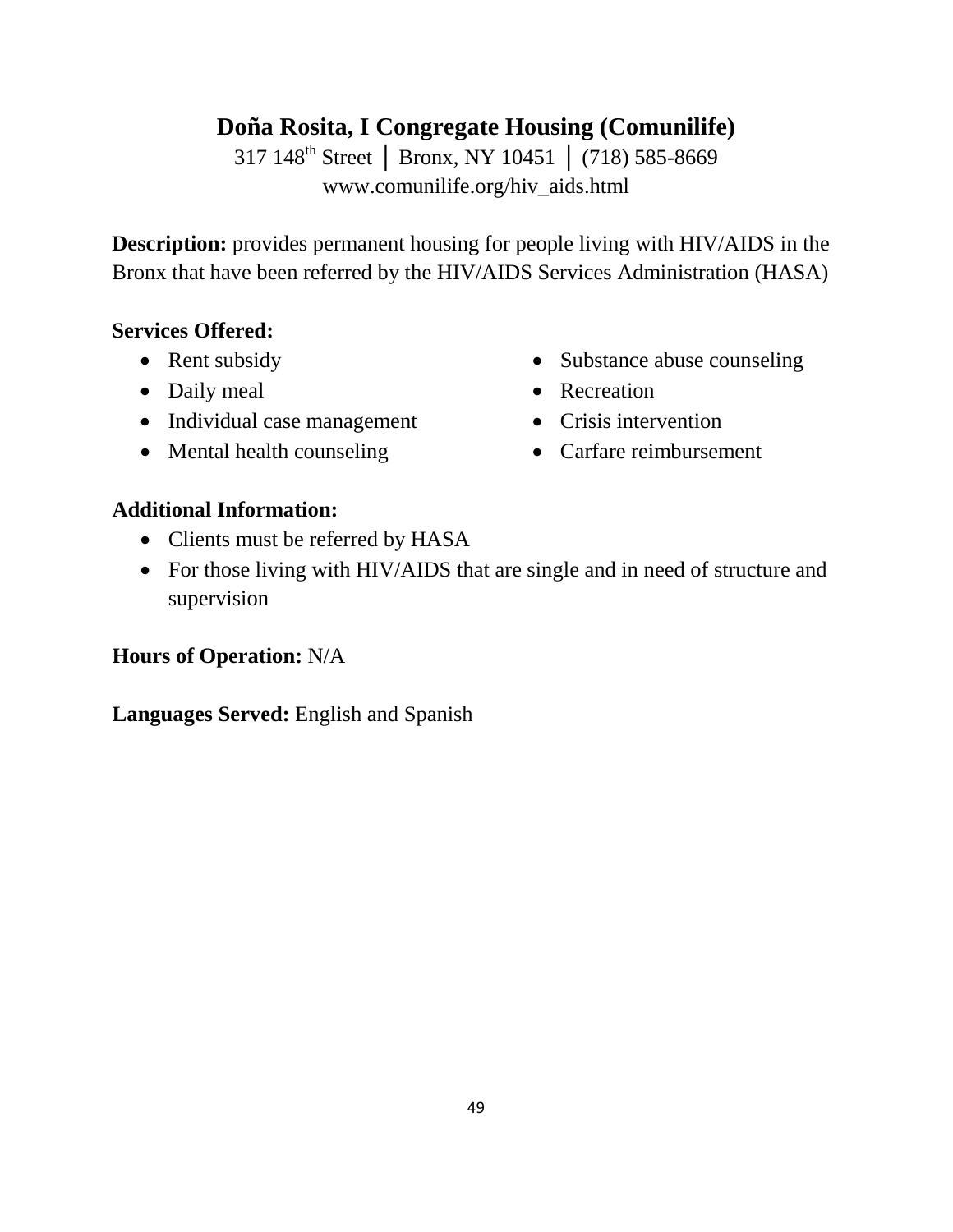## **Dress for Success Worldwide**

│ Multiple locations around the world│ 2038 Davidson Avenue │ Bronx, NY 10453 │ (718) 886-0666 www.dressforsuccess.org

**Description:** promotes the economic independence of disadvantaged women by providing professional attire, a network of support and the career development tools to help women thrive in work and in life.

#### **Services Offered:**

- Women are provided with a suit appropriate for the industry in which she is interviewing, then with addition work-appropriate clothing
- Career enhancing services **(**resources, career search and employment retention services)

#### **Additional Information:**

• Must be referred from an established partner program o http://www.dressforsuccess.org/affiliate.aspx?sisid=50&pageid=15

### **Hours of Operation:**

- Monday Thursday: 9:00 AM 5:00 PM
- Friday:  $9:00 AM 4:00 PM$ , until Labor Day
- Saturday: 10:00 AM 4:00 PM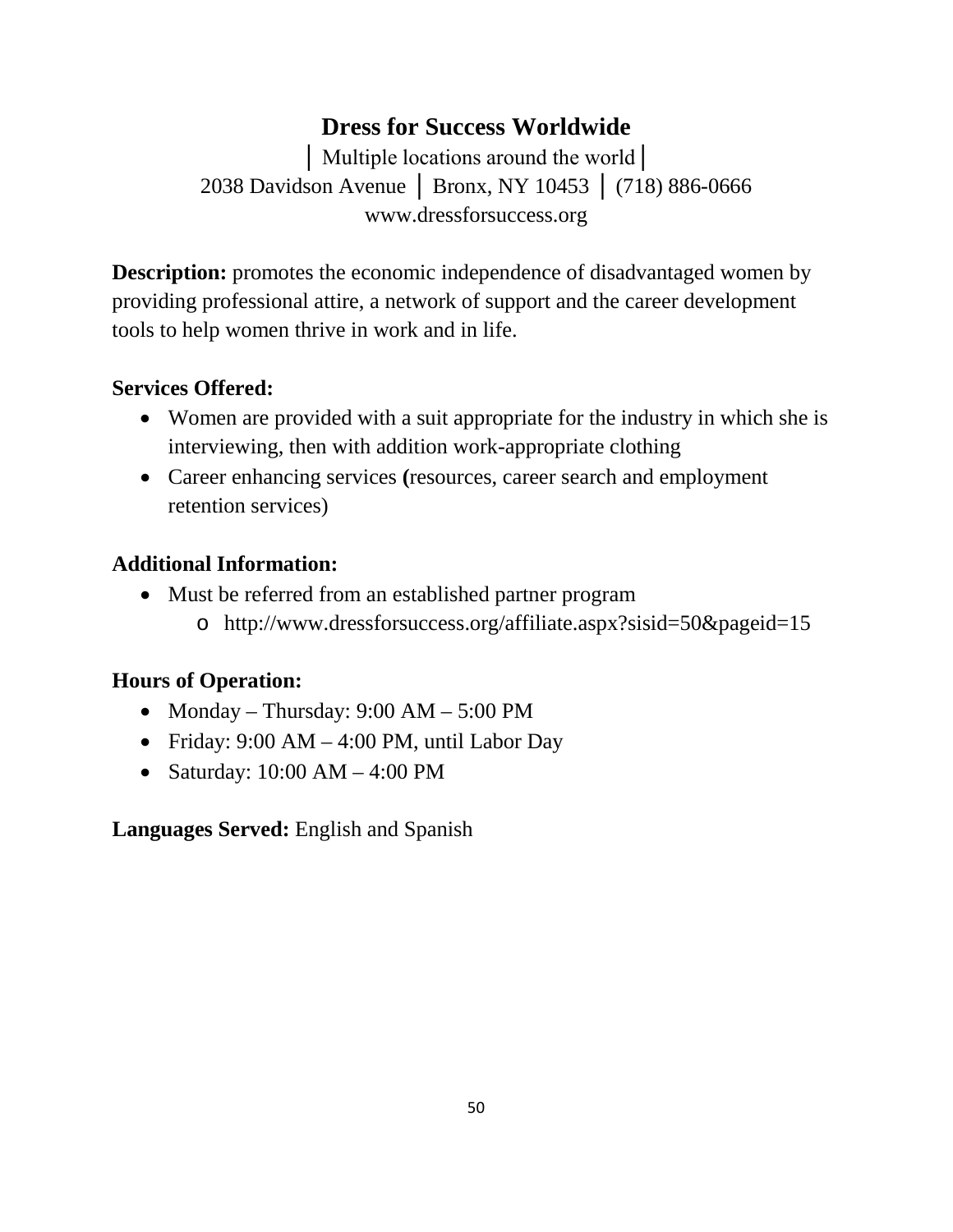# **East Side House Settlement**

337 Alexander Avenue │ Bronx, NY 10454 │ (718) 665-5250 www.eastsidehouse.org

**Description:** provides a range of direct services to children, families, and seniors in the South Bronx, with an emphasis on education.

#### **Services Offered:**

- Early Childhood Services, Head Start and Day Care
- After School Program
- Summer Day Camp
- Young Adult Initiative
- Adult Education Services Program
- Supplemental Educational Services Program
- Family Service Program
- Senior Citizen Services
- College Preparation Program (CPLP)
- Community Technology Services

### **Additional Information:**

- Services are for children, families, and seniors in the South Bronx
- Services are free of charge

**Hours of Operation:** vary depending on service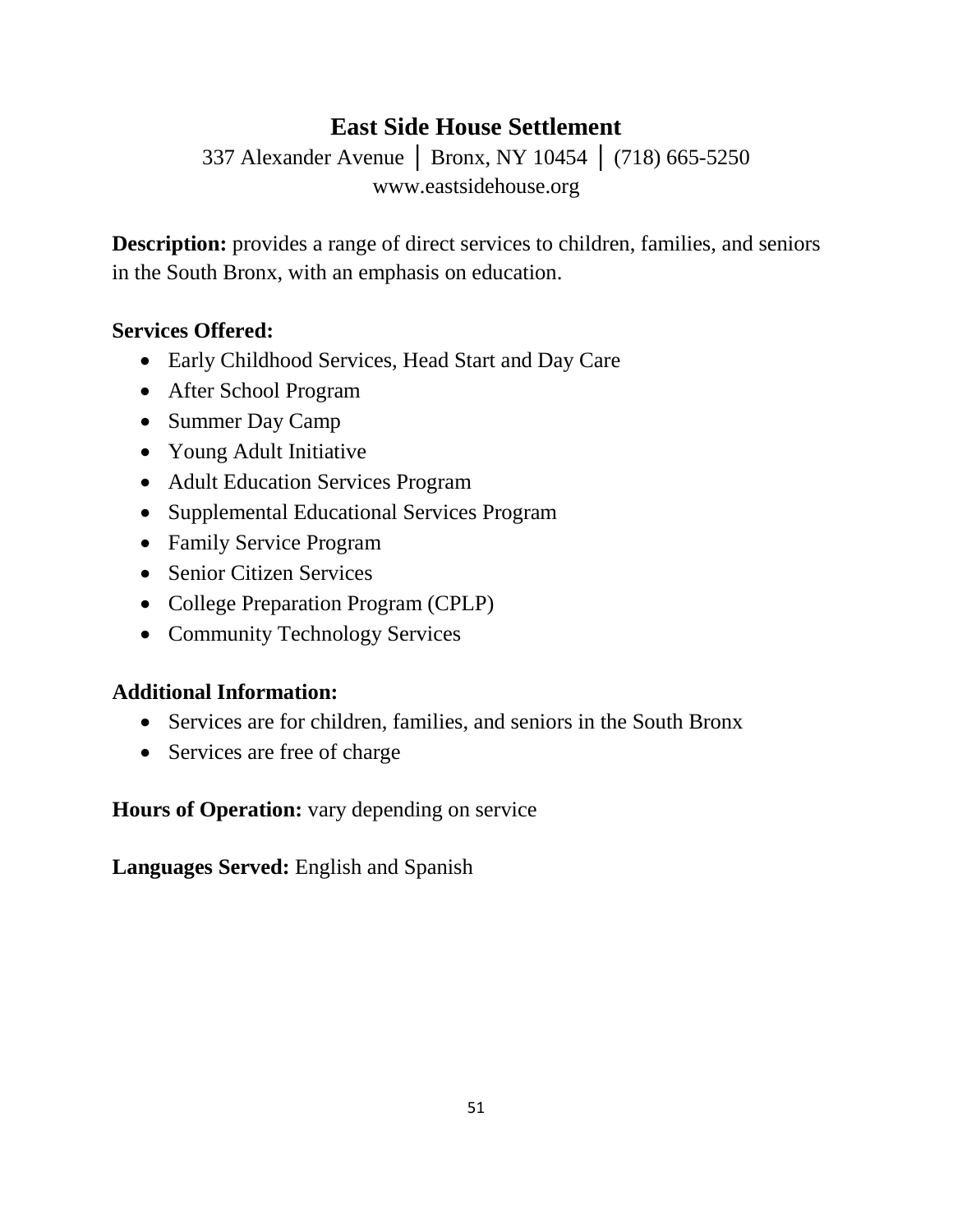# **ECHO Free Clinic**

1894 Walton Avenue │ Bronx, NY 10453 │ (718) 583-3060 www.echoclinic.org

**Description:** provides free, high-quality comprehensive health care to the uninsured population of the Bronx.

#### **Services Offered:**

- Routine medical exams
- Physicals
- Vaccinations
- Prescriptions
- Women's Health Visits
- Social Services
- Counseling
- Eligibility screenings and facilitated enrollment for insurance programs
- Assistance with Social Security and disability programs
- Transportation and communication assistance
- HIV Services
- Women's Reproductive Health
- Equipment order
- Domestic Violence Services
- Senior Services
- Substance Abuse Services
- Homeless Services
- Disabled Services
- Food for Those in Need

### **Additional Information:**

- All services are free
- Ages 18 and older who lack health insurance
- Appointments preferred, limited walk-in services available

#### **Hours of Operation:** Saturday: 9:00 AM – 12:00 PM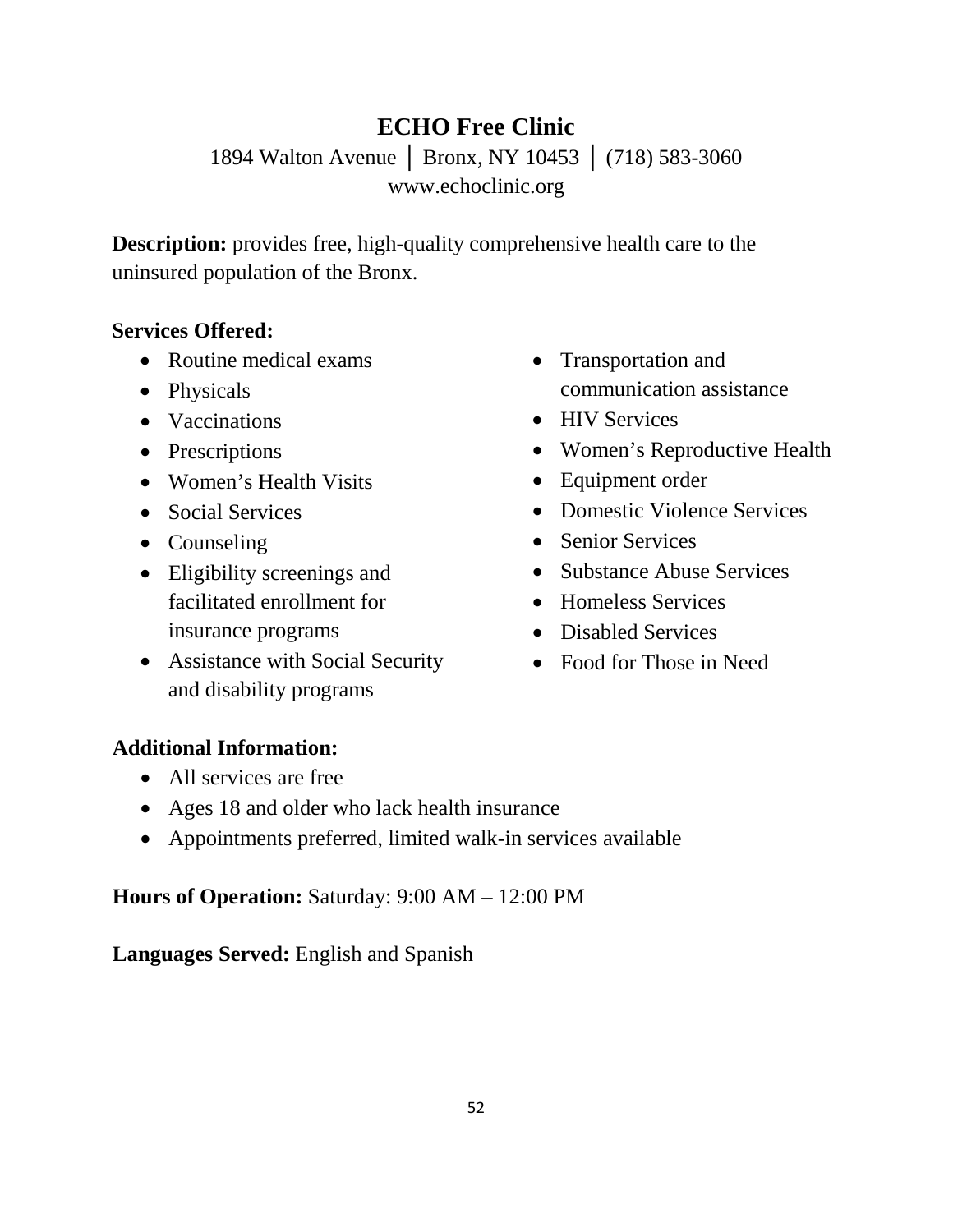# **Employment Program for Recovered Alcoholics (EPRA)**

2488 Grand Concourse | Suite 320 | Bronx, NY 10458 | (718) 364-6360 www.eprany.org/bronx.htm

**Description:** works closely with recovering alcoholics and substance abusers as well as treatment programs, using vocational rehabilitation and employment to help people become stable and successful.

### **Services Offered:**

- Evaluation and Assessment
- Internships/Work Adjustment
- Vocational/Educational services
- Training Referrals
- Job Readiness Training
- Job Placement
- Employment/Retention Services

### **Additional Information:**

- Call to schedule an appointment for orientation
- For individuals that are in recovery from alcoholism and substance abuse
- Services are free of charge

**Hours of Operation:** (call to schedule an appointment for orientation)

• Held every Tuesday at 1:30 PM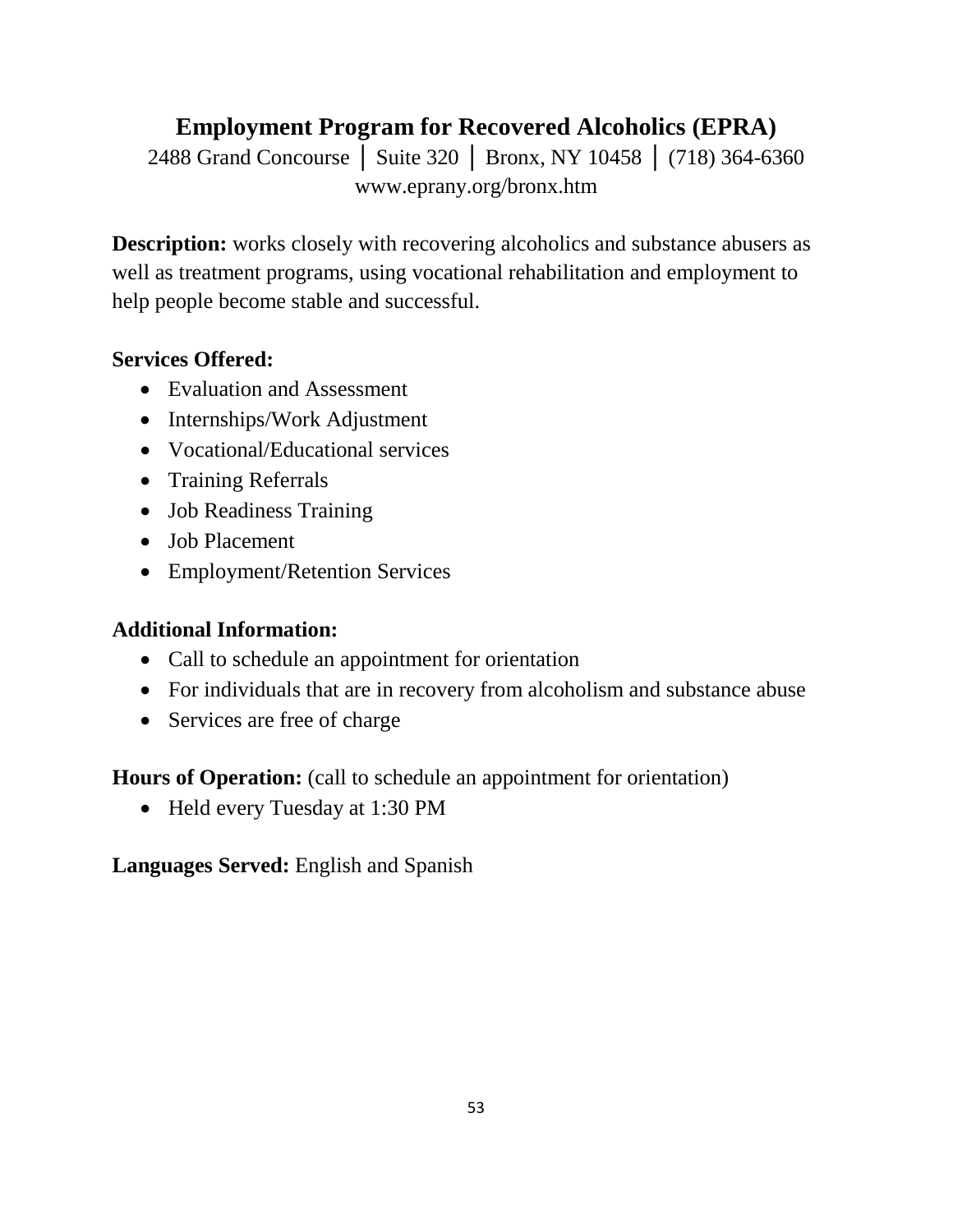**Episcopal Social Services (ESS) Paul's House** 500 Bergen Avenue │ Bronx, NY 10455 │ (718) 665-2321 **Paul's House Annex** 412 East 147th Street │ Bronx, NY 10455 │ (646) 839-6301 www.essnyc.org

**Description:** strengthens families, promotes the healthy development of children and youth, and empowers all persons to become self-sufficient to a level at which they are capable.

#### **Services Offered:**

- Substance Abuse: Therapeutic substance abuse and/or anger management meeting support
- Employment: Job readiness, "Green Collar Training" job training, job search and placement
- Education: Green Collar vocational training. Life skills training and referrals to all other needed services
- Housing: Transitional services in housing assistance
- Foster Care, Adoption and Family Preservation
- Early Childhood Development
- Rehabilitation and Community Re-Integration

#### **Additional Information:**

- Health insurance is not required
- No services available for individuals with a history of sexual offense or an arsonist charge

### **Hours of Operation:** (please make an appointment)

• Monday – Friday:  $9:00 \text{ AM} - 5:00 \text{ PM}$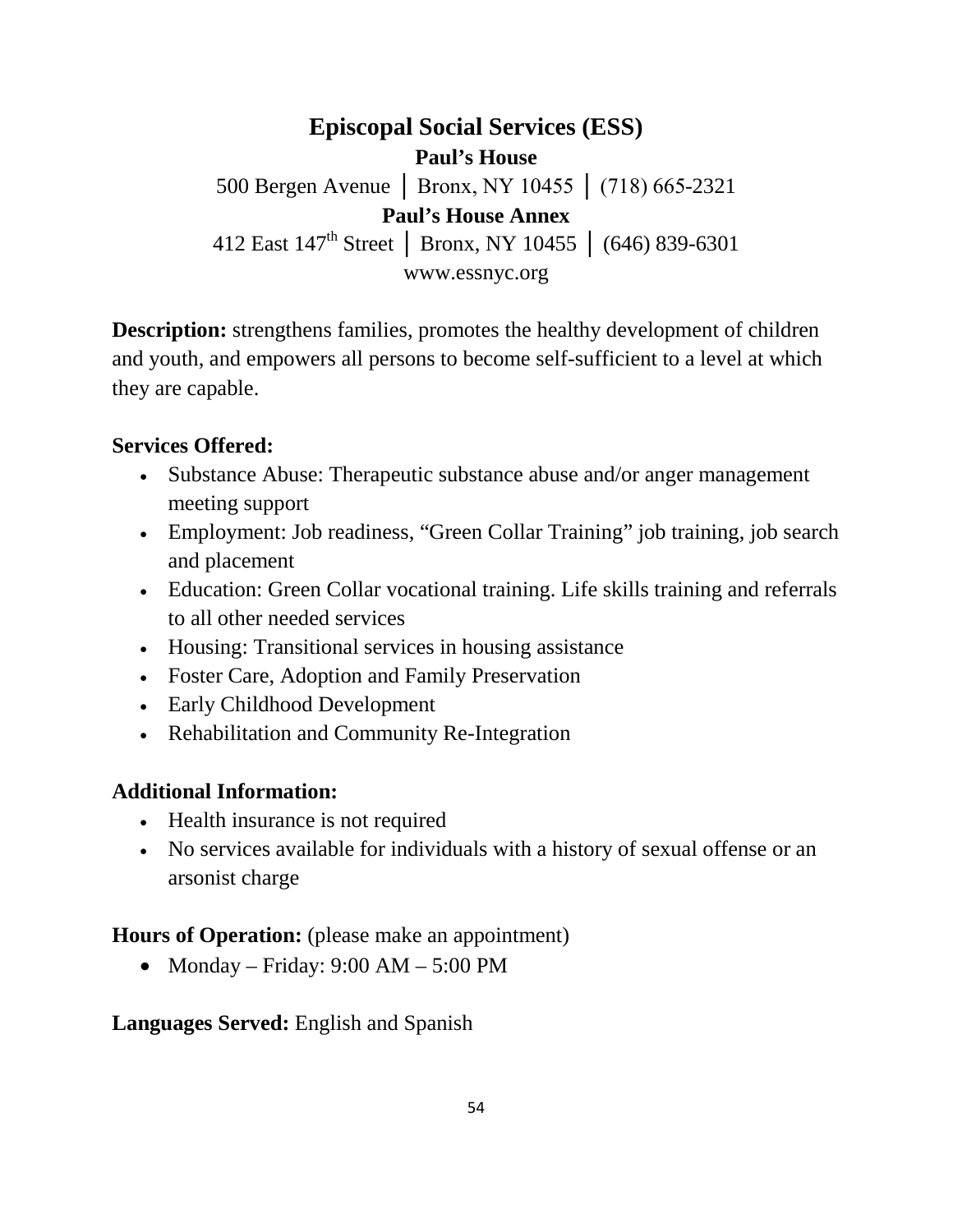# **EPIC - Every Person Influences Children, Org.**

40 West Tremont Avenue │ Room 357A │ Bronx, NY 10453 │ (718) 294-1494 www.epicforchildren.org

**Description:** a national not-for-profit organization dedicated to helping families, schools, and communities raise children to become responsible and capable adults.

### **Services Offered:**

- Ready, Set, Parent: parent education program (The Room Visit, The Newborn Class, and The Community Workshop Series)
- Ready, Set, Read: unique workshop series that empowers parents to be their children's first teacher
- Just for Teens: designed to address the needs of pregnant teens and provide them with the skills and resources they need to be effective and confident parents
- Families in Transition: serves parents who are referred by the courts or other agencies to help them overcome personal challenges
- Pathways to Character: school-based character education program created to help children develop the basic traits of good character while achieving academic success
- Family Engagement Series: encourages families to become engaged in their children's education by partnering with schools

## **Additional Information:**

• Services are free of charge

**Hours of Operation:** vary depending on service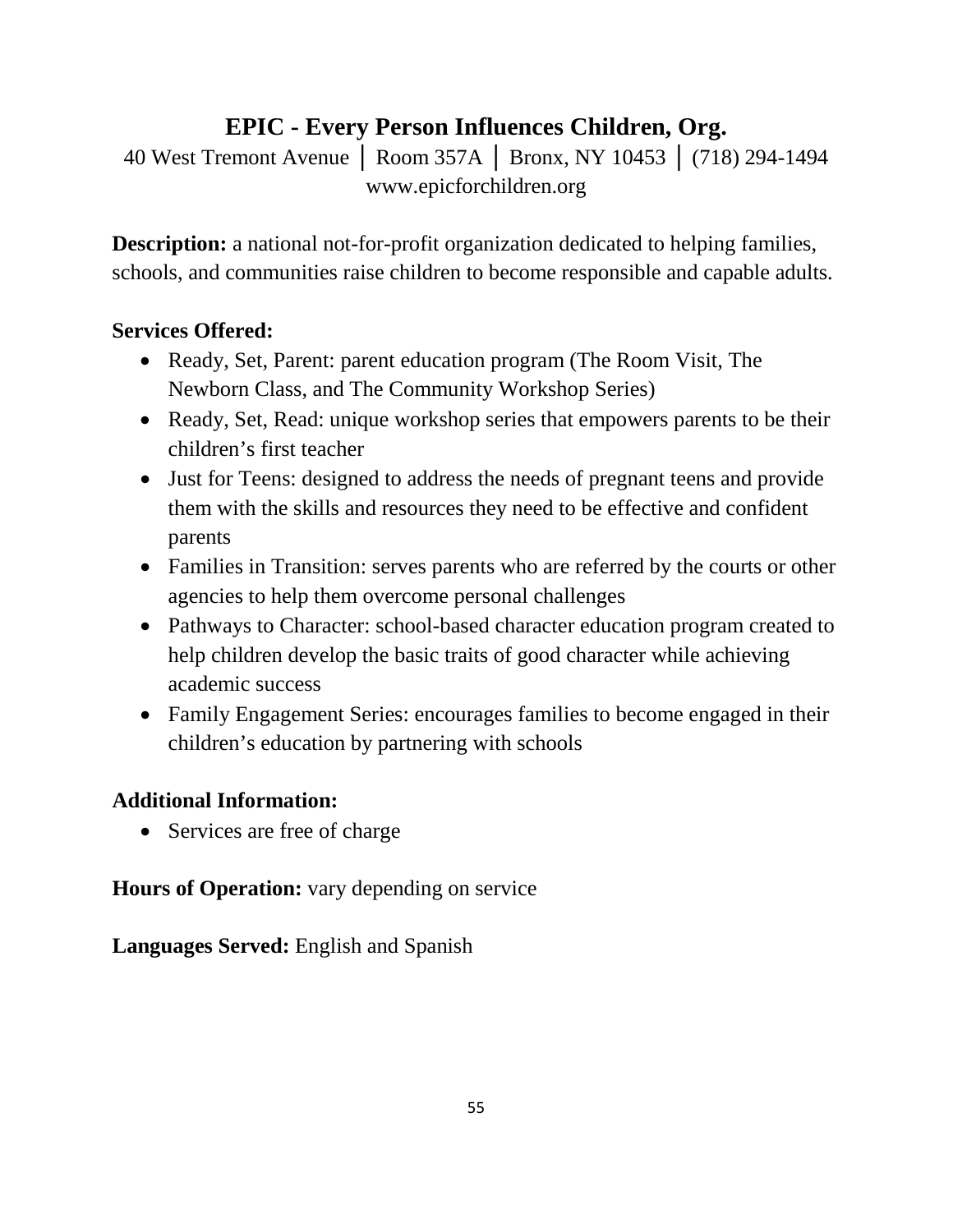# **Exodus Transitional Community, Inc.**

2271 Third Avenue │ New York, NY 10035 │ (917) 492-0990 www.etcny.org

**Description:** a faith-based organization that provides supportive services to formerly incarcerated men and women in order to help them reintegrate into their communities by achieving social and economic well-being and breaking the cycle of recidivism.

### **Services Offered:**

- Re-entry program
- Employment services
- Academic & Career programs
- Substance Abuse services
- Anger Management services
- The Fatherhood Initiative

### **Additional Information:**

- Services for formerly incarcerated men and women
- Services are free of charge

**Hours of Operation:** Monday – Friday: 8:45 AM – 4:45 PM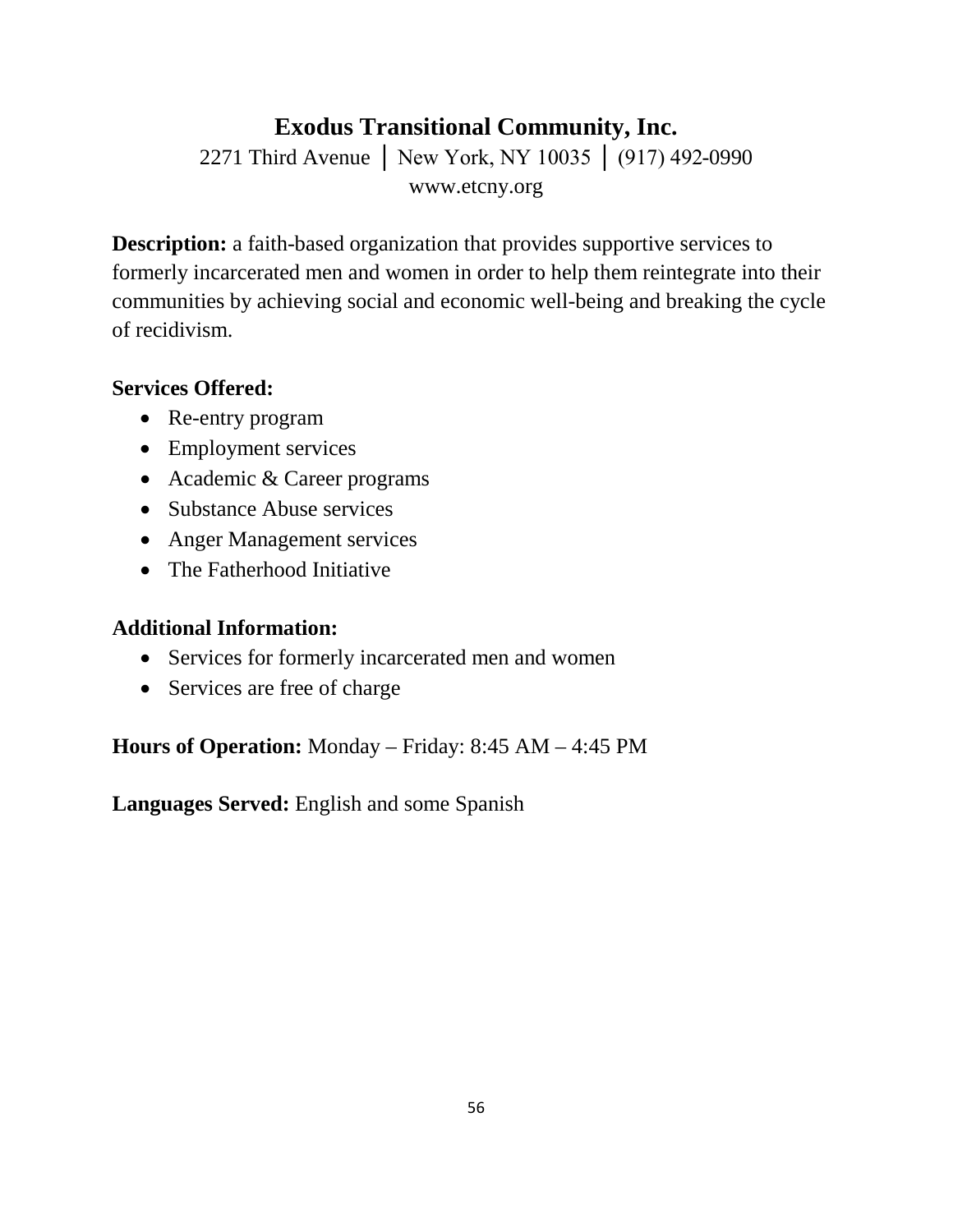# **Family Justice Center, Bronx**

198 East 161st Street 2nd Floor │ Bronx, NY 10451 │ 718.508.1222 http://home2.nyc.gov/html/ocdv/html/fjc/fjc.shtml

**Description:** NYC Family Justice Center, Bronx is a one-stop shop for services for victims of domestic violence, including counseling services, legal advocacy/representation, case management and self-sufficiency services.

### **Services:**

- Case Management
- Police
- Probation
- The District Attorney's Office
- Therapeutic Counseling
- Elder Abuse Services
- Legal Information on Family Matters, Immigration & Divorce
- Self-Sufficiency Services
- Interfaith Spiritual Caregivers
- Children's Services

## **Additional Information:**

- Services are free of charge, regardless of immigration status
- Appointments are not necessary

**Hours of Operation:** Monday – Friday: 9:00 AM – 5:00 PM

**Languages Served:** Services are available in a variety of languages.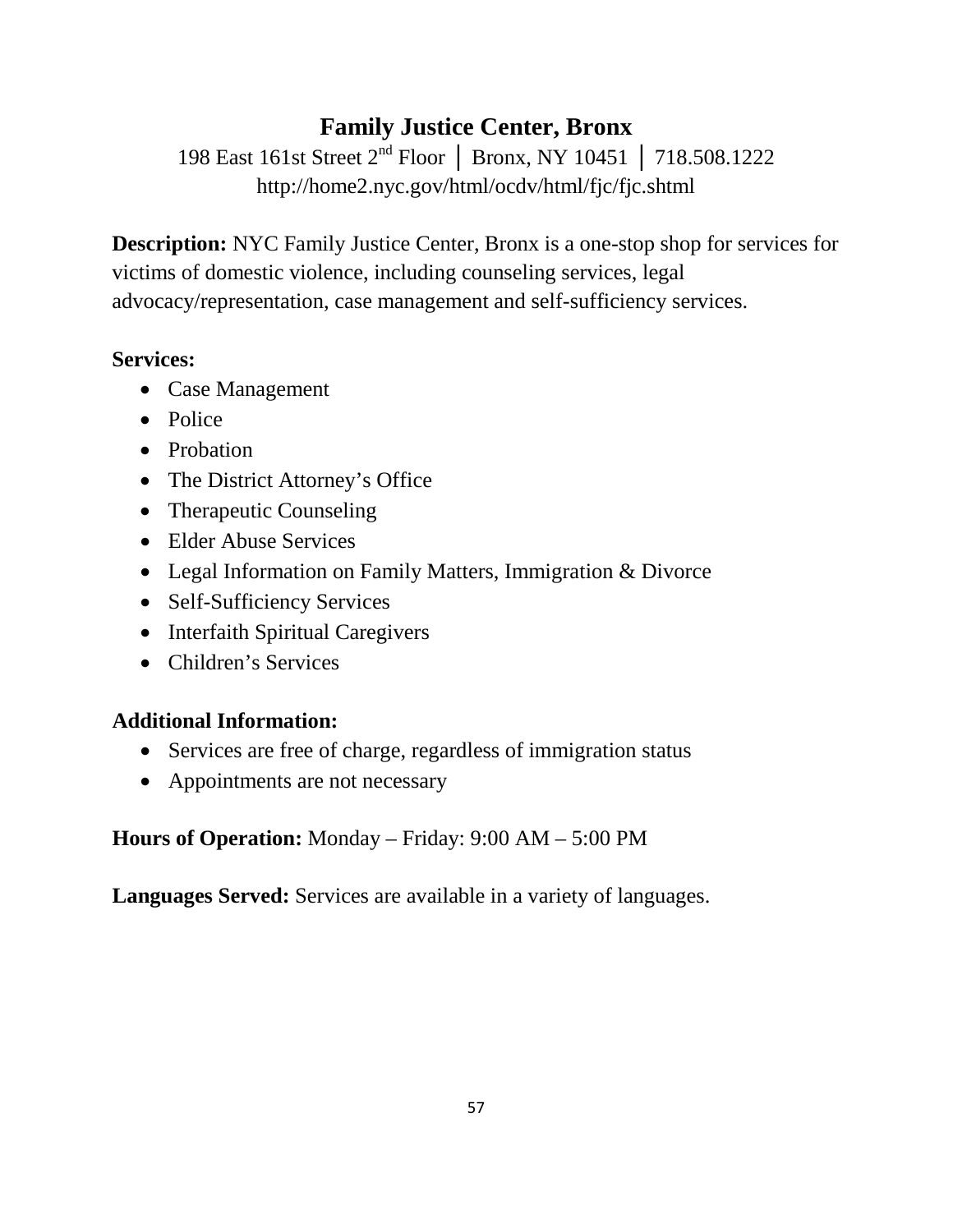# **FEGS: BEGIN Program**

412 East 147th Street │ 5th Floor │ Bronx, NY 10455 │ (718) 742-4083 http://www.fegs.org/index.html#/welfare\_to\_work/begin/

**Description:** Helps cash assistance recipients who are referred through the NYC Department of Human Resources to improve their literacy and language skills and gain entry into the workplace.

#### **Services Offered:**

- Adult basic education
- GED preparation classes
- ESOL (English for Speakers of Other Languages) training
- Vocational work study

#### **Additional Information:**

• Public Assistance Referral

#### **Hours of Operation:** N/A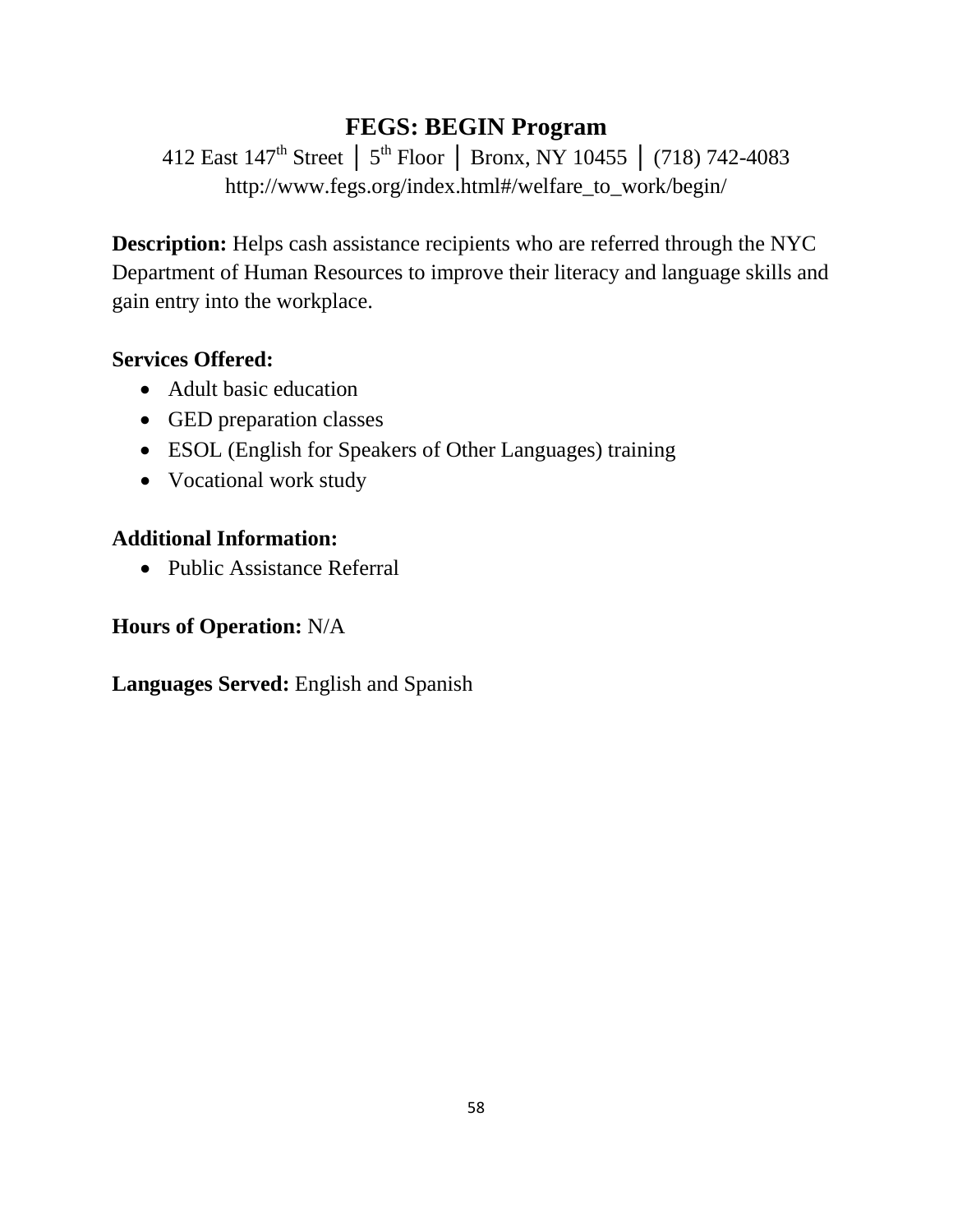**FEGS: Health and Human Services System** │ Information & Referral: (212) 524-1780│ **The Harry and Jeanette Weinberg Mental Health Center:** 3600 Jerome Avenue │ Bronx, NY 10467 │ (718) 741-5009 **Comprehensive Care Center:** 2432 Grand Concourse │ 5<sup>th</sup> Floor │ Bronx, NY │ 10458 │ (718) 741-7387 http://www.fegs.org/

**Description:** multi-disciplinary staff provide screening, evaluation, and verbal and medication therapies for adults, adolescents, and children with a wide range of emotional and/or adjustment problems or psychiatric disabilities.

#### **Services Offered:**

- Behavioral Health
- Developmental Disability
- Education and Youth
- Employment, Career / Workforce Development
- Family Services
- Haym Salomon Arts Division
- Jewish Community Services
- Refugee & Immigrant Services
- Residential & Housing Services
- Student Internships
- Volunteer Services
- Welfare to Work
- Work Services

#### **Additional Information:**

• Make appointment to complete paperwork, then to see a therapist for an evaluation, then to have a psychiatric evaluation

#### **Hours of Operation:**

- Monday Thursday: 8:30 AM 8:00 PM
- Friday: 8:30 AM 5:00 PM
- Saturday:  $9:00 \text{ AM} 5:00 \text{ PM}$

**Languages Served:** English, Spanish, Hindi, Urdu, and French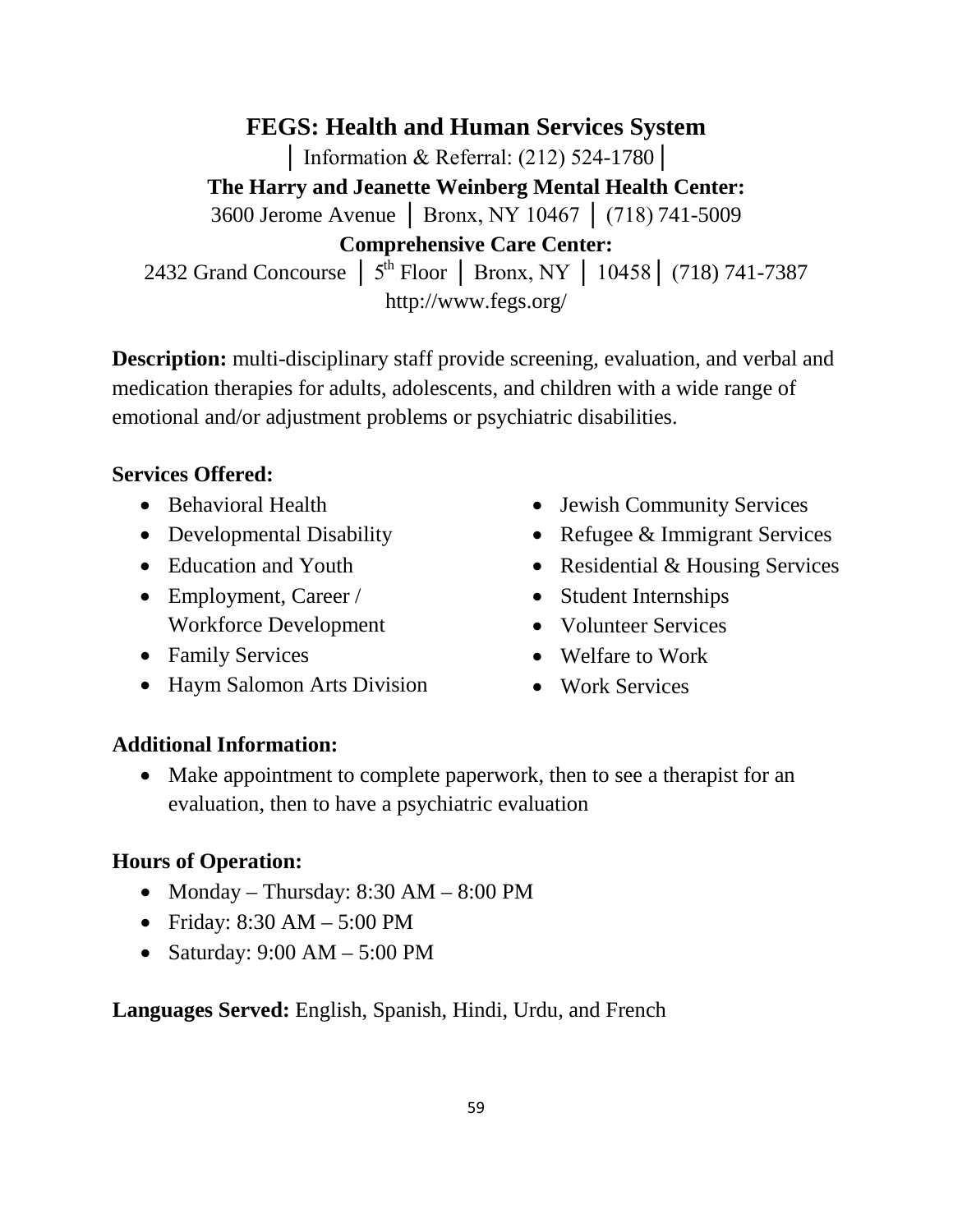# **FEGS: We CARE**

2432 Grand Concourse │ 5<sup>th</sup> Floor │ Bronx, NY 10458 │ (718) 741-7400 1276-A Fulton Avenue │ Bronx, NY 10456 │ (718) 901-8099 www.fegs.org/html/welfare\_to\_work/wecare.html

**Description:** the Wellness, Comprehensive Assessment, Rehabilitation and Employment Program help public assistance applicants and recipients with complex clinical barriers to employment.

## **Services Offered:**

- Wellness Program for clients with medical and/or mental health conditions
- Comprehensive assessment by a licensed social worker and physician
- Placement in a Work Experience Program (internships)
- Vocational and Educational Training
- Job Development and Placement
- Post-Employment Services

## **Additional Information:**

- Individuals with a disability
- P.A. Referral
- Medicaid

## **Hours of Operation:** N/A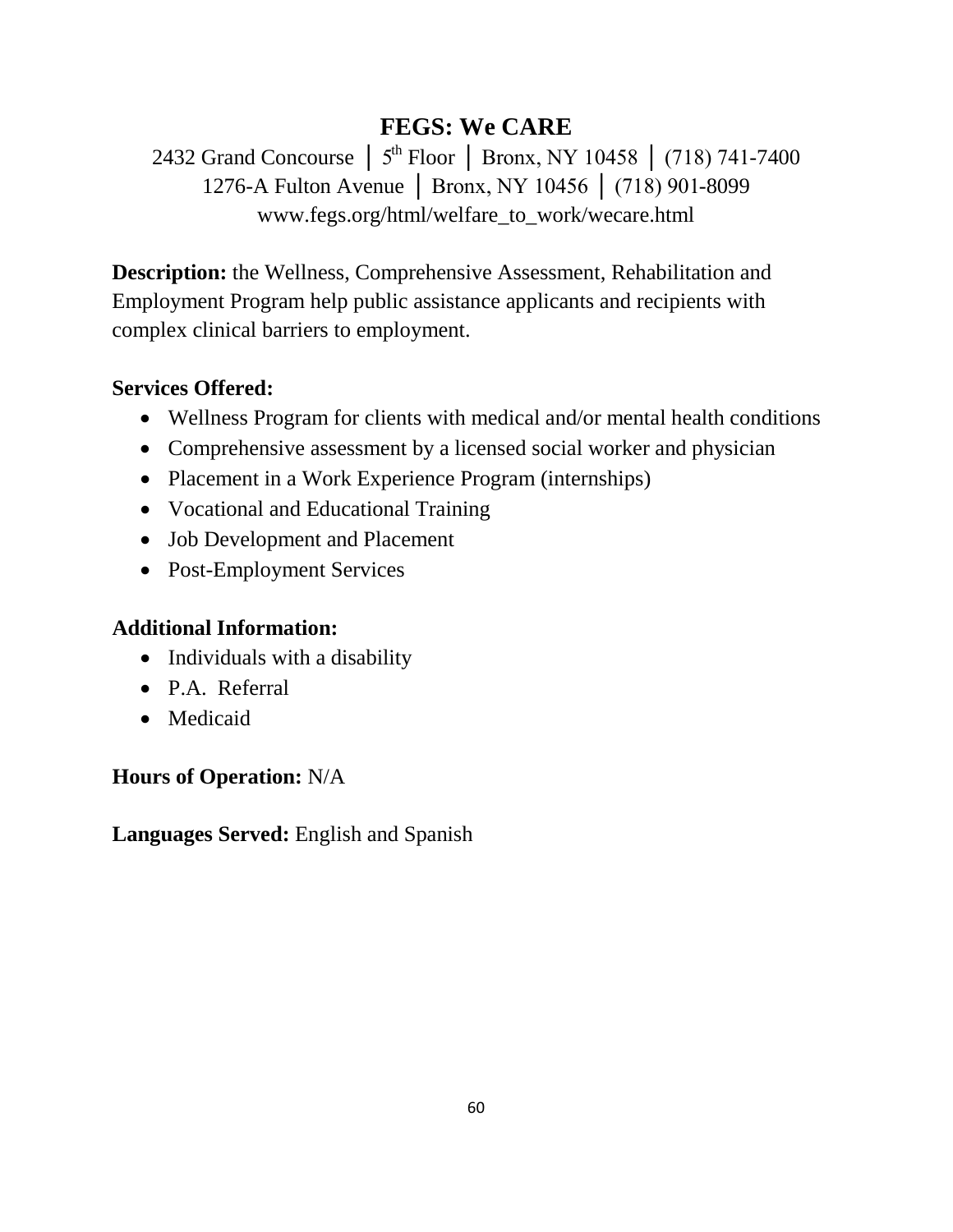## **Fordham-Tremont Treatment Community Mental Health Center Bronx Link Program**

2021 Grand Concourse │ Bronx, NY 10453 260 East 188<sup>th</sup> Street │ Bronx, NY 10458 2250 Ryer Avenue │ Bronx, NY 10457 817 East 180<sup>th</sup> Street | Bronx, NY 10460 (718) 960-0300 www.fordhamtremont.org

**Description:** a multicultural, community-based organization committed to improving mental health and overall quality of life for the diverse residents of the Bronx.

**Services Offered:** (different services at different locations)

- Adult Outpatient Clinic: individual, family, group, psychopharmacological services provided to individuals ages 18 and older
- Employee Assistance Services: early intervention clinical model designed to assist employees with a variety of problems
- Choices Program: for people who are physically, sexually, and/or emotionally abusive towards their intimate partner
- Assisted Competitive Employment Program: designed to assist people with severe mental illness and substance abuse disorder to obtain jobs
- Continuing Care Clinic: clinical and case management services are provided for severely and persistently mentally ill adults
- Continuing Day Treatment: a continuing rehabilitative day treatment program for mentally ill adults, ages 18 and older

### **Additional Information:**

• Accepts Medicaid, Medicare, Private Insurance, and Self-Payment

**Hours of Operation:** vary depending on service and location

**Languages Served:** English and Spanish and interpreters available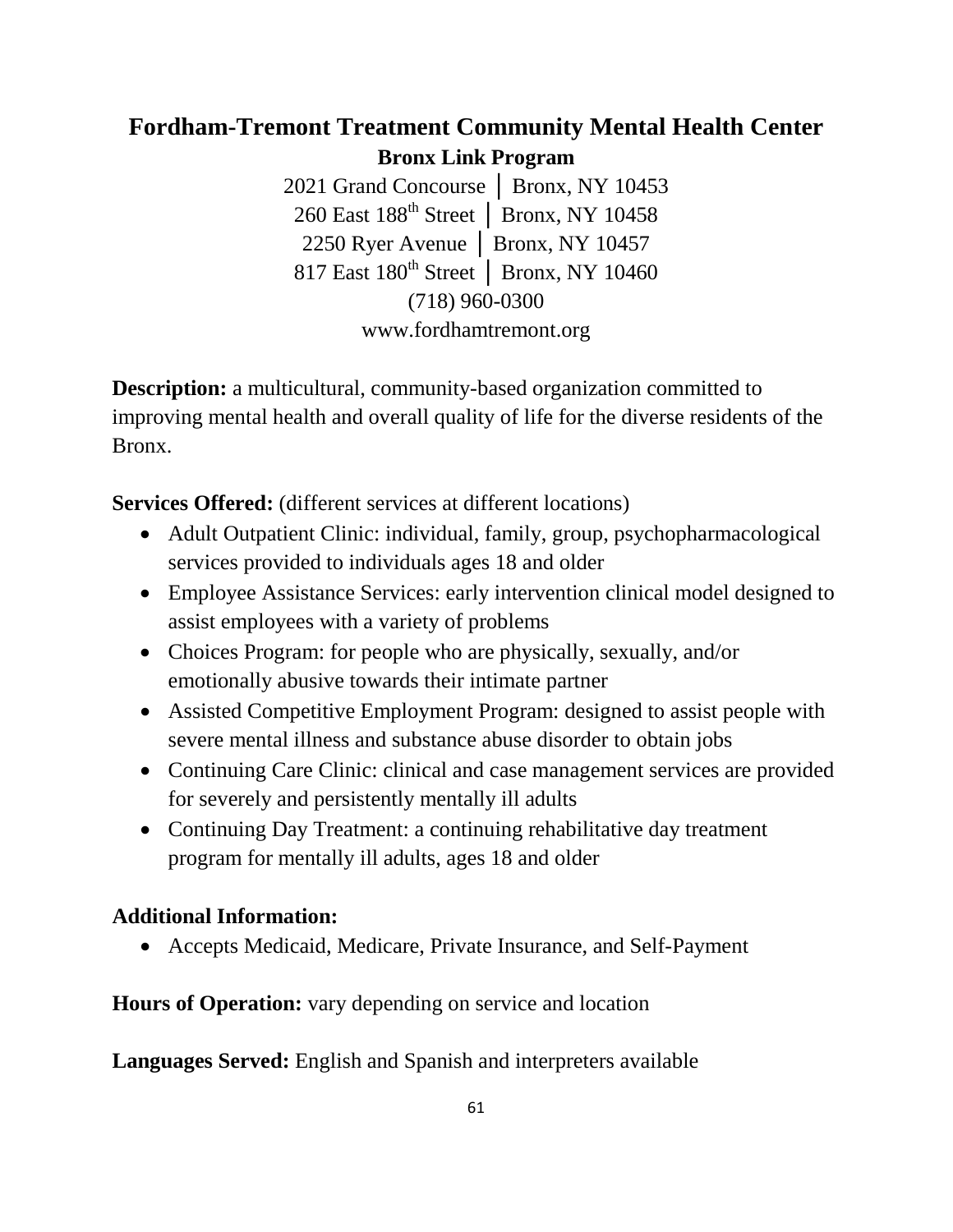# **The Fortune Society**

29-76 Northern Boulevard │ Long Island City, NY 11101 │ (212) 691-7554 http://fortunesociety.org/

**Description:** a nonprofit social service and advocacy organization supporting successful reentry from prison and promoting alternatives to incarceration, thus strengthening the fabric of our communities.

### **Services Offered:**

- Housing
- Employment Services
- Alternatives to Incarceration
- Transitional Services
- Education
- Family Services
- Substance Abuse Treatment
- Health Services

## **Additional Information:**

- Must live in New York City
- Services for formerly incarcerated men and women
- All services are free of charge

**Hours of Operation:** (walk-ins are welcome; come early in the day if possible)

• Monday – Friday:  $8:00$  AM –  $4:00$  PM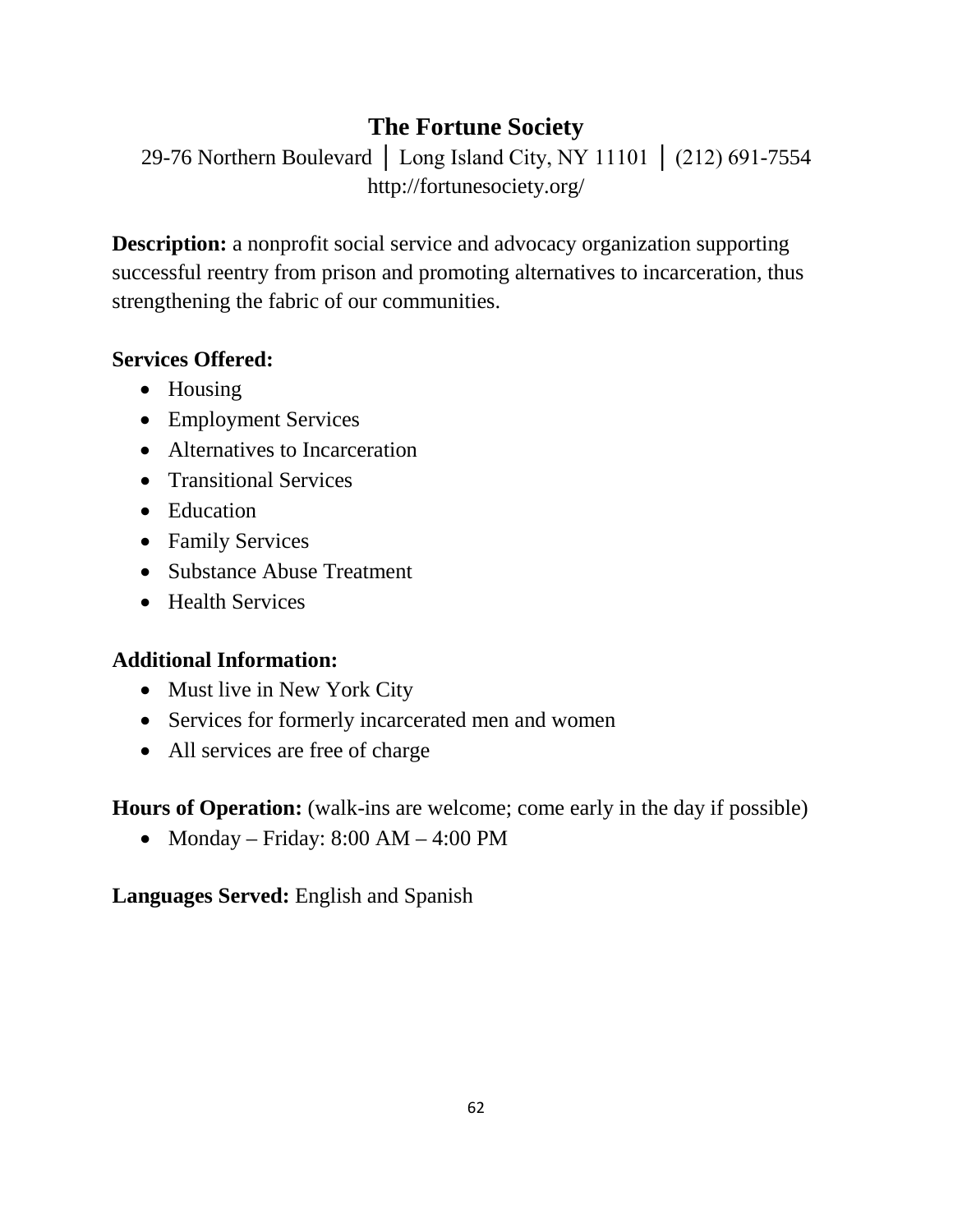# **Full Circle Health**

2429 East Tremont Avenue | Bronx, NY 10461 | (718) 518-7600 │ Toll-Free: 1-800-518-FULL │ www.fullcirclehealth.org

**Description:** a comprehensive counseling and training resource where professional counselors, organizational consultants, and members of faith and youth communities work across disciplines to promote personal and professional wellbeing.

#### **Services:**

- Evaluation & Counseling
- Marriage & Family Counseling
- Corporate Counseling
- Education & Training
- Addiction Counseling
- Community Services
- Youth Counseling
- Faith based Counseling
- Medical Consultation

### **Additional Information:**

- Call and speak to an intake coordinator to be matched with a provider
- Accepts most private insurance
- Does not accept chemically dependent youth or perpetrators in domestic violence situations

### **Hours of Operation:**

- Monday Thursday:  $9:00 AM 6:00 PM$
- Friday: 10:00 AM 2:00 PM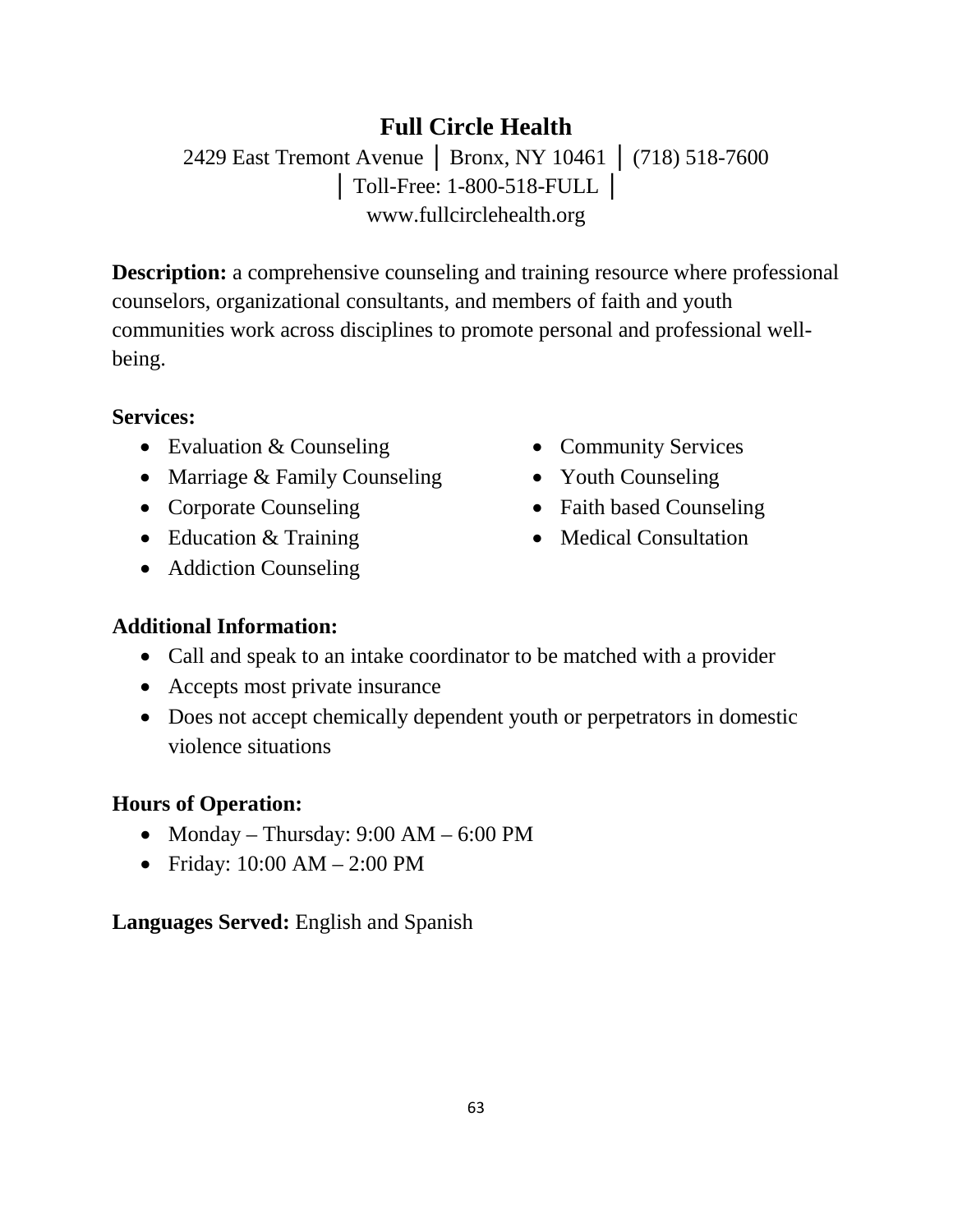## **Give Them to Eat Ministries – Bronx Spanish Evangelical Church**

800 East 155<sup>th</sup> Street | Bronx, NY 10455 | (718) 993-1260 www.ieeb.org

**Description:** provides food pantry for community residents.

#### **Services Offered:**

• Food Pantry

### **Additional Information:**

• Photo ID preferred

**Hours of Operation:** Friday: 10:30 AM – 1:00 PM

**Languages Served:** N/A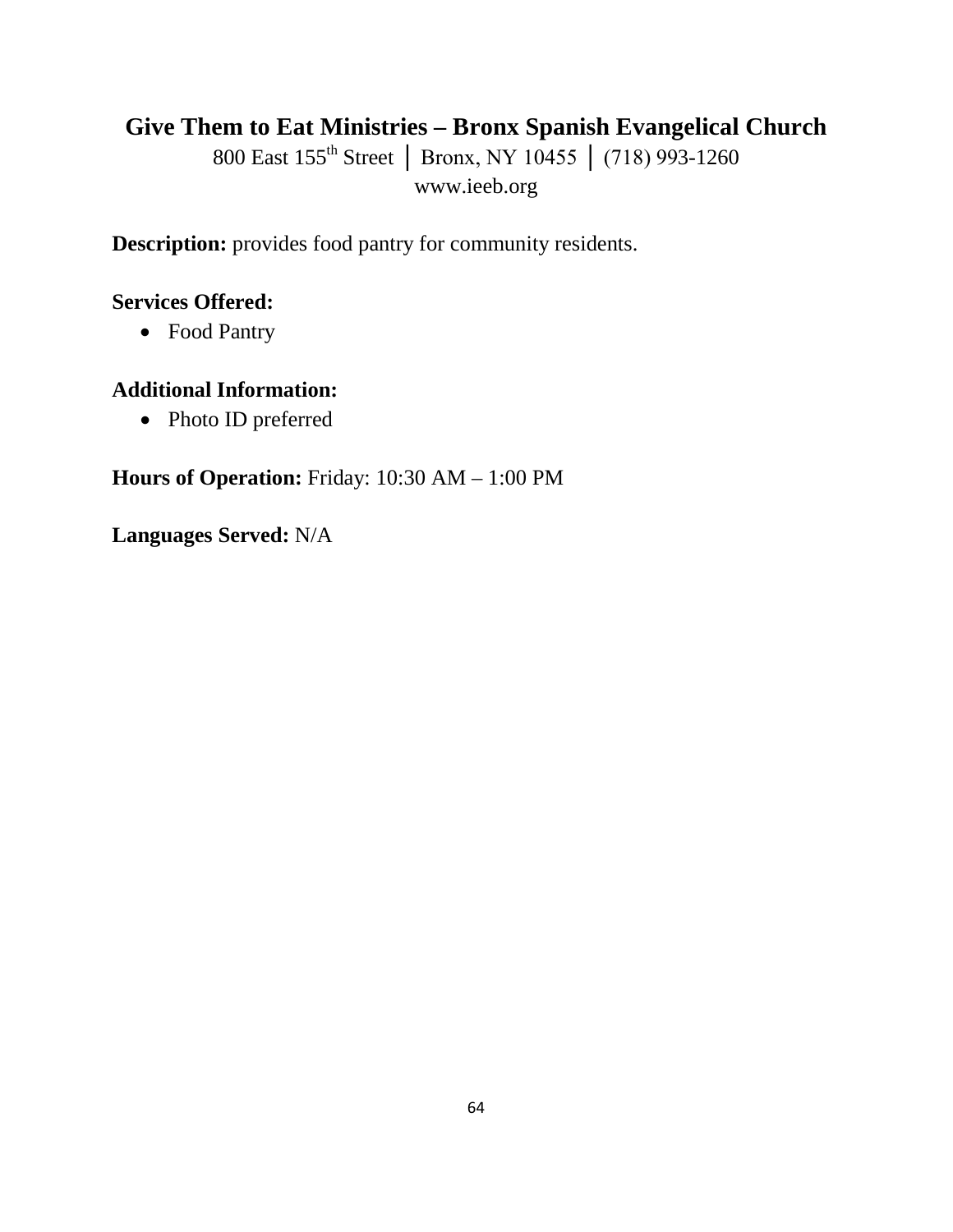# **Grace Episcopal Church**

1909 Vyse Avenue │ Bronx, NY 10460 │ (718) 542-1946 www.gracewestfarms.org

**Description:** provides food pantry for community residents.

### **Services Offered:**

• Food Pantry

### **Additional Information:**

• Bring photo ID for all members of household

**Hours of Operation:** Thursday: 10:00 AM – 12:00 PM

**Languages Served:** N/A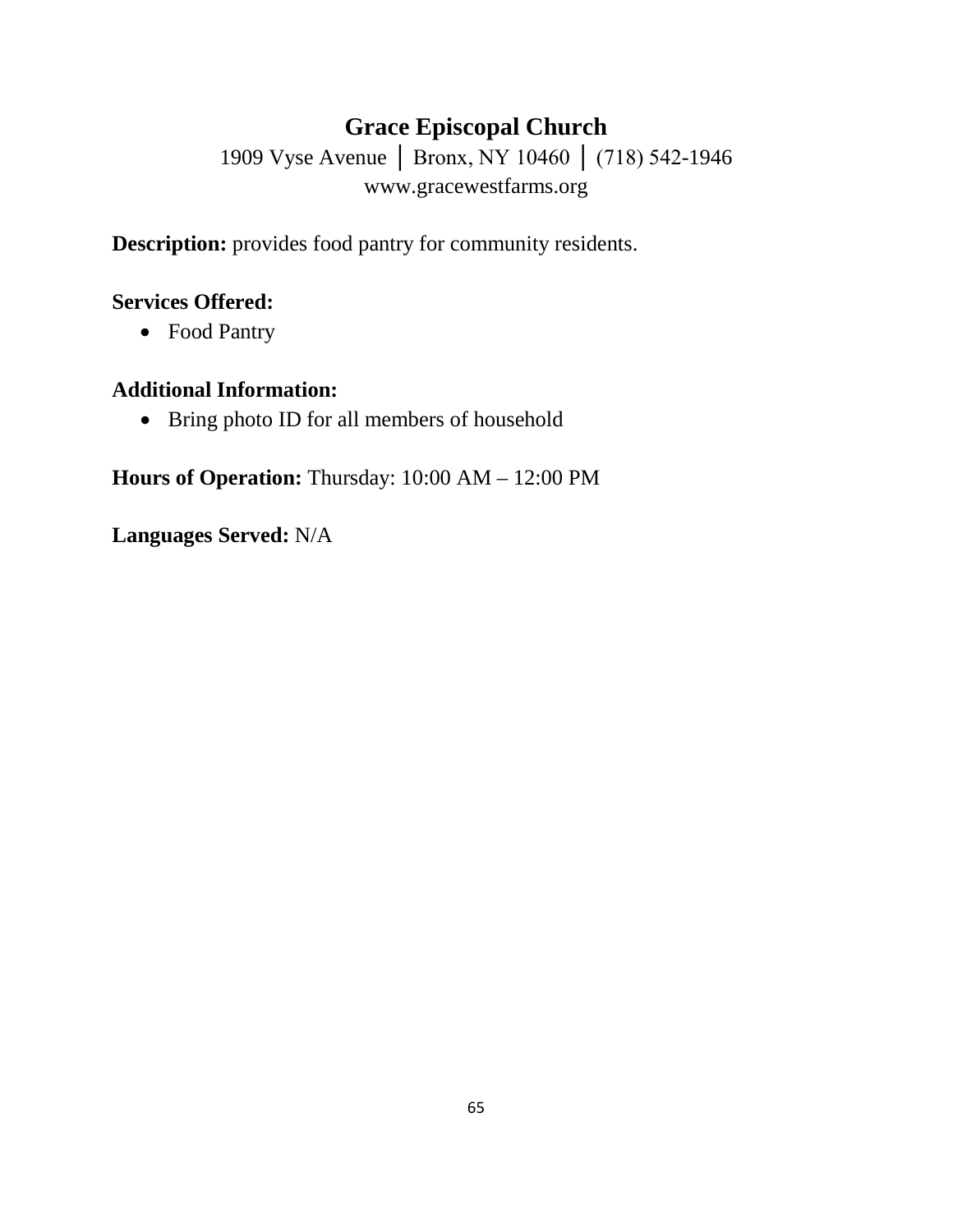# **Grace Outreach**

378 East 151 Street │ 5th Floor │ Bronx, NY 10455 │ (718) 328-0580 www.graceoutreachbronx.org

**Description:** provides free GED training for women in the South Bronx, and preparation for entry into college and the job market as a way to build a better life.

### **Services Offered:**

- Free, high-quality GED preparation
- College, training, and employment assistance

### **Additional Information:**

- Women over 18 years of age
- Tuition-free (small fee for materials)
- Accepts new students throughout the year
- Call to schedule a placement test

### **Hours of Operation:**

• Classes held Monday – Friday: 8:45 AM – 2:30 PM

### **Languages Served:** English only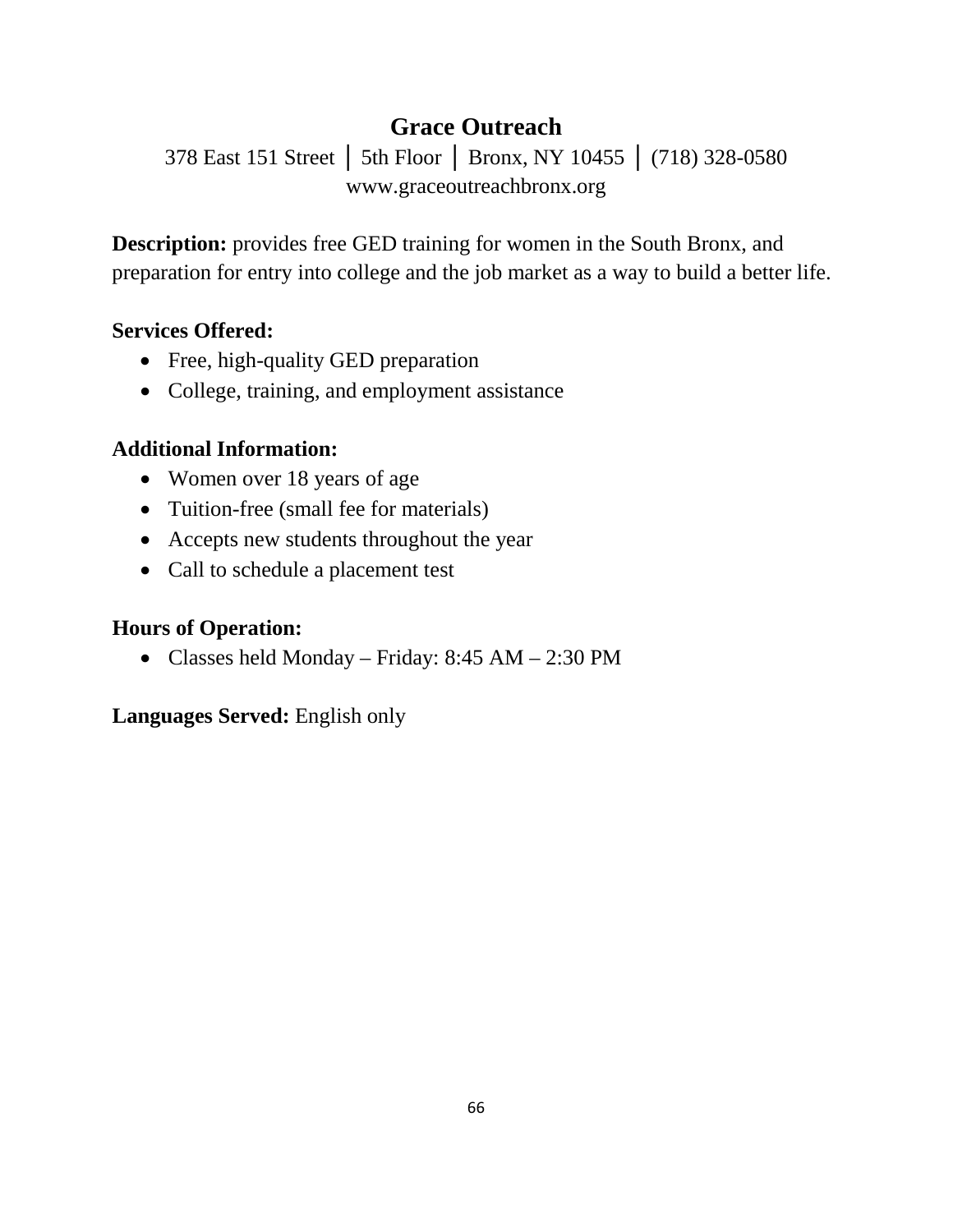# **Greater Holy Tabernacle Church**

3780 3rd Avenue │ Bronx, NY 10456 │ (718) 293-9862 www.greaterholytabernacle.org

**Description:** provides food pantry for community residents.

### **Services Offered:**

• Food Pantry

### **Additional Information:**

• Requires photo ID and referral on first visit

**Hours of Operation:** Tuesday: 4:00 PM – 5:30 PM

**Languages Served:** N/A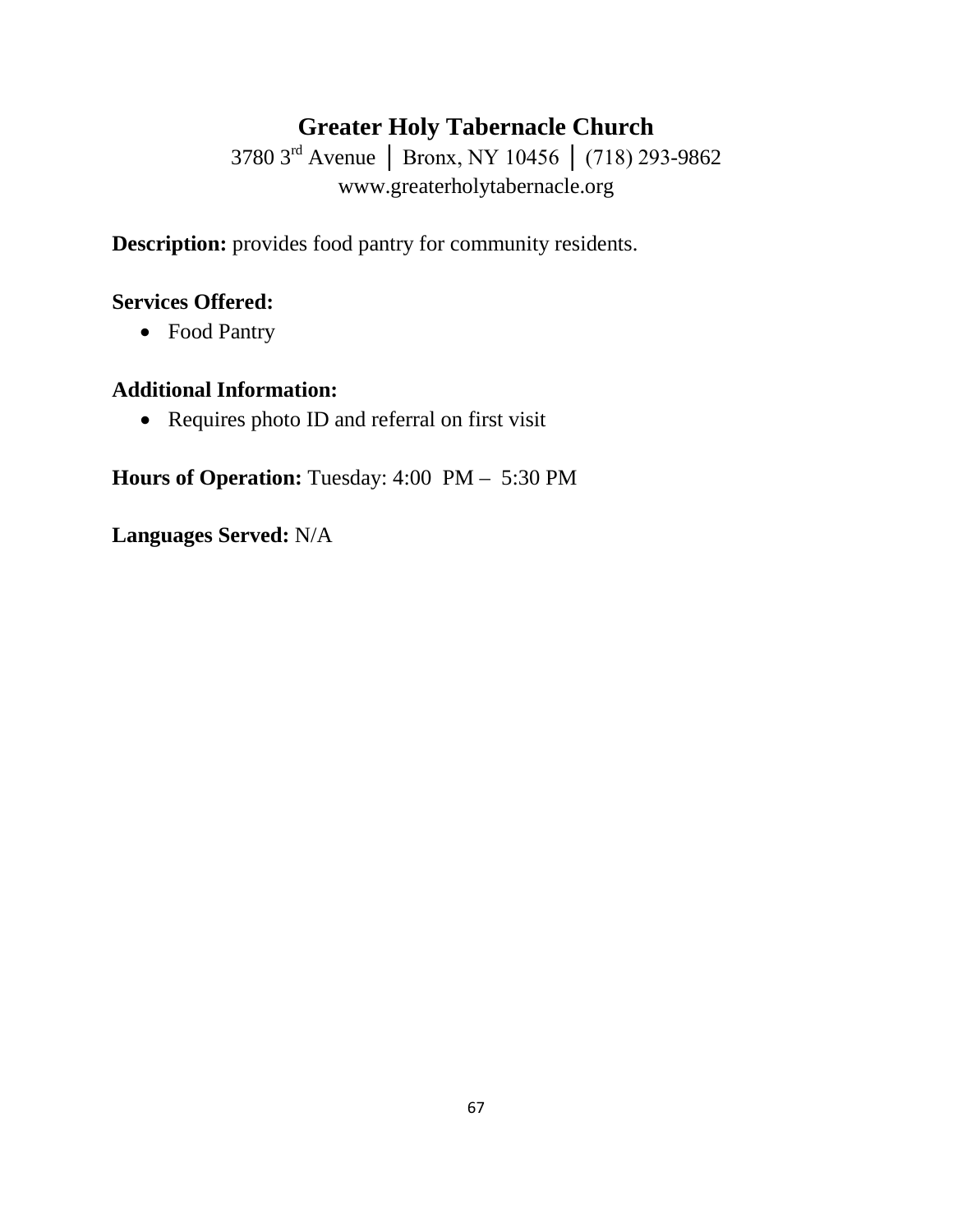# **Health People**

552 Southern Boulevard │ 2nd Floor │ Bronx, NY 10455 │ (718) 585-8585 www.healthpeople.org

**Description:** a peer organization which helps people from low-income communities become leaders to effectively fight chronic ill health.

### **Services Offered:**

- Support Groups
- HIV/AIDS Peer Educator training and workshops
- HIV prevention courses
- Family groups
- Volunteer Training/Community Outreach
- Mentoring Program
- Individual HIV counseling
- Client referral/Client advocacy
- AIDS care course
- Diabetes community education
- Counseling

### **Additional Information:**

• Services are free of charge

**Hours of Operation:** Monday – Friday: 9:00 AM – 5:00 PM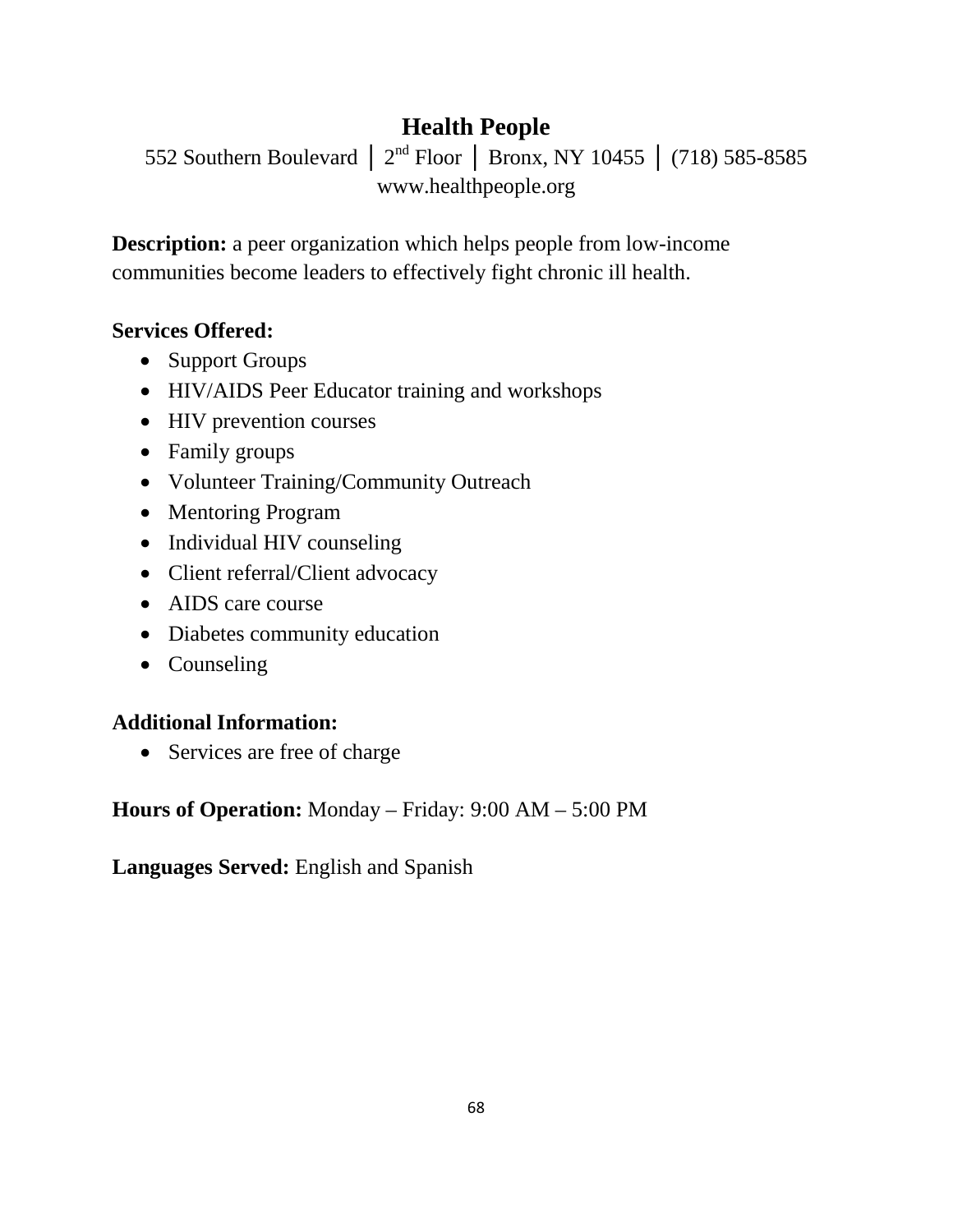# **Hispanic AIDS Forum, Inc.**

975 Kelly Street | Suite 402 | Bronx, NY 10459 | (718) 328-4188 www.hafnyc.org

**Description:** mission is to improve health outcomes for men in New York City who are affected by HIV and other chronic illnesses.

#### **Services Offered:**

- Free HIV testing
- Services for gay and bisexual Latin men
- Services for people living with HIV and AIDS
- Latino Youth in Action (leadership training)
- Transgender Women Services

#### **Additional Information:**

- HIV testing for all New Yorkers
- Some services for gay and bisexual Latin Men
- Other for people living with HIV and AIDS
- All services free of charge

#### **Hours of Operation:**

- Monday Thursday:  $10:00$  AM  $8:00$  PM
- Friday: 9:00 AM 5:00 PM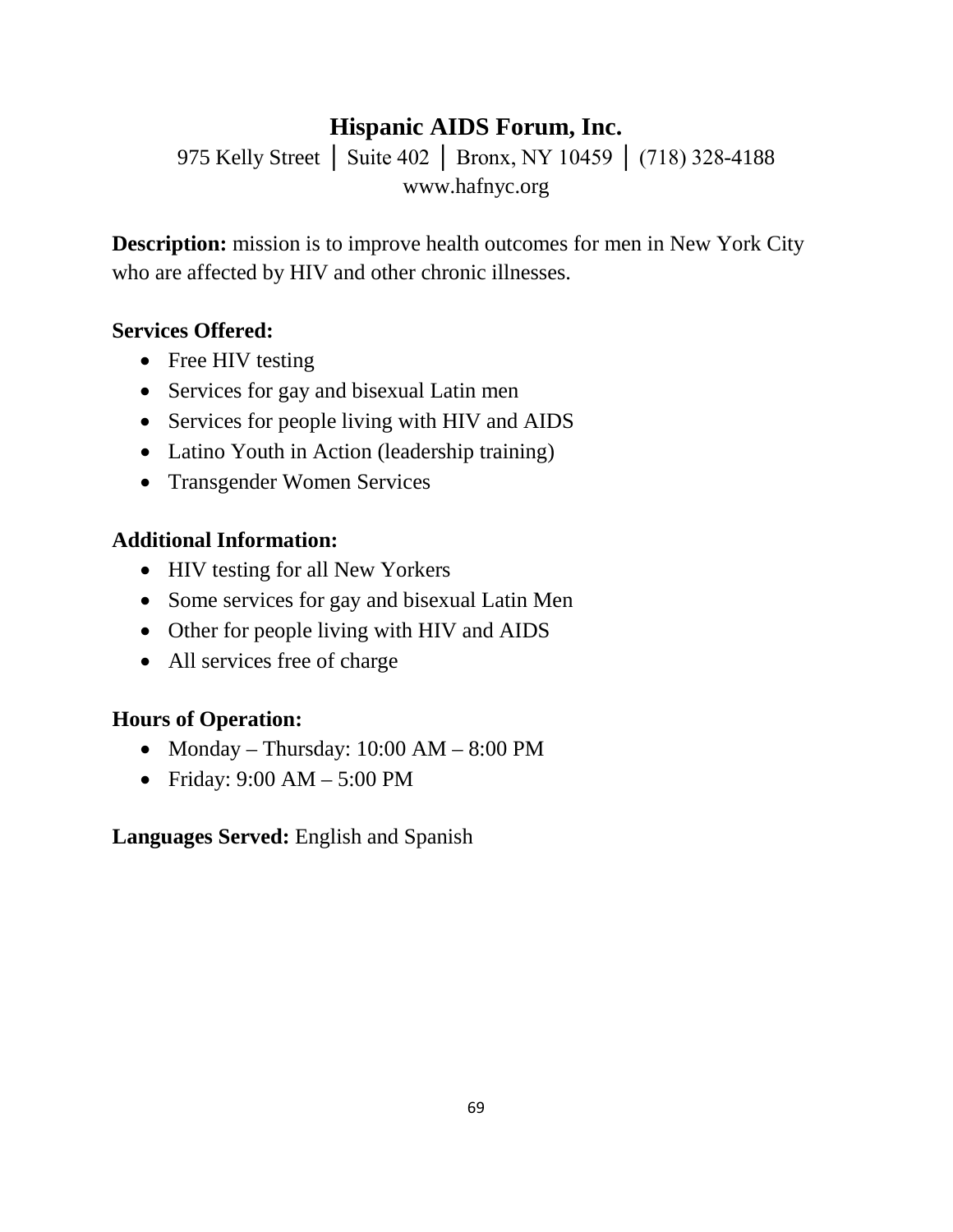# **Hopeline**

421 East 155th street │ Bronx, NY 10455 │ (718) 402-1212 www.thehopeline.org

**Description:** full service outreach organization working to give clients the critical skills and assistance they need to be strong and healthy family members, positive role models in their communities, and productive members of society.

## **Services Offered:**

- Literacy program
- English as a second language (ESL) Classes
- Basic computer courses
- Food Pantry
- Nutrition Classes
- Clothing Bank provides clothes free of charge
- Workshops:
- Immigration Assistance
- Citizenship Classes

## **Additional Information:**

- Workshops and classes are \$5.00 with sliding scale available
- All other services are free

**Hours of Operation:** vary depending on service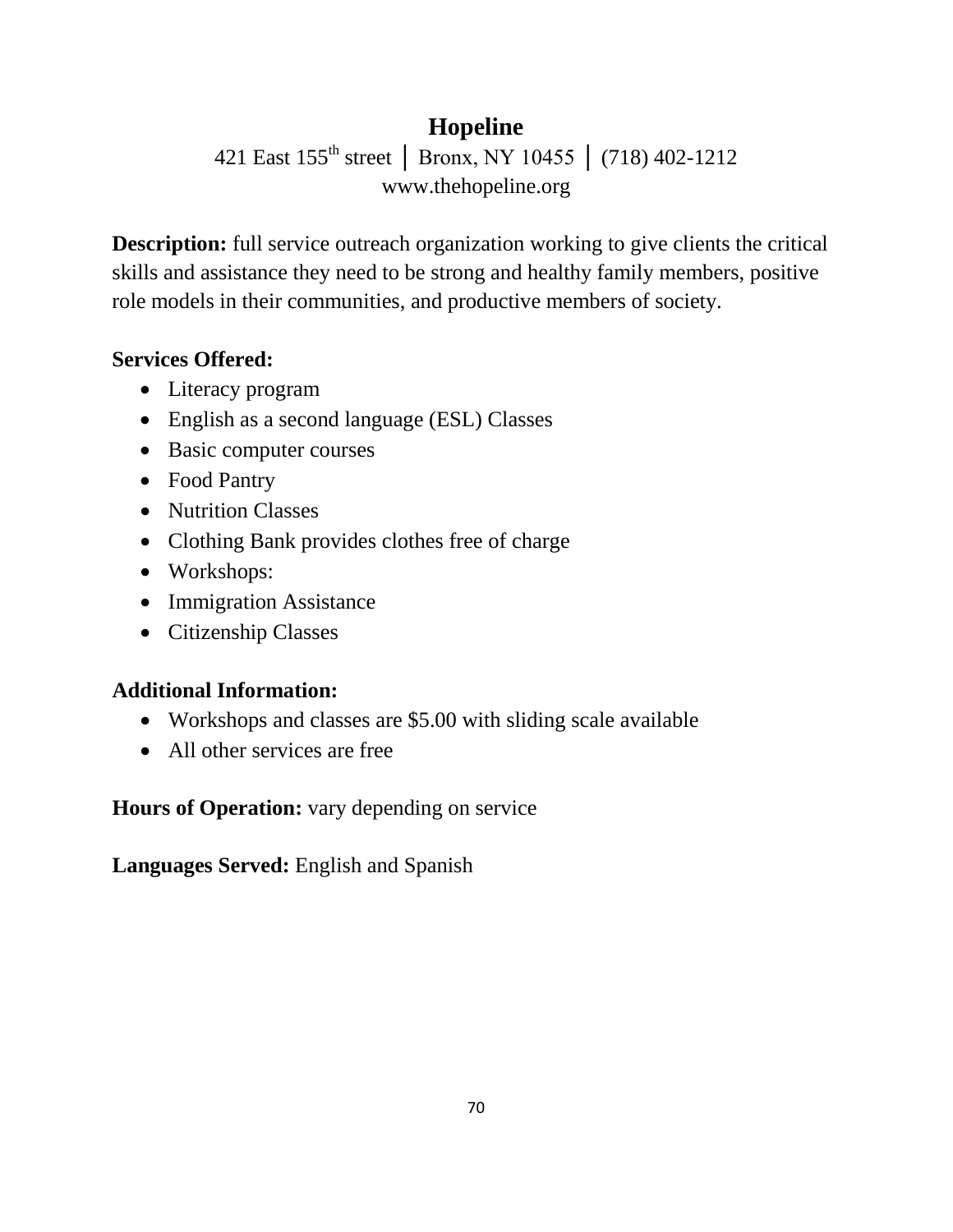**Hunts Point Multi-Service Center Inc. Dr. Ramon S. Velez Health Center** 754 East 151 Street │ Bronx, NY 10455 │ (718) 402-2800 **Gov. Juan Ponce De Leon Health Center** 1675 Westchester Avenue │ Bronx, NY 10472 │ (718) 842-0900 www.hpmsc.org

**Description:** a comprehensive and diversified community-based, non-profit organization providing health and human service programs in a culturally and linguistically competent manner.

#### **Services Offered:**

- Adult Medicine
- Allergy/Asthma Management
- Case Management Services
- Clinical Laboratory Services
- Dental care
- Dermatology
- Health Education
- Hepatitis C Treatment Program
- HIV/AIDS Counseling and Testing
- HIV/AIDS Education and Primary Care
- OB/GYN and Family Planning

Additional Information:

• Most major insurance plans accepted

#### **Hours of Operation:**

Velez Health Center

- Monday Friday: 9:00 AM 6:00 PM, Saturday: 9:00 AM 2:00 PM Leon Health Center
- Monday Friday:  $9:00 \text{ AM} 5:00 \text{ PM}$ , Saturday:  $9:00 \text{ AM} 1:00 \text{ PM}$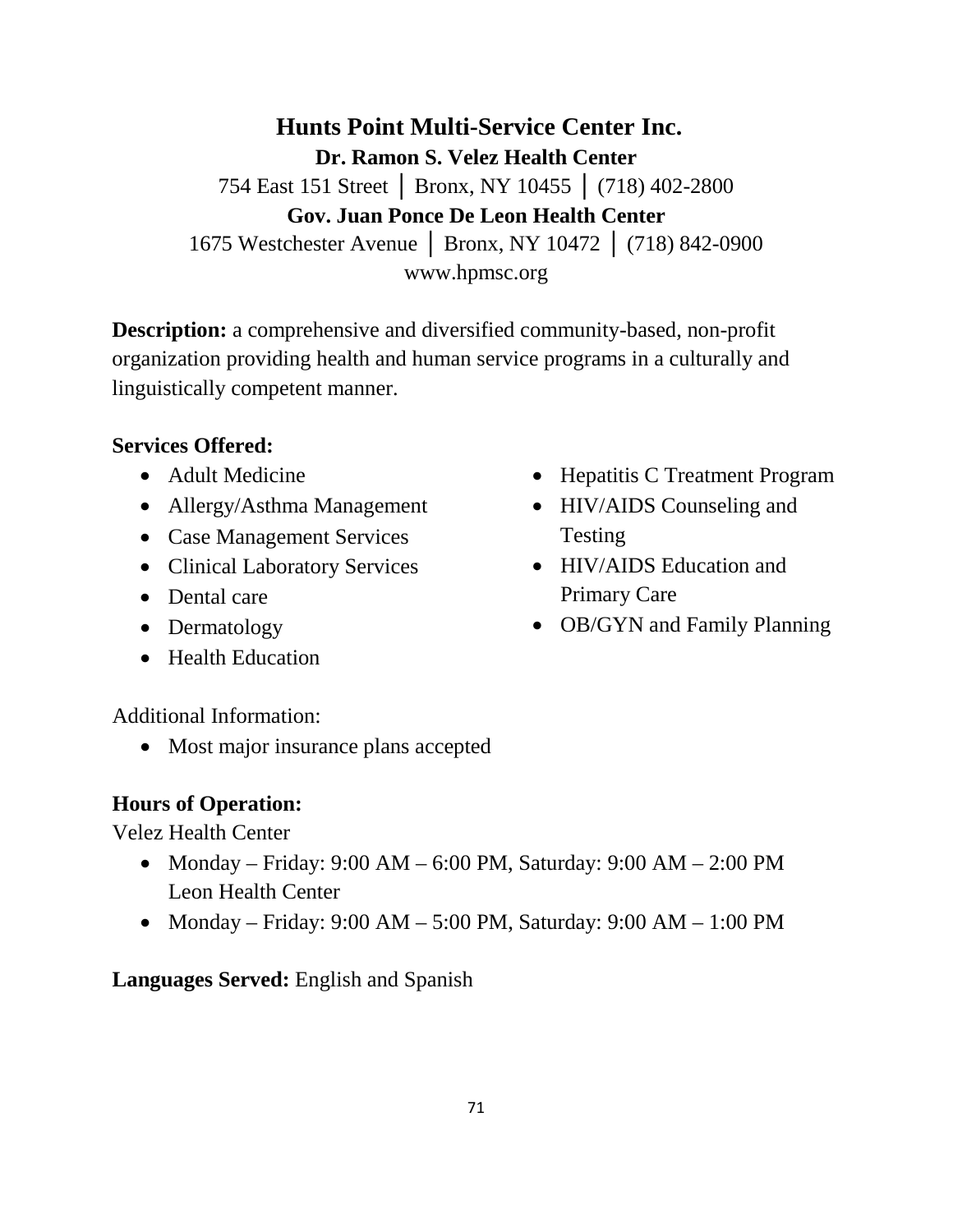## **InMotion, Inc.: Justice for All Women**

198 East 161st Street │ Bronx, NY 10451 │ (718) 562-8181 www.inmotiononline.org

**Description:** offers hope to low-income women who need free legal services in matrimonial, family and immigration law.

## **Services Offered:**

- Matrimonial law: getting a divorce
- Family law: protecting the physical safety and financial security of families
- Immigration law: gaining legal residency for battered immigrant women and children

## **Additional Information:**

- Must be a woman and live in New York City
- Must have a relevant legal matter and meet income guidelines (annual household income at or below 200% of the Federal Poverty Guidelines)
- Services are free for those who qualify

## **Hours of Operation:** N/A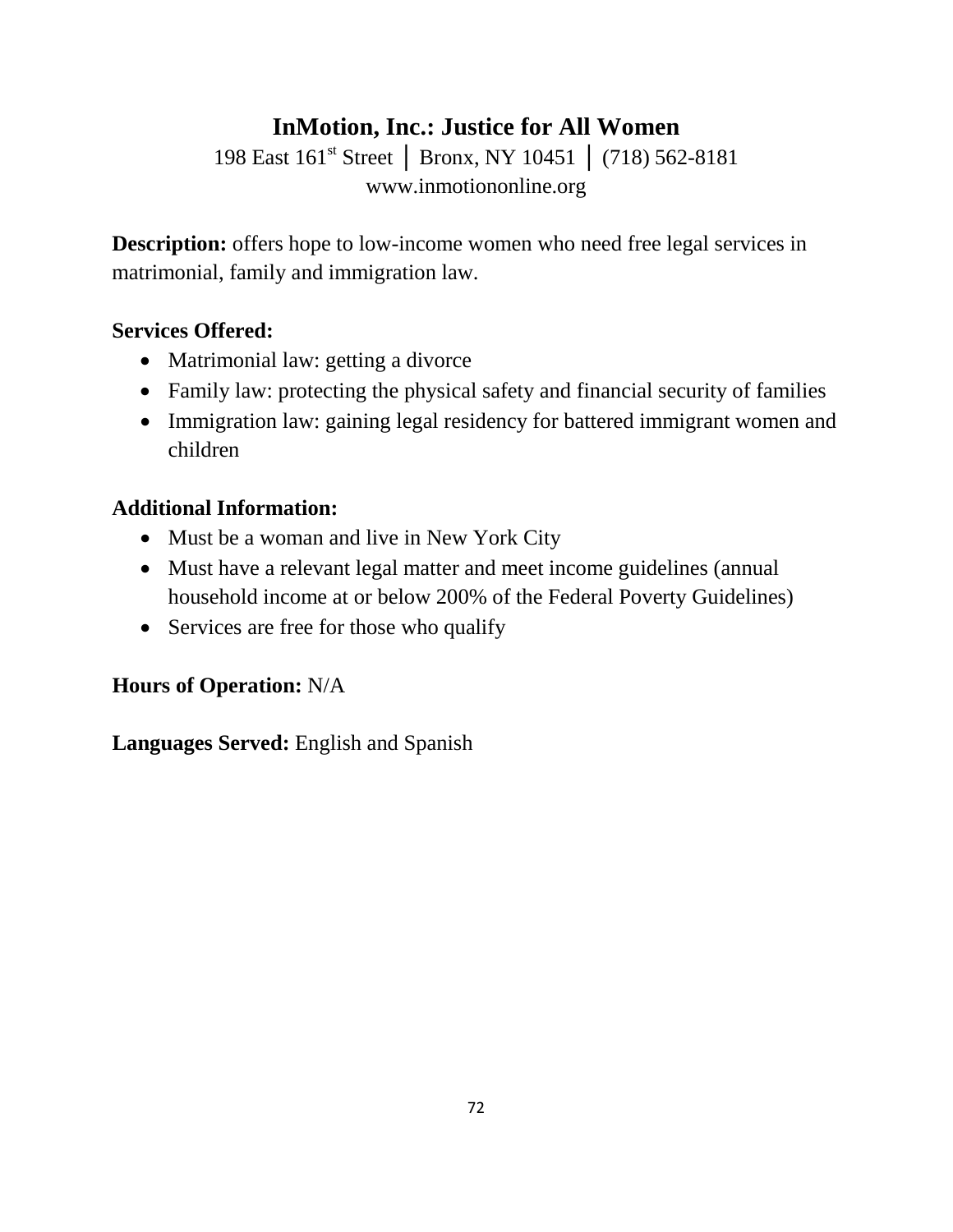**Institute for Family Health Mt. Hope Family Practice** 130 West Tremont Avenue │ Bronx, NY 10453 │ (718) 583-9000 **Parkchester Family Practice** 1597 Unionport Road │ Bronx, NY 10462 │ (718) 822-1818 **Urban Horizons Family Health Center and River Center for Counseling** 50 East 168<sup>th</sup> Street │ Lower Level │ Bronx, NY 10452 │ (718) 293-3900 **Walton Family Health Center** 1894 Walton Avenue │ Bronx, NY 10453 │ (718) 583-2700 **Institute for Family Health Center for Counseling** 2590 Frisby Avenue │ Bronx, NY 10462 │ (718) 239-1610 www.institute2000.org

**Description:** committed to high-quality, affordable healthcare for all.

**Services:** (different services offered at different locations)

- Primary Care
- Diabetes Care
- Insurance Enrollment
- Social Services
- HIV/AIDS Services

#### **Additional Information:**

• Accepts many insurance providers

## **Hours of Operation:** (please call to schedule an appointment)

- Monday Thursday: 8:30 AM 8:00 PM
- Friday: 8:30 AM 5:00 PM
- Saturday: 9:00 AM 5:00 PM

## **Languages Served:** English and Spanish

73

- Behavioral Health
- Dental Care
- Free Clinics for the uninsured (Walton Family Health Center)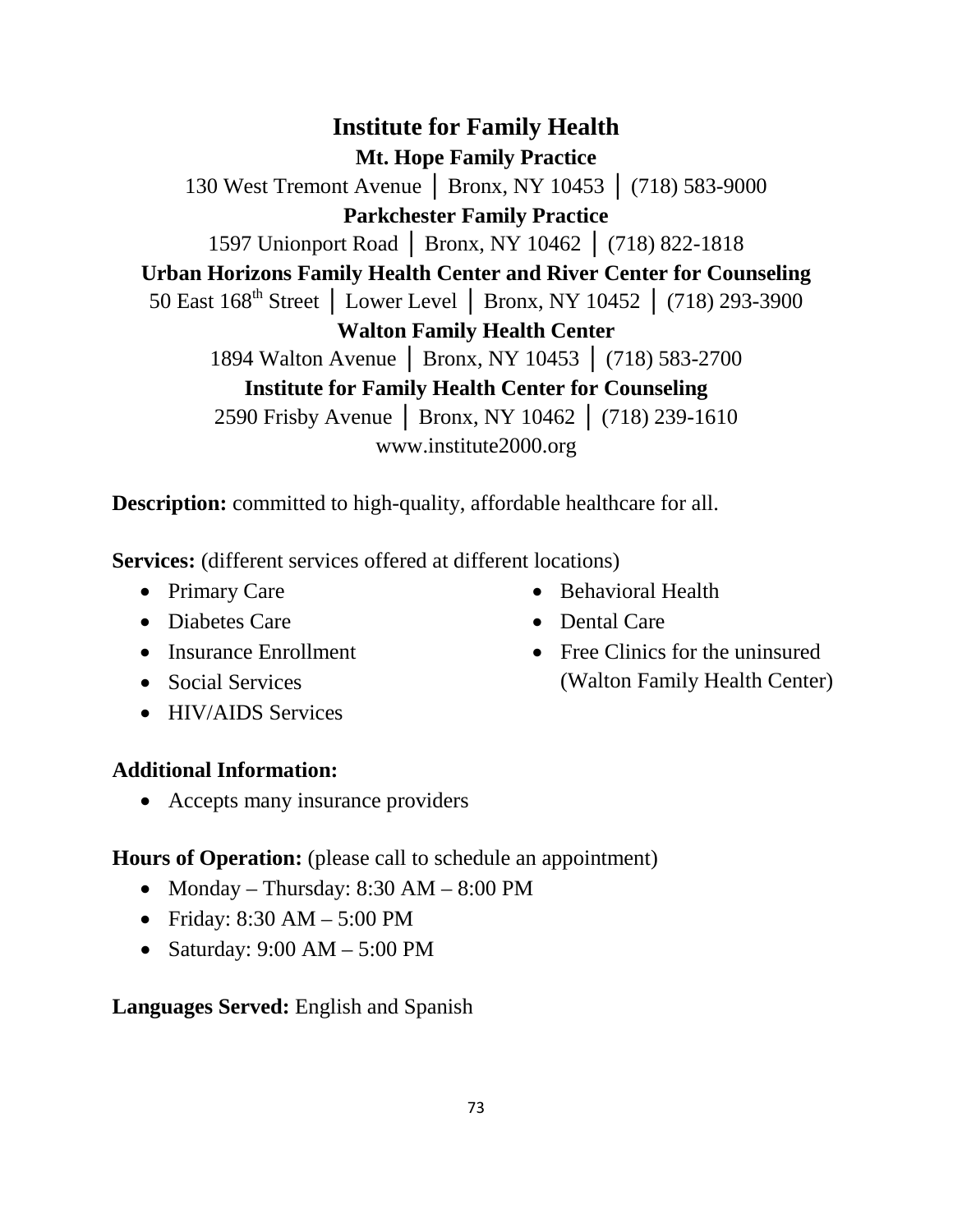## **Institute for Women's Health Genetics and Human Reproduction**

1695 Eastchester Road │ Bronx, NY 10461 │ (718) 405-8200 http://www.montefiore.org/prof/departments/obgyn/services/womenshealth/

**Description:** specializes in treating women and children with fertility problems as well as a variety of other reproductive abnormalities.

## **Services Offered:**

- Treats primary or secondary Amenorrhea
- Premature ovarian failure
- Congenital adrenal hyperplasia
- Endometriosis
- Polycystic ovary syndrome
- Prolactinomas
- Mullerian anomalies
- Menopause treatment and research

## **Additional Information:**

- Accepts most major insurance plans
- Does not accept sliding scale payments

**Hours of Operation:** Monday: 11:00 AM – 8:00 PM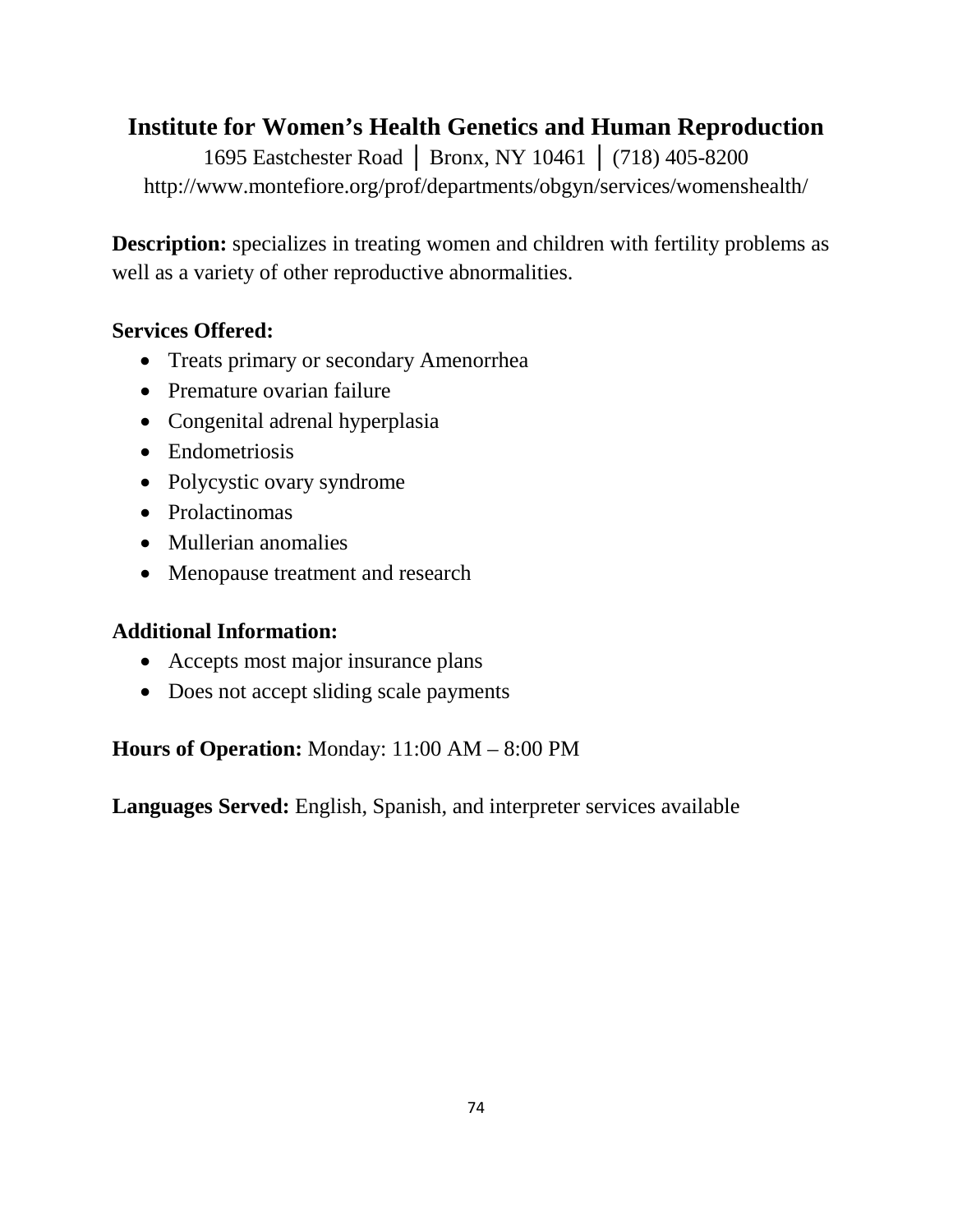**Jacobi Medical Community Health Centers** 1400 Pelham Parkway South │ Bronx, NY 10461 │ (718) 918-5000 **Health Center at Gunhill** 1012 East Gunhill Road │ Bronx, NY 10469 │ (718) 918-8850 **Health Center at Tremont** 1826 Arthur Avenue │ Bronx, NY 10457 │ (718) 918-8700 www.nyc.gov/html/hhc/jacobi/html/centers/centers.shtml

**Description:** provides families with first class care in a wide range of services and specialties.

#### **Services Offered:**

- Adult Services: physical exams, vaccinations for adults
- Chronic Disease Management: for diabetes, high blood pressure, asthma
- Counseling and Testing Services: for HIV/AIDS, STDs, depression, etc.
- Diet and Nutrition: weight-loss programs, nutrition counseling
- Pediatric Services: medical care and vaccinations for children
- Women's Health: gynecology care, family planning, prenatal care

#### **Additional Information:**

• Financial assistance program provides charity care and discounted services to uninsured patients

## **Hours of Operation:**

- Monday, Tuesday, Thursday, & Friday: 8:30 AM 4:30 PM
- Wednesday:  $8:00 \text{ AM} 8:00 \text{ PM}$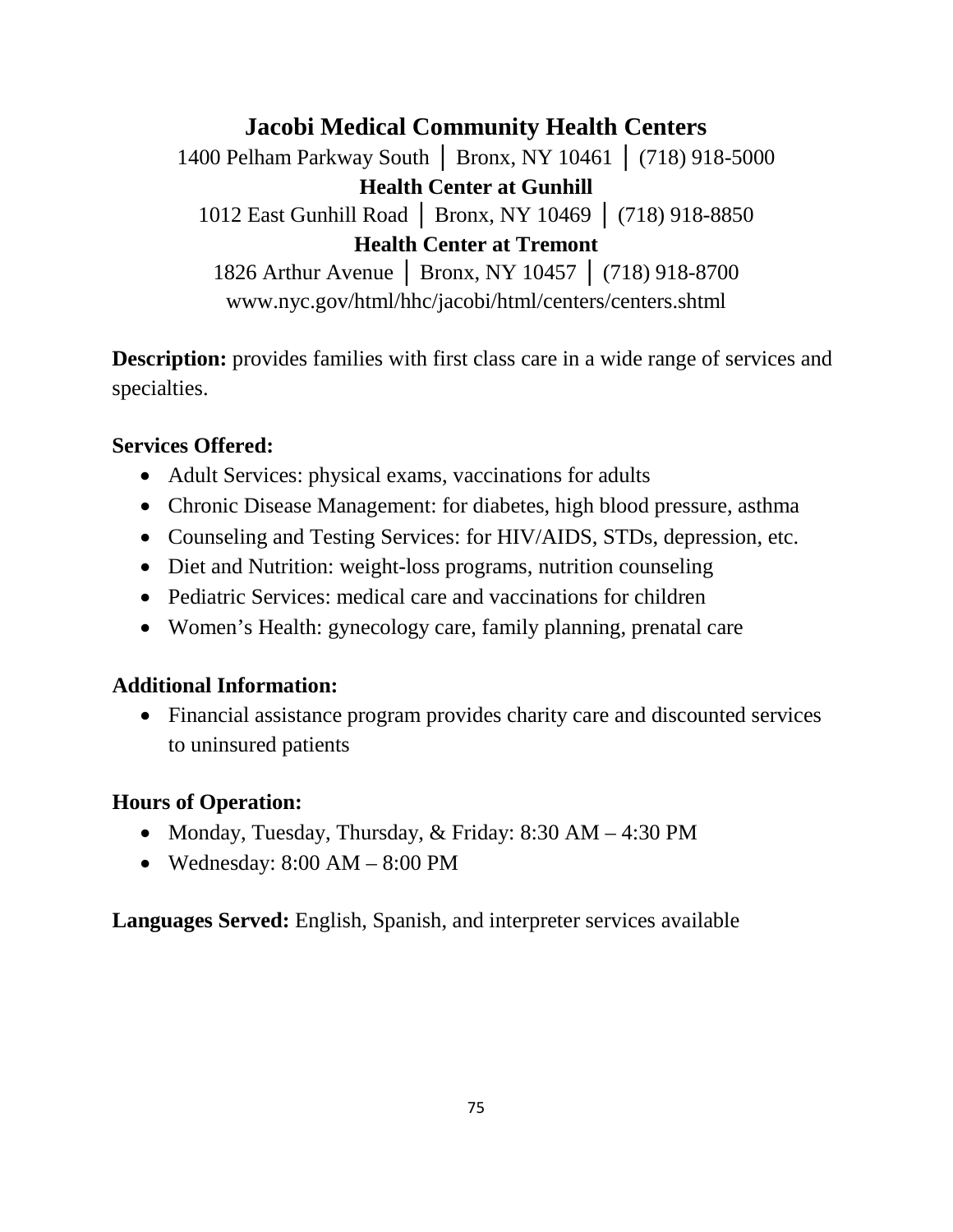**Jewish Board of Family & Children's Services [J.W. Beatman Community Counseling Center](http://www.jbfcs.org/programs.php?id=263)**  521 West 239th Street │ Riverdale, NY 10463 │ (718) 601-2280 **Harry Blumenfeld Counseling Center** 750 Astor Avenue │ Bronx, NY 10467 │ (718) 882-5000 **Bronx REAL Counseling Center** 55 Westchester Square │ Bronx, NY 10461 │ (718) 931-4045 www.jbfcs.org

**Description:** provides outpatient mental health and psychiatric services for people struggling with a wide range of emotional and social problems.

#### **Services:**

- Evaluation and assessment
- Crisis intervention
- Ongoing individual, couple, family, group, and medication therapy

#### **Additional Information:**

- Call to set up an appointment
- Accepts many insurance providers
- Self-pay available at a reduced fee
- Some programs only for adults ages 18 and older

#### **Hours of Operation:**

- Monday & Friday:  $9:00$  AM  $5:00$  PM
- Tuesday, Wednesday & Thursday: 9:00 AM 9:00 PM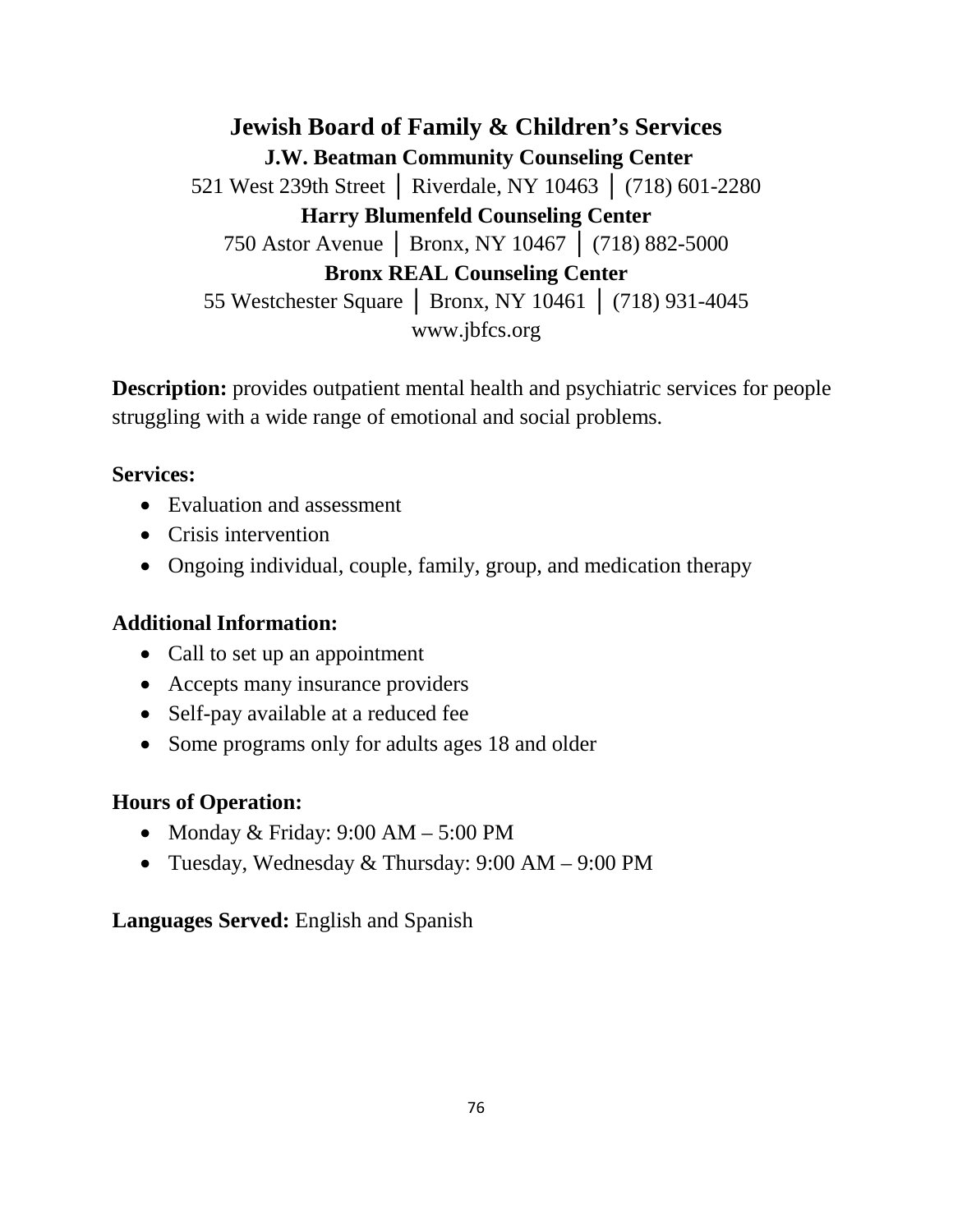## **Jewish Community Council – Community Service Center**

2157 Holland Avenue | Bronx, NY 10462 | (718) 828-1114 bjcconline.cloudaccess.net

**Description:** provides food pantry for community residents.

#### **Services Offered:**

• Food Pantry

#### **Additional Information:**

- ID for all household members
- Photo ID preferred

**Hours of Operation:** Monday – Friday: 9:00 AM – 3:00 PM

**Languages Served:** N/A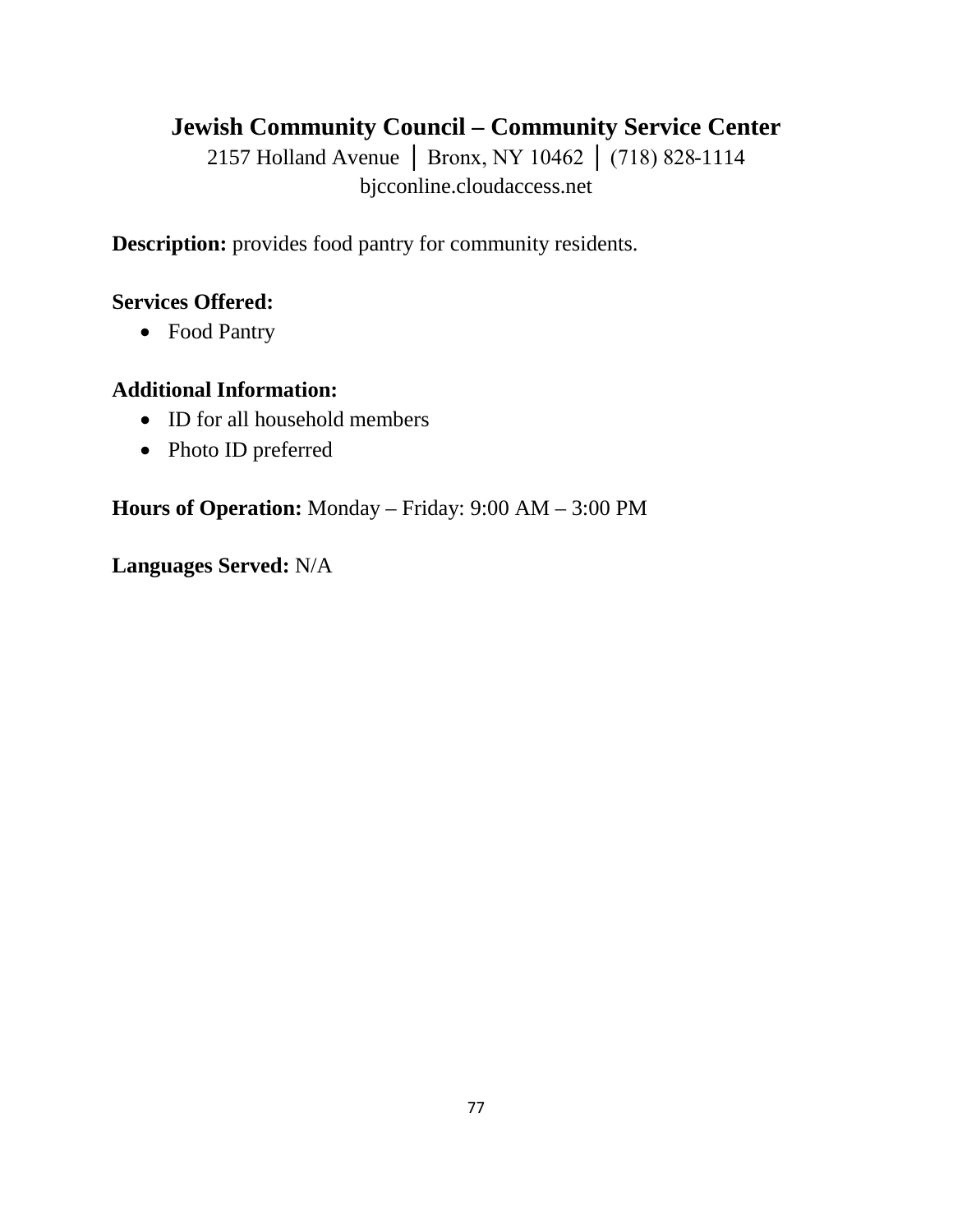## **Jewish Home Lifecare**

100 West Kingsbridge Road │ Bronx, NY 10468 General Information: (718) 410-1500 │ Admissions: (718) 410-1330 www.jewishhome.org

**Description:** provides a full range of geriatric, rehabilitative, and home health services all customized for individual needs.

## **Services Offered:**

- Short Stay Rehabilitation
- Skilled Nursing
- Adult Day Programs
- Special Therapies
- And more

## **Additional Information:**

- Accepts most insurance plans
- Must be elderly

## **Hours of Operation:** vary depending on program

• Monday – Friday: 9:30 AM - 7:30 PM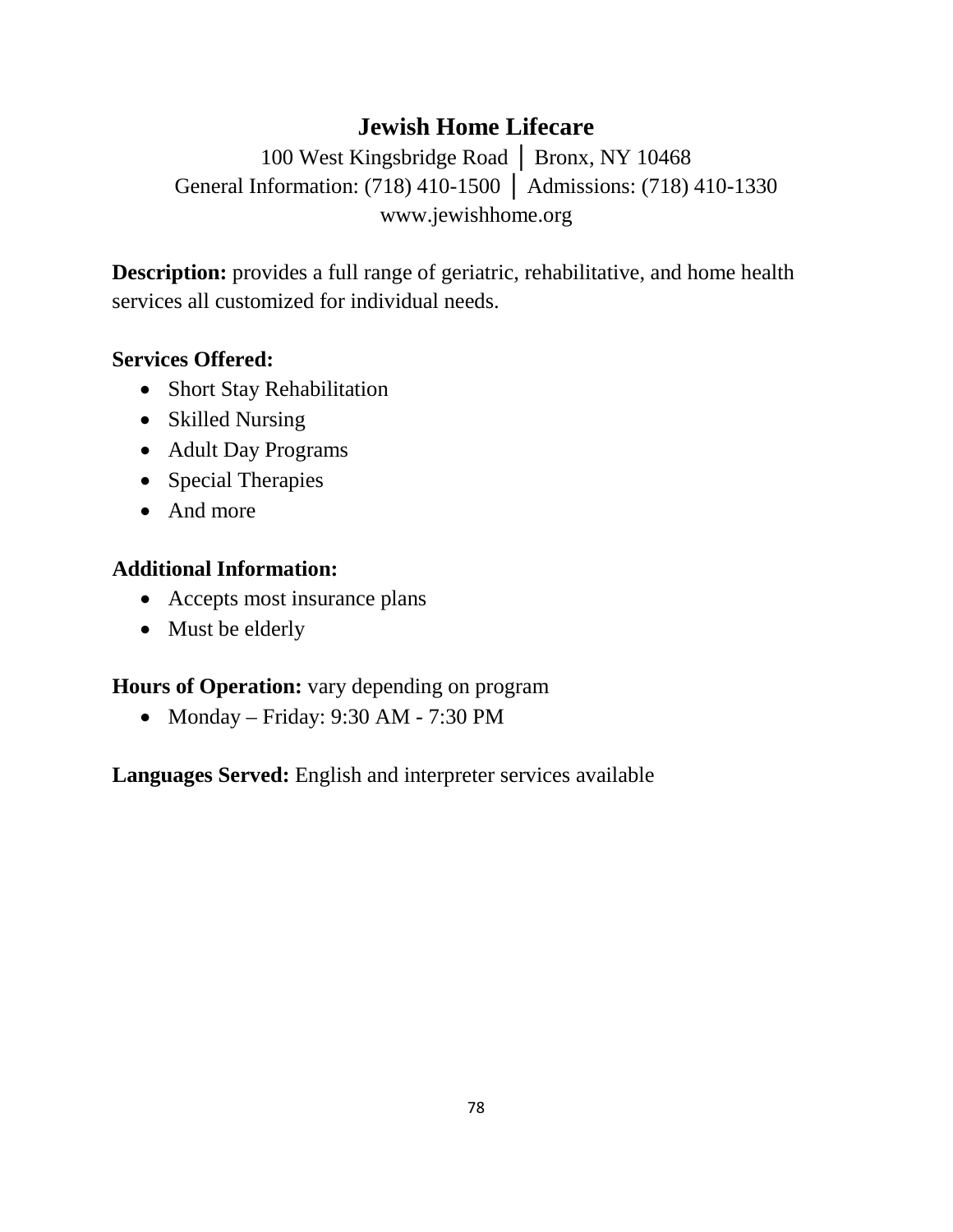## **Kings Harbor Multicare Center**

2000 East Gun Hill Road │ Bronx, NY 10469 General: (718) 320-0400 │ Admissions: (718) 405-3634 www.kingsharbor.com

**Description:** Provides long-term and short-term skilled nursing care for more than 700 residents at a three-building campus facility.

## **Services Offered:**

- Occupation, physical and speech rehabilitation therapies
- Social, psychological and hospice services
- Alzheimer's/Dementia Program
- Hospice/Pain Management Program
- Wound Healing Program

#### **Additional Information:**

- To apply for admission, information on the medical, social and financial background of the resident must be submitted for review
- Those interested are invited to tour the facility
- Accepts Medicaid, Medicare, or private payment

**Hours of Operation:** Monday – Friday: 9:00 AM – 5:00 PM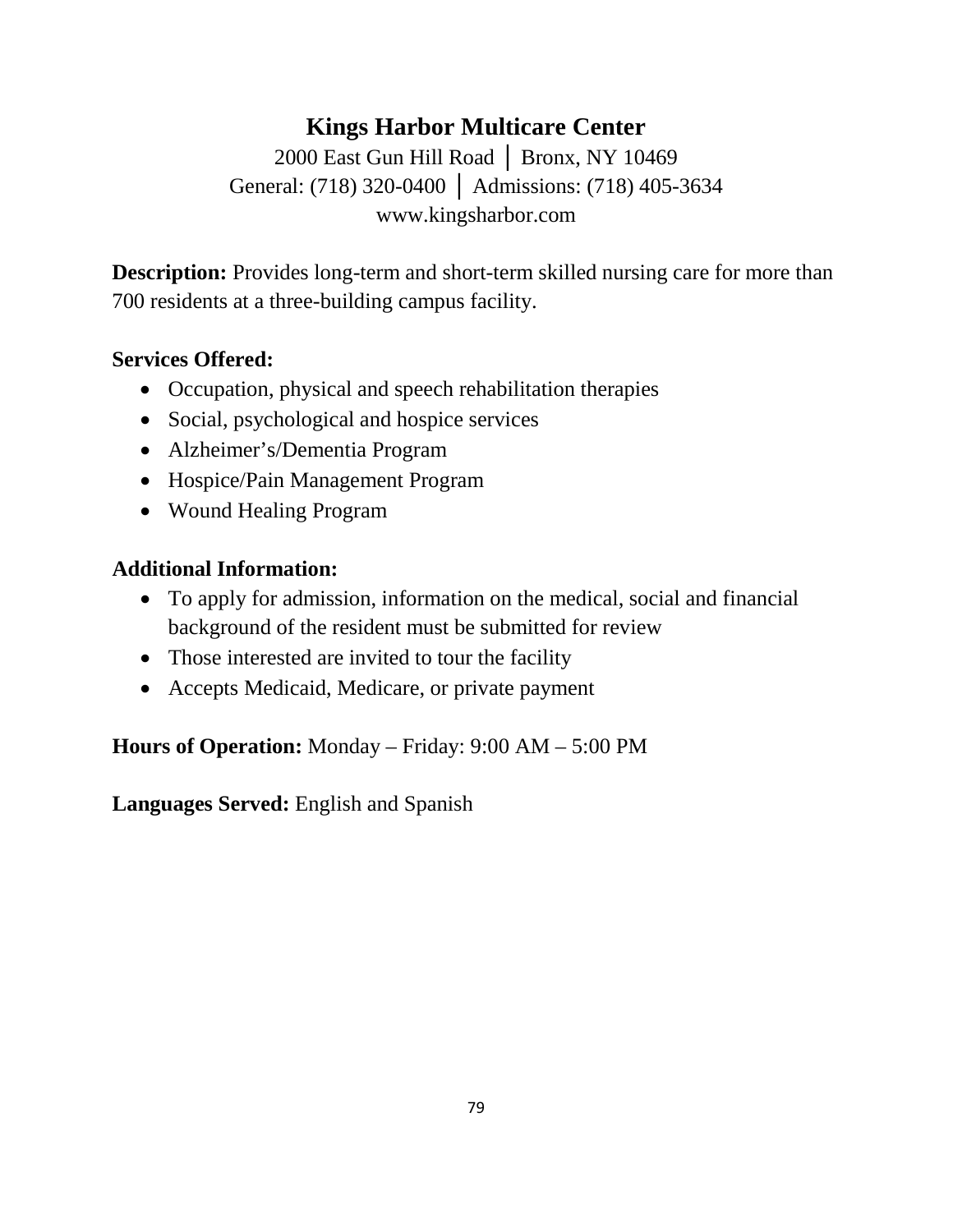## **LawHelp.org for New York State**

www.lawhelp.org/NY

**Description:** a website dedicated to helping low income New Yorkers solves legal problems on a variety of topics.

## **Services:**

Information offered on:

- Internet Fraud
- Health
- Immigration
- Workers' Rights
- Housing
- Public Benefits
- Education
- Disability
- Consequences of Criminal Charges
- And many more

## **Additional Information:** N/A

**Hours of Operation:** N/A

**Languages Served:** English, Spanish and many more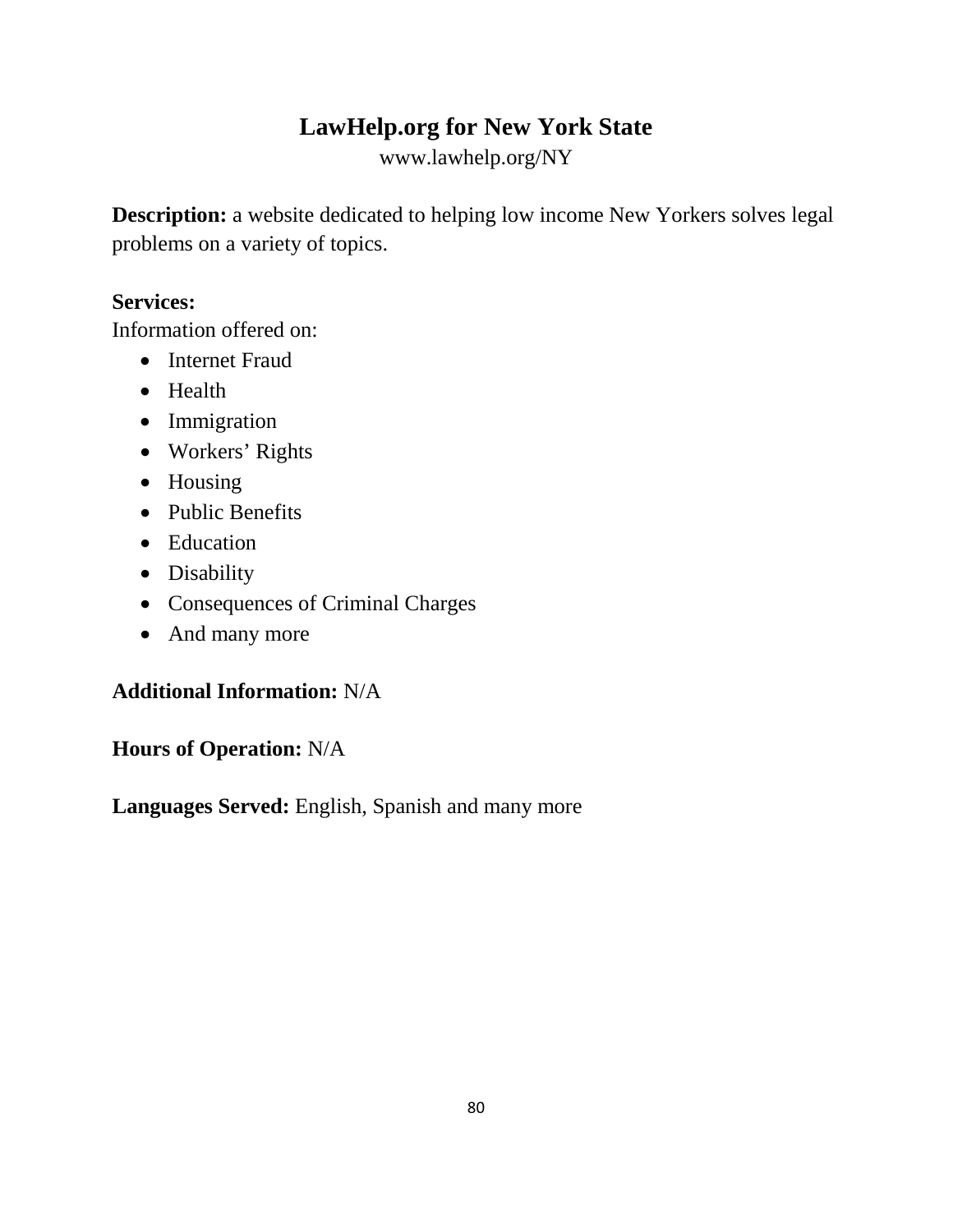**The Legal Aid Society – Bronx Bronx Neighborhood Office** (Civil Practice): 953 Southern Boulevard | Bronx, NY 10459 | (718) 991-4600 **Bronx Housing Court Office** (Civil Practice): 1118 Grand Concourse │ Bronx, NY 10451 │ (718) 681-8712 **Bronx County Criminal Defense Office** (Criminal Practice): 260 East 161st Street │ Bronx, NY 10451 │ (718) 579-3000 **Bronx County Criminal Courthouse Office** (Criminal Practice): 265 East 161<sup>st</sup> Street | Room 599 | Bronx, NY 10451 | (718) 577-8900 www.legal-aid.org

**Description:** the nation's oldest and largest private not-for-profit organization providing free legal services to low-income individuals and families in New York City.

#### **Services Offered:**

• Provides comprehensive range of legal services in civil, criminal, and juvenile rights practices.

## **Additional Information:**

- The Court determines eligibility for Criminal and Juvenile Rights Practices
- The Federal Department of Health and Human Services Poverty Guidelines are used to determine eligibility for Civil Practice
- Income at or below 125% of the federal poverty level (with some exceptions)
- Services are free of charge for those who qualify

#### **Hours of Operation:** Monday – Friday: 9:00 AM – 5:00 PM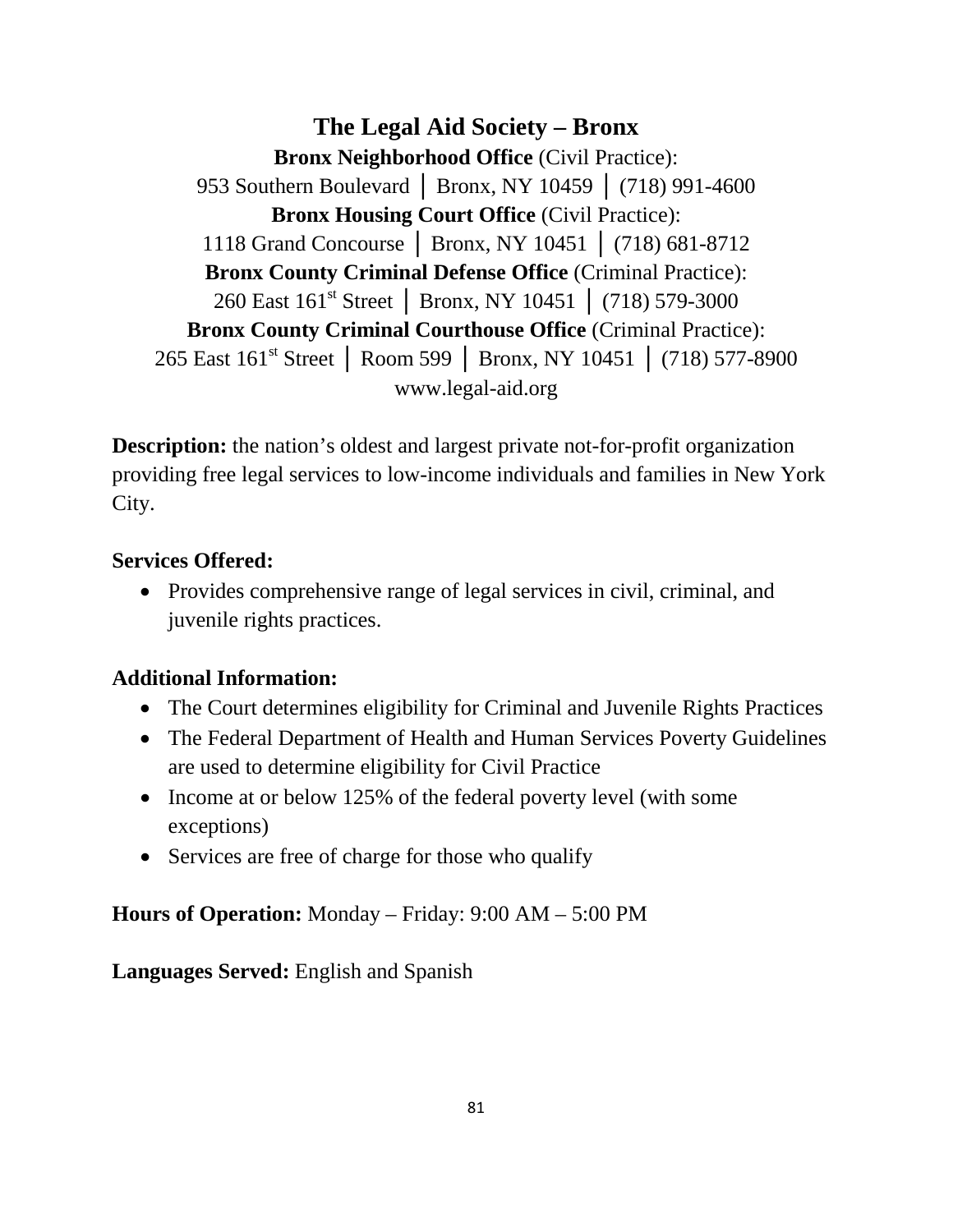## **Legal Information for Families Today (LIFT) – Bronx Family Court**

900 Sheridan Avenue │ 7<sup>th</sup> Floor │ Bronx, NY 10451 │ (646) 613-9633 www.liftonline.org

**Description:** mission is to enhance access to justice for children and families by providing legal information, community education, and compassionate guidance, while promoting system-wide reform of the courts and public agencies.

## **Services Offered:**

- Answers questions about legal matters
- Provides assistance completing court documents and understanding court orders
- Get practical legal information and easy to follow step-by-step courthouse procedure
- Provides information about Legal Resource Guides, activities for children, and courthouse maps
- Provides information about other helpful social and legal services

## **Additional Information:**

• Located in Bronx Family Court, in the Lobby, on the  $7<sup>th</sup>$  Floor, and in the Help Center on the Lower Main

**Hours of Operation:** Monday – Friday: 9:00 AM – 5:00 PM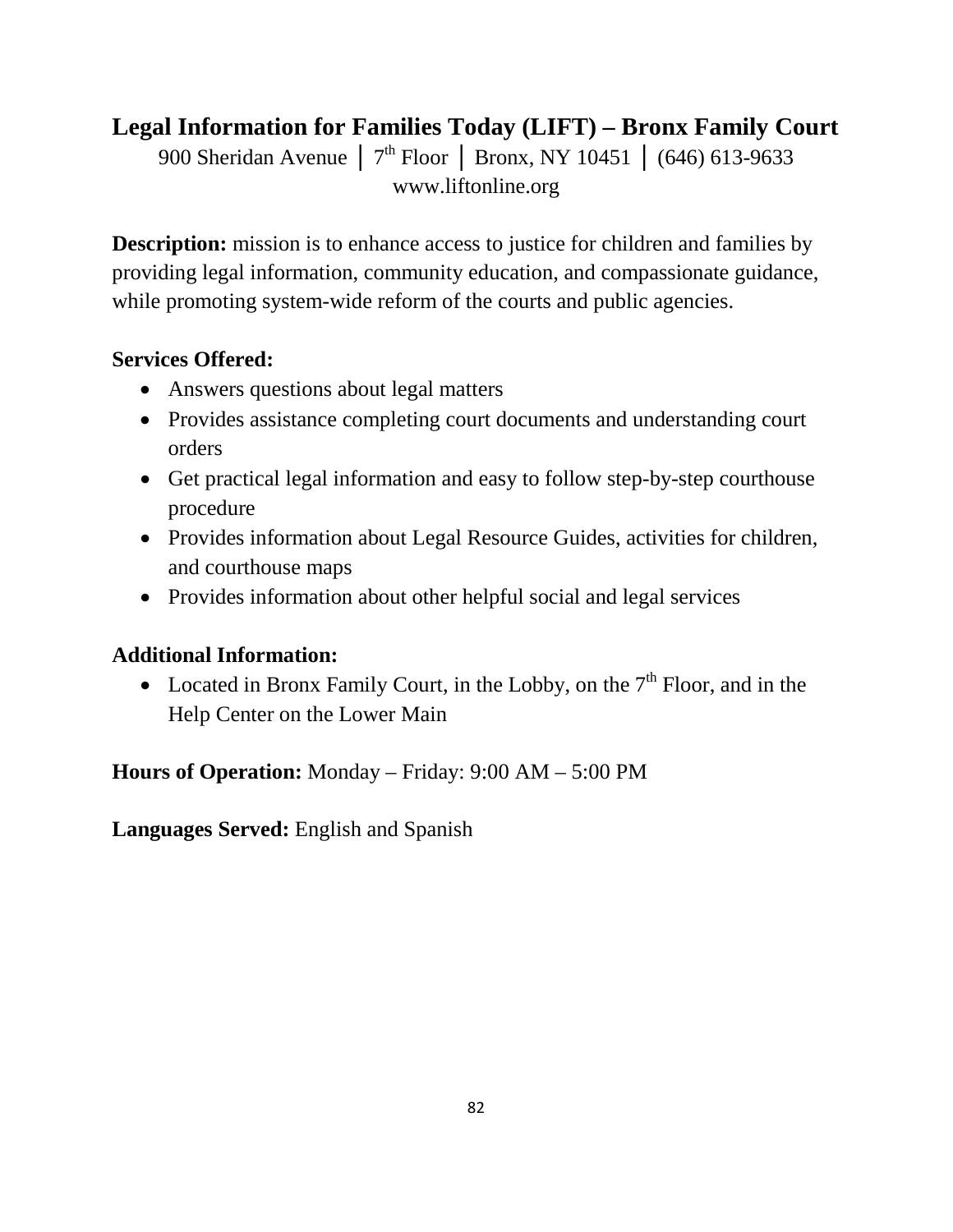# **LIFT – The Bronx c/o the Refuge House**

2715 Bainbridge Avenue | Bronx, NY 10458 | (718) 733-3897 www.liftcommunities.org/new-york

**Description:** mission is to combat poverty and expand opportunities for residents of the Bronx.

#### **Services Offered:**

• Clients work one-on-one with LIFT volunteers to find jobs, secure, safe, and stable housing, make ends meet through public benefits and tax credits, and obtain quality referrals for services like childcare and healthcare

#### **Additional Information:**

• Services are free of charge

**Hours of Operation:** Monday – Friday: 9:00 AM – 5:00 PM

**Languages Served:** English, Spanish, and some French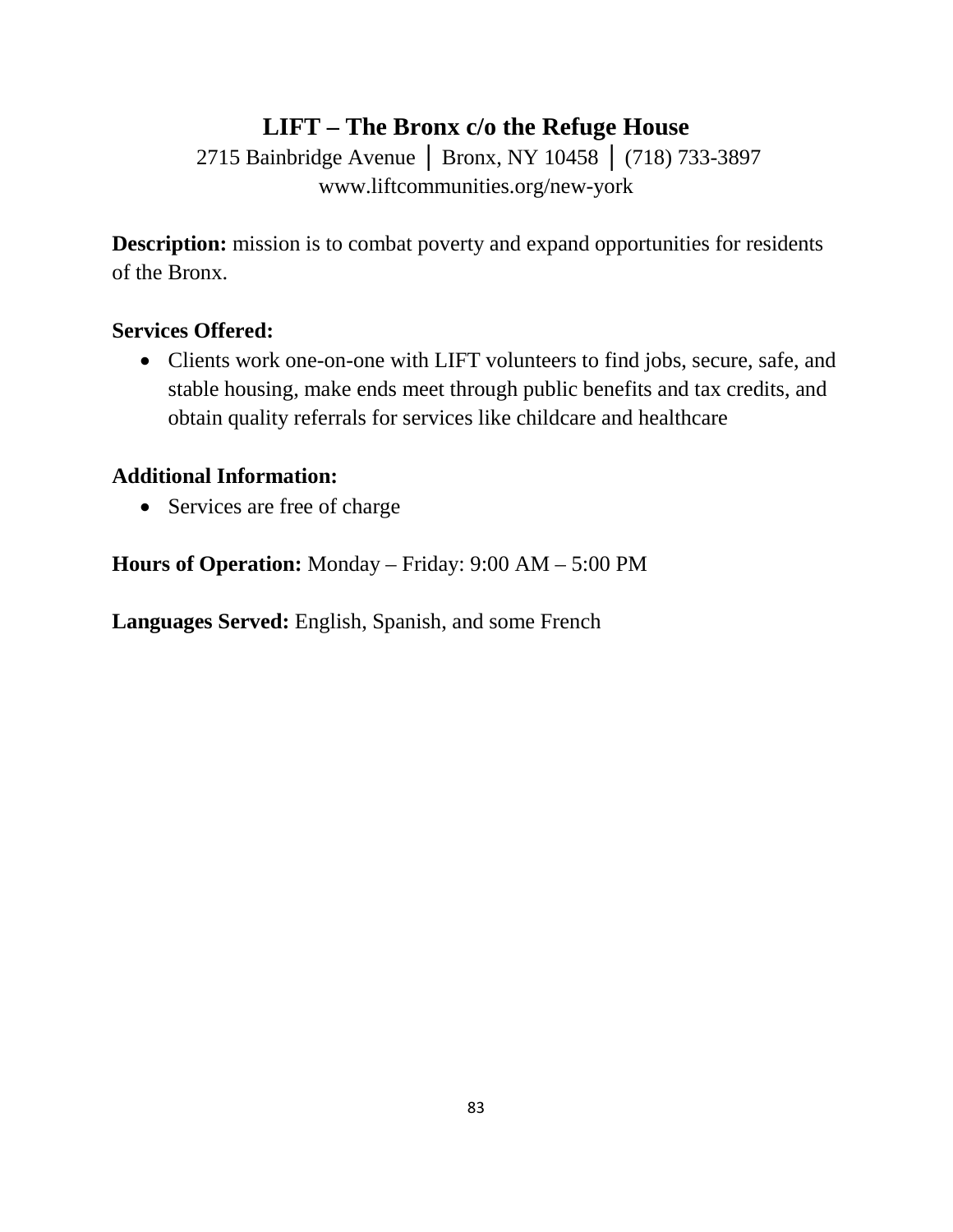## **Lincoln Hospital – Child Advocacy Center**

234 East 149<sup>th</sup> Street │ Area 4A │ Bronx, NY 10451 │ (718) 579-5446 www.nyc.gov/html/hhc/lincoln/html/services/pediatric\_advocacy.shtml

**Description:** dedicated to the evaluation and care of abused and neglected children.

## **Services Offered:**

- Psychosocial evaluation
- Effective Parenting Program
- Multidisciplinary evaluations
- Investigations in child abuse
- Information and referrals
- Short and long-term counseling treatment

## **Additional Information:**

- Under age 18
- Living in the Bronx and upper Manhattan
- Survivor of child abuse / neglect
- Siblings and non-offending parents
- Will be seen regardless of ability to pay
- Referrals based on insurance and Medicaid

**Hours of Operation:** Monday – Friday: 9:00 AM – 5:00 PM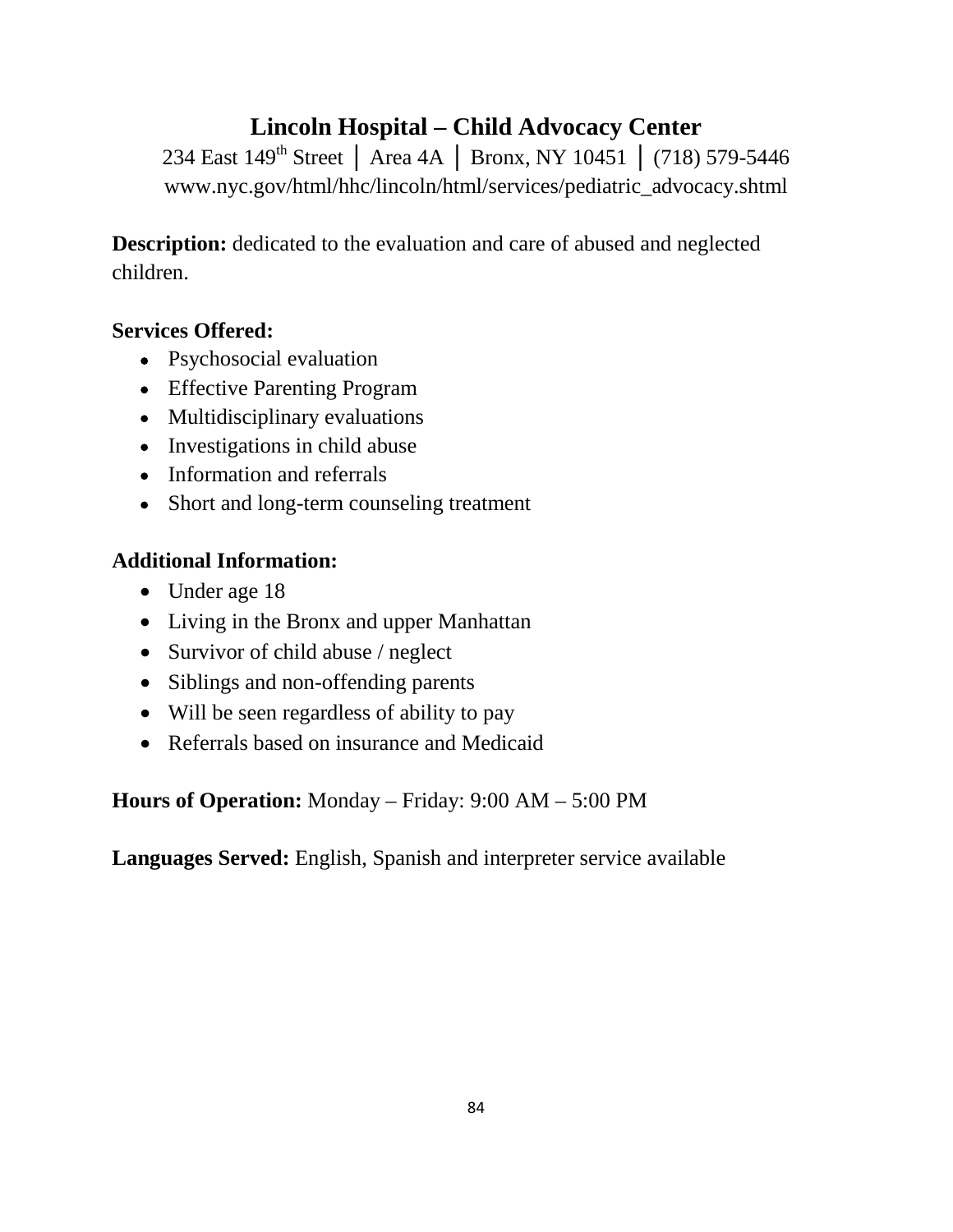## **Lincoln Hospital – Teen Center**

234 East 149<sup>th</sup> Street | Bronx, NY 10451 | (866) 947-8336 www.nyc.gov/html/hhc/lincoln/html/services/teen.shtml

**Description:** offers comprehensive, quality healthcare services to adolescents in a nurturing and cheerful environment.

## **Services Offered:**

- Sexual and reproductive health care
- Prevention of STDs
- Teen pregnancy services
- Rapid HIV screening
- Prenatal services

## **Additional Information:**

- Located on the first floor of Lincoln Hospital
- For adolescents between ages 12 and 21
- Services provided regardless of health insurance or immigration status

## **Hours of Operation:** Monday – Friday: 8:00 AM – 3:00 PM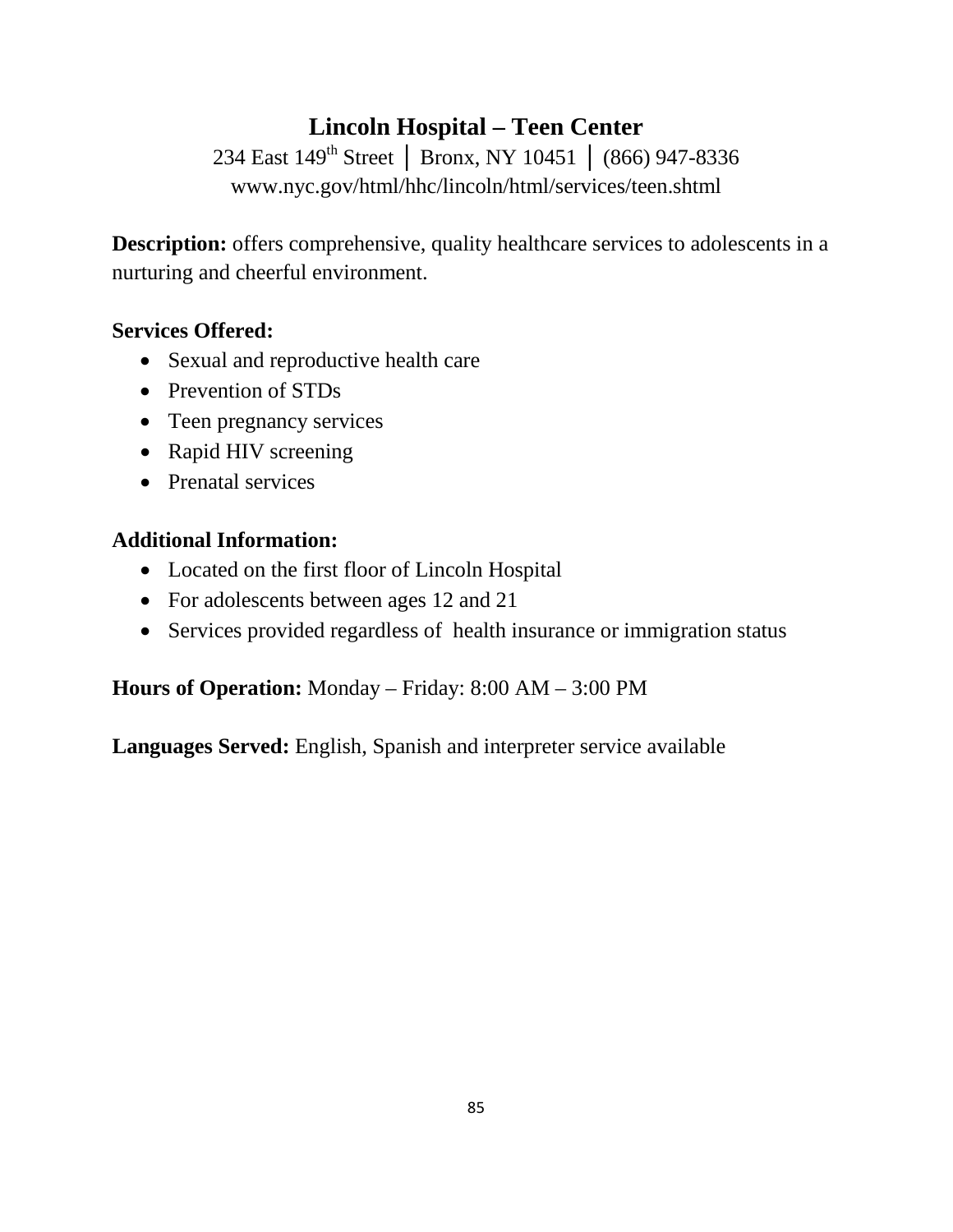## **Lincoln Medical and Mental Health Center**

│ General Information: (718) 579-5000 │ │ For Appointments: (718) 579-4900 │ 234 East 149<sup>th</sup> Street | Bronx, NY 10451 http://www.nyc.gov/html/hhc/lincoln/html/home/home.shtml

**Description:** one of New York City's premier acute care hospitals.

#### **Services Offered:**

- Ambulatory Care Services
- Behavioral Health
- Cancer Center
- Centers of Excellence
- Diagnostic Services
- Medical Services
- Pediatric Services
- Surgical Services
- Teen Center
- Women's Health Services

#### **Additional Information:**

- Major insurance plans accepted
- If qualified for the NYC Health and Hospitals Corporation Options Program, medical bills can be reduced
- Assistance with applying for health insurance provided

#### **Hours of Operation:** N/A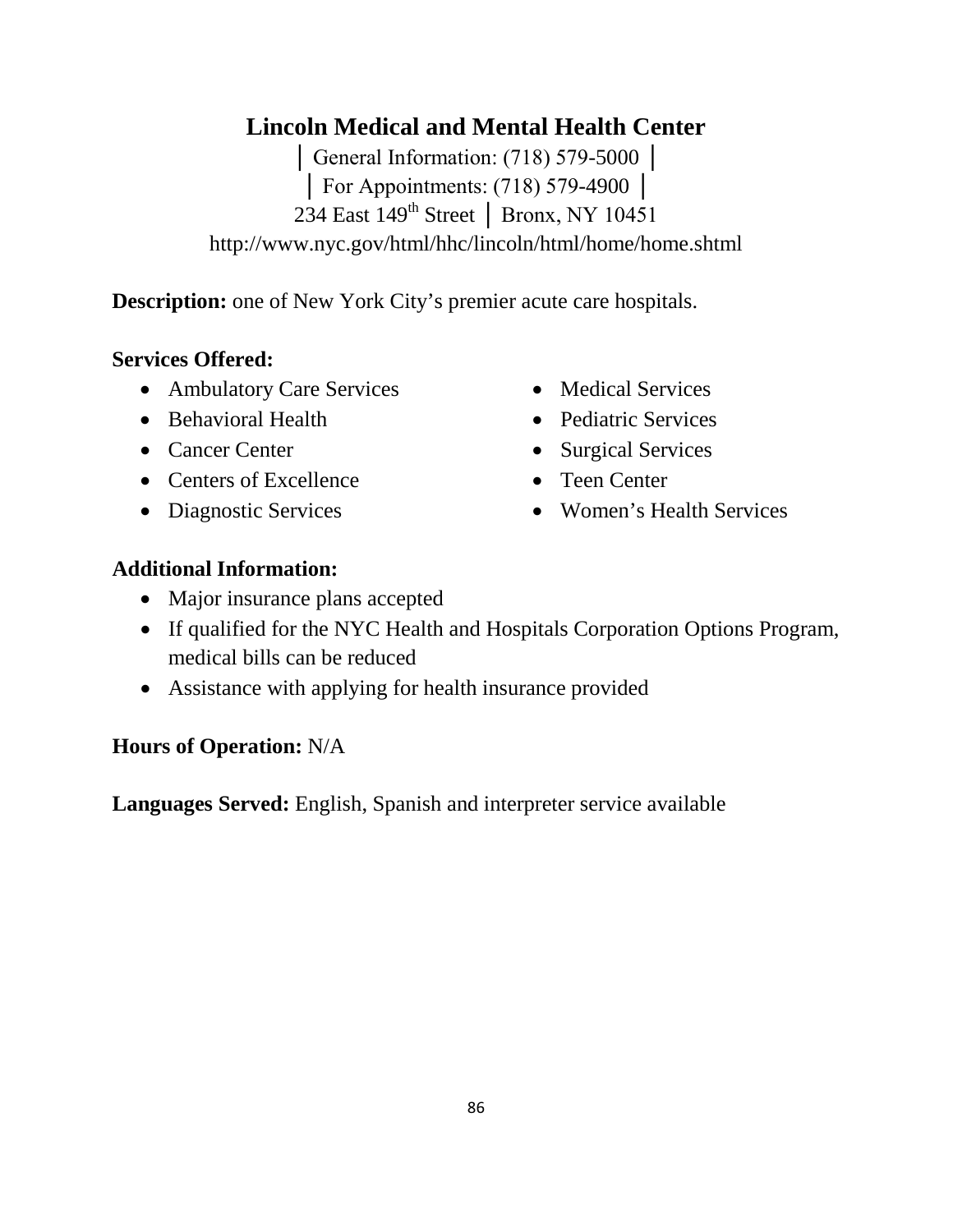# **Lincoln Recovery Center**

349 East 140<sup>th</sup> Street | Bronx, NY 10473 | (718) 993-3100 www.sad-lincoln.org

**Description:** a chemical dependency outpatient program.

## **Services Offered:**

- Auricular acupuncture training and treatment
- Individual and group counseling sessions
- Medical assessment and referral
- Vocational rehabilitation resource center
- Secure storage of confidential records
- Clerical support

## **Additional Information:**

- Will admit patients regardless of ability to pay
- Interested individuals should have an initial determination made with a documented record (written by a qualified health professional) stating:
	- o He or she appears to be in need of chemical dependency services
	- o He or she appears to be free of any serious communicable disease that can be transmitted through ordinary contact
	- o He or she appears not to need acute hospital or psychiatric care

## **Hours of Operation:**

- Registration hours: Monday Friday: 7:30 AM 12:00 PM
- Regular hours:
	- o Tuesday & Wednesday: 7:30 AM 5:00 PM
	- o Monday & Thursday:  $7:30 AM 8:00 PM$
	- o Friday: 7:30 AM 12:00 PM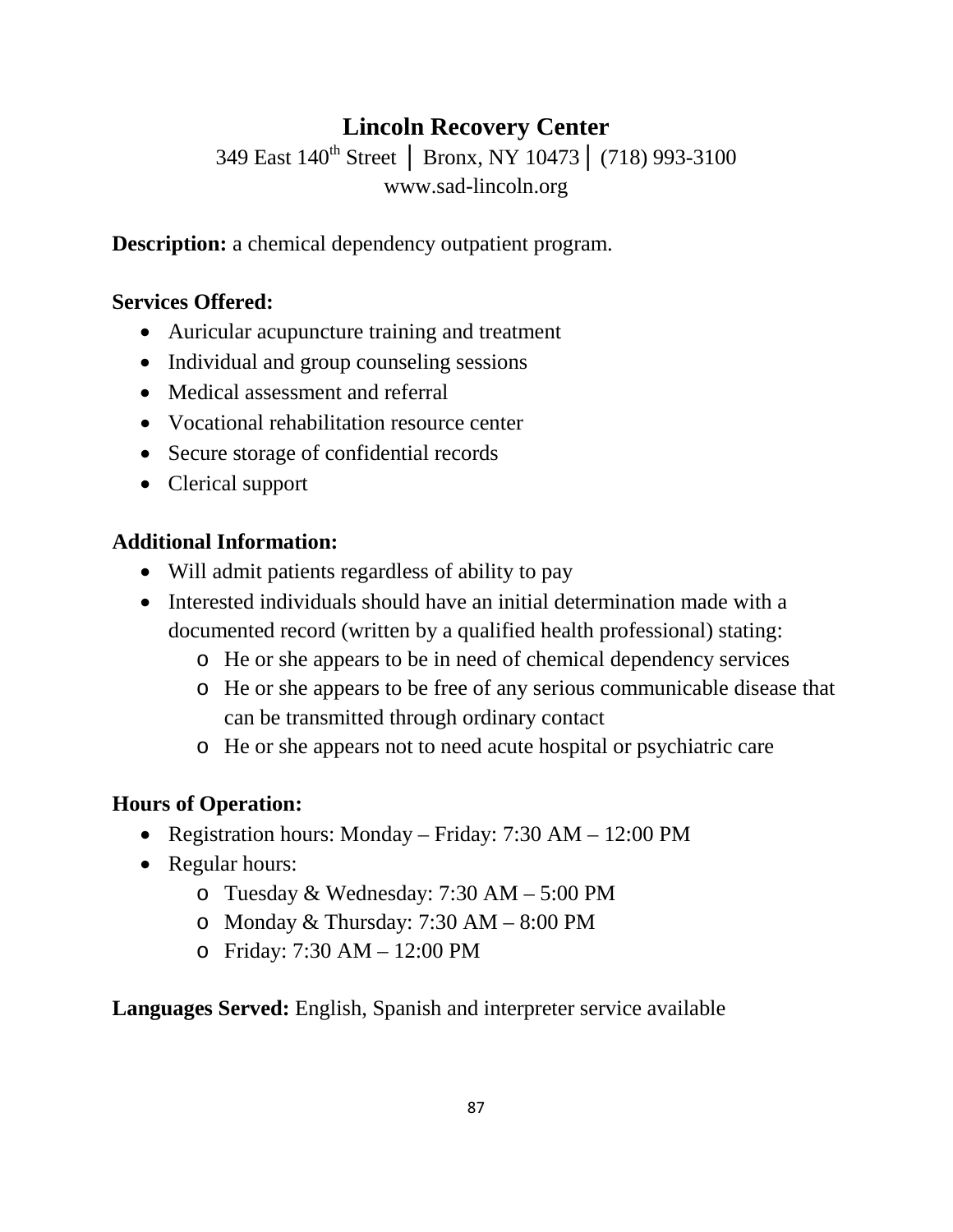# **The Living Room / Safe Haven – BronxWorks**

800 Baretto Street│ Bronx, NY 10474 │ (718) 893-3606 http://www.bronxworks.org/programs/homeless-services/living-room-safe-haven

**Description:** the only 24-hour drop-in center in the Bronx for street homeless adults. Clients are welcome to spend time off the street, use the laundry and showers, eat a hot meal, and get other essential help.

## **Services Offered:**

- Temporary shelter with 50 beds
- Housing placement and benefits assistance
- Medical and psychiatric care
- Nutritional assistance
- Medication monitoring
- Substance abuse monitoring and counseling
- Drug and alcohol treatment referrals

## **Additional Information:** N/A

**Hours of Operation:** facility open 24 hours a day

**Languages Served:** N/A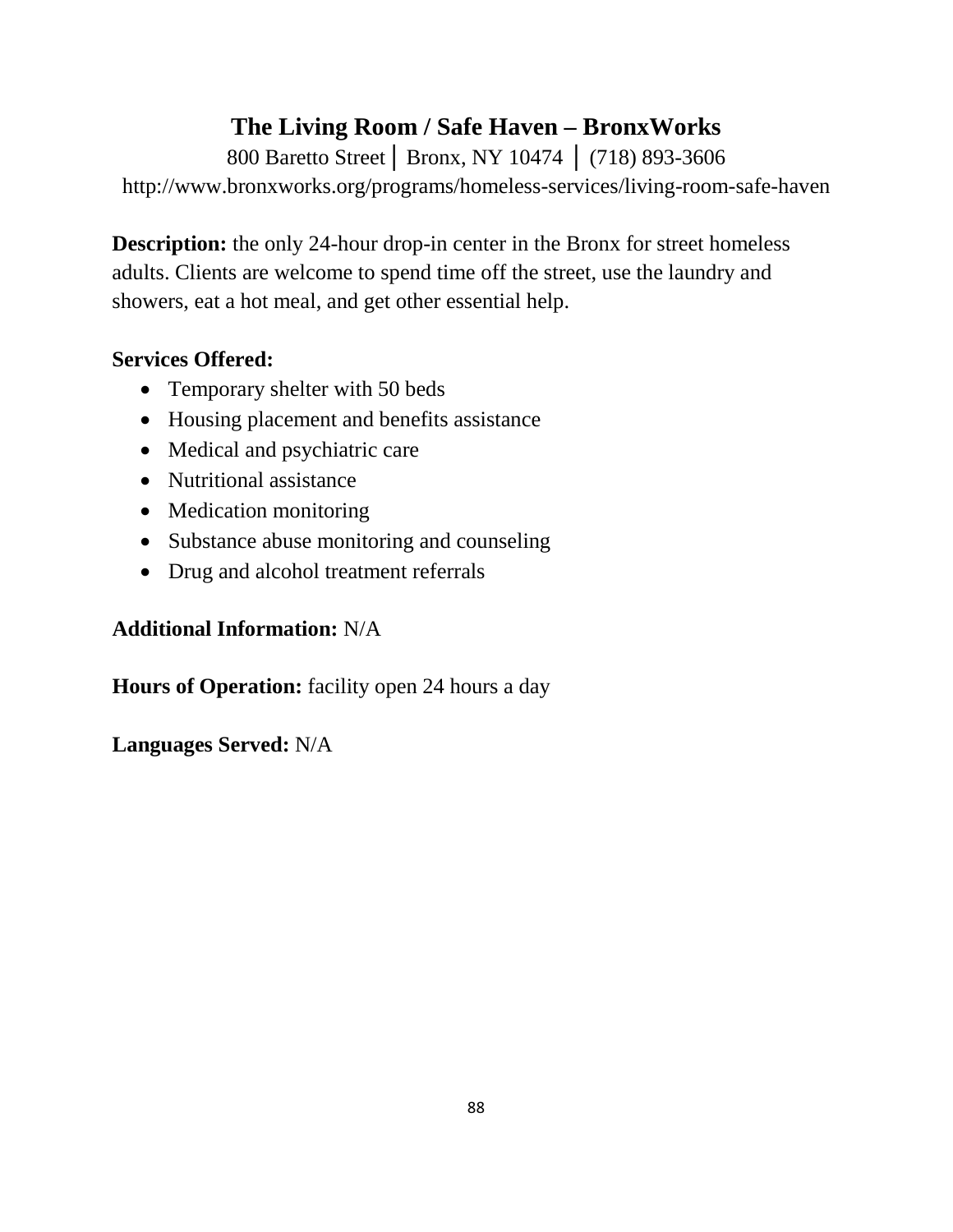## **Louis Nine House – Neighborhood Coalition for Shelter**

1323 Louis Nine Boulevard | Bronx, NY 10459 | (917) 477-2470 http://www.ncsinc.org/programs\_and\_services.html#louis9

**Description:** newly constructed residence with 46 studio apartments for young adults who are homeless or aging out of foster care.

## **Services Offered:**

• Provides affordable housing and an integrated continuum of support services designed to help young adults aged 18-25 achieve stability, maintain sobriety, and work towards the self-sufficiency needed to obtain and sustain permanent housing and independent lives

#### **Additional Information:**

- For young men and women ages 18-25 with a history of foster care
- For those referred by foster care agencies or the shelter system
- Housing is affordable

## **Hours of Operation:** N/A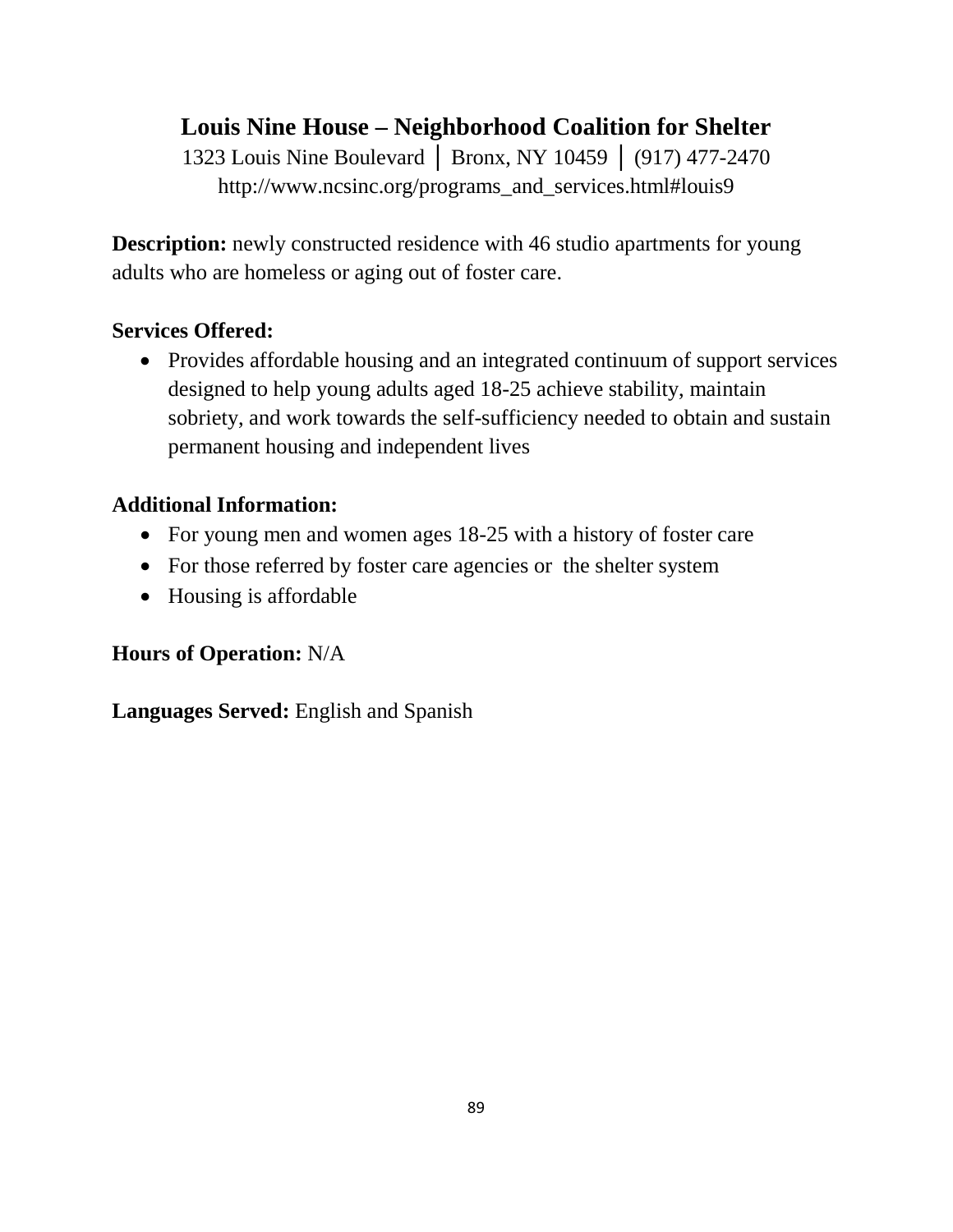# **Love Gospel Assembly**

2315 Grand Concourse | Bronx, NY 10468 | (718) 295-6366 x67 www.lgabronx.com

**Description:** provides food pantry for community residents

## **Services Offered:**

• Food Pantry

## **Additional Information:**

- Need photo ID and IDs for children if more than two
- First 75 in line are served
- Each client is served no more than once a month

**Hours of Operation:** Monday – Friday: arrive by 9:30 AM

**Languages Served**: N/A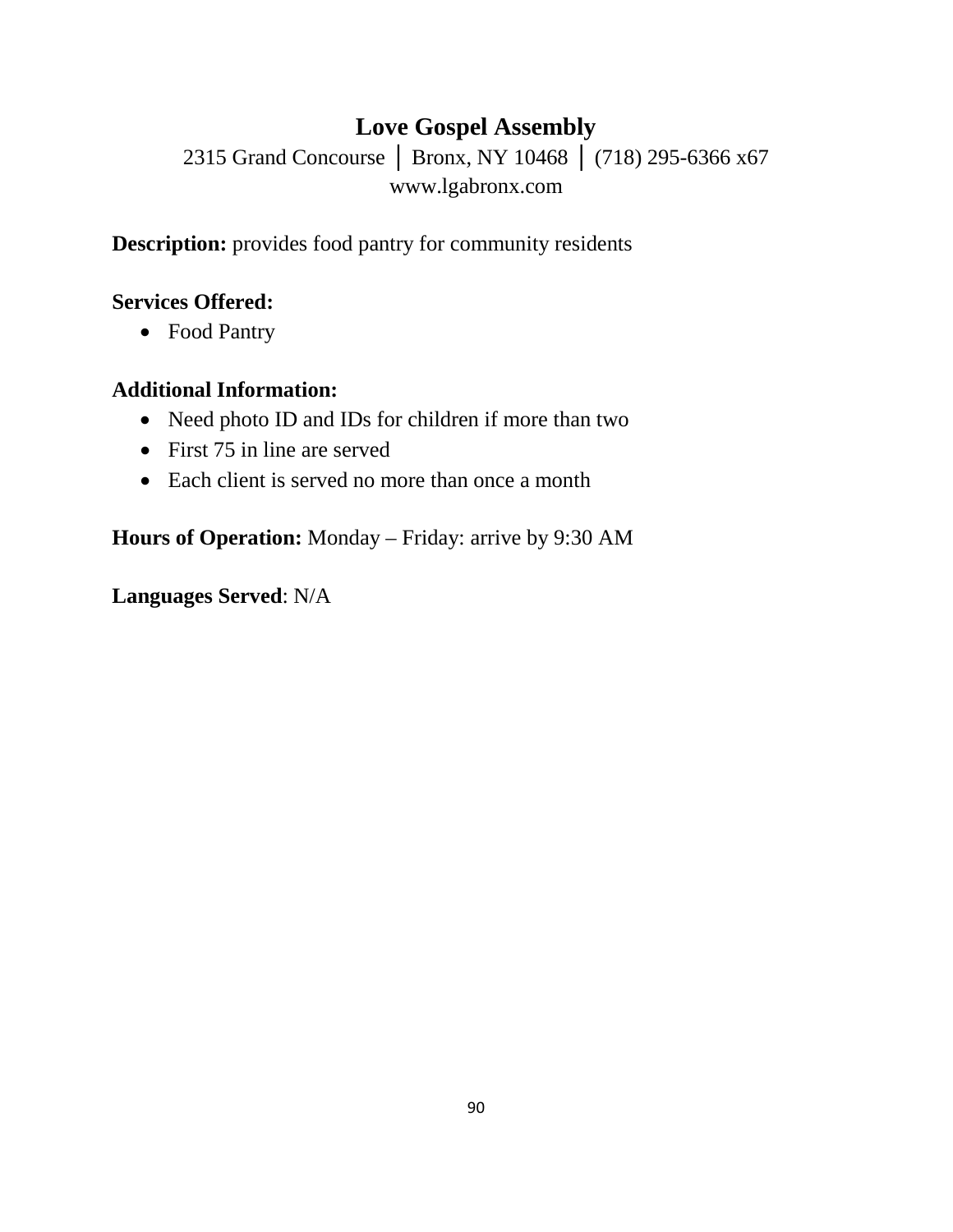# **Mercy Center** 377 East 145th Street │ Bronx, NY 10454 │ (718) 993-2789 www.mercycenterbronx.org

**Description:** dedicated to empowering women to reach their full potential and become agents of change in their families and communities.

#### **Services Offered:**

- Business and job skills
- ESL / Immigrant services
- Parenting and family life skills
- Youth programs and activities
- Personal development
- Anger management
- Social services/ Case management

#### **Additional Information:**

- For women ages 22 and older
- All services are free of charge

#### **Hours of Operation:**

- Monday: 8:30 AM 6:30 PM
- Tuesday, Wednesday, & Thursday: 8:30 AM 7:45 PM
- Friday: 8:30 AM 6:00 PM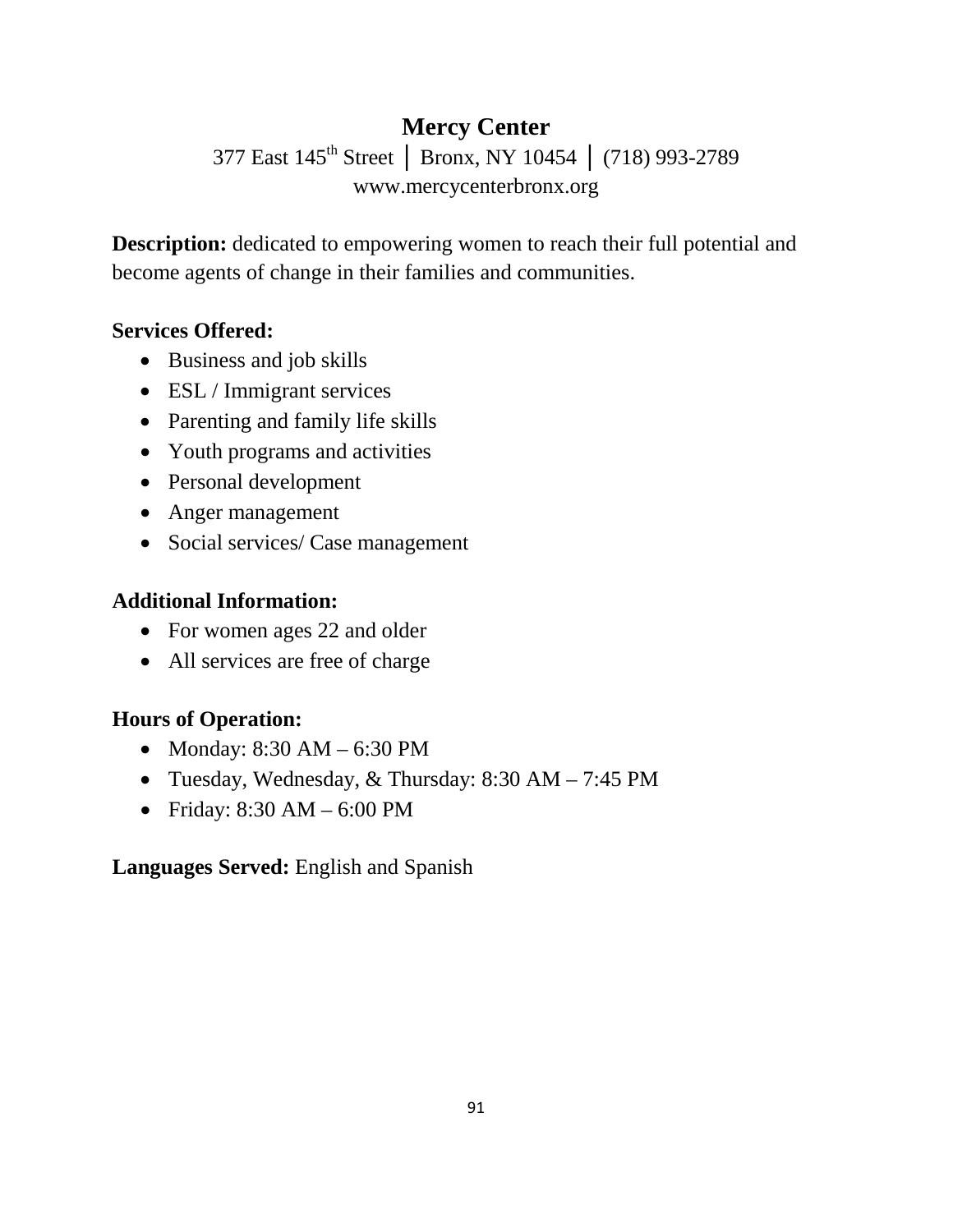# **MIC – Women's Health Services**

4215 3rd Avenue │ 2nd Floor │ Bronx, NY 10457 │ (718) 294-5891 www.healthsolutions.org/MIC/

**Description:** provides low-cost and high-quality prenatal and family planning services.

#### **Services Offered:**

- Free walk-in pregnancy testing
- Birth Control and Plan B
- GYN exams and services
- Medical abortion
- STI/STD testing and treatment
- HIV testing and treatment
- Mental health services
- Health education
- Prenatal care

## **Additional Information:**

- Services are for women
- Free services for some teens
- Sliding scale, accepts public and private insurance

## **Hours of Operation:**

- Monday, Wednesday, Friday: 9:00 AM 4:30 PM
- Tuesday: 12:30 PM 4:30 PM
- Thursday:  $9:00 AM 6:00 PM$

**Languages Served:** English, Spanish, & Language Line (phone-based service)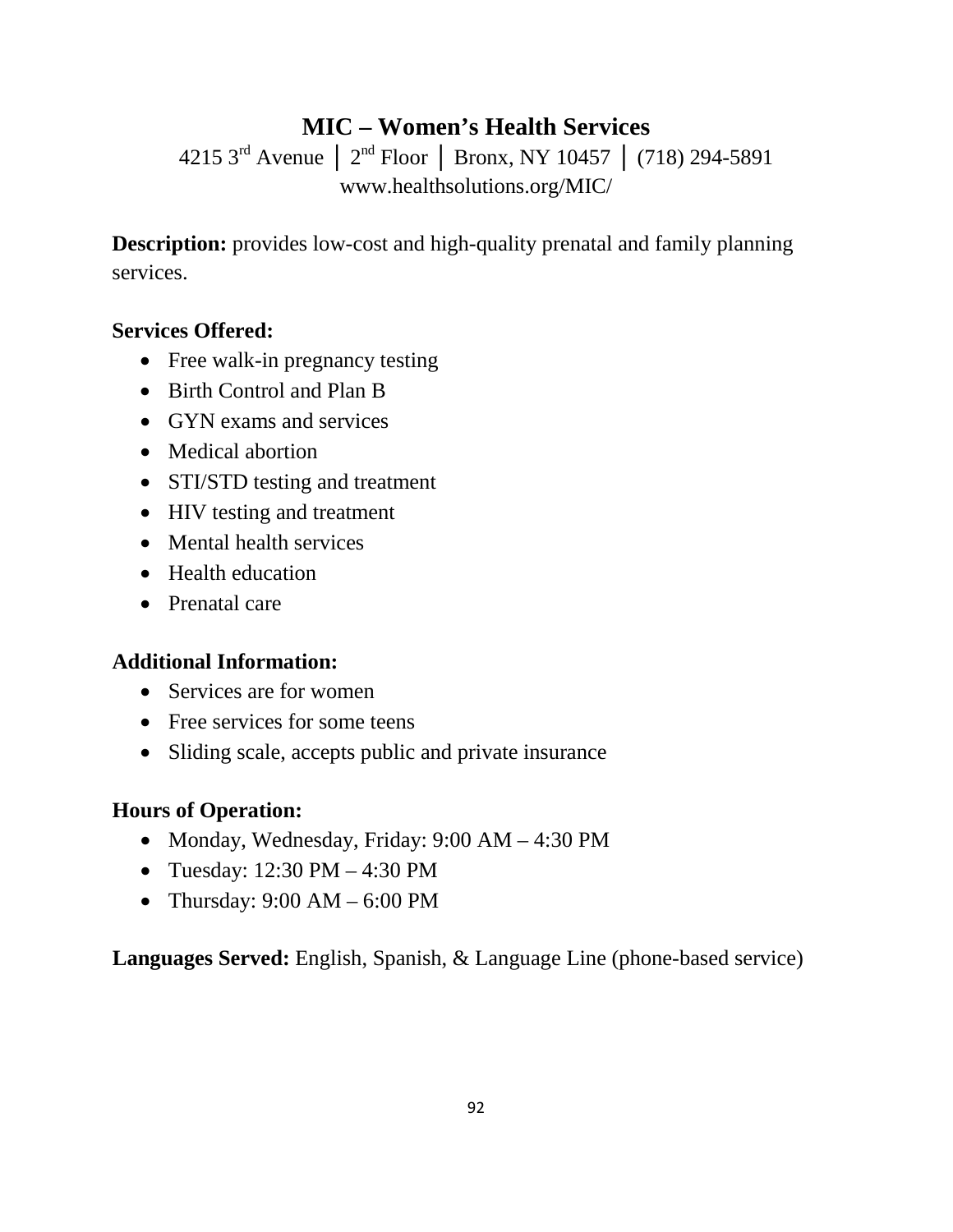# **Mid-Bronx Senior Citizens Council (MBSCC)**

900 Grand Concourse │ Bronx, NY 10451 │ (718) 588-8200 www.midbronx.org

**Description**: a successful, 33-year old non-profit that supports and empowers the residents of the South and Mid-Bronx.

## **Services Offered:**

- Affordable housing development
- Children and family services (Family Preservation Center, Head Start, Neighborhood Partners Initiative)
- Senior services (Project Homebound, Concourse Plaza Social Services and "Healthy Seniors", Sixth/Holiday meal program, etc.)
- Community engagement
- Economic and workforce development

## **Additional Information:**

• Most services are free of charge

**Hours of Operation:** vary depending on service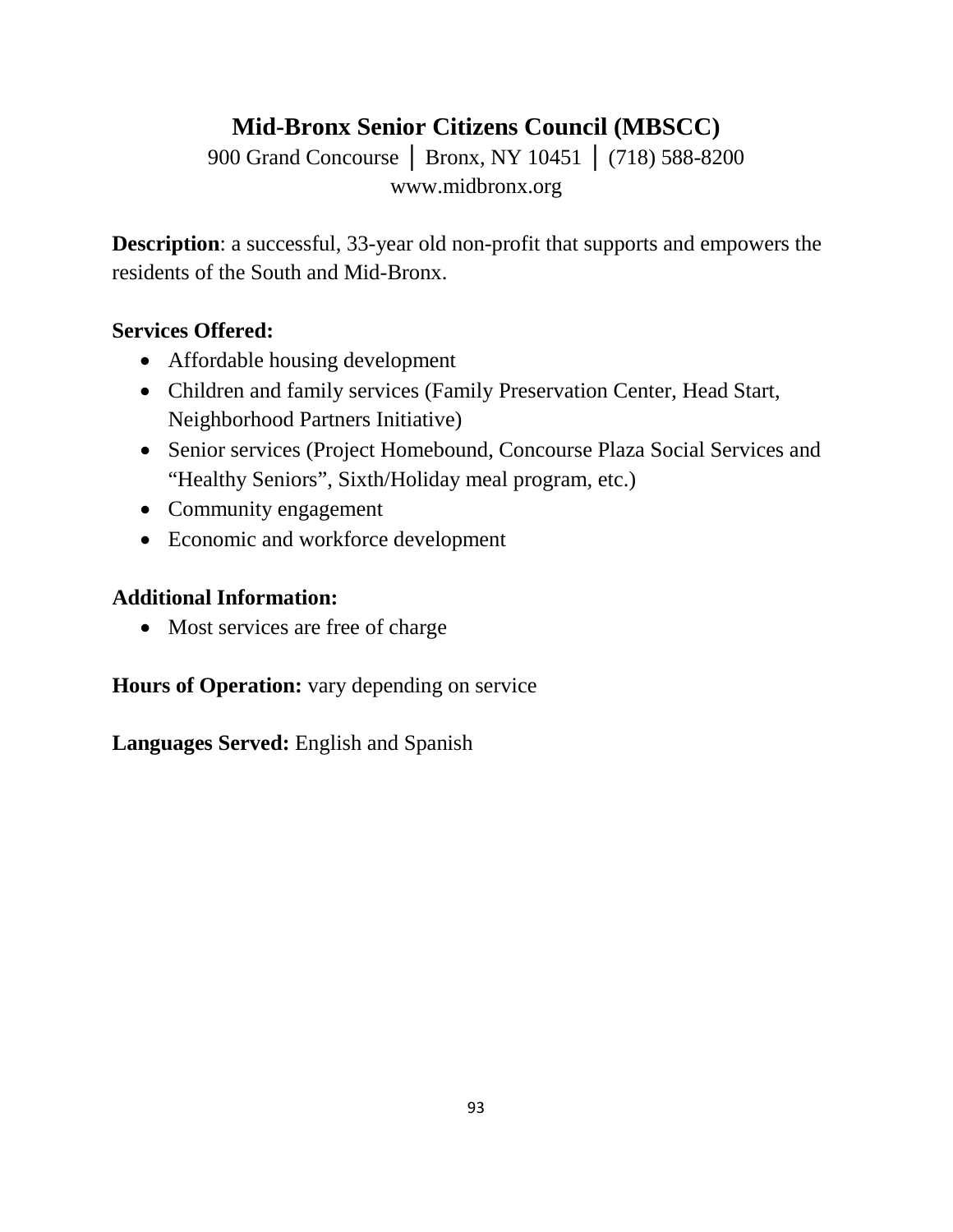**Montefiore Medical Center Moses Division:** 111 East 210th Street │ Bronx, NY 10467 │ (718) 920-4321 **Weiler Division:** 1825 Eastchester Road │ Bronx, NY 10461 │ (718) 904-2000 **North Division:** 600 East 233rd Street │ Bronx, NY 10466 │ (718) 920-9000 www.montefiore.org

**Description:** builds excellence with top physicians, extraordinary nurses and devoted staff who deliver seamless, coordinated care to millions of residents in the New York metropolitan area and beyond.

#### **Services Offered:**

- [Allergy and Immunology](http://www.montefiore.org/services/allergy_immunology/)
- [Chemical Dependency Program](http://www.montefiore.org/services/psychiatry/chemical_dependency_program/)
- [Clinical Diabetes Center](http://www.montefiore.org/services/diabetes/)
- [Critical Care Medicine](http://www.montefiore.org/services/criticalcare/)
- [Dentistry](http://www.montefiore.org/services/dentistry/)
- [Dermatology](http://www.montefiore.org/services/dermatology)
- [Emergency Medicine](http://www.montefiore.org/services/emergencymedicine/)
- [Endocrinology](http://www.montefiore.org/endocrinology)
- [Family and Social Medicine](http://www.montefiore.org/services/family_social_medicine/)
- [Gastroenterology](http://www.montefiore.org/services/gastroenterology/)
- [Geriatrics](http://www.montefiore.org/services/geriatrics/)
- [Infectious Diseases](http://www.montefiore.org/services/infectious_diseases/)
- [Psychiatry &](http://www.montefiore.org/services/psychiatry/) Behavioral **[Sciences](http://www.montefiore.org/services/psychiatry/)**
- [Rehabilitation Medicine](http://www.montefiore.org/rehab/)
- [Sleep-Wake Disorders Center](http://www.montefiore.org/services/sleepdisorders/)
- Substance Abuse Treatment
- Transitions Clinic
- [Urgent Care Services](http://www.montefiore.org/services/urgent_care/)
- Many more

#### **Additional Information:**

- All major insurance, Medicaid and sliding scale
- Transition Clinic is open on Saturdays and is free to the public. Contact Edgar Burgos at 917-853-7683 for more information.

#### **Hours of Operation:** N/A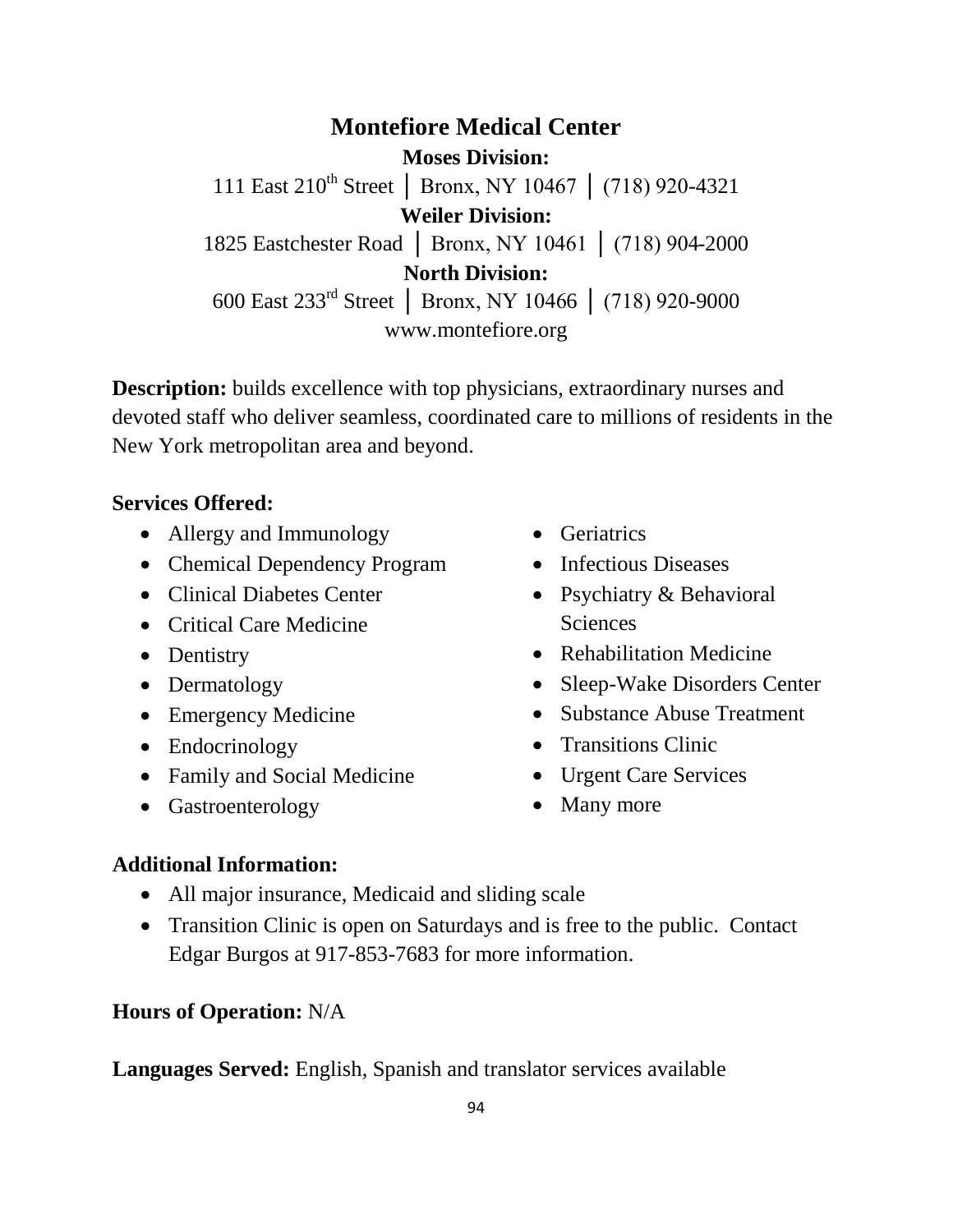**Montefiore Medical Group** │Main line: (800) 636-6683│ **Comprehensive Health Care Center (CHCC)** 305 East 161st Street │ Bronx, NY 10451 │ (718) 579-2500 **Comprehensive Family Care Center (CFCC)** 1621 Eastchester Road │ Bronx, NY 10461 │ (718) 405-8040 │Many more locations throughout the Bronx│ www.montefiore.org/services/mmg/fhc

**Description:** offers excellent healthcare services to patients of all ages in a warm, friendly environment.

**Services Offered** (vary depending on location):

- Family medicine
- Gynecology
- Obstetrics
- Cardiology
- Nutrition
- Services for hearing and visually impaired patients
- Internal Medicine
- Dentistry
- Psychiatric Services

## **Additional Information:**

- Most sites offer same-day sick appointments, on-site laboratory services, 24hour answering services, referrals to home healthcare when necessary
- All major insurance, Medicaid and sliding scale

## **Hours of Operation:**

CHCC:

• Monday – Thursday:  $8:30$  AM –  $6:30$  PM; Friday:  $8:30$  AM –  $6:00$  PM; Saturday: 8:30 AM – 12:30 PM

CFCC:

• Monday – Thursday:  $8:30$  AM –  $9:00$  PM; Saturday:  $9:00$  AM –  $1:00$  PM (adult medicine and pediatrics only)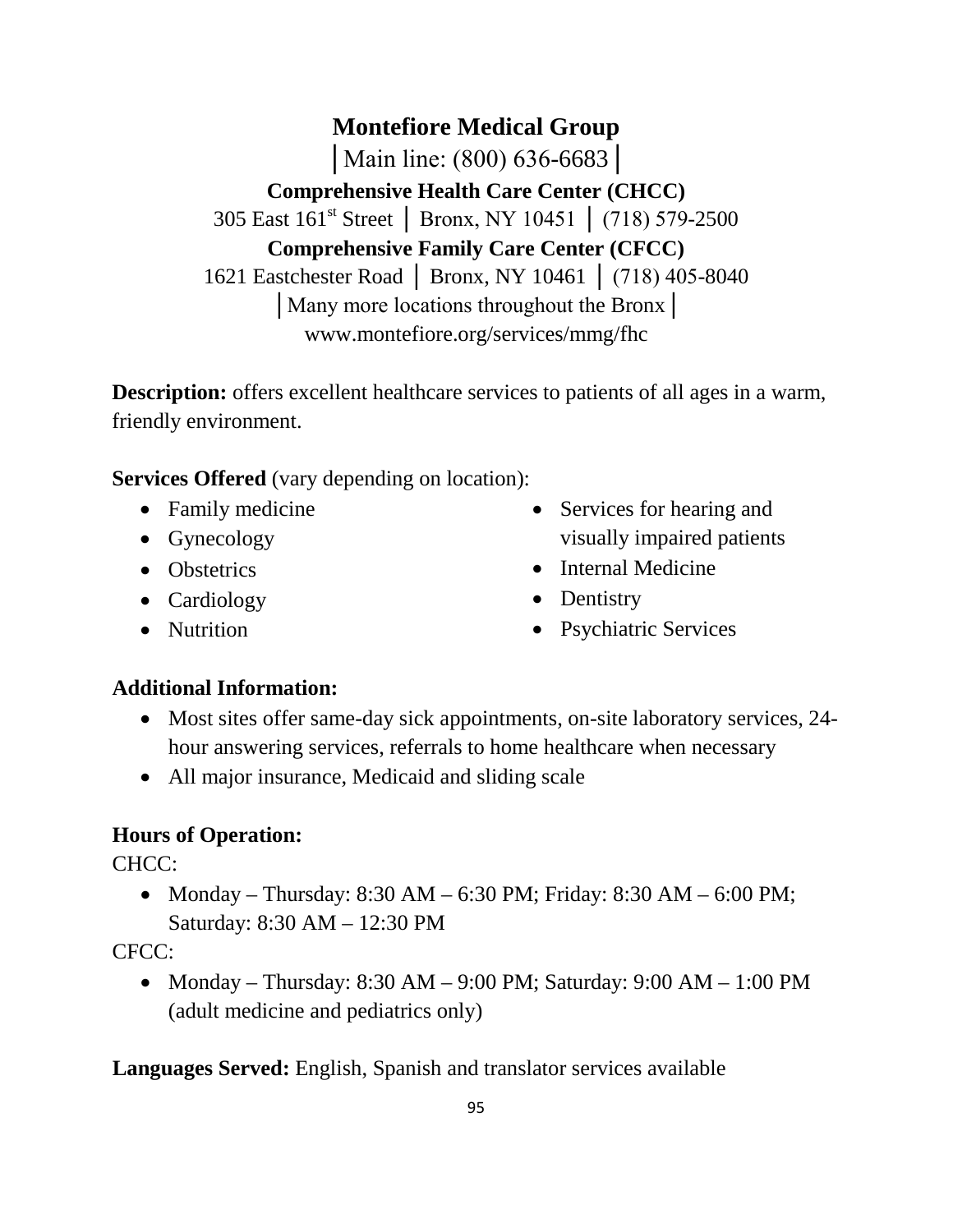**Morris Heights Health Centers** (718) 483-1234 625 East 137th Street │ Bronx, NY 10454 85 West Burnside Avenue │ Bronx, NY 10453 25 East 183rd Street │ Bronx, NY 10453 **Women's Health and Birthing Pavilion:** 70 West Burnside Avenue │ Bronx, NY 10453 www.mhhc.org

**Description:** provides a wide range of primary, specialty, dental, mental health, educational and social services at five convenient locations.

#### **Services Offered:**

- Adult medicine
- Family planning and practice
- Obstetrics/Gynecology
- Pediatrics
- HIV counseling and testing
- Nutrition counseling
- Social services
- Health Education
- Mental Health (assessment, referral, therapy, medication management)
- Dentistry (diagnostic, pediatric, preventative, prosthodontics, restorative)
- Supportive Services (Community Health Worker Program, Mobile Health Services, Reach Out and Read, Healthy Families Program, etc.)

## **Additional Information:**

• All major insurance, Medicaid and sliding scale

## **Hours of Operation:**

- Monday, Wednesday, Thursday  $(8:00 \text{ AM} 8:00 \text{ PM})$
- Tuesday, Friday  $(8:00 \text{ AM} 5:00 \text{ PM})$
- Saturday  $(10:00 \text{ AM} 3:00 \text{ PM})$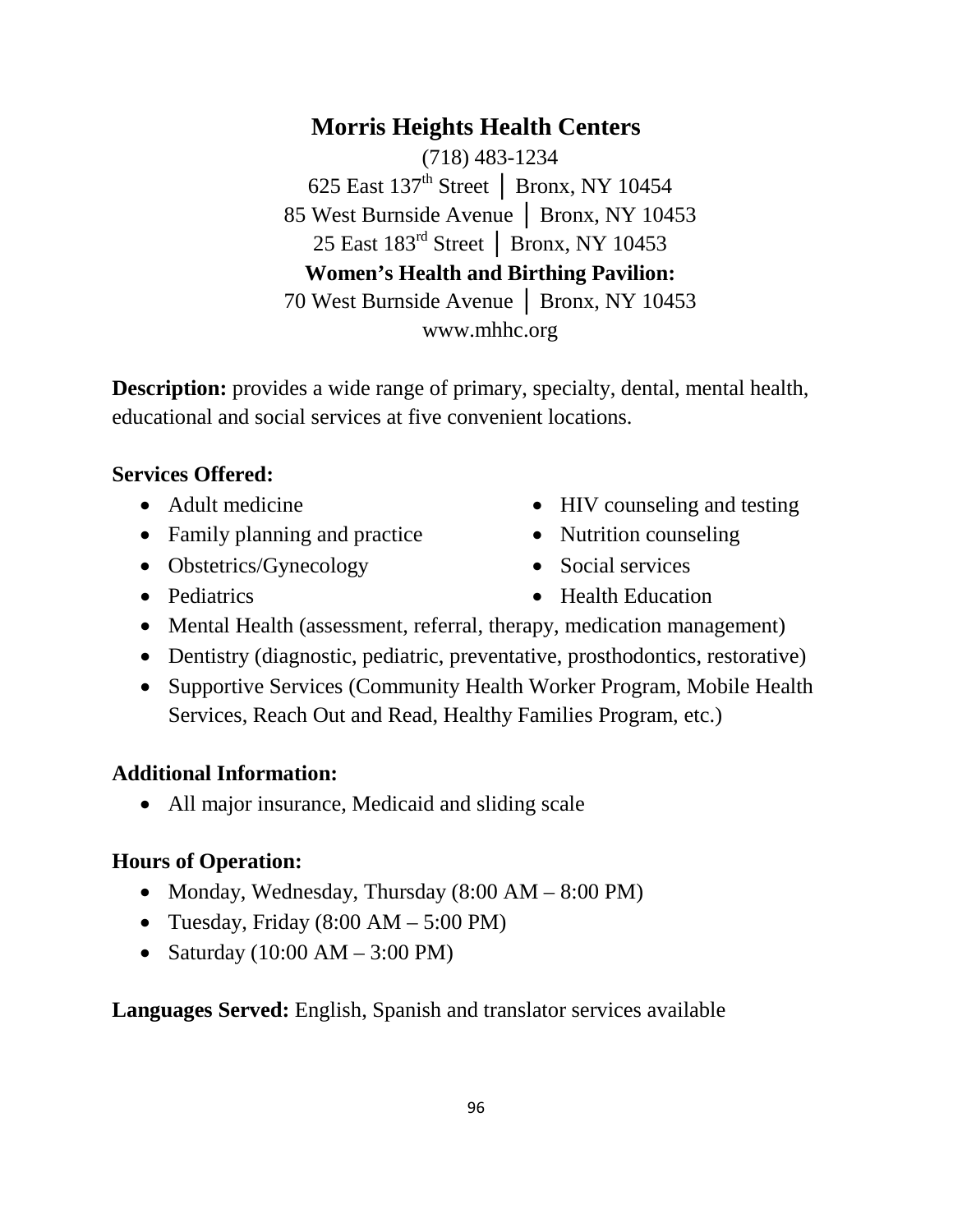## **Morrisania Diagnostic & Treatment Center**

1225 Gerard Avenue | Bronx, NY 10452 | (718) 960-2777 www.nyc.gov/html/hhc/html/facilities/morrisania.shtml

**Description:** serves the South Bronx through a two-pronged approach: providing treatment to those who need it, while at the same time emphasizing prevention.

## **Services Offered:**

- Behavioral Health Programs
- Women's Health Services
- Child and Teen Health Services

## **Additional Information:**

- Provides treatment to those who need it while emphasizing prevention
- Low or no cost insurance program
- Reduced fee arrangement
- Varity of health insurance plans accepted

**Hours of Operation:** Monday – Friday: 8:30 AM – 5:30 PM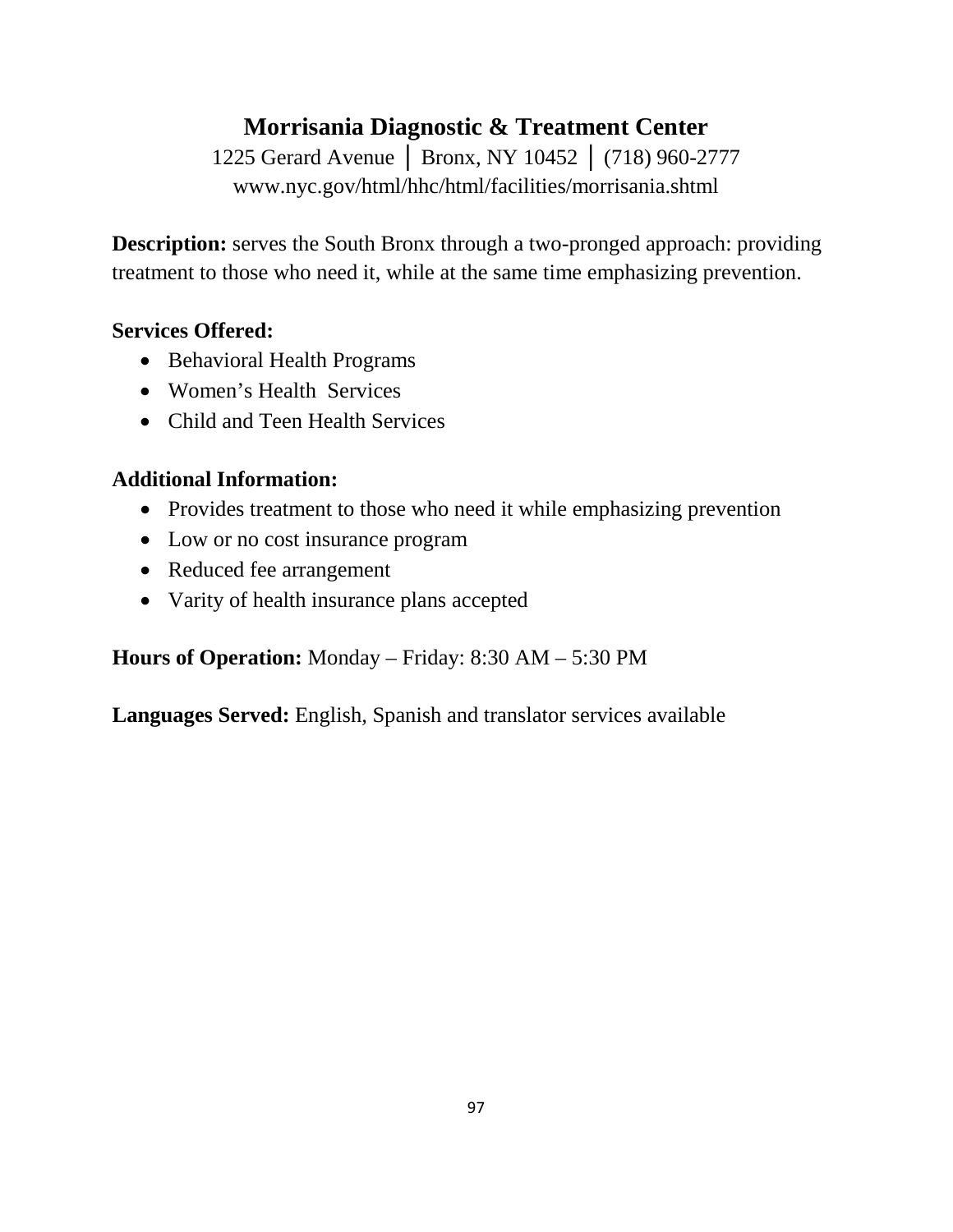## **Mott Haven System of Care Project**

1200 Waters Place │ Room K-5046 │ Bronx, NY 10461 │ (718) 430-0387 http://www.omh.state.ny.us/omhweb/spguidelines/html/06pkt31\_mott\_haven.htm

**Description:** offers a continuum of evaluation, treatment and family support services to children living in the Bronx with serious emotional disturbances.

## **Services Offered:**

- Professional psychiatric and psychosocial evaluations
- Intensive and brief in-home clinical interventions
- Longer-term family support services that "wrap around" client and family
- Individualized one-on-one approach
- Skills-training groups: Parenting, Behavior Management, Anger Management, Youth Leadership, Talent Shows, Youth Jam, Team Building Outings, Career Education & Job Finding, Vocational Assessment & Evaluation, Emotional Fitness
- Educational Workshops: ESL, Pregnancy Prevention, ADHD, Depression, Drug Abuse, Special Education, Gangs, Newsletter Production
- Many, many more

## **Additional Information:**

- Services are accessed through the Mobile Community Assessment Team, who triage all telephone referrals
- The Program Coordinator makes a determination if the child meets the eligibility criteria for an initial assessment
	- o If s/he does not, an appropriate referral is provided
	- o If s/he does, the client is contacted by the Team within 24 hours

## **Hours of Operation:** N/A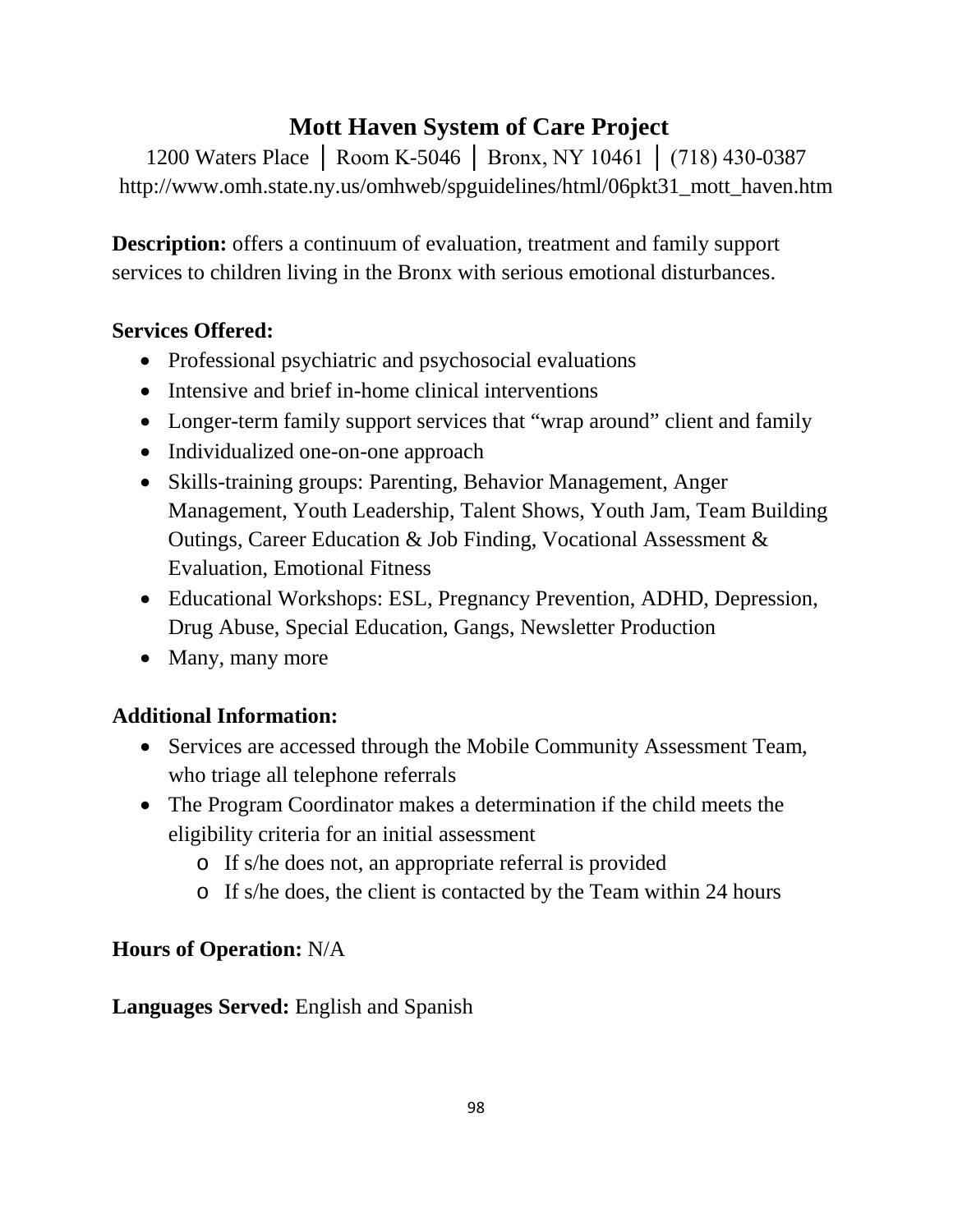## **Narco Freedom Incorporated**

**│** Main Line: (718) 292-2240 │ 477-485 Willis Avenue │ Bronx, NY 10455 401 East 147th Street │ Bronx, NY 10455 250 Grand Concourse │ Bronx NY 10451 368 East 148<sup>th</sup> Street | Bronx, NY 10451 324 East 149<sup>th</sup> Street | Bronx, NY 10451 528 Morris Avenue │ Bronx, NY 10451 1668 Webster Avenue │ Bronx, NY 10468 www.narcofredom.com

**Description:** an experienced network of drug treatment and health related services.

## **Services Offered:**

- Alternative Adult & Adolescent Treatment Program
- HIV Care Hope Case Management
- Independence Alcohol Treatment
- Key Extended Entry Program (KEEP)
- Methadone Maintenance Treatment
- Neighborhood & Family Health Center Clinics
- New Beginnings Community Center
- Outpatient Treatment Program
- Regeneration Treatment Mothers
- Scattered Site Housing Program

## **Additional Information:**

• Medicaid

**Hours of Operation:** vary depending on location and service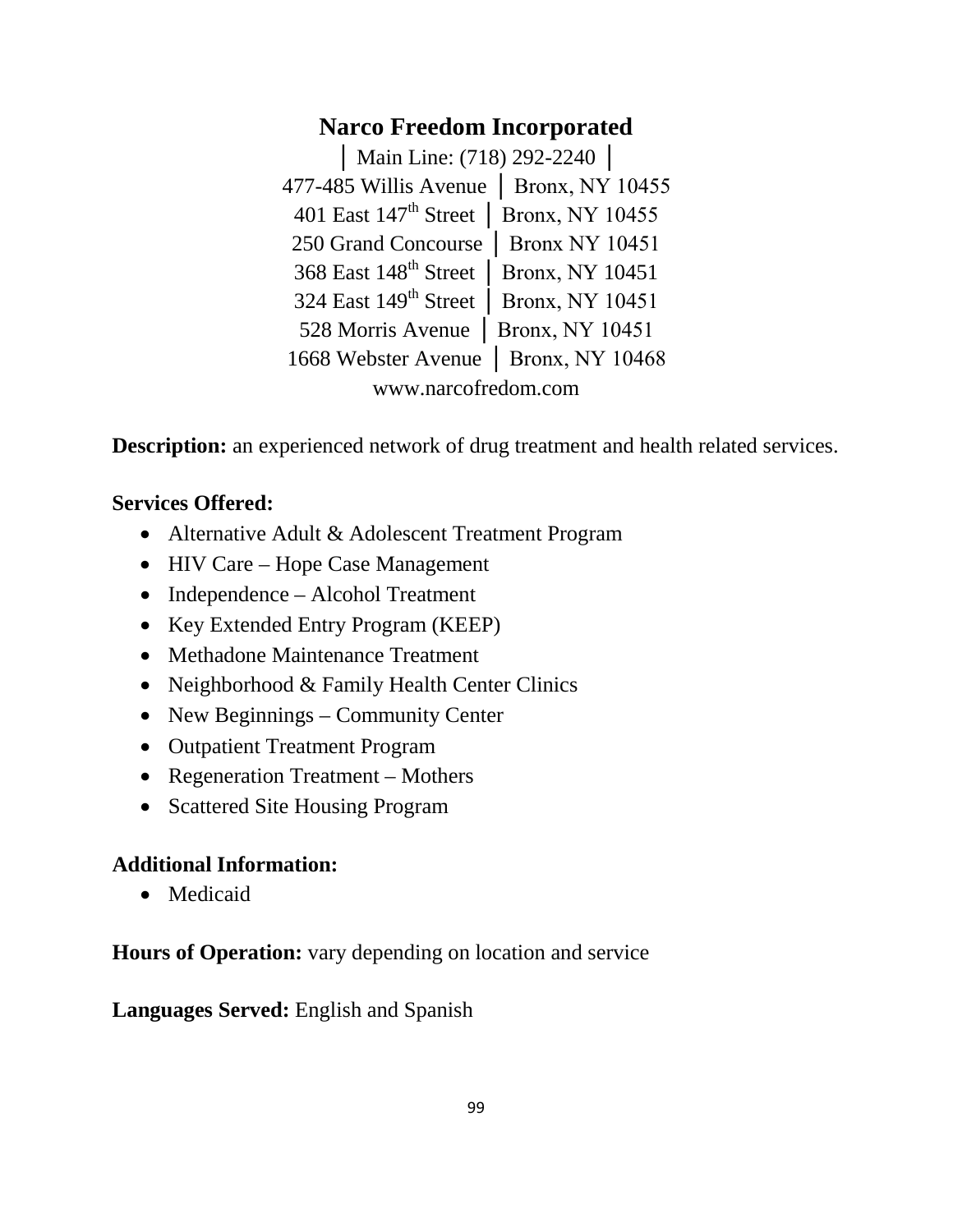# **New York City Department of Probation – Bronx**

198 East 161st Street │ Bronx, NY 10451 (718) 537-5197 (Adult) │ (718) 590-3180 (Juvenile) www.nyc.gov/html/prob/html/home/home.shtml

**Description:** helps build stronger and safer communities by supervising people on probation and fostering opportunities for them to move out of the criminal justice system through meaningful education, employment, health services, family engagement and community participation.

#### **Services Offered:**

- Pre-Sentence Investigations for any defendant who has been convicted of a felony or certain misdemeanors to help the Court reach an appropriate decision or disposition
- Adult and juvenile supervision, often including referrals to communitybased resources and programs to meet specific client needs
- Special Offender Unit (SOU) and High-Risk (HR) officers for probationers who are at higher risk of recidivism
- Student Internships

## **Additional Information:** N/A

#### **Hours of Operation:** N/A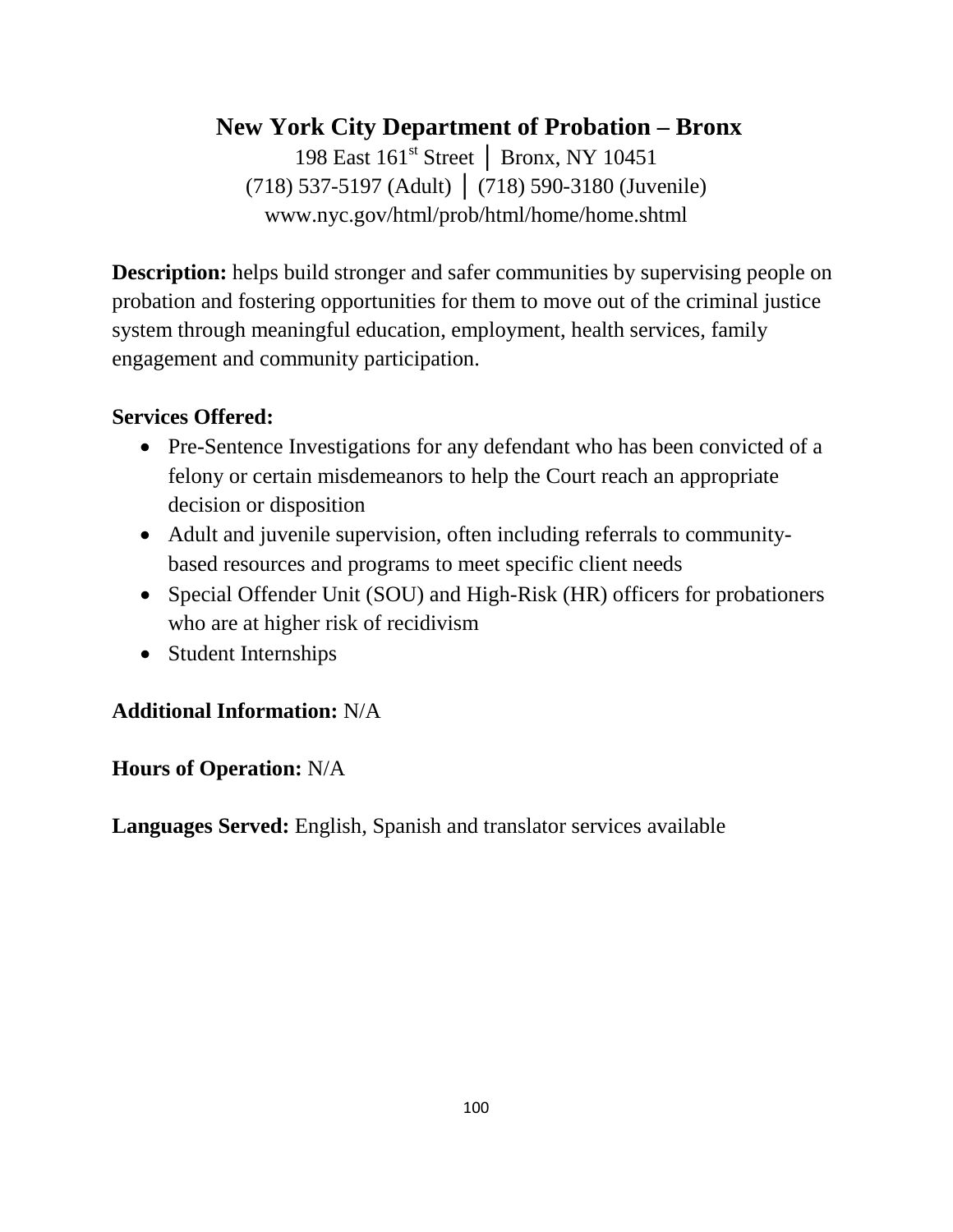# **New York Department of Corrections and Community Supervision (Parole) – Bronx**

**│** General Information: (518) 473-9400 │ 260 East 161<sup>st</sup> Street | Bronx, NY | 10451 | (718) 292-7920 https://www.parole.state.ny.us/

**Description:** mission is to promote public safety by preparing inmates for release and supervising parolees to the successful completion of their sentence.

#### **Services:**

- Work with parole staff to develop a discharge plan
- Assistance in obtaining vocational or rehabilitative services
- Certificates of Relief or of Good Conduct for those who are eligible

## **Additional Information:**

- Released to parole supervision from prison, or
- Sentenced directly to parole supervision by judge

## **Hours of Operation:** N/A

**Languages Served:** English and Spanish (others as necessary)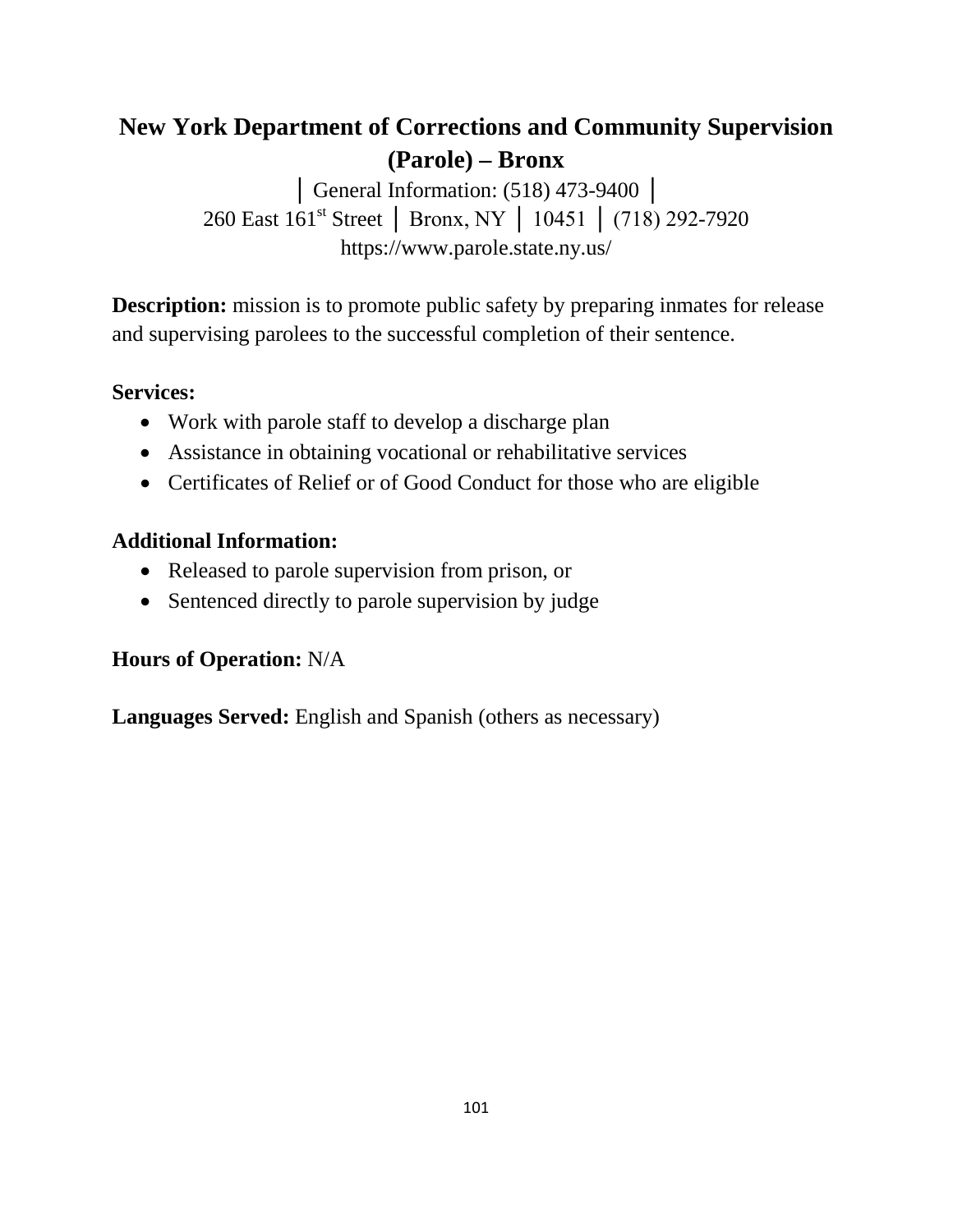## **New York City Housing Authority**

│Customer Contact Center: (718) 707-7771│ 1 Fordham Plaza │ 2nd Floor │ Bronx, NY 10458 www.nyc.gov/nycha

**Description:** provides decent and affordable housing in a safe and secure living environment for low and moderate income residents throughout the five boroughs, with 90 developments and over 40,000 apartments in the Bronx.

## **Services Offered:**

- Living arrangements
- Programs for children, teens, single-parents, seniors, substance abusers, and victims of domestic violence, among others
- Network of over 400 community facilities that include community centers, senior centers, health care centers, day care and Head Start educational centers
- Section 8 Assistance

## **Additional Information:**

- Average monthly rent is \$424
- Average family income is \$23,091
- Accepts Social Security, SSI, a pension, Veteran's benefits, etc.
- Submit a completed application to be placed on a waiting list
- May have to wait months or years to be matched up with an available apartment
- The computerized Tenant Selection and Assignment Plan (TSAP) will impartially choose new tenants based on need priorities

**Hours of Operation:** Monday – Friday: 8:00 AM – 5:00 PM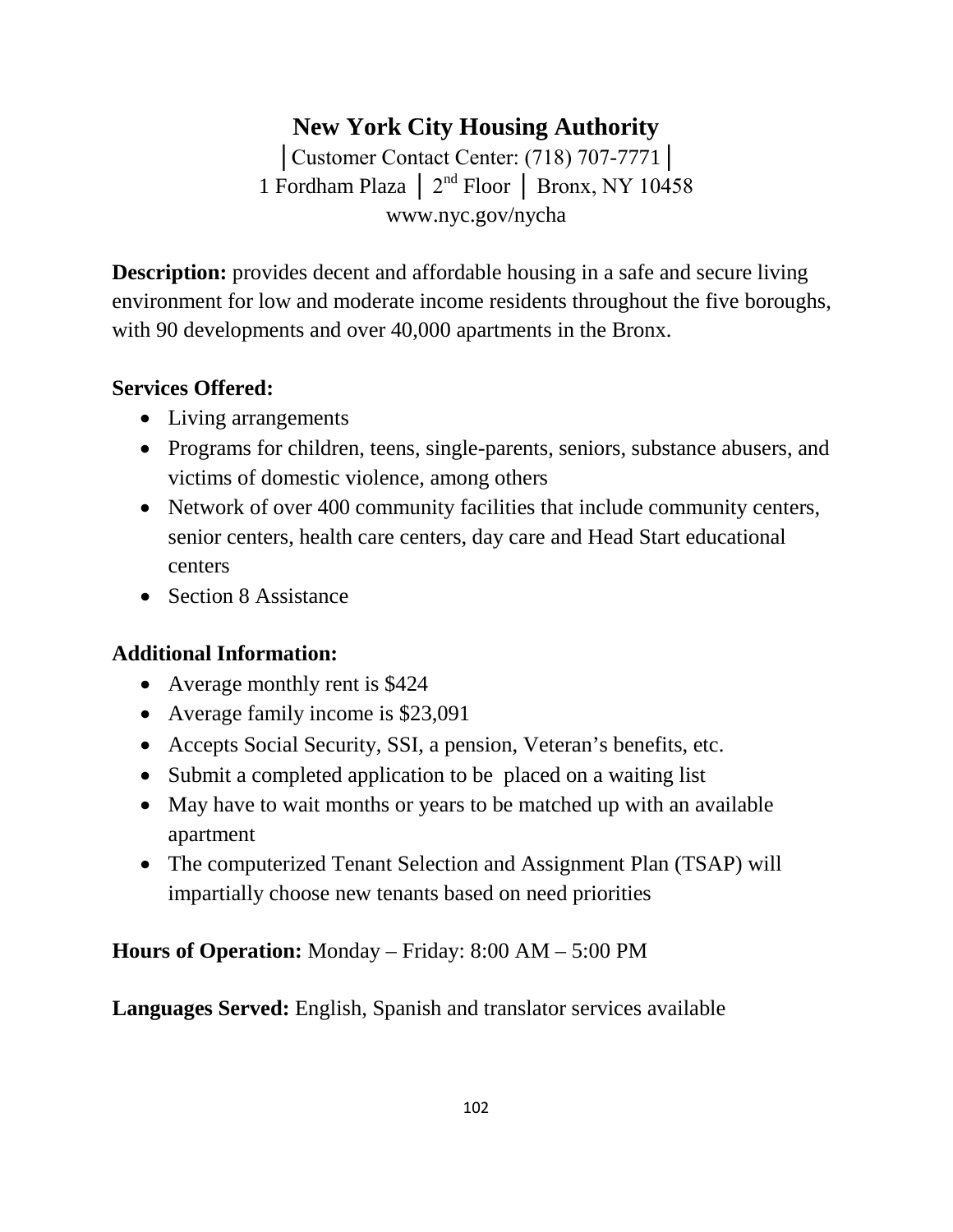# **New York Civil Liberties Union – Voting Rights**

http://www.nyclu.org/issues/voting-rights/felon-voting-rights

**Description:** webpage with information about voting with a criminal record.

## **Services Offered:**

- General information about felon disfranchisement
- Fact sheet on voting rights for those with criminal records
- Information on where to go for help
- Resource guide for people with criminal records
- Links to voter registration

## **Additional Information:** N/A

## **Hours of Operation:** N/A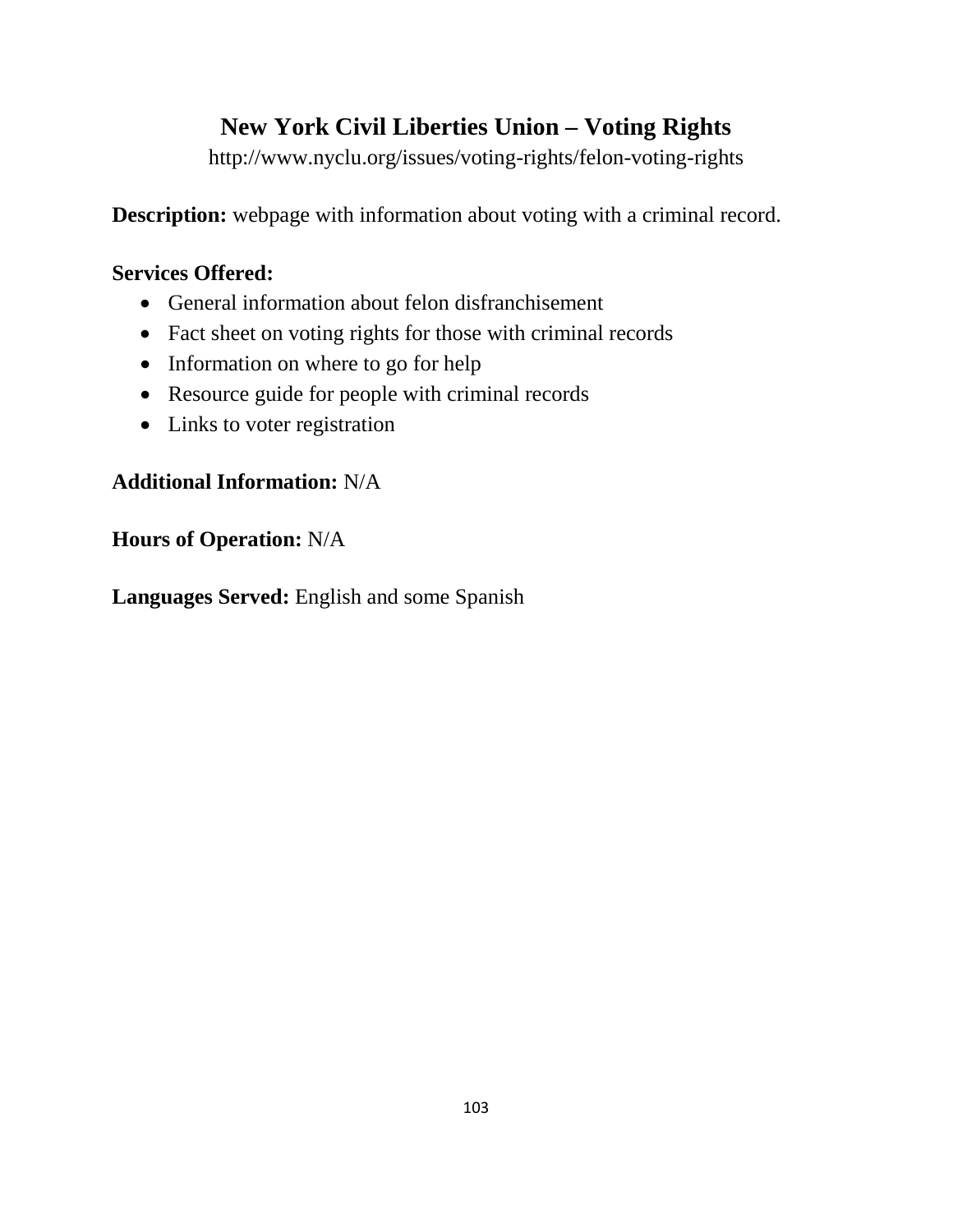**New York Foundling – Bronx Community Services** │ Main Number: (212) 633-9300│ 369 East 149th Street │Bronx, NY 10455│ (718) 772-0100 **Mott Haven Academy Charter School:** 170 Bronx Place │ Bronx, NY 10454 │ (718) 292-7015 www.nyfoundling.org

**Description:** a diverse network of programs that work interactively to provide care for children and families with multiple social, economic, medical, and psychosocial needs.

#### **Services Offered:**

- Foster Boarding Homes (including Therapeutic and Health Care)
- Family Support / Preventive Services (General/Intensive/Enhanced)
- Bronx Teen Parenting Program
- Mott Haven Leadership Program
- Mother Child AOBHs
- Residences for Adults with Developmental Disabilities
- Family Day Care
- Medical Clinic / Mental Health

## **Additional Information:**

- Services for vulnerable, at-risk children and families
- Most services are free of charge

## **Hours of Operation:** Monday – Friday: 7:30 AM – 5:00 PM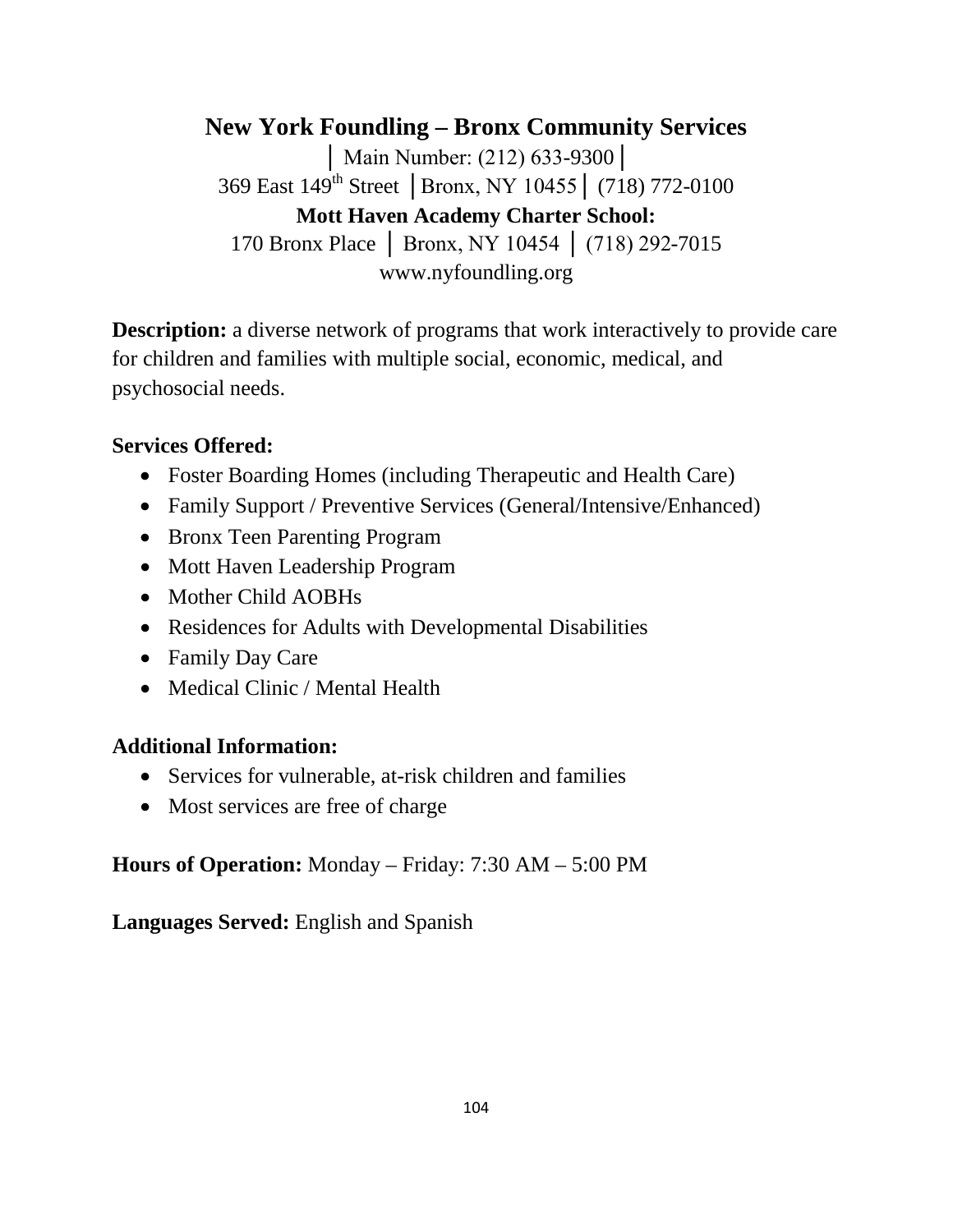# **New York Harm Reduction Educators, Inc.**

953 Southern Boulevard | Suite 302 | Bronx, NY 10459 | (718) 842-6050 www.nyhre.org

**Description:** devoted to promoting the health, safety, and well-being of marginalized, low-income persons who use drugs, their loved ones, and their communities.

## **Services Offered:**

- Syringe Exchange Program
- Street Outreach
- Stress Reduction, Supportive, and Recovery Readiness
- Access to Early Intervention
- Access to Care
- Multi Module HIV Prevention Program
- Mental Health Services
- Access to Drug Treatment Program
- Peer Training Program
- Counseling, Testing and Treatment Program
- Viral Hepatitis Integration Project
- Many more

## **Additional Information:**

• Services are free of charge

**Hours of Operation:** Monday – Friday: 9:00 AM – 5:00 PM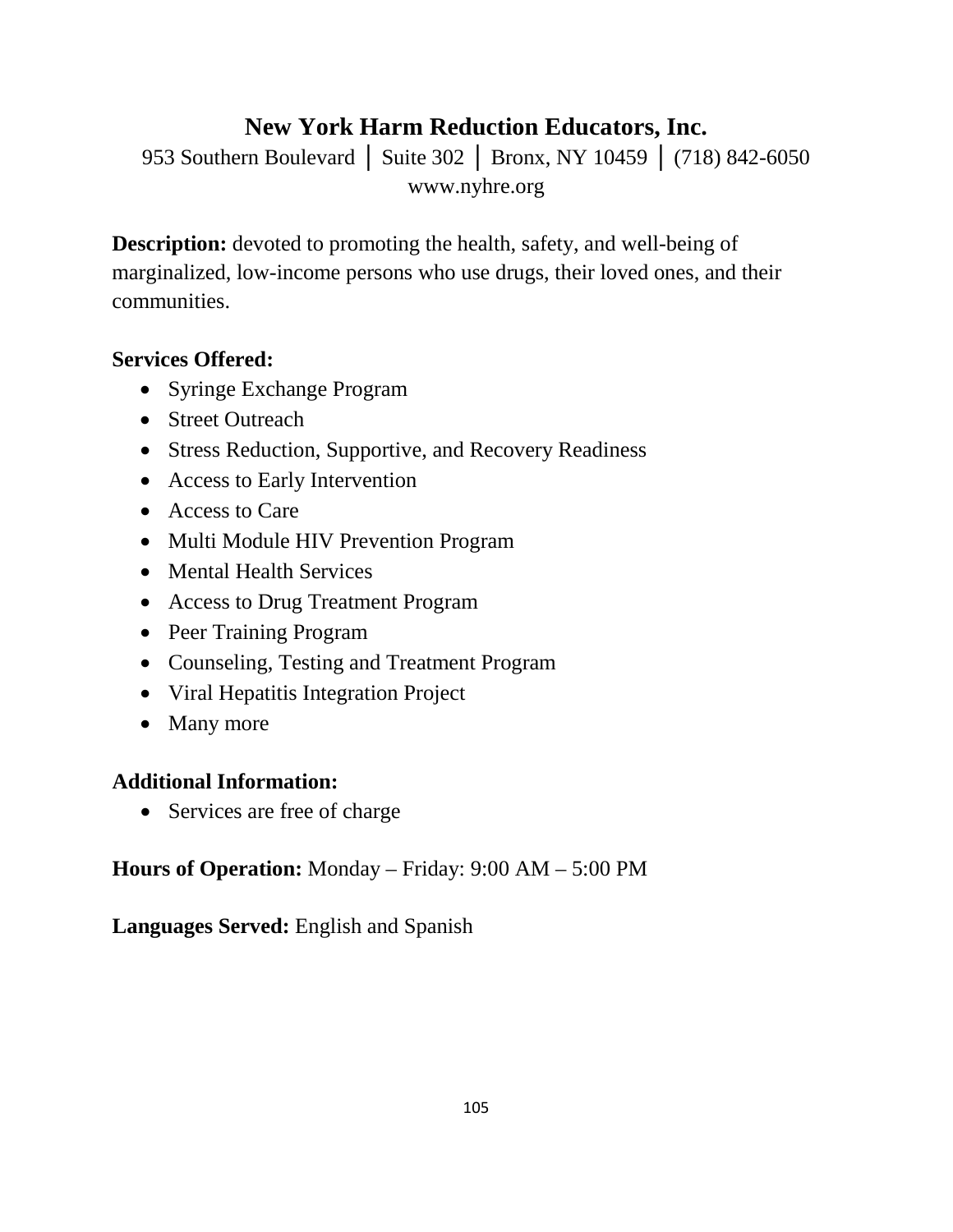## **North Central Bronx Hospital**

3424 Kossuth Avenue │ Bronx, NY 10467 │ (718) 519-5000 **Community Health Centers:**

1012 East Gunhill Road │ Bronx, NY 10469 │ (718) 918-8850 1826 Arthur Avenue | Bronx, NY 10457 | (718) 918-8700

**Description:** offers quality care in a friendly and familiar setting.

#### **Services Offered:**

- Medical Services
- Emergency Services
- Pediatric Care
- Behavioral Health
- Surgical and Specialty Services
- Women's Health
- Social Services
- Spiritual Care

#### **Additional Information:**

- Provides care regardless of ability to pay or immigration status
- Accepts most major insurance plans
- If uninsured, assistance with various alternatives will be provided

#### **Hours of Operation:** N/A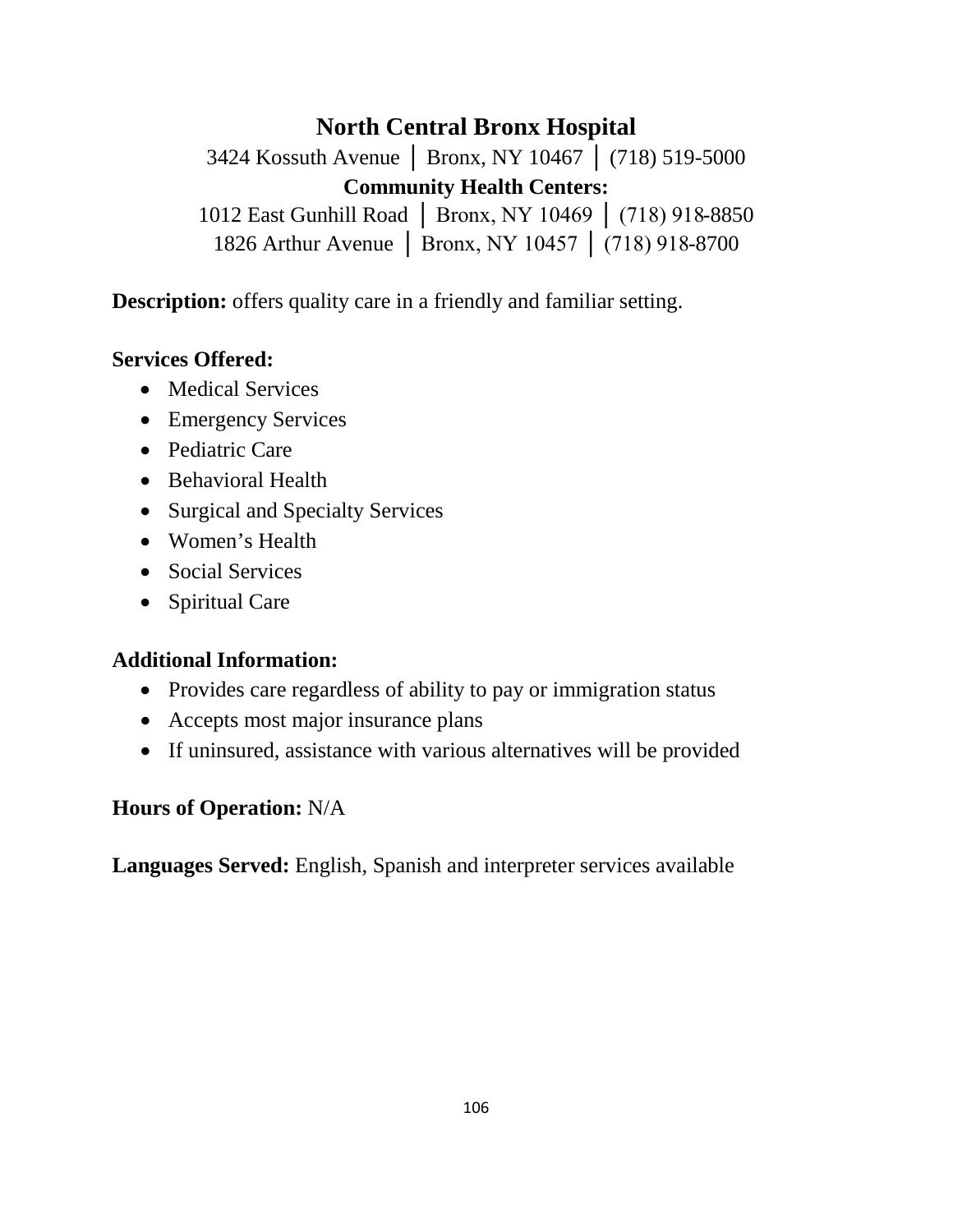# **NYC Human Resources Administration: Back to Work**

2432 Grand Concourse │ 4<sup>th</sup> Floor │ Bronx, NY 10458 │ (718) 741-7183 http://www.nyc.gov/html/hra/html/directory/back\_to\_work.shtml

**Description:** provides training and job placement to those referred by the Human Resources Administration to move off of public assistance into viable employment.

## **Services Offered:**

- Citywide contracts with community based employment and training organizations to provide job readiness training, placement services and vocational training
- Activities are shaped according to the background and skills of each individual
- Courses on a range of topics including: food service, security guards, truck and bus driving, GED preparation, and home health aide, among others

#### **Additional Information:**

- For individuals with a disability or on cash assistance
- Services are free of charge for those who qualify

**Hours of Operation:** Monday – Friday: 9:00 AM – 5:00 PM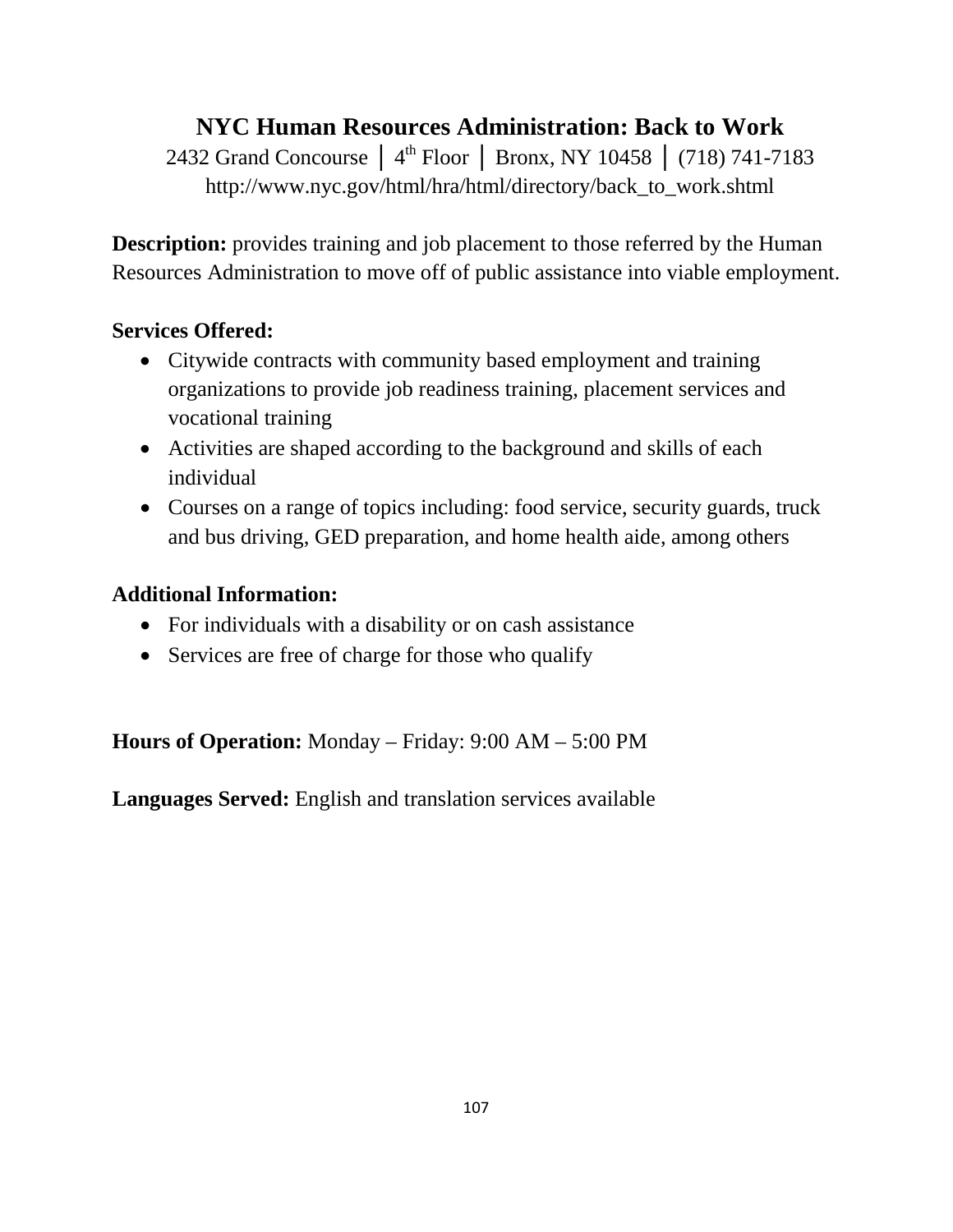## **Office of Adult and Continuing Education – Bronx Adult Learning Center (BxALC)**

3450 East Tremont Avenue │ Room 323 │ Bronx, NY 10465 │ (718) 863-4057 http://schools.nyc.gov/ChoicesEnrollment/AdultEd/default.htm

**Description:** provider of adult literacy education.

#### **Services Offered:**

- Adult Basic Education
- English for Speakers of Other Languages (ESOL)
- High School Equivalency
- Career and Technical Education

#### **Additional Information:**

- Classes are offered free of charge
- Classes are taught by certified teachers
- Students can take classes at any of the 175 citywide sites

#### **Hours of Operation:**

Classes offered Monday – Saturday, day and evening

#### **Languages Served:** English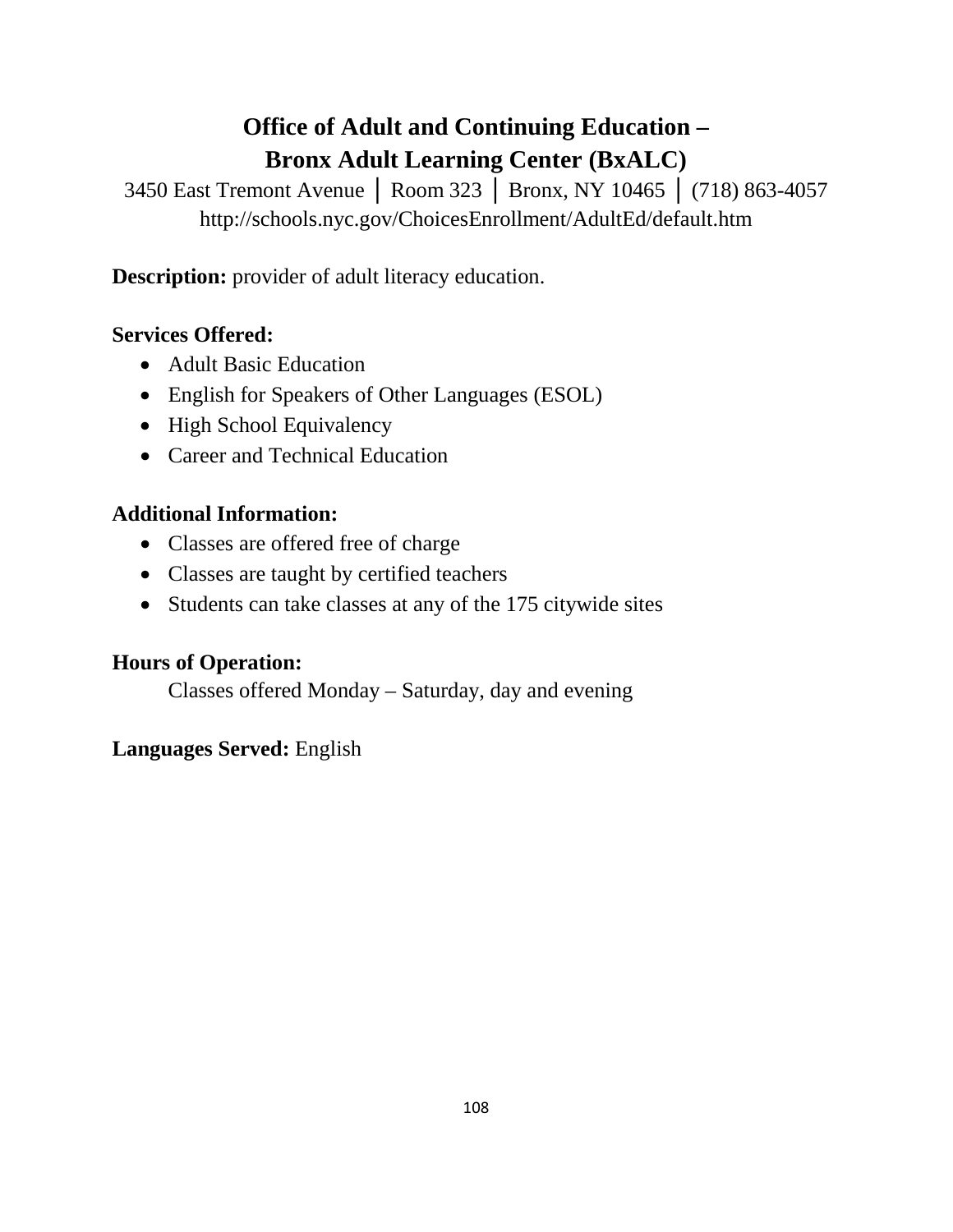## **The Osborne Association**

809 Westchester Avenue │ Bronx, NY 10455 │ (718) 707-2600 www.osborneny.org

**Description:** offers opportunities for individuals who have been in conflict with the law to transform their lives through innovative, effective, and replicable programs that serve the community by reducing crime and its human and economic costs.

### **Services Offered:**

- Adopting healthy lifestyles: Osborne's Treatment Services, Community-Based Prevention, Prison-Based Prevention Services
- Reconnecting families: FamilyWorks, Family Resource Center, Family Ties, Children & Youth Services, Women's Empowerment Project)
- Achieving economic independence: Green Career Center, Janitorial Maintenance Services, Fresh Start Food Services, Cooking for a Health Economic Future (CHEF)
- Reducing reliance on incarceration: Court Advocacy Services (CAS), Longtermers Responsibility Project, Jail-based Transitional Services, Fresh Start
- Strengthening communities: Children of Incarcerated Parents, Dutchess ReEntry

#### **Additional Information:**

• Some services are free of charge; others accept Medicaid

**Hours of Operation:** vary depending on service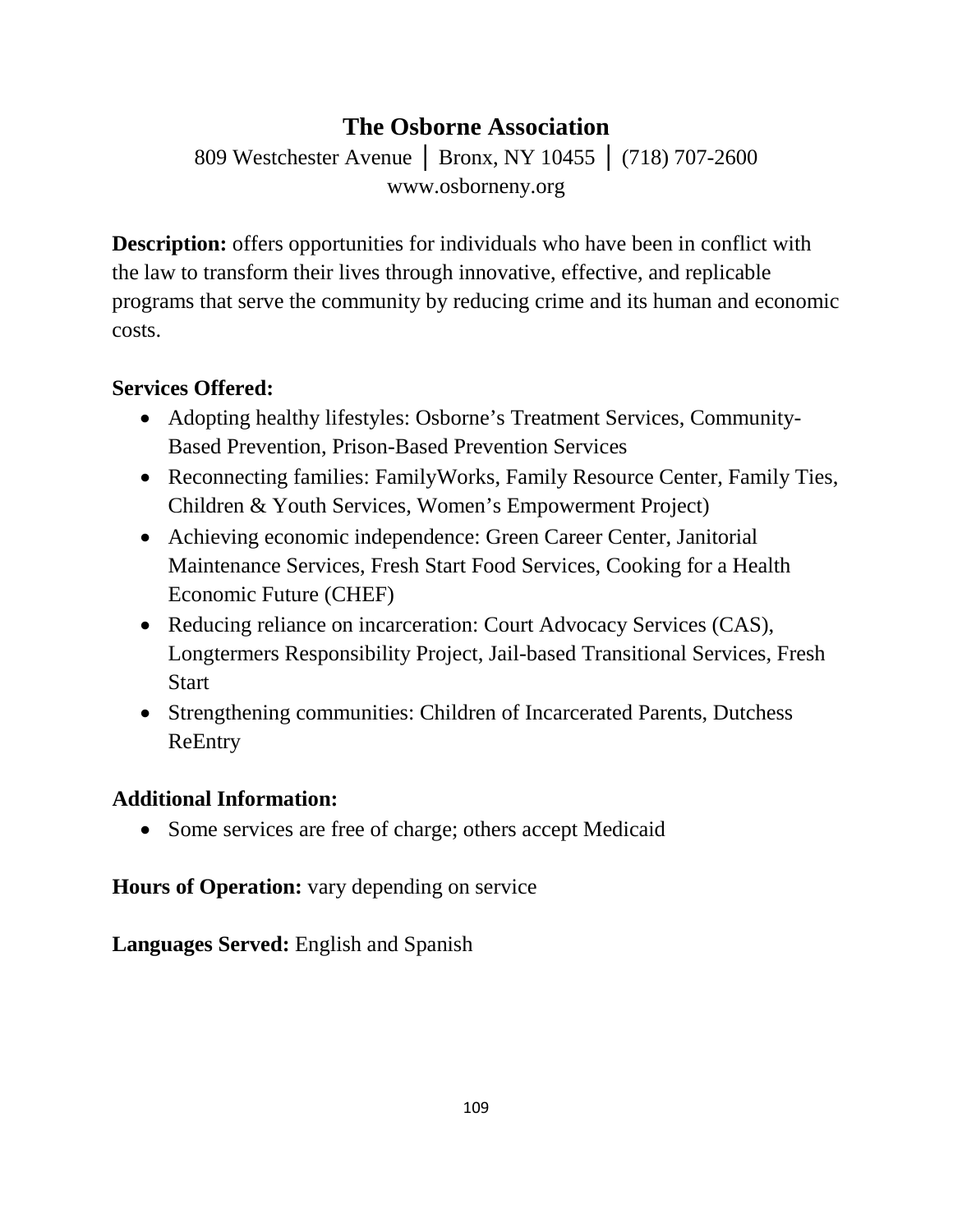## **Our Lady of Grace**

3985 Bronxwood Avenue │ Bronx, NY 10466 │ (718) 652-4817 www.olgbronx.com

**Description:** provides food pantry for community residents.

#### **Services Offered:**

• Food Pantry

#### **Additional Information:**

• Photo ID

**Hours of Operation:** Monday: 1:00 pm – 3:00 pm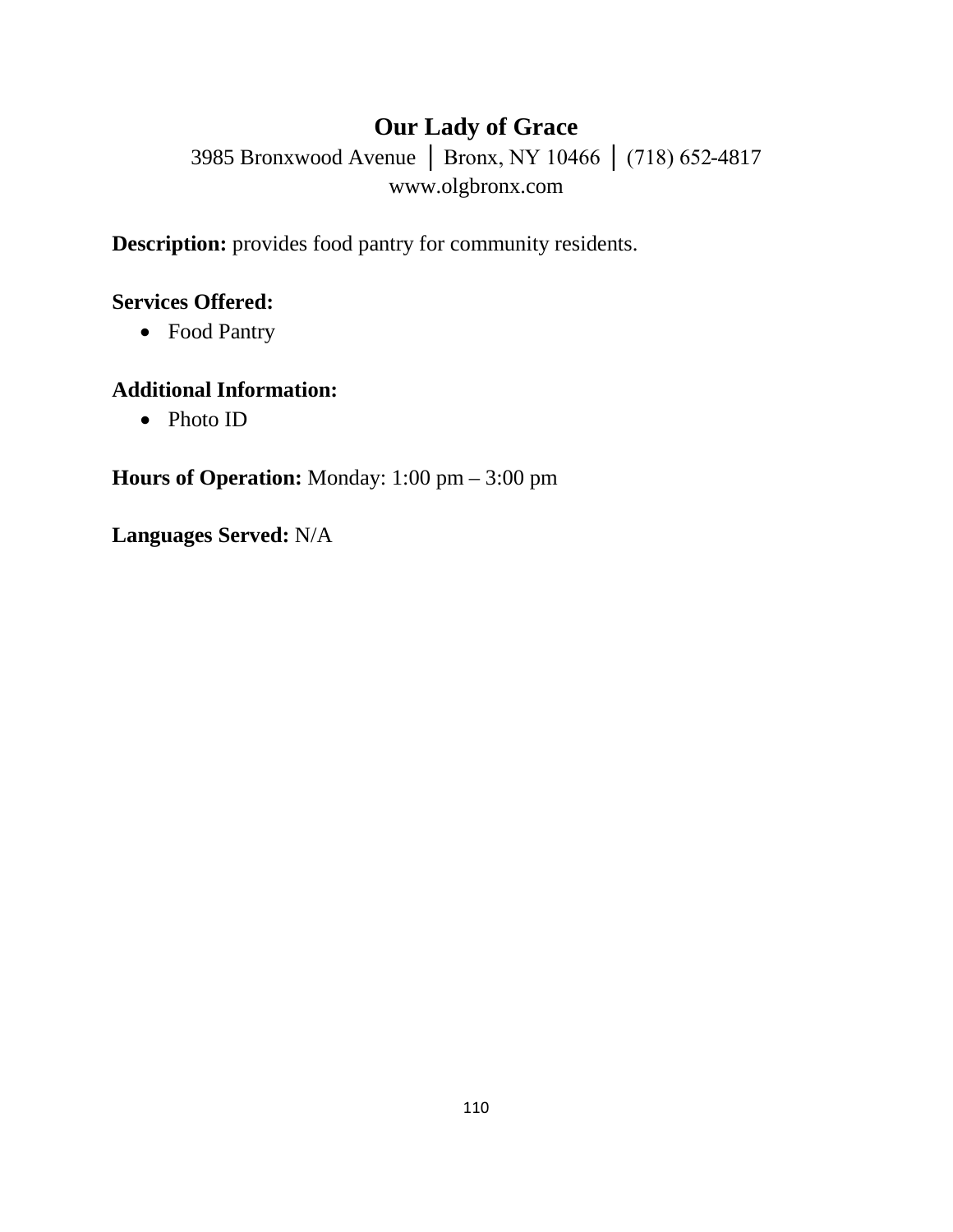## **Our Lady of Refuge**

290 East 196<sup>th</sup> Street │ Bronx, NY 10458 │ (718) 367-4690 www.ourladyofrefuge.com

**Description:** provides food pantry for community residents.

#### **Services Offered:**

• Food Pantry

#### **Additional Information:**

- Requires ID and proof of address
- Must be unemployed, on public assistance, or a senior citizen

#### **Hours of Operation:**

- Tuesday and Thursday: 10 AM 12 PM
- Closed during the months of July and August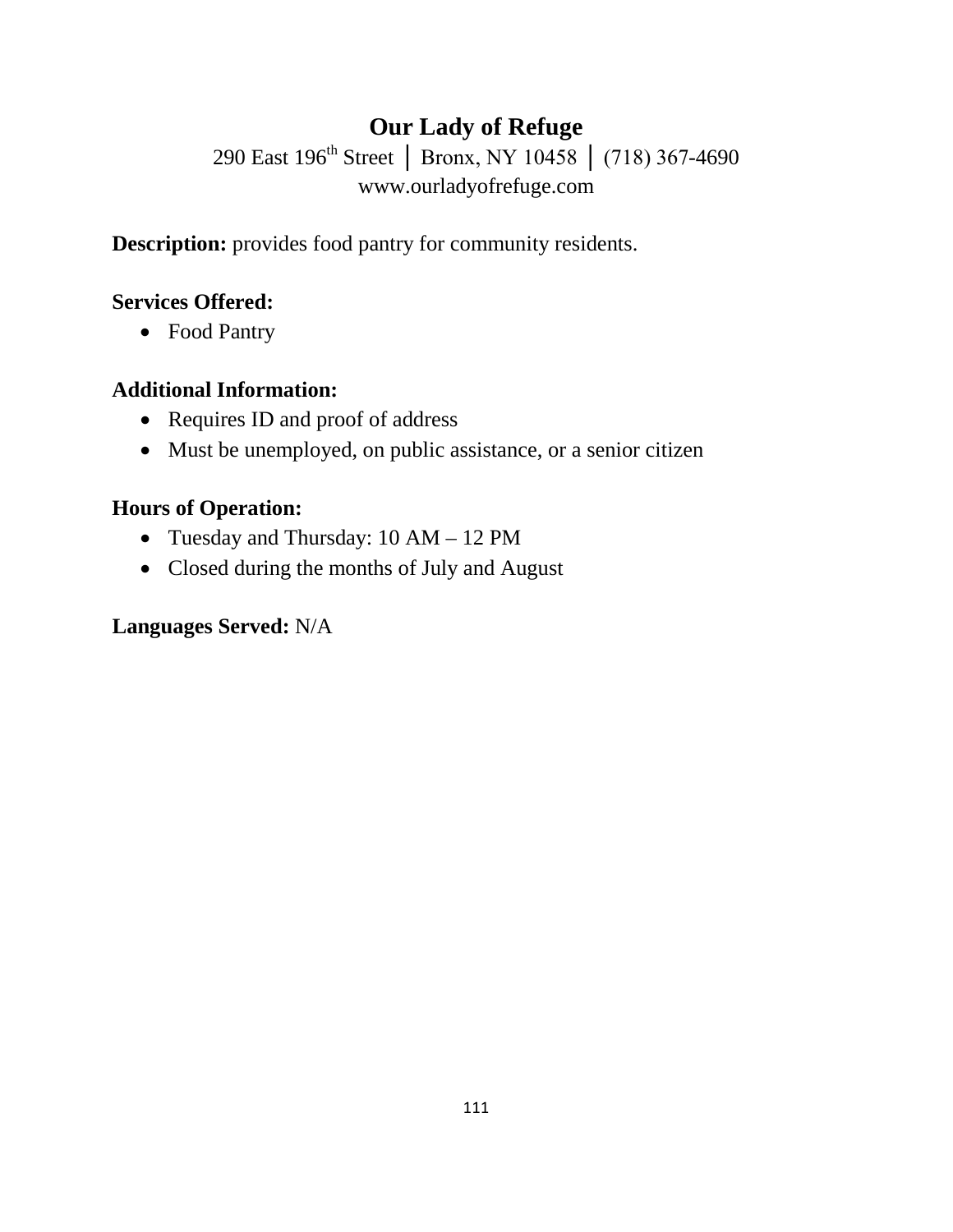## **Palladia**

## 1647 Macombs Road │ Bronx, NY 10452 │ (718) 299-3300 Various other locations in the Bronx www.palladiainc.org

### **Description:**

### **Services Offered:**

- Substance Abuse Treatment
- Family and Women's Services
- Prevention and Shelter Services
- Housing Services
- Mental Health Services

### **Additional Information:**

- ATI (Alternative To Incarceration) program for men and women over the age of 18
- Sites in the Bronx & Manhattan
- Transitional & Residential treatment
- PA assistance
- Out-patient treatment (Wednesdays 6:00 PM 7:00 PM)

**Hours of Operation:** Monday – Friday 9:00 – 5:00 PM

**Languages Served:** English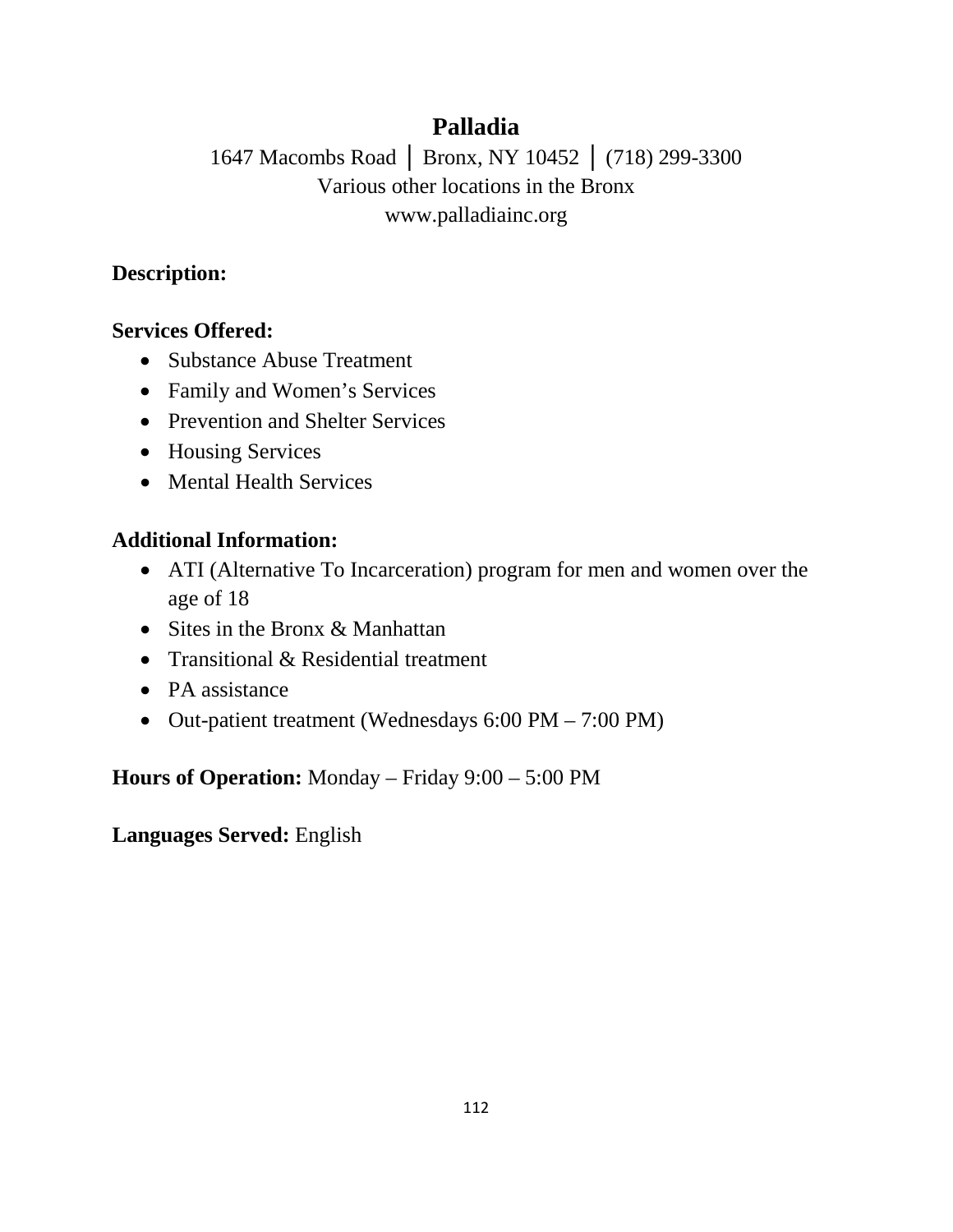## **Part of the Solution (POTS)**

2759 Webster Avenue | Bronx, NY 10458 | (718) 220-4892 www.potsbronx.org

**Description:** a community that values, respects, and empowers people during the most challenging time of their lives.

### **Services Offered:**

- Community Dining Room **│** Monday Sunday: 12:30 PM 3:30 PM
- Food Pantry **│** Monday Saturday: 9:00 AM 12:00 PM
- Public Shower Service │ Monday Friday: 8:00 AM 11:00 AM
- Clothing Program │ Tuesday & Friday: 2:00 PM 3:00 PM
- Haircuts  $\vert$  10:00 AM 3:00 PM
- Mail | Monday Friday: 1:00 PM 5:00 PM
- Legal Services | Thursday, sign-in list beings at 12:00 PM
- Case Management Services │ Monday Friday: 1:00 PM 4:00 PM
- Justice Center and Next-Step Services

### **Additional Information:**

- Food Pantry available only to those residing in the following zip codes: 10453, 10457, 10458, 10460, 10463, 10467, 10468, and interested clients should bring:
	- o Photo ID and ID or birth certificates for everyone else in household
	- o Current lease, Con Edison bill, or a shelter referral
	- o Proof of income

### **Hours of Operation:**

• Hours depend based upon service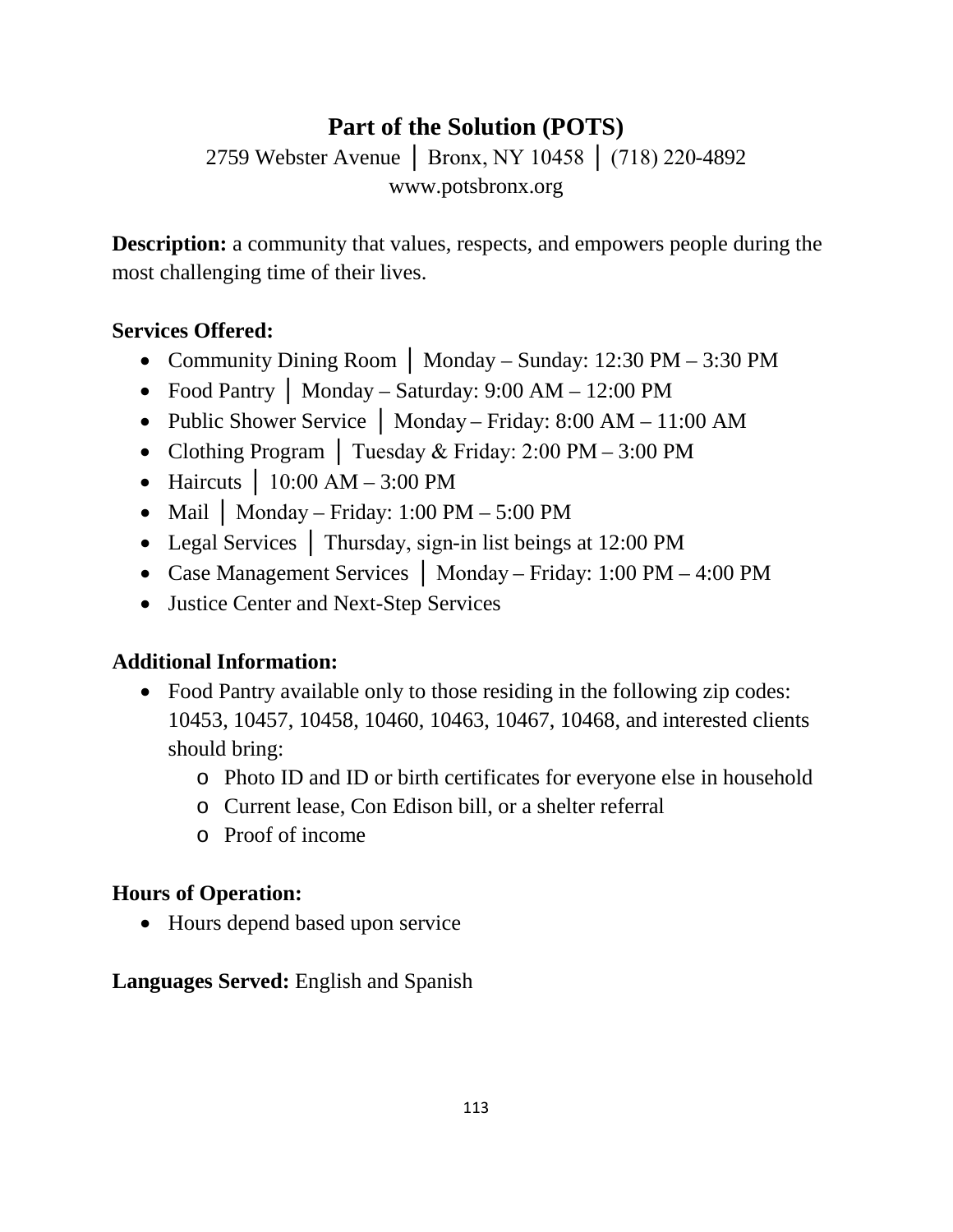## **Per Scholas**

804 East 138<sup>th</sup> Street | Bronx, NY 10454 | (718) 991-8400 www.perscholas.org

**Description:** organization committed to providing education, technology, and economic opportunities to individuals, families, and communities

#### **Services Offered:**

- Technology Training
- Affordable Technology for Purchase
- Computer Asset Recovery and Recycling

### **Additional Information:**

- Free 15 week course
- Orientation
- Life skills class once a week
- IC certification
- Business attire will be implemented

**Hours of Operation:** Monday – Friday: 9:00 AM – 4:00 PM

#### **Languages Served:** English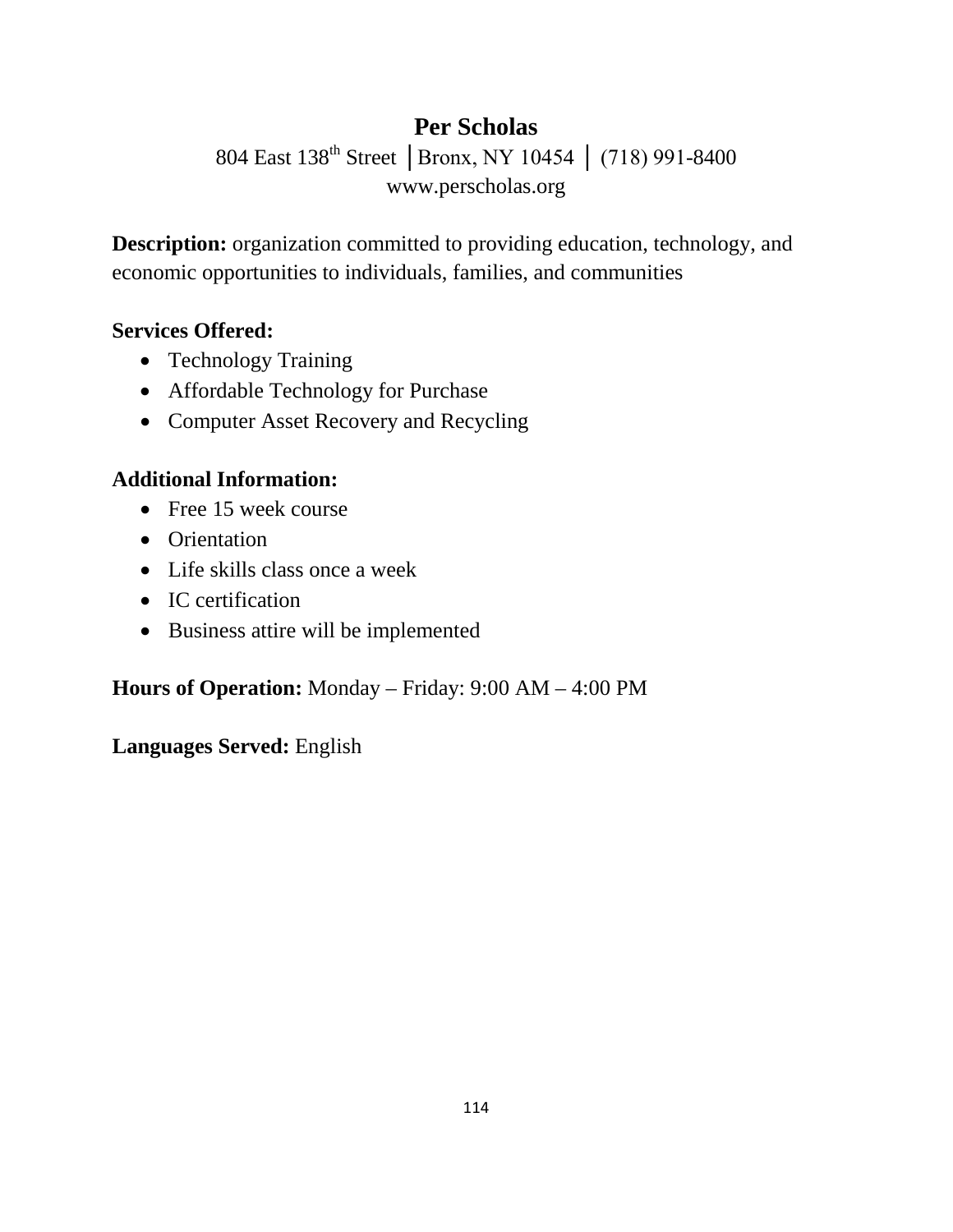### **Phipps Community Development Corp.**

1122 East 180th Street │ Bronx, NY 10460 │ (718) 542-8333 650 Hollywood Avenue │ Bronx, NY 10465 │ (718) 239-4080 1680 Seward Avenue │ Bronx, NY 10473 │ (718) 378-6246 1030 East 178th Street │ Bronx, NY 10460 │ (718) 542-0109 1071A East Tremont Avenue │ Bronx, NY 10460 │ (718) 620-1900 3125 Third Avenue │ Bronx, NY 10451 │ (347) 329-3929 286 East 156<sup>th</sup> Street | Bronx, NY 10451 | (718) 665-7093 1409 Fulton Avenue │ Bronx, NY 10456 │ (347) 329-4004 www.phippsny.org

**Description:** provides comprehensive network of educational, vocational, and community development programs

#### **Services Offered:**

- Youth Education and Development
- Teen Academic and Skills Development
- Adult Literacy and Education
- Workforce Development
- Family and Community Building
- Resident Resources

#### **Additional Information:**

• Services are provided free of charge

#### **Hours of Operation:**

• Hours depend based on location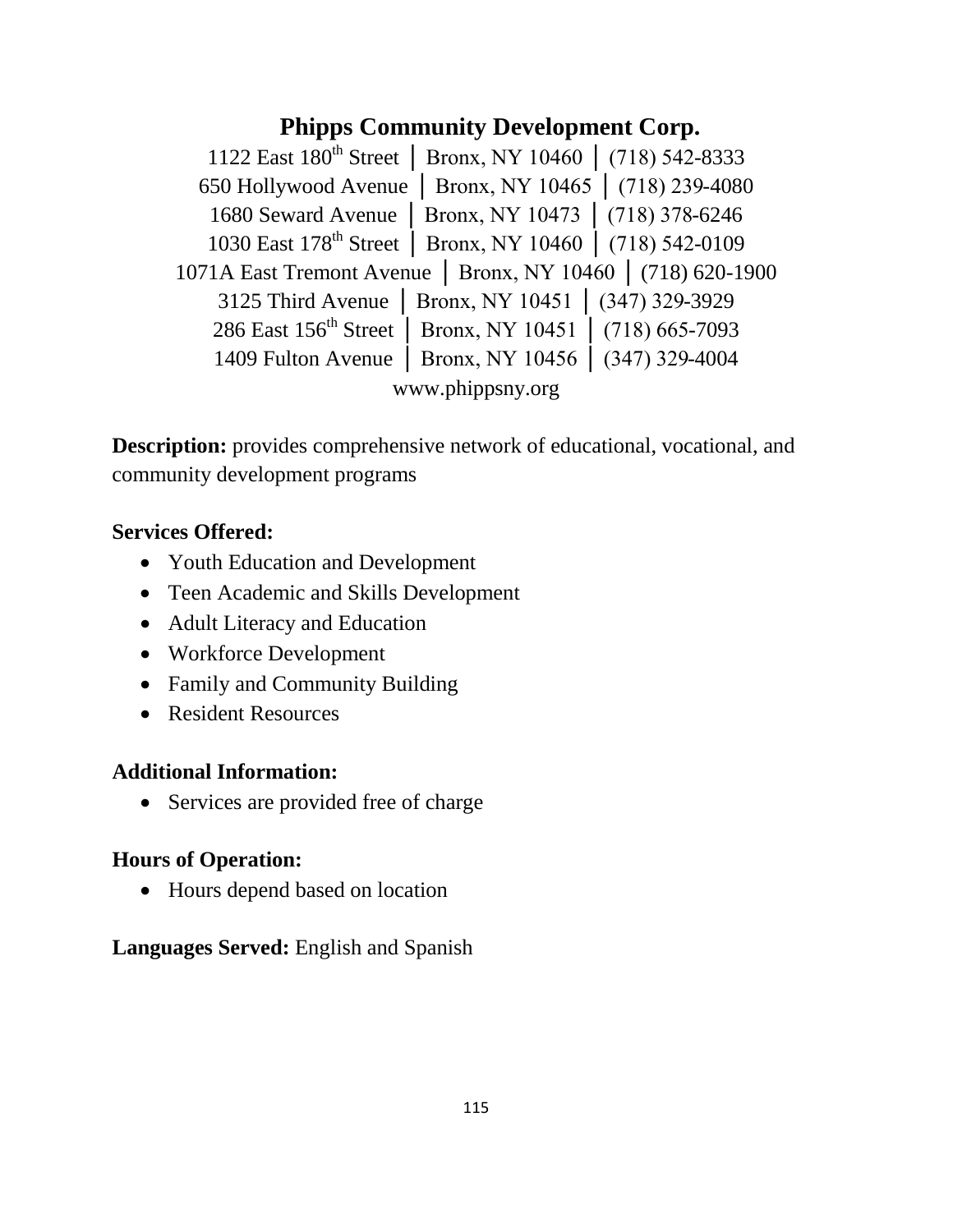## **Planned Parenthood of New York City – Bronx Site**

349 East 149th Street │ 2nd Floor │ Bronx, NY 10451 │ (718) 965-7000 www.ppnyc.org

**Description:** provides essential reproductive health care, innovative educational programs, and effective advocacy for women, teens, and families

#### **Services Offered:**

- Family Planning Services
- HIV/AIDS and STI Testing
- Reproductive Health Services
- Educational Programs
- Counseling
- Assistance Obtaining Public Health Insurance

#### **Additional Information:**

- Most services require an appointment
- Accepts Medicaid, state-funded insurance programs, and private insurance
- Sliding scale payment available for those who qualify

#### **Hours of Operation:**

• Tuesday – Friday: 8:00 AM – 5:00 PM; Thursday open until 7:00 PM; Saturday: 8:30 AM – 4:30 PM

### **Languages Served:** English and Spanish; interpretation services for other languages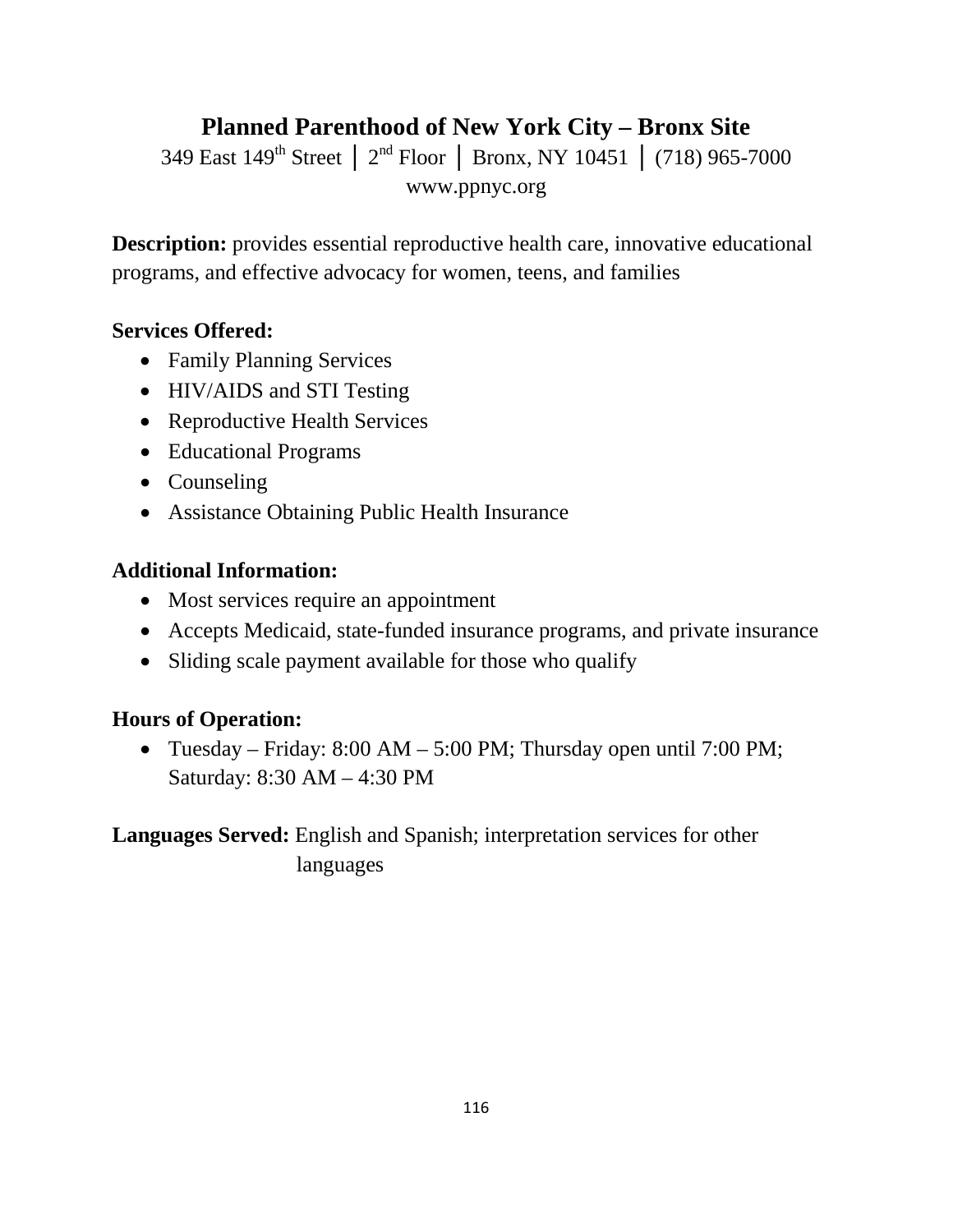## **Project Street Beat**

349 East 149th Street │ 3rd Floor │ Bronx, NY 10451 │ (212) 965-4850 www.plannedparenthood.org/nyc/15223.htm

**Description:** program focused on HIV prevention and access-to-care serving women, men, and teens who live and work on the streets

#### **Services Offered:**

- Basic Survival Services
- Rapid HIV/AIDS Testing, Education, and Prevention Interventions
- Individual and Group Counseling
- Harm Reduction Services
- Medical Services
- Case Management
- Support Groups
- Group-Level Intervention

#### **Additional Information:**

• All services are provided free of charge

#### **Hours of Operation:**

- Office Location: Monday Friday: 10:00 AM 5:00 PM
- Mobile Medical Unit: hours vary but are generally 6:00 PM 10:00 PM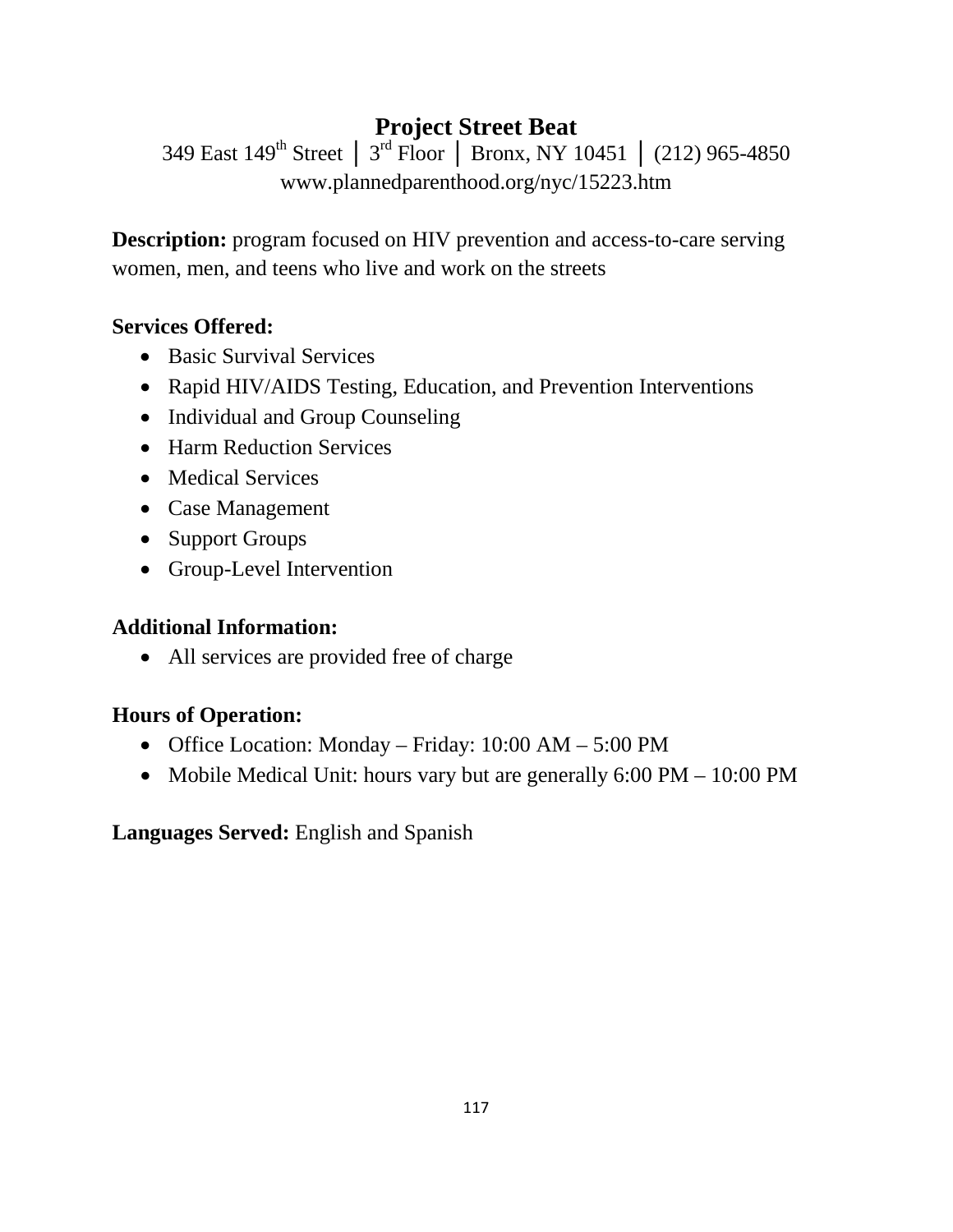### **Puerto Rican Family Institute**

4123 Third Avenue Bronx, New York 10457 (718) 299-3045 http://www.prfi.org/

**Description:** multi-program family-oriented health and human service agency that provides culturally sensitive services to all children, youth, adults, and families

#### **Services Offered:**

- Mental Health Clinic
- Child Placement Prevention Program
- Head Start Program
- Intermediate Care Facilities for the Developmentally Disabled

#### **Additional Information:**

- Accepts most insurance providers, including Medicare, Medicaid, and Medicaid-Managed Care
- Self-Pay available on sliding scale
- Emergency phone line operates 24 hours a day, 7 days a week

#### **Hours of Operation:**

• Monday – Saturday: 9:00 AM – 5:00 PM; Monday, Wednesday, Thursday open until 7:00 PM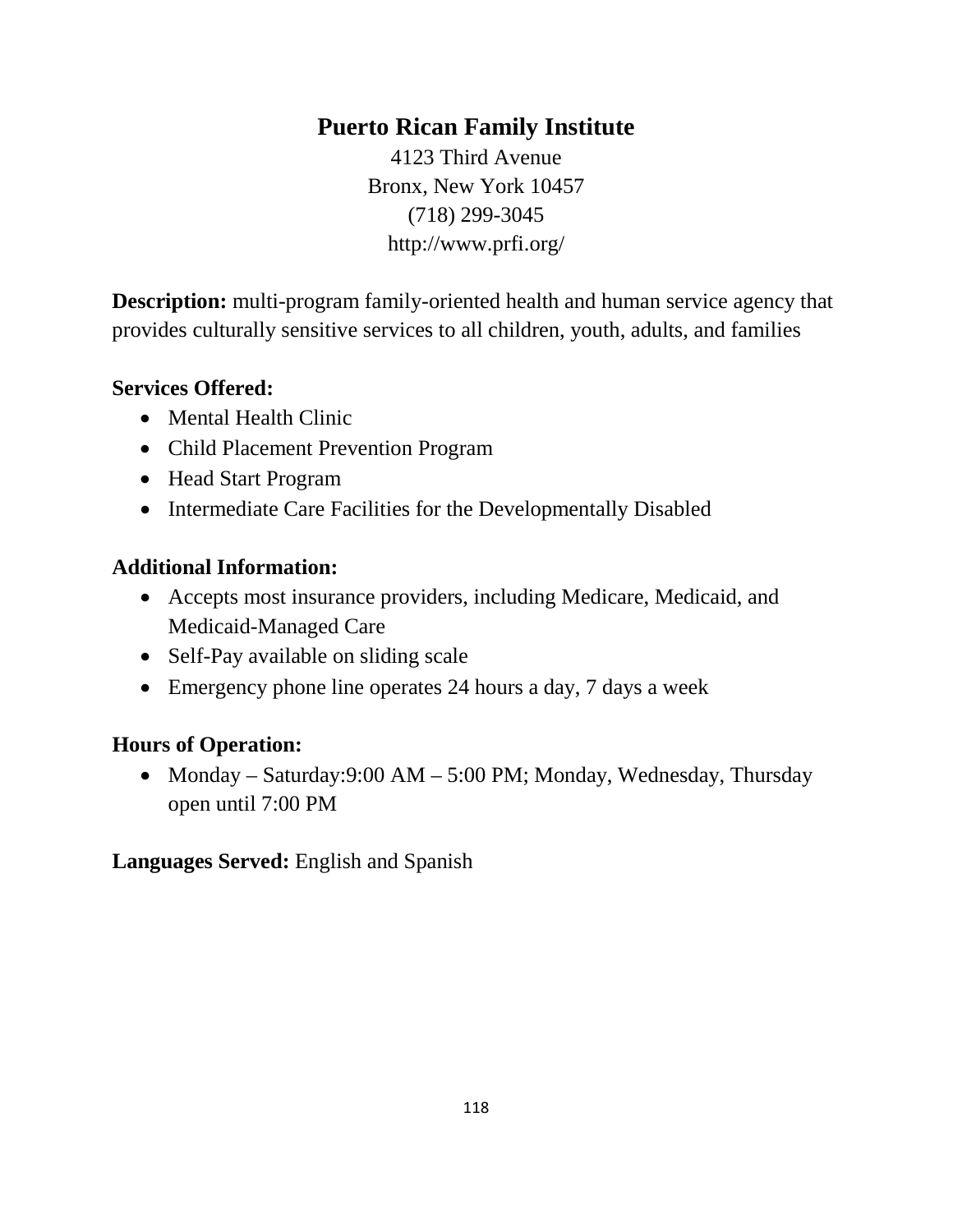## **Promesa Systems, Inc.** 1776 Clay Avenue | Bronx, NY 10457 | (718) 299-1100 Several other locations in the Bronx www.promesa.org

**Description:** enables under-served urban residents to become self-sufficient citizens by addressing the health, education, employment, and housing needs of the community

#### **Services Offered:**

- Vocational and Educational Services
- Primary and Specialty Health Services
- Substance Abuse Treatment Services
- Women Services
- Children and Youth Services
- Community Development
- Housing Development and Management
- Long Term Care Services
- Economic Development

#### **Additional Information:**

- Services are for Bronx residents
- Eligibility criteria depends on desired service

#### **Hours of Operation:**

• Hours vary depending on service and location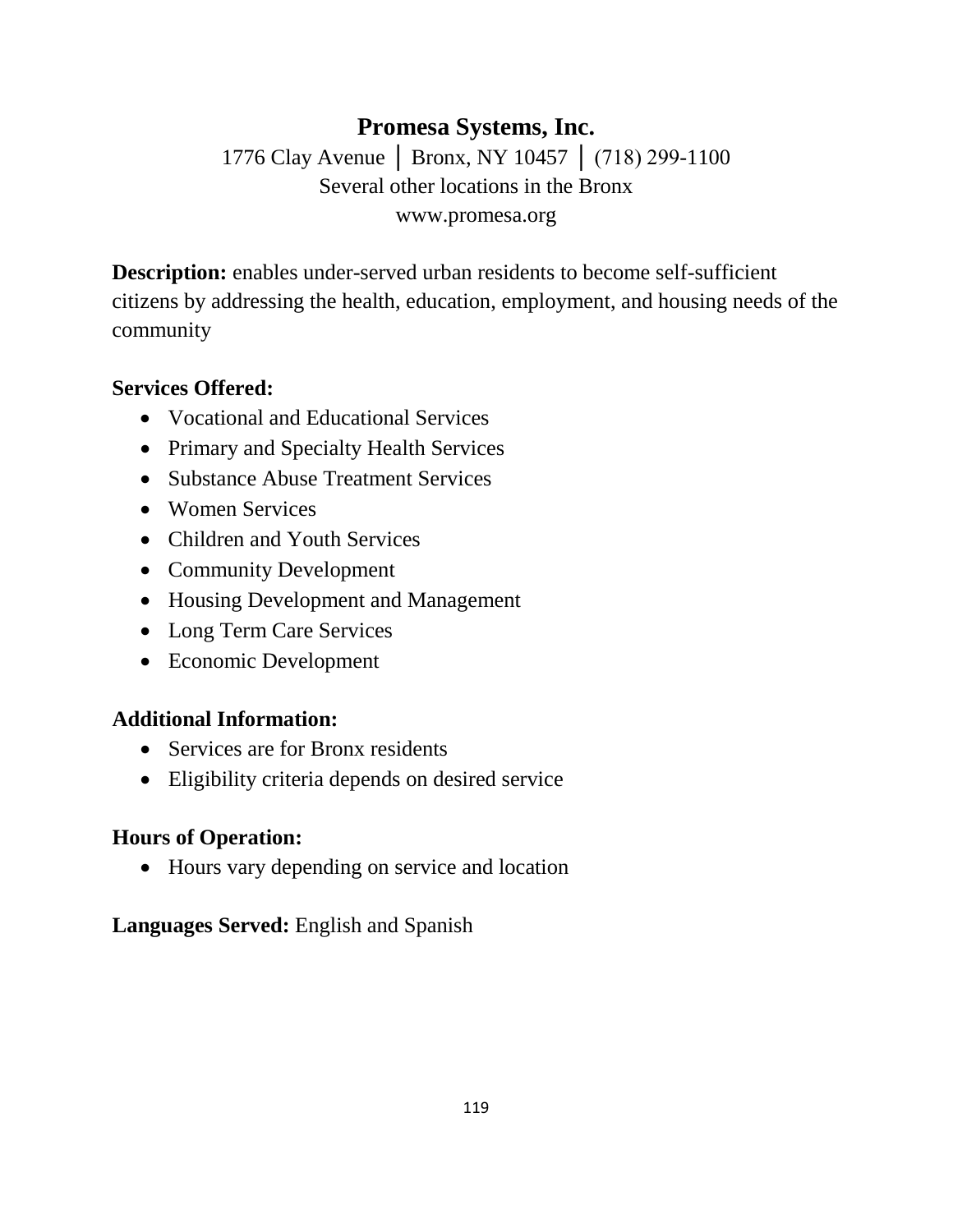## **Rebekah Rehab and Extended Care Center**

1070 Havemeyer Avenue │ Bronx, NY 10462 │ (718) 863-6200 www.rebekahrehab.org

**Description:** provides rehabilitation and other healthcare-related services

#### **Services Offered:**

- Rehab
- Nursing
- Medicine
- Post-Acute Illness
- Long Term Home Health Care Program

### **Additional Information:**

• Many types of insurance accepted, including Medicare and Medicaid

**Hours of Operation:** Monday – Friday: 9:00 AM – 5:00 PM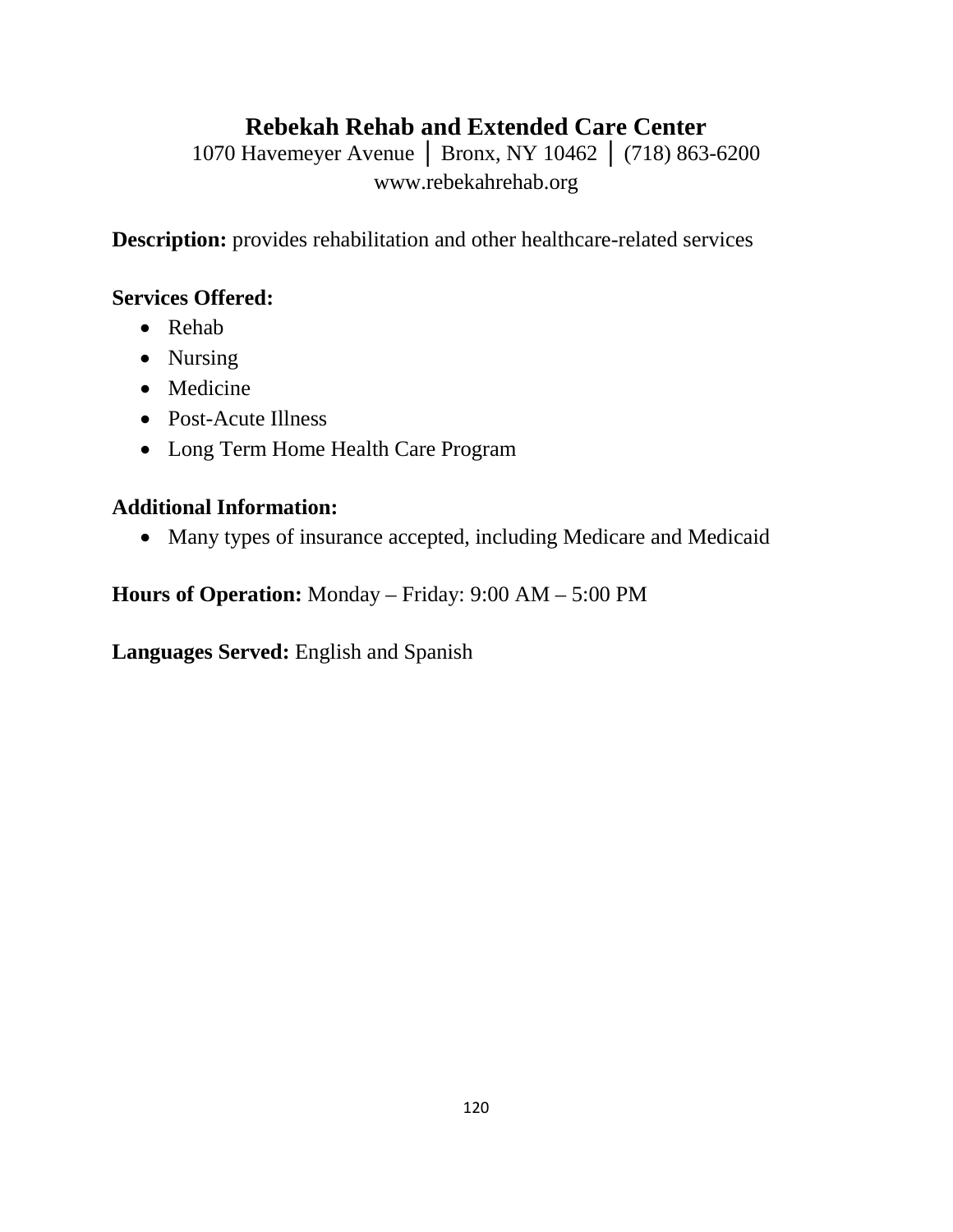## **ReEntry Net**

### http://www.reentry.net/ny/

**Description:** website providing links to available resources that the reentry community can use

### **Services Offered:**

• Links to resources to assist the reentry community

### **Additional Information:**

 $\bullet$  N/A

### **Hours of Operation:**

 $\bullet$  N/A

### **Languages Served:** English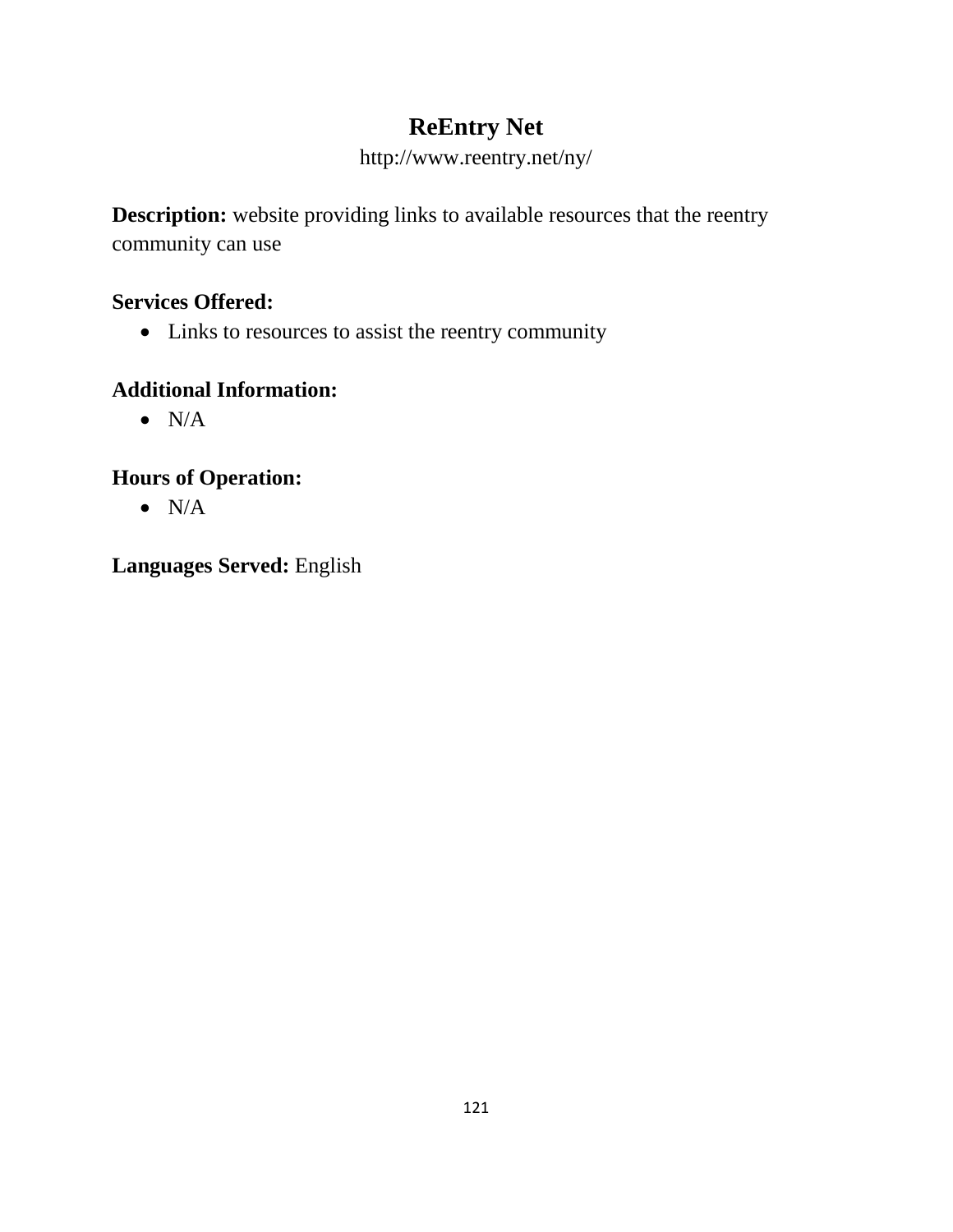## **Regional Aid for Interim Needs, Inc. (R.A.I.N)**

1380 Metropolitan Avenue │ Bronx, NY 10462 │ (718) 597-9220

**Description:** provides daytime services to senior citizens

### **Services Offered:**

- Breakfast and Lunch
- Recreational Activities
- Case Assistance
- Educational Programs

### **Additional Information:**

- No fee to join
- Open to senior citizens 60 years of age and older

**Hours of Operation:** Monday – Friday: 8:00 AM – 4:00 PM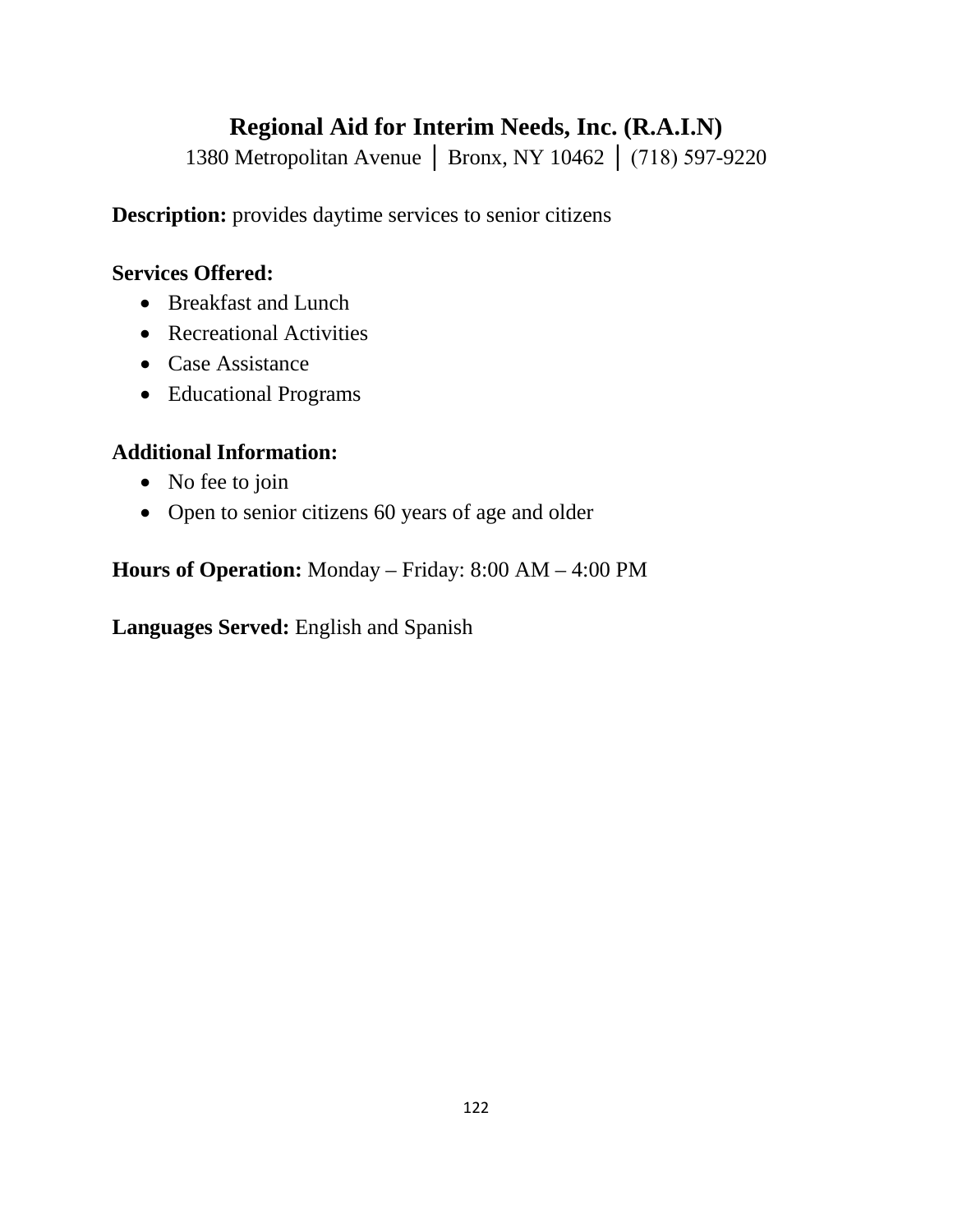## **Riverdale Mental Health Association**

5676 Riverdale Avenue │ Bronx, NY 10471 │ (718) 796-5300 www.rmha.org

**Description:** provides effective behavioral healthcare

### **Services Offered:**

- Clinic Treatment
- Early Childhood Center
- Youth Programs
- Innovative Services for Seniors
- ReSolve Center for Recovery (for individuals and families of users who have substance or alcohol abuse issues)
- Vocational Services
- Riverdale PROS (range of services designed to support health and recovery for those with mental health illness)
- Residential Services

### **Additional Information:**

- Provides help for those on Medicare, Medicaid, and low-income
- Most private insurance is accepted
- Walk–ins are accepted

### **Hours of Operation:**

• Tuesday:  $10:00 \text{ AM} - 12:00 \text{ PM}$ ; Thursday:  $11:00 \text{ AM} - 1:00 \text{ PM}$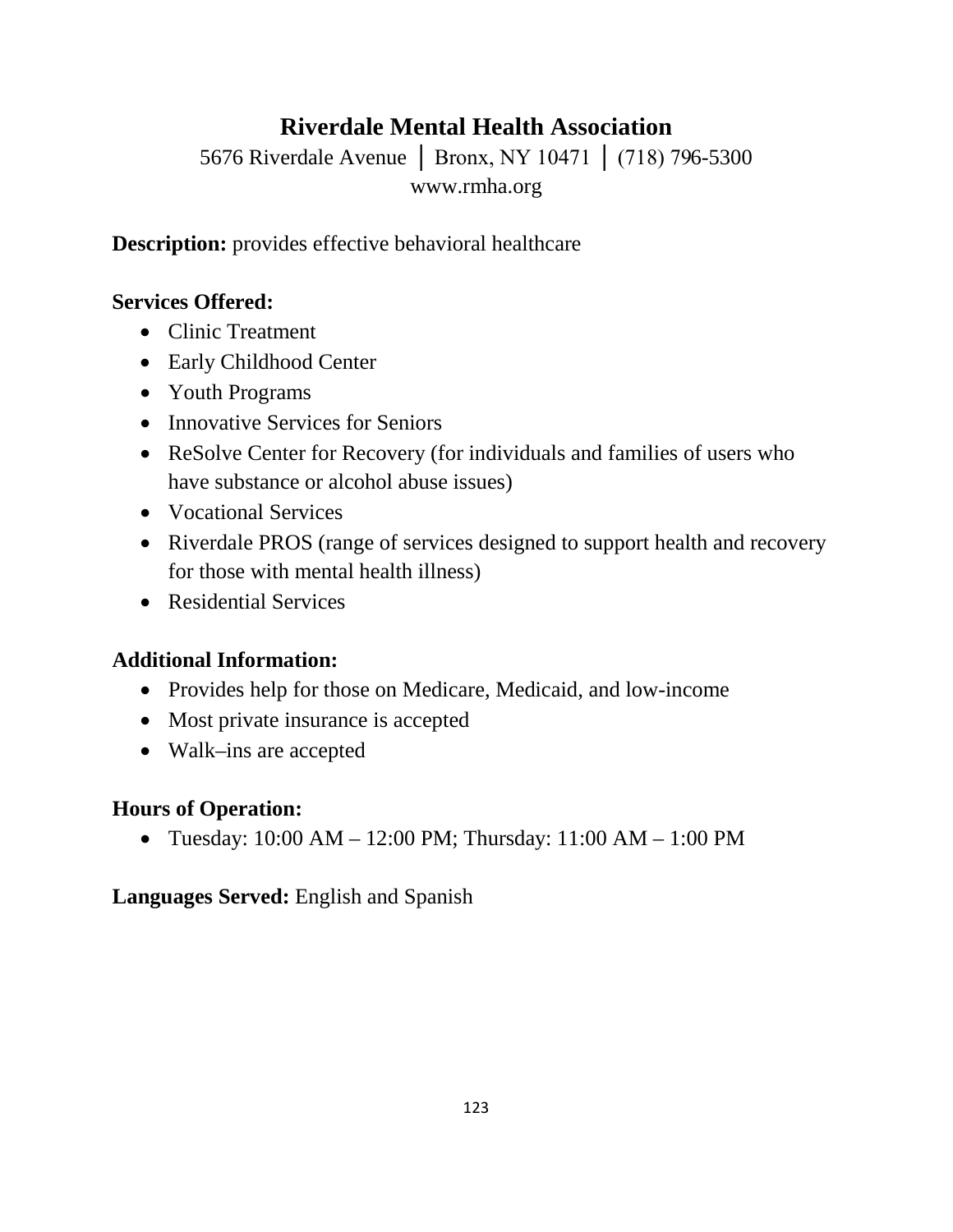## **Safe Horizon**

2 East 169<sup>th</sup> Street | Bronx, NY 10452 | (718) 590-5500 www.safehorizon.org

**Description:** domestic violence and immigration violence services

#### **Services Offered:**

- Domestic Violence and Abuse
- Rape and Sexual Assault
- Child Abuse and Incest
- Stalking
- Anti-Trafficking Program
- Youth Assistance
- Legal Assistance
- Crisis Prevention
- Practical Support
- Education and Referrals

#### **Additional Information:**

• Housing referrals

**Hours of Operation:** 11:00 AM – 5:00 PM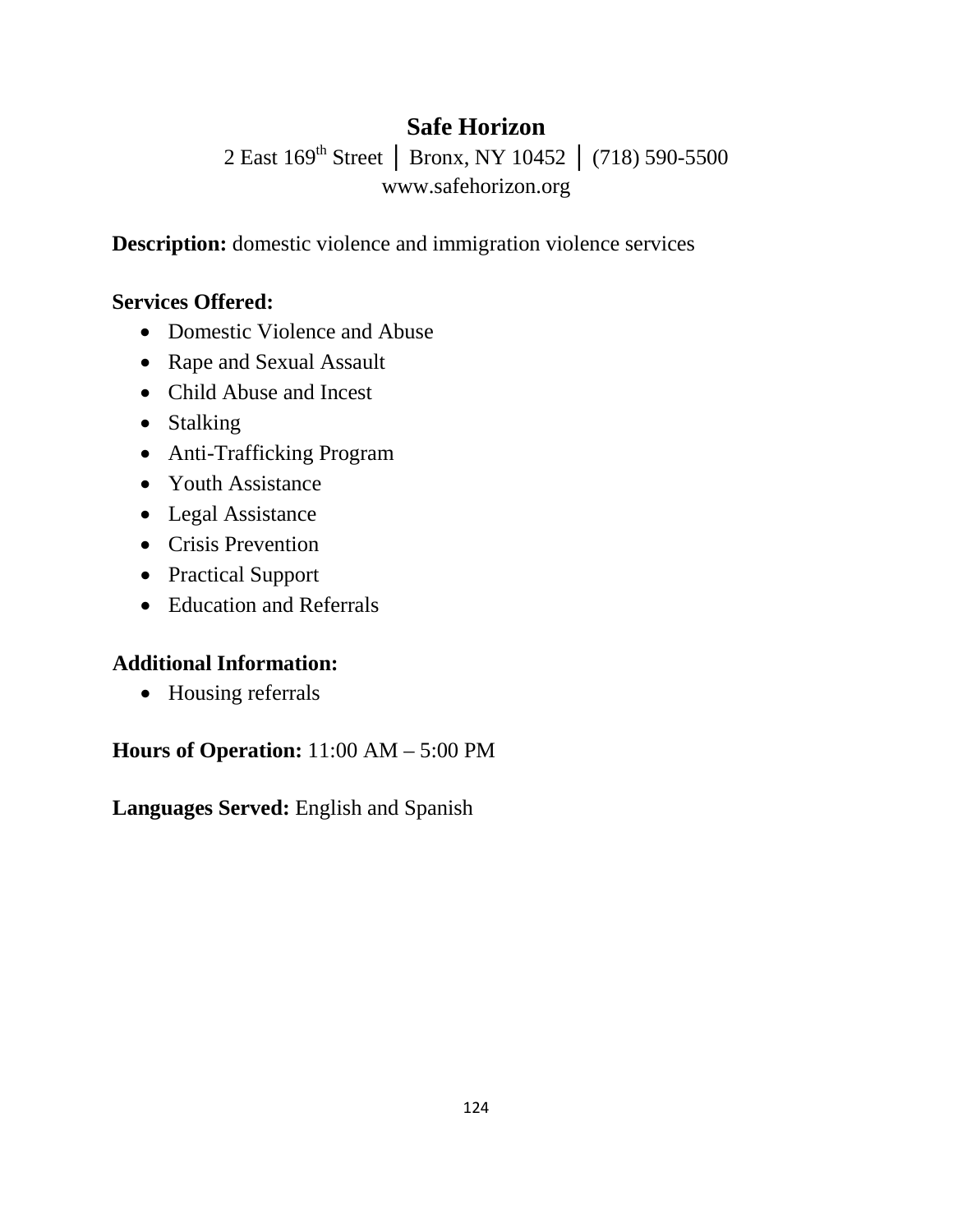## **Samaritan Village, Inc. – Highbridge Residential Treatment Program**

1381 University Avenue │ Bronx, NY 10452 │ (718) 681-9300 www.samvill.org

**Description:** residential treatment facility to meet the needs of adults with chronic substance abuse histories

#### **Services Offered:**

- Group and Individual Counseling
- Residential Substance Abuse Treatment Services
- Mental Health Services
- Employment Skills Training
- Basic Education

### **Additional Information:**

- Outpatient Treatment
- Transitional program
- Aftercare
- Benefits assistance
- Walk-ins
- Housing

**Hours of Operation**: Open 24 hours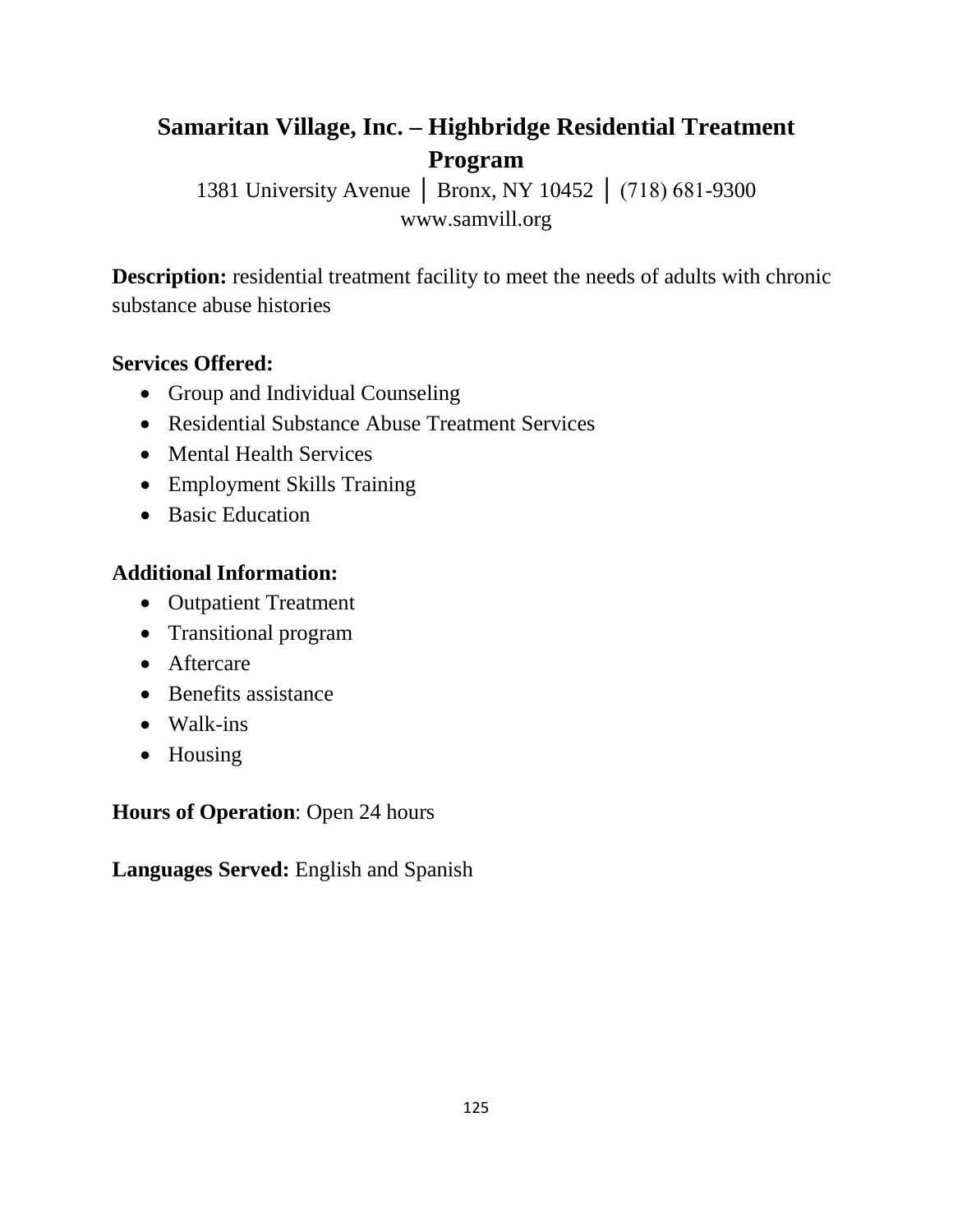## **Sanctuary for Families**

198 East 161st Street 2nd Floor │ Bronx, NY 10451 │ 718.993.5990 http://www.sanctuaryforfamilies.org

**Description:** Sanctuary for Families is the leading nonprofit in New York State dedicated exclusively to serving domestic violence victims, sex trafficking victims, and their children.

#### **Services:**

- Individual and group counseling for adults and children in multiple languages
- Legal advice, assistance, and representation in family, matrimonial and immigration law cases
- Crisis and transitional shelters
- Community outreach, education and trainings about domestic violence and the issues that victims face
- Economic empowerment services

### **Additional Information:**

- Services are free of charge, regardless of immigration status
- New York State's 24-hour Domestic Violence Hotline:
	- o (800) 942-6906 (English)
	- o (800) 942-6908 (Spanish)
- Outside of New York State:
	- o National Domestic Violence Hotline: (800) 799 SAFE

#### **Hours of Operation:** Monday – Friday: 9:00 AM – 5:00 PM

**Languages Served:** Services are available in a variety of languages. Call for more information.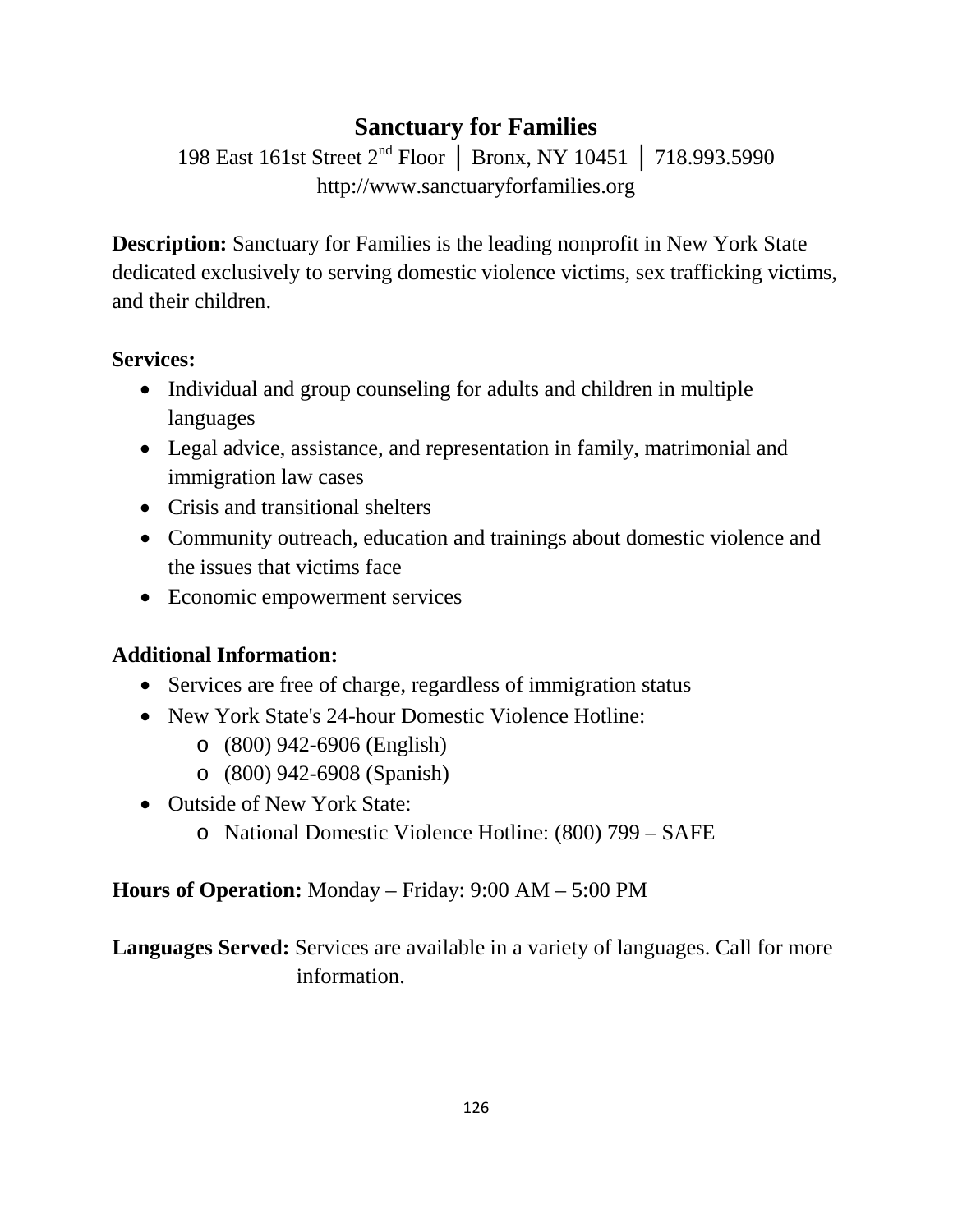## **Segundo Ruiz Belvis Diagnostic & Treatment Center**

454 East 142nd Street │ Bronx, NY 10454 │ (718) 579-4000

**Description:** provides wide range of health services to people of all ages

#### **Services Offered:**

- Primary Care
- OB/GYN
- WIC Services
- Child and Teen Health Services
- Women's Health Services

### **Additional Information:**

• Accepts Medicaid, Medicare, and most insurances except Fidelis and Affinity (which are for dental only)

#### **Hours of Operation:**

- Monday Friday:  $8:30$  AM  $5:00$  PM
- Family Service: Monday Thursday: 12:00 PM 8:00 PM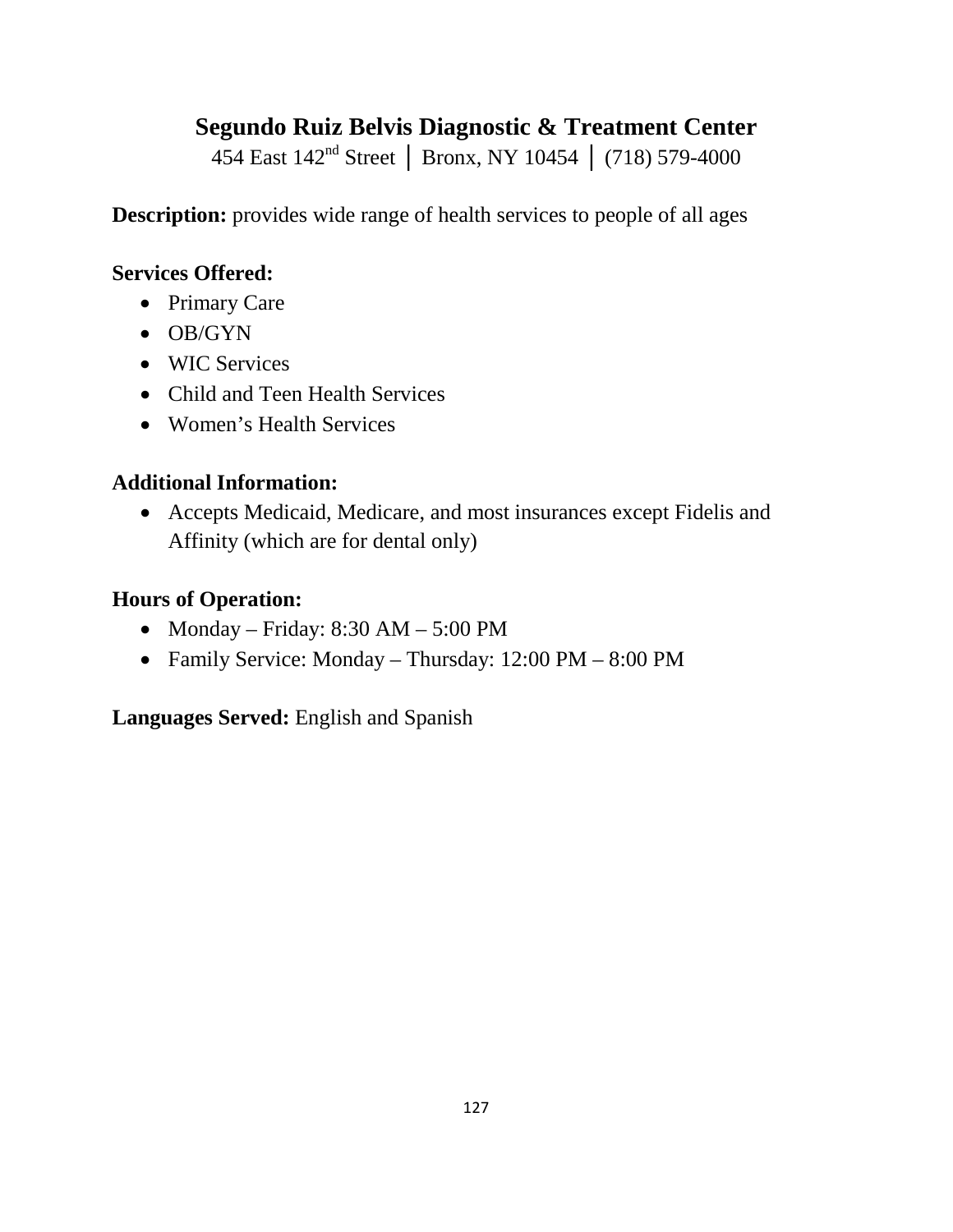**Soundview Health Center** 731 White Plains Road │ Bronx, NY 10473 │ (718) 589-2232 **Delany Sisters Health Center** 2727-33 White Plains Road │ Bronx, NY 10467 │ (718) 652-3387 **Jessica Guzman Medical Center** 616 Castle Hill Avenue │ Bronx, NY 10473 │ (718) 239-9013 **Burnside Medical Center** 165 East Burnside Avenue │ Bronx, NY 10453 │ (718) 563-0003 **Amadou Diallo Medical Center** 1760 Westchester Avenue │ Bronx, NY 10472 │ (718) 892-8474 www.soundviewhealthcenter.com

**Description:** emphasizes the provision of quality health care and social services to individuals regardless of their ability to pay.

#### **Services Offered:**

- Family Medicine / Adult Medicine
- Women's Healthcare (OB/GYN, Family Planning, Pregnancy care)
- Specialty Services (Allergy, Cardiology, Neurology, etc.)
- Pediatric / Adolescent Medicine
- Mental Health Services
- Dentistry
- HIV Early Intervention Services
- Nutritional Services
- Community Based Participatory Research
- Laboratory testing and referrals
- After Hours Care

**Additional Information:** Accepts Medicaid and sliding scale payment option

**Hours of Operation:** vary depending on location and service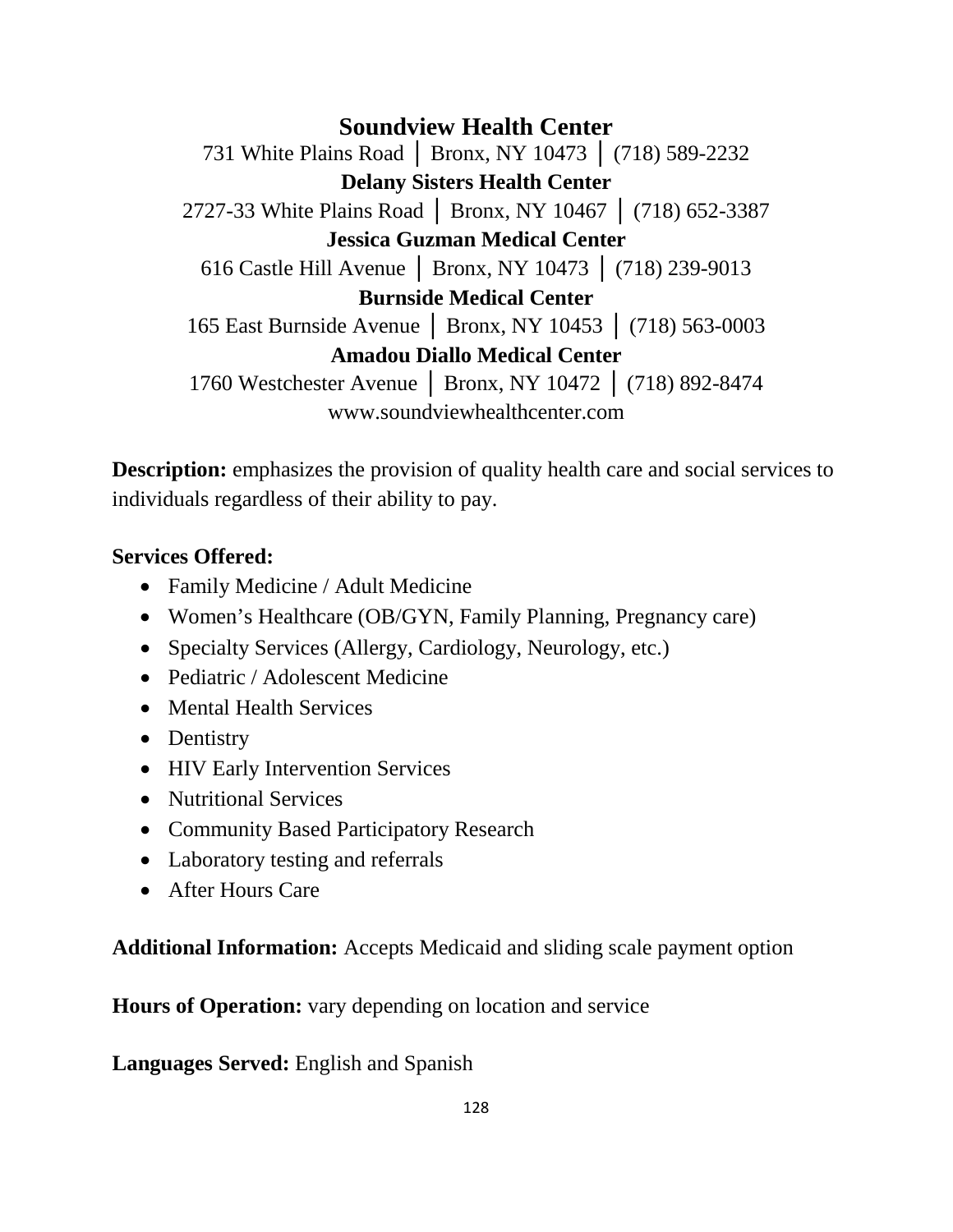## **Soundview Presbyterian Church**

760 Soundview Avenue │ Bronx, NY 10473 │ (718) 842-2287

**Description:** provides food pantry for community residents.

#### **Services Offered:**

• Food Pantry

#### **Additional Information:**

• No ID required

#### **Hours of Operation:**

- Every other Wednesday: 8 AM 10 AM
- Come early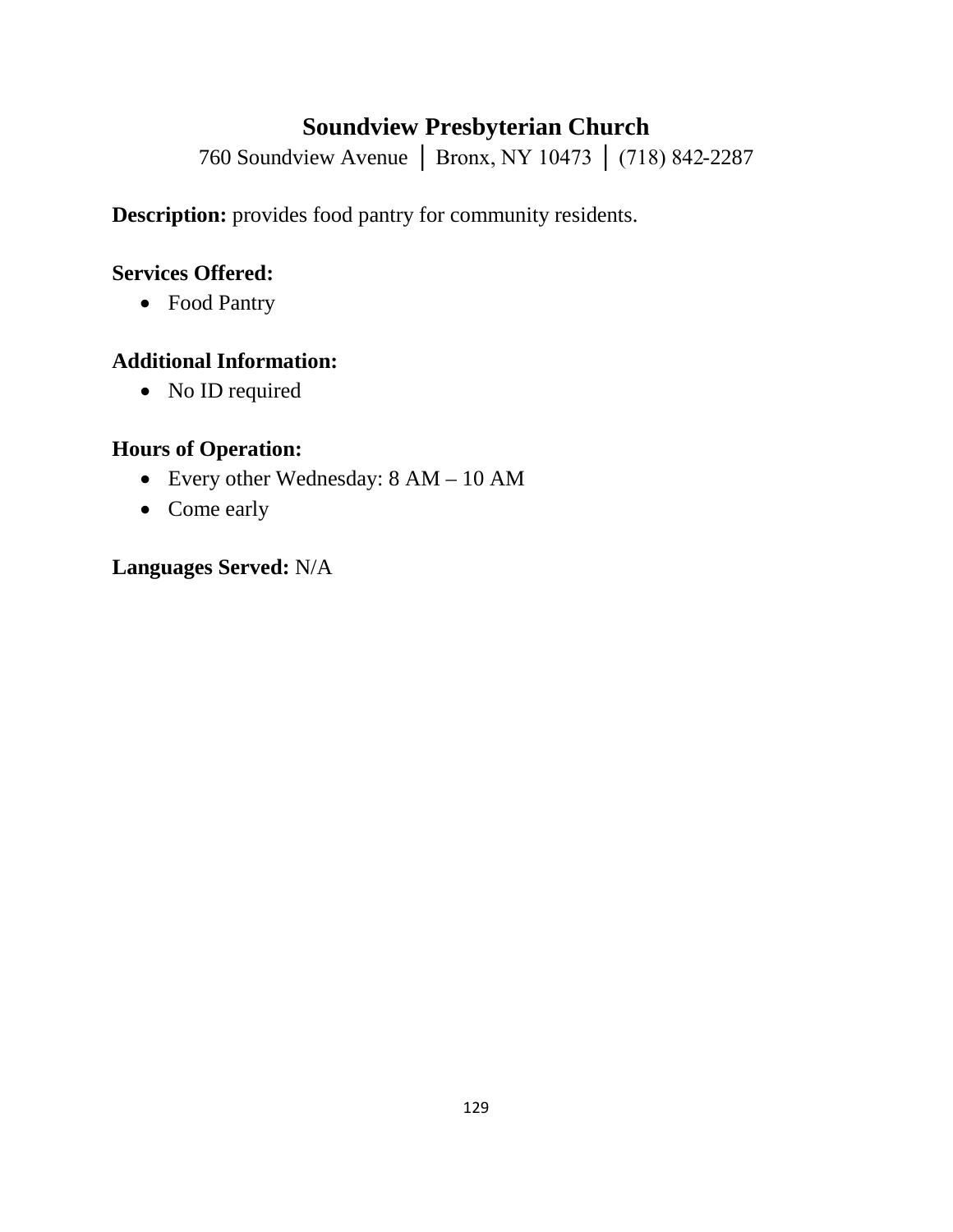## **South Bronx Concerned Citizens, Inc.**

1019 Saint John Avenue│ Bronx, NY 10455 │ (718) 620-7131 www.sbccinc.net

**Description:** provides health-based human resources and services aimed to serve as a bridge between diverse cultures.

#### **Services Offered:**

- Family Education Project
- Youth Campaign
- After-School Program
- Anger Management
- Domestic Violence Program
- Parenting Skills
- Education Programs
- Conflict Resolution Services
- Community Interaction and Collaboration Services

### **Additional Information:**

- Anger management for men (\$20 per session for 15 weeks)
- Parenting skills for both sexes (\$20 per session for 15 weeks)
- Domestic violence accountability for men (sliding scale, court-ordered program only)
- After-school care for pre-K to sixth grade (\$35 a week)

### **Hours of Operation:**

- Monday Friday:  $11:30$  AM  $6:00$  PM
- Saturday: 10:30 AM 2:00 PM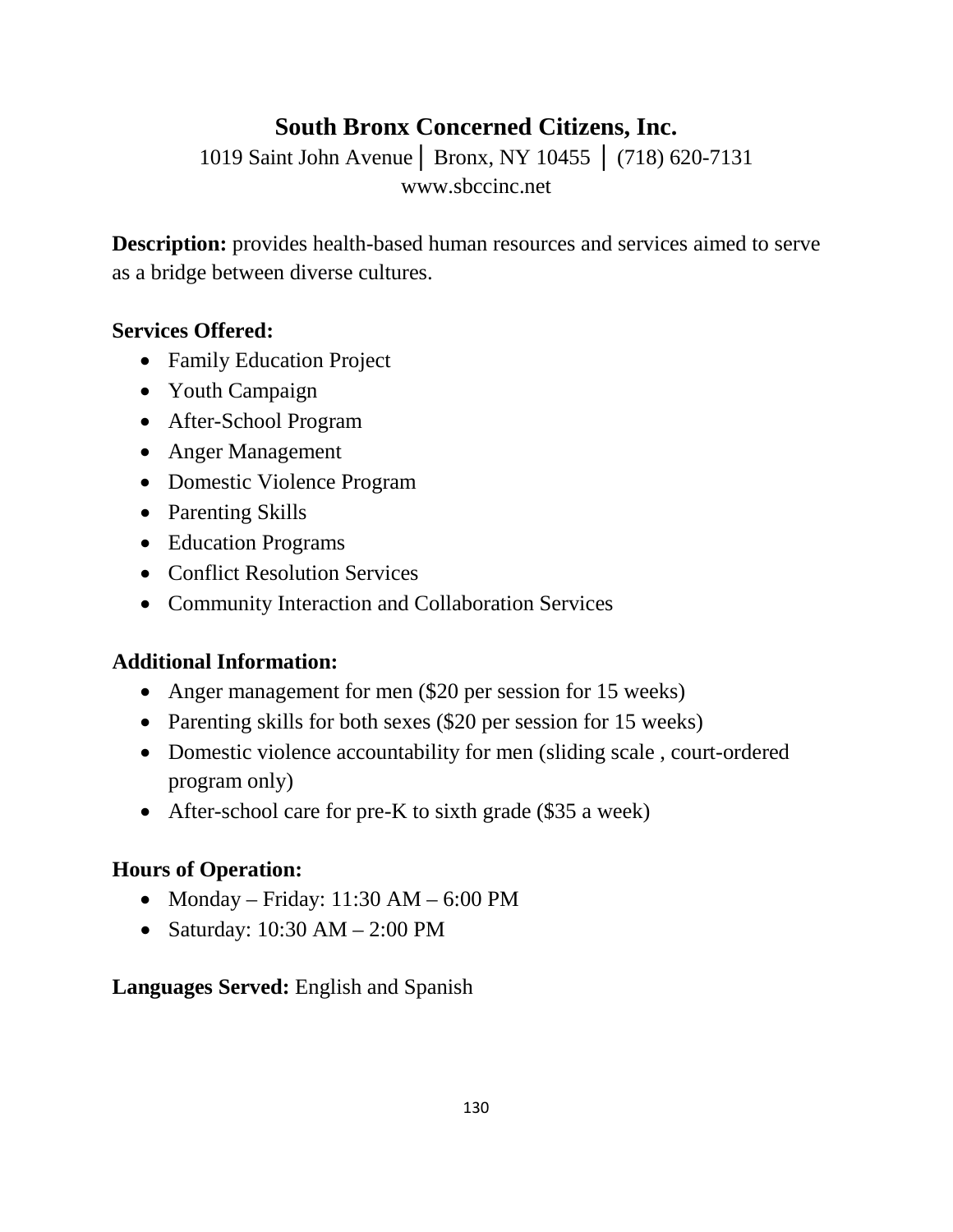## **South Bronx Overall Economic Development Corporation (SoBRO)**

555 Bergan Avenue │ 3rd floor │ Bronx, NY 10455 │ 718-292-3113 www.sobro.org

**Description:** provides direct services to community residents and rebuilds infrastructure within the local community

#### **Services Offered:**

- Education and Workforce Development
- Faith-Based Initiatives
- Commercial Revitalization and Development
- Industrial Development
- Economic Development
- Financial Services
- Housing and Community Development

#### **Additional Information:**

• Also offers small business class

**Hours of Operation:** Monday – Friday: 9:00AM – 5:00 PM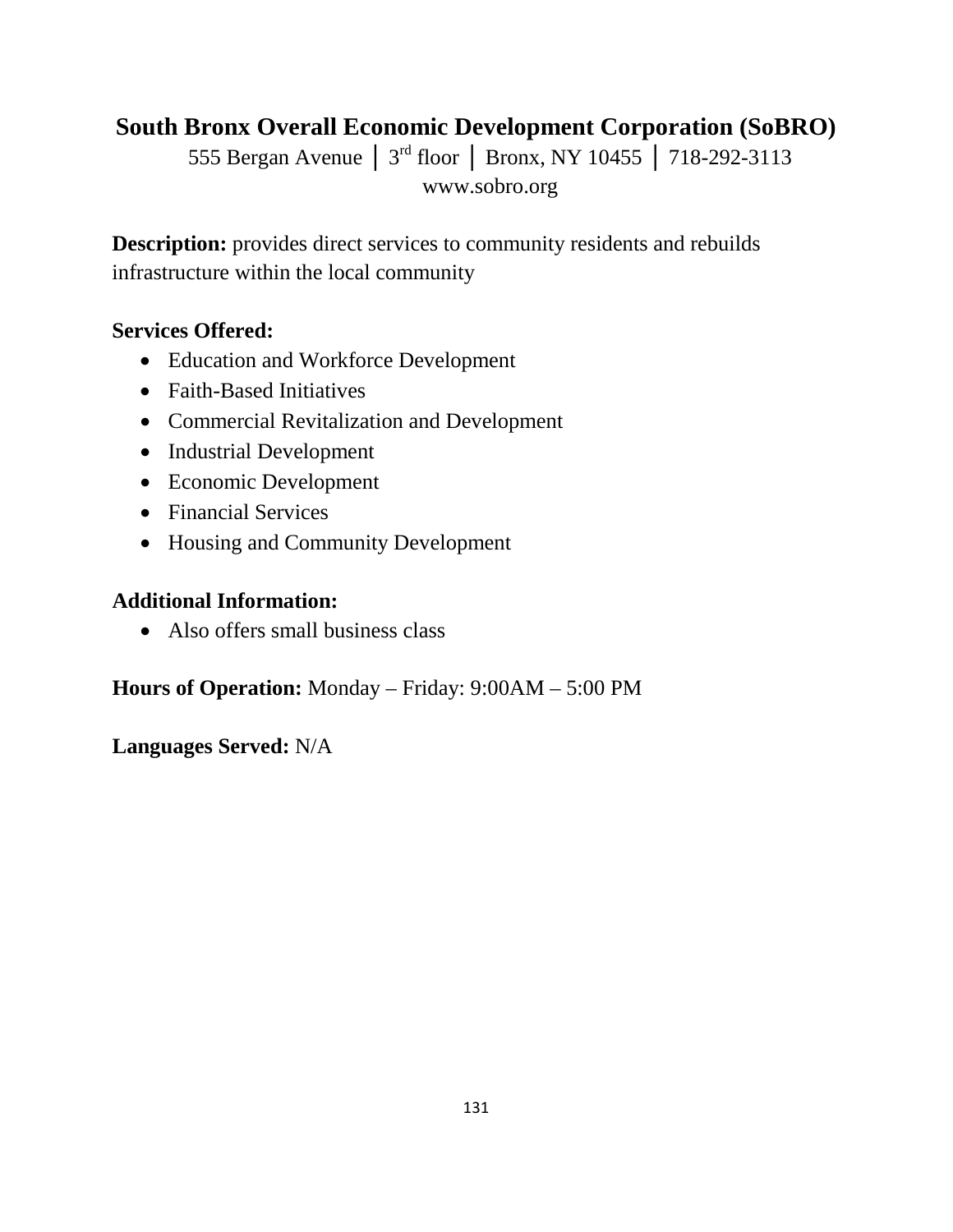## **South East Bronx Neighborhood Centers – SEBNC**

3289 Third Avenue │ Bronx, NY 10456 │ (718) 665-8908 www.sebnc.org

**Description:** plan, develop, and provide services that enhance the quality of life and facilitate the empowerment of Bronx residents

#### **Services Offered:**

- In-House Rehabilitation Services
- Leisure Time Activities
- Early Childhood Services
- Extended Day Programs
- After School/Summer Day Camp Programs
- Jobs for Youth Apprenticeship Program
- Community Service Programs
- Fitness and Wellness Programs

### **Additional Information:**

- Accepts Medicaid only
- Offers both day and evening programs

### **Hours of Operation:**

- Monday, Wednesday and Friday: 9:00 AM 5:00 PM
- Tuesday and Thursday: 9:00 AM 9:00 PM
- Saturday:  $8:30$  AM  $-4:00$  PM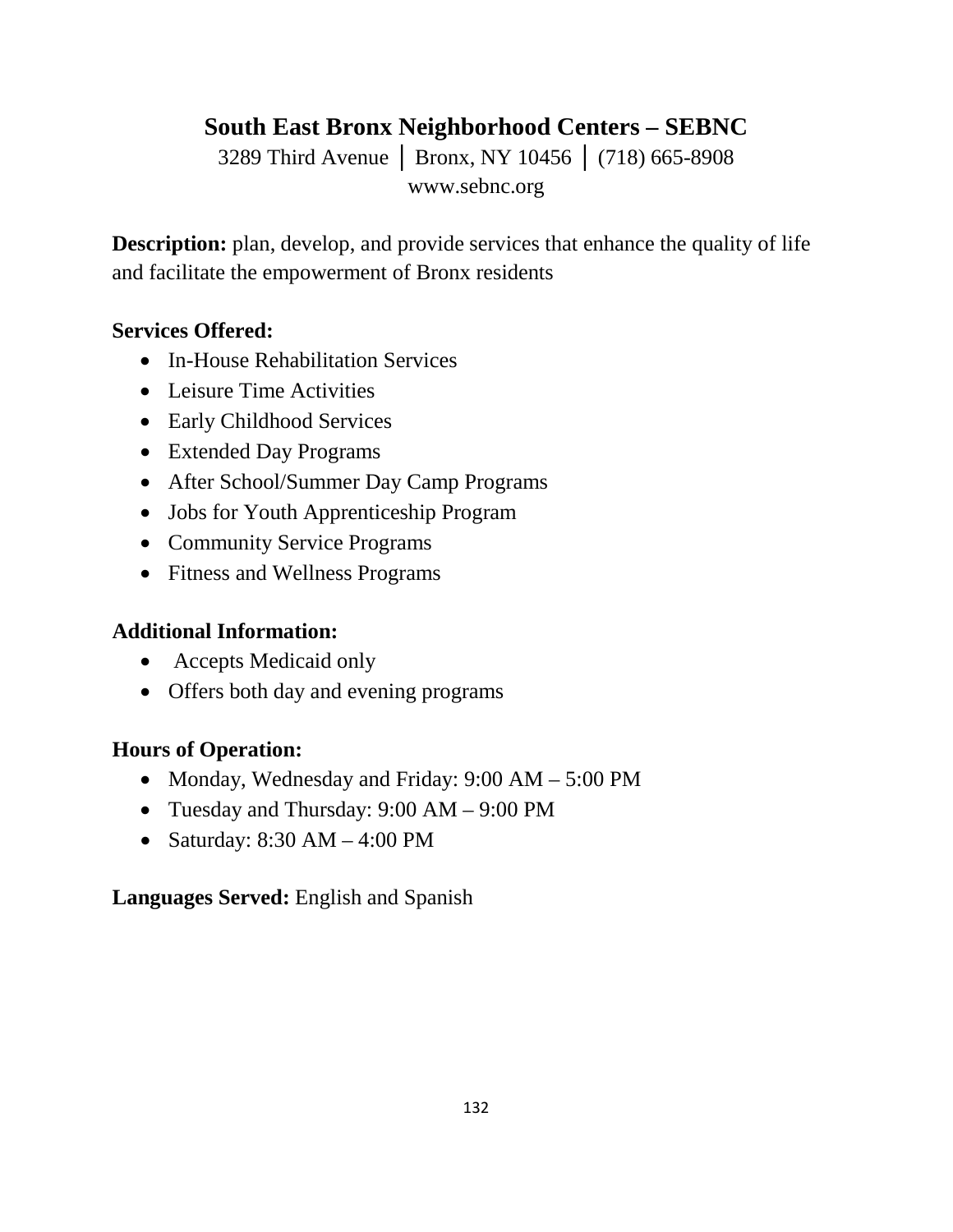## **St. Ann's Episcopal Church**

295 St. Ann's Avenue │ Bronx, NY 10454 │ (718) 585-5632 stannsb.dioceseny.org

**Description:** provides food pantry for community residents.

#### **Services Offered:**

• Food Pantry

#### **Additional Information:**

• No referral for first timers, but need referral from then on

#### **Hours of Operation:**

- Wednesday and Friday: 10:30 AM 2 PM
- No specific time for pickups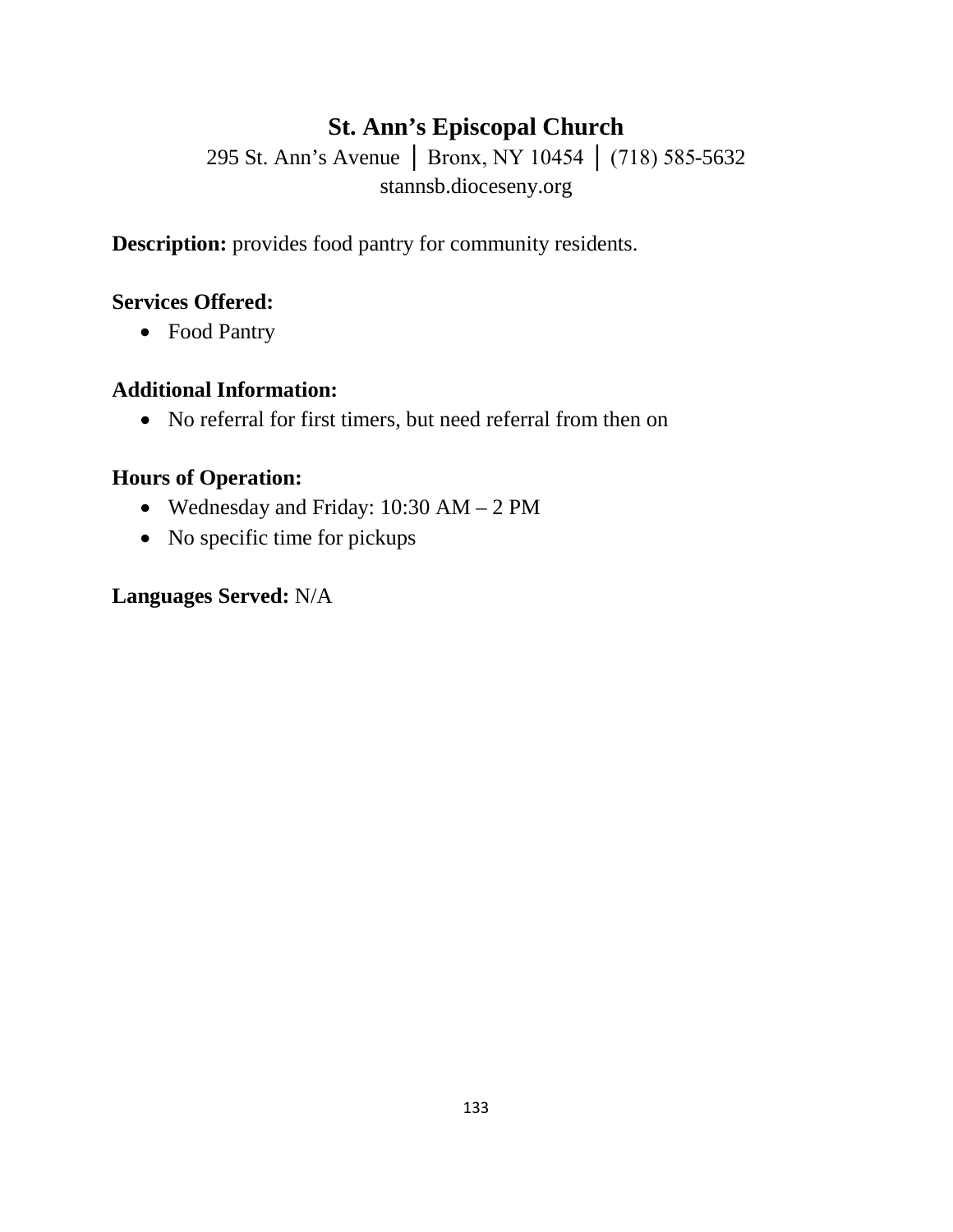## **St. Ann's Corner of Harm Reduction**

310 Walton Avenue │ Suite 201 │ Bronx, NY 10451 │ (718) 585-5544 www.sachr.org

**Description:** multi-service agency providing a variety of interventions aimed to treat the whole person

#### **Services Offered:**

- Support Groups
- Educational Workshops
- Case Management
- Referrals
- Mental Health Services
- HIV Testing & Counseling
- Reproductive Health Services
- Outreach/Syringe Exchange
- Hepatitis Screening and Vaccination
- Peer Training
- Treatment Adherence Services

#### **Additional Information:**

• All services are free of charge

#### **Hours of Operation:**

• Monday – Friday:  $8:30 \text{ AM} - 5:00 \text{ PM}$ ; open until 6:30 PM on Thursday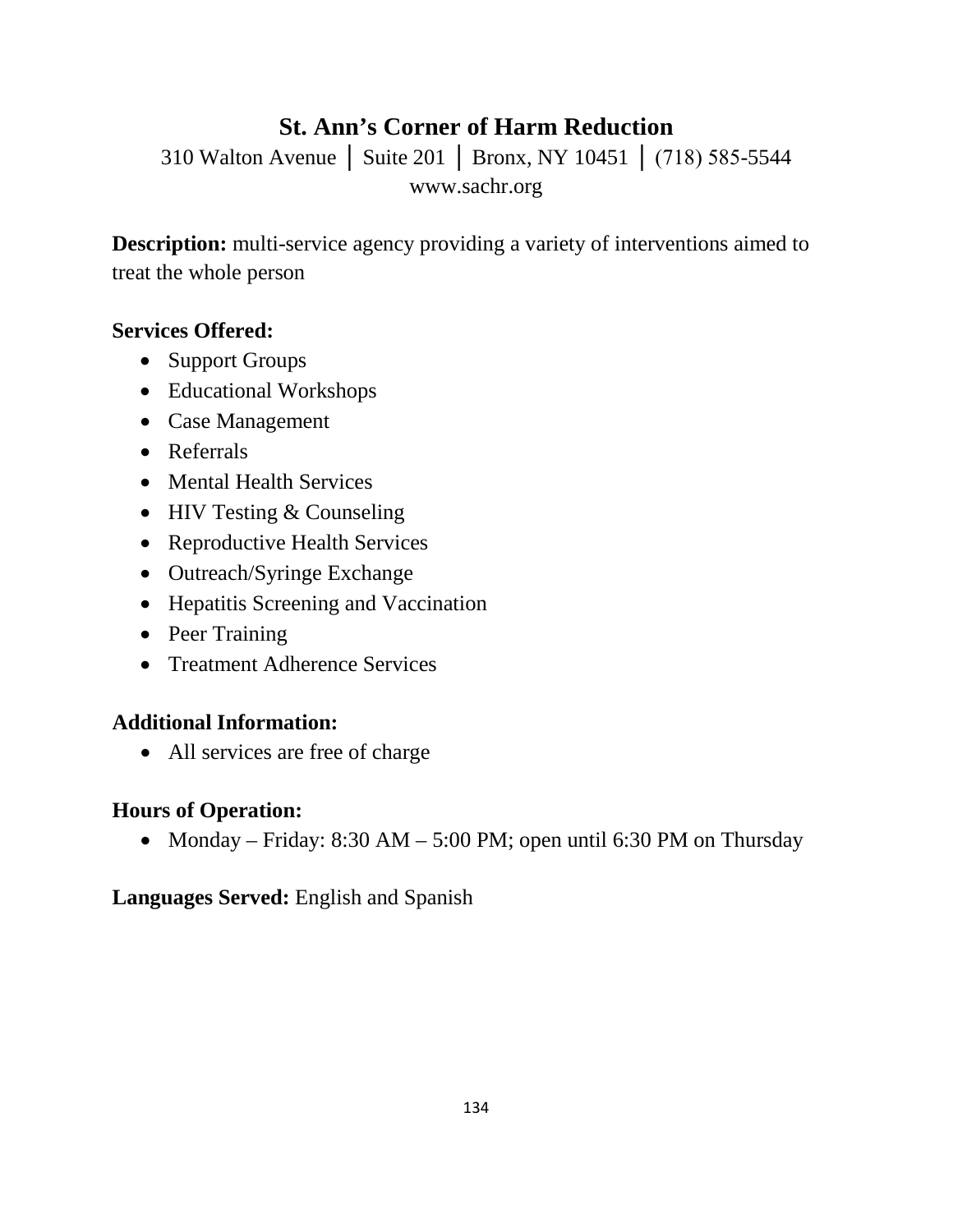## **St. Augustine Food Pantry**

1183 Franklin Avenue | Bronx, NY 10456 | (718) 893-0072

**Description:** provides food pantry for community residents.

#### **Services Offered:**

• Food Pantry

#### **Additional Information:**

• Requires ID

## **Hours of Operation:** Monday: 11 AM – 1 PM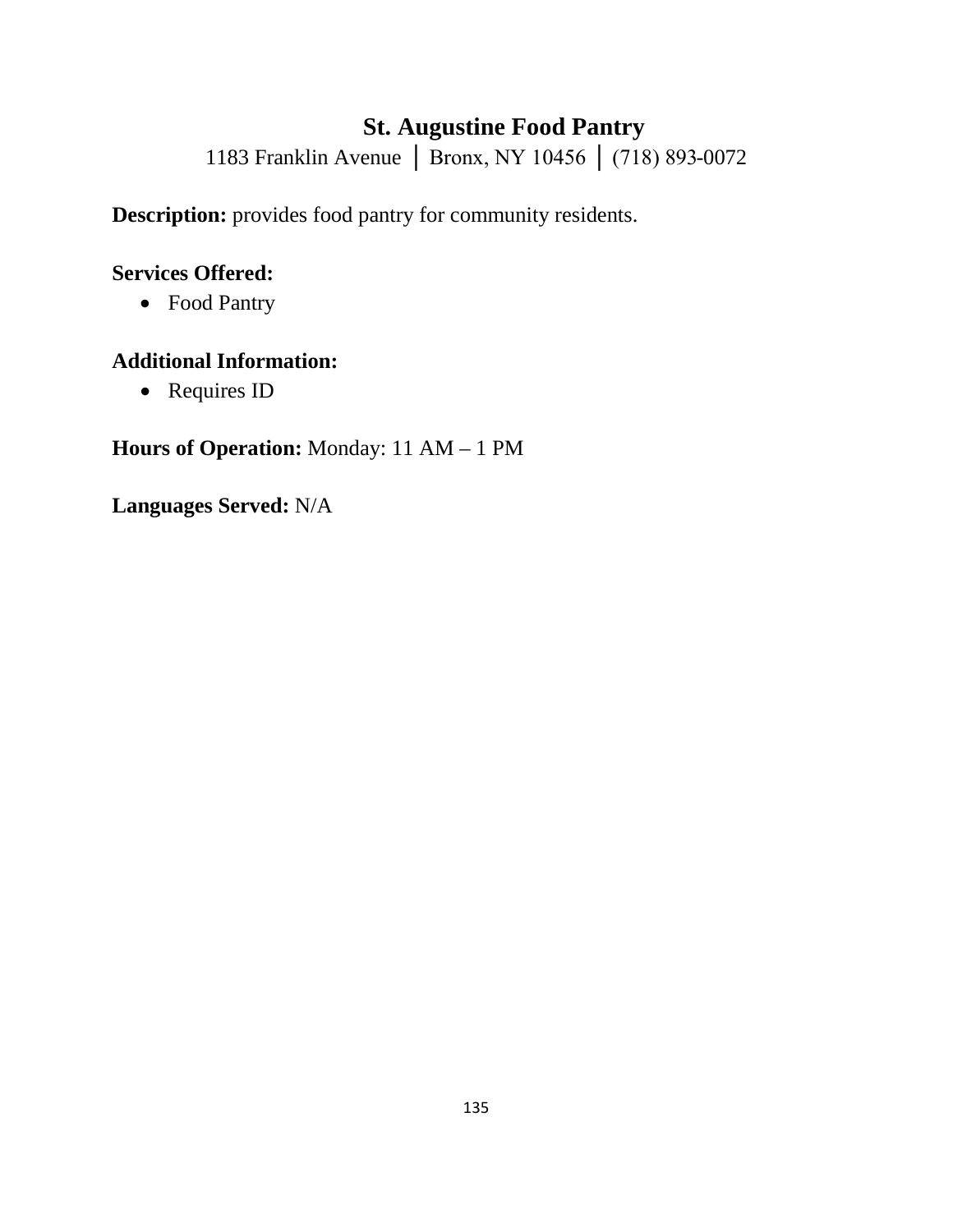## **St. Barnabas Hospital Primary Care Center**

2021 Grand Concourse | Bronx, NY 10453 | (718) 960-6430 www.sbhny.org

**Description:** provides primary health care services in association with St. Barnabas Hospital

#### **Services Offered:**

• General medicine clinic handles all non-emergency patients

### **Additional Information:**

• Accept Medicaid, Medicare, and all other medical insurances

**Hours of Operation:** 8:30 – 4:30; last appointment is at 3:30

**Languages:** N/A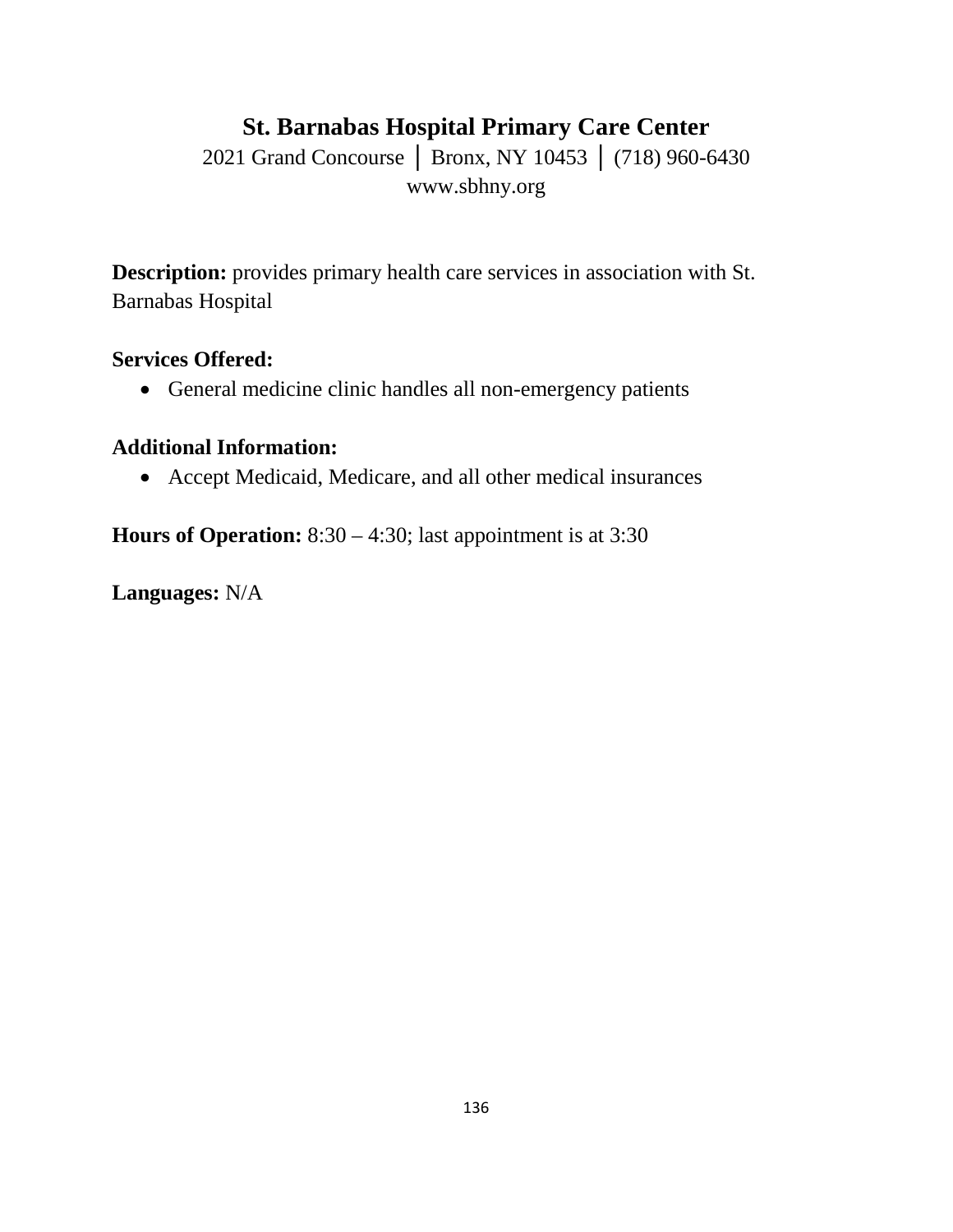## **St. Francis of Assisi**

1544 Shakespeare Avenue | Bronx, NY 10452 | (718) 731-6840

**Description:** provides food pantry for community residents.

#### **Services Offered:**

• Food Pantry

#### **Additional Information:**

• Photo ID preferred

## **Hours of Operation:** Thursday: 9 AM – 1 PM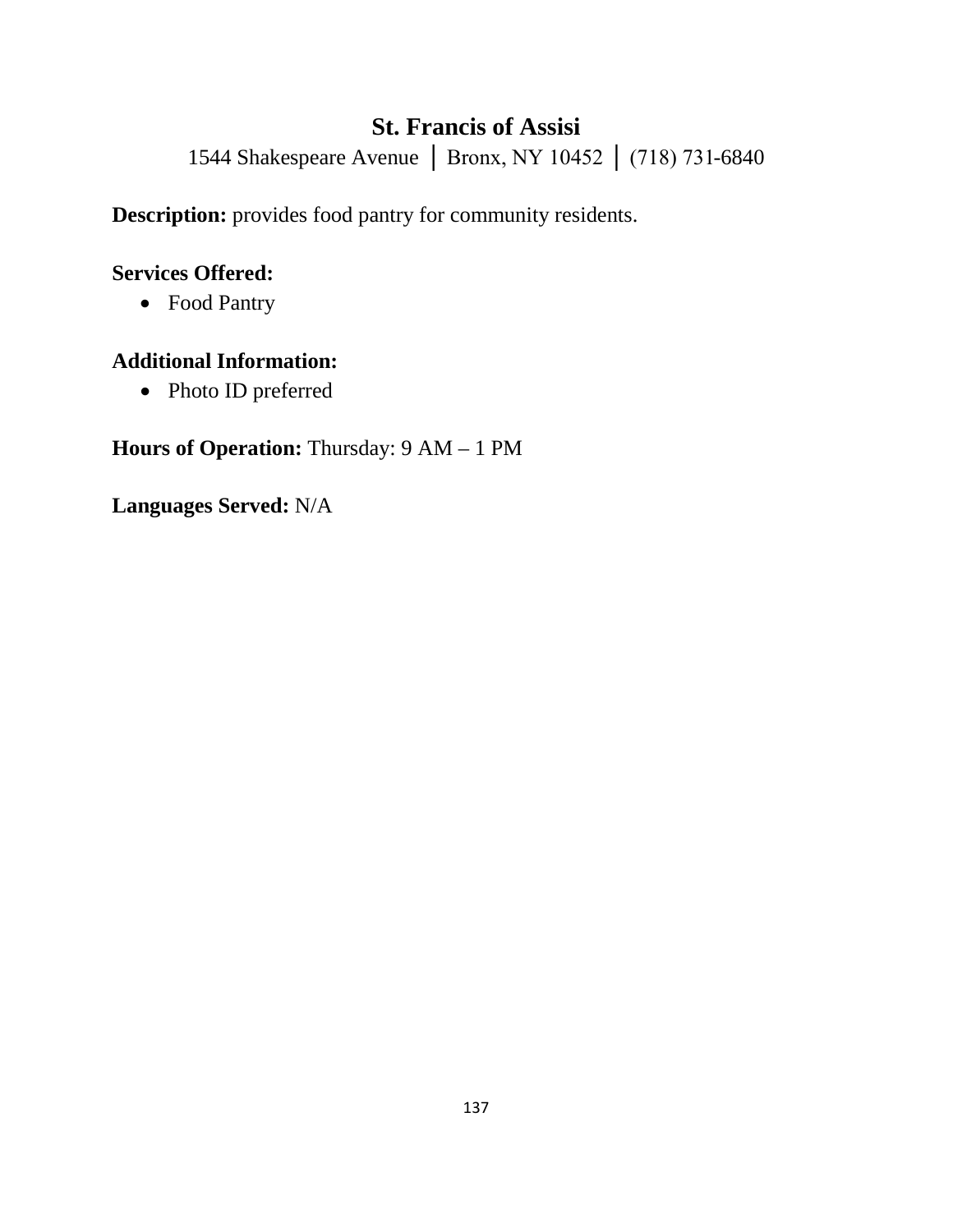# **St. Luke's Food Pantry**

623 East 138th Street │ Bronx, NY 10454 │ (718) 665-6677

**Description:** provides food pantry for community residents.

#### **Services Offered:**

• Food Pantry

#### **Additional Information:**

• Requires ID

## **Hours of Operation:** Friday: 10 AM until finished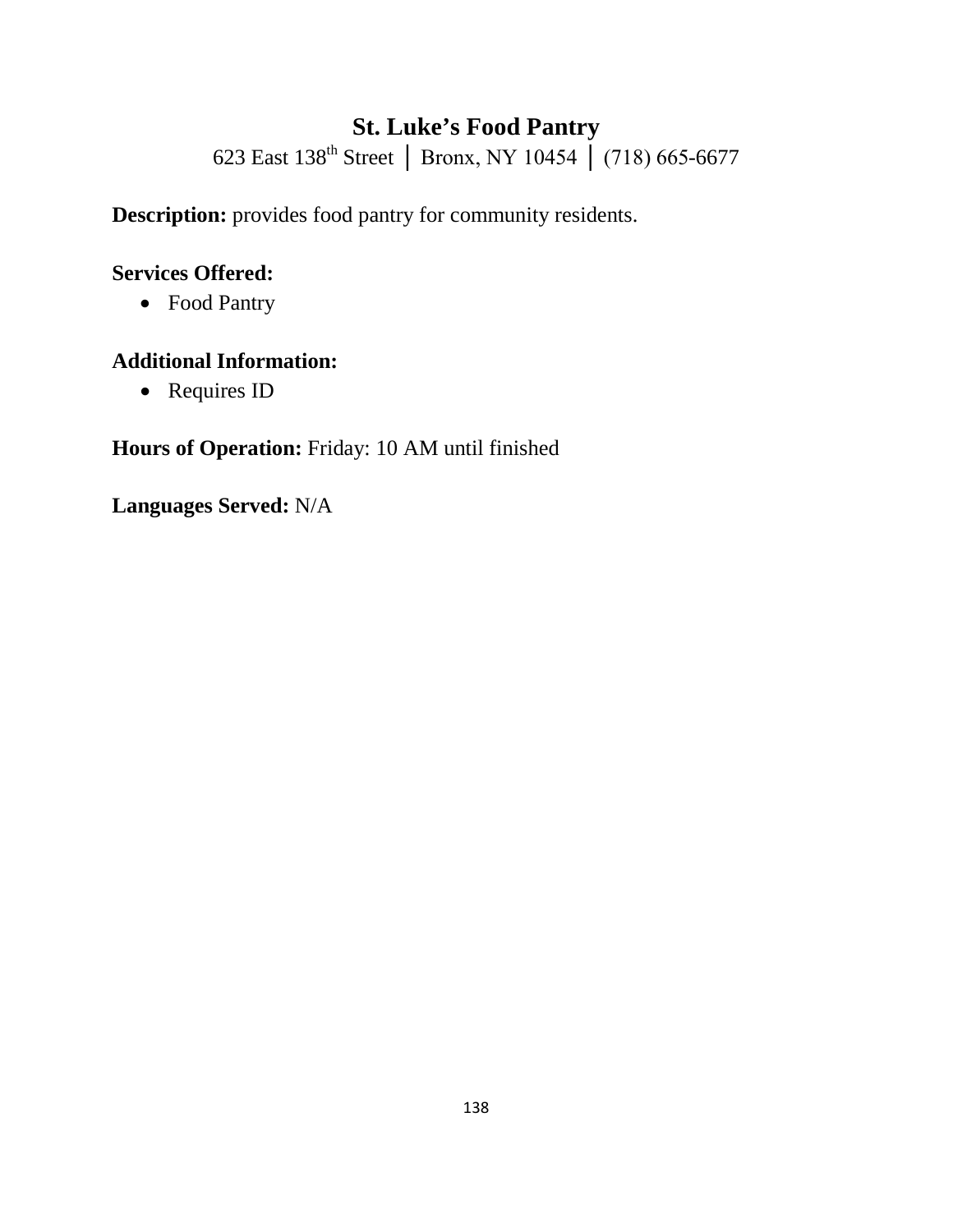## **St. Paul's Evangelical Lutheran Church**

1891 McGraw Avenue │ Bronx, NY 10462 │ (718) 822-4535

**Description:** provides food pantry for community residents.

#### **Services Offered:**

• Food Pantry

#### **Additional Information:**

• Requires proof of address and Medicaid or Medicare

#### **Hours of Operation:**

- Friday:  $9 AM 12 PM$
- Numbers given out at 8:30 AM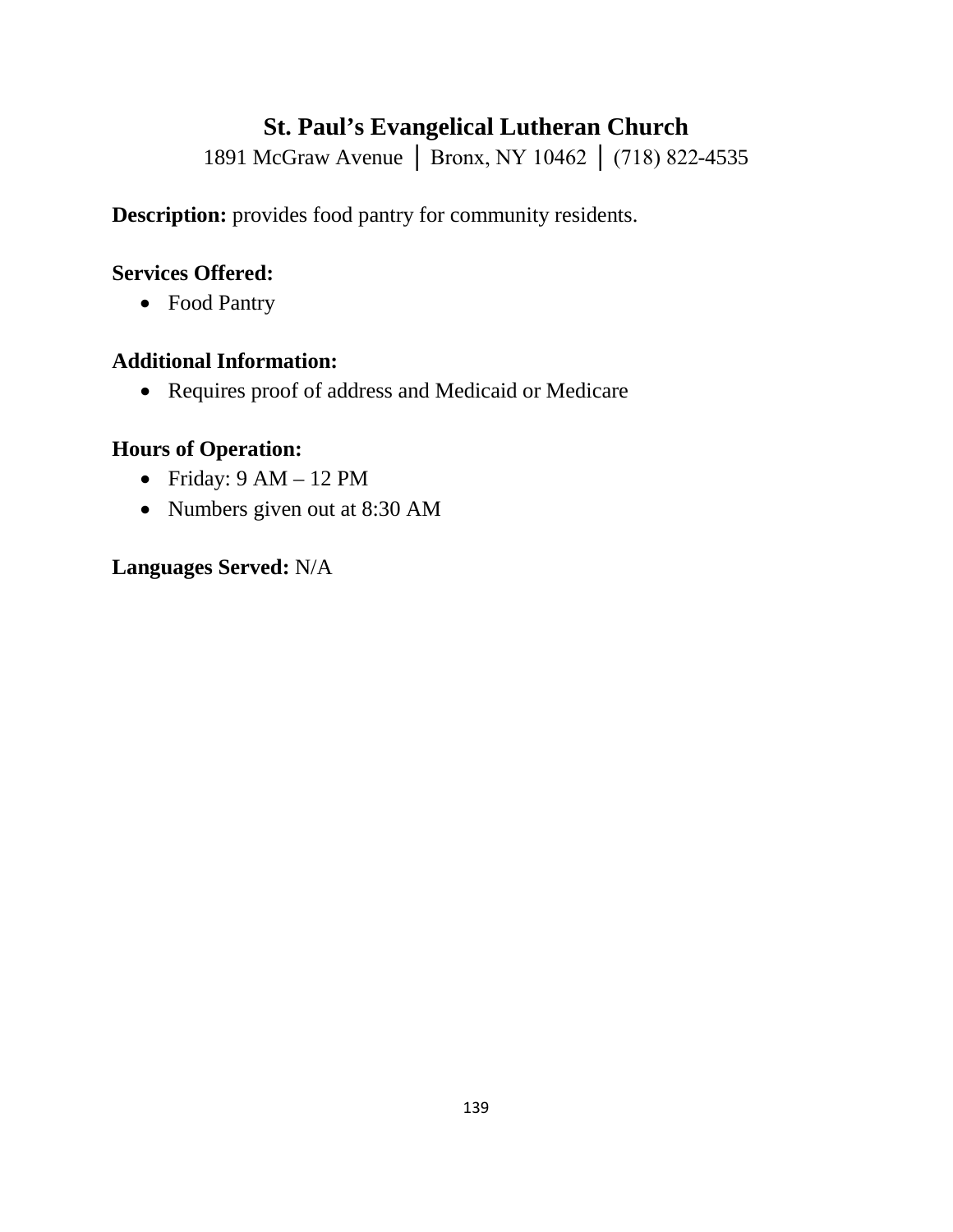### **Steinway Child and Family Services Inc.**

522 Courtland Avenue Bronx, NY 10455 (718) 585-2153 http://www.steinway.org/

**Description:** provides mental health services to community residents

#### **Services Offered:**

- Outpatient Counseling
- Other Social Services

#### **Additional Information:**

- Sliding scale payment available
- Accepts Medicaid
- Parent or referral source can call for an appointment

#### **Hours of Operation:**

• Monday, Wednesday: 10 AM – 6 PM; Tuesday, Thursday: 11 AM – 7 PM; Friday: 9 AM – 5 PM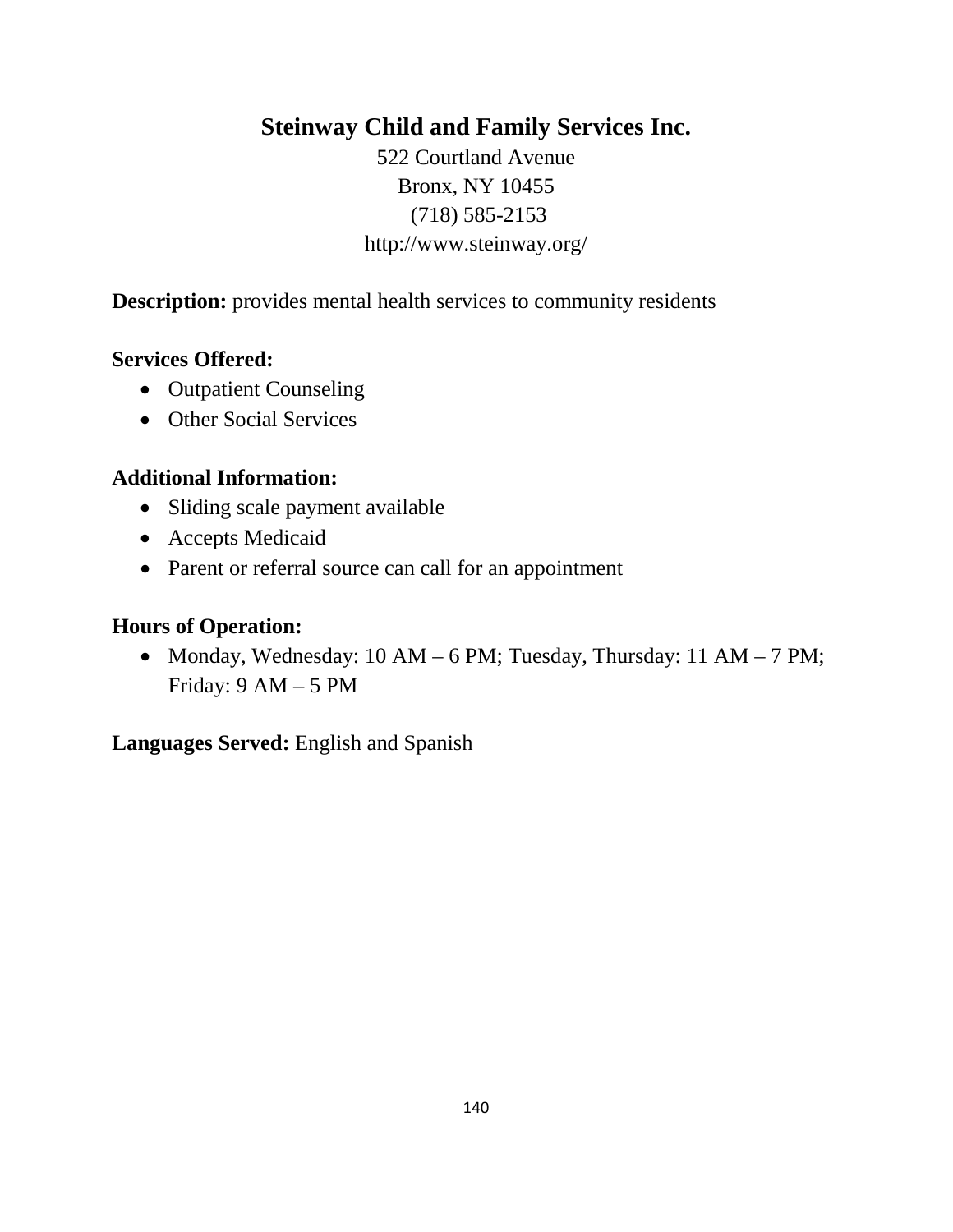## **Thorpe Family Residences, Inc.**

**Thorpe 1:** 2252 Crotona Avenue │ Bronx, NY 10458 │ (718) 933-7312 **Park Avenue Thorpe:** 406 East 184 Street │ Bronx, NY 10458 │ (718) 295-2550

**Description:** two homeless projects that provide quality comprehensive care for those homeless families and individuals seeking to develop life skills in preparation for independent living.

### **Services Offered:**

- Food Pantry
- Childcare Program
- Recreation Programs
- Workshops (parenting, housekeeping, good health practices, budgeting)

### **Additional Information:**

- Walk  $-$  ins
- Referrals
- Women and children only
- Domestic violence counseling

## **Hours of Operation:**

- Food Pantry is open Wednesday: 8:30 AM 9:30 AM
- Childcare provided Monday Friday: 8:00 AM 5:00 PM
- Recreation offered Monday Friday: 3:00 PM 8:00 PM and Saturdays: 10:00 AM – 8:00 PM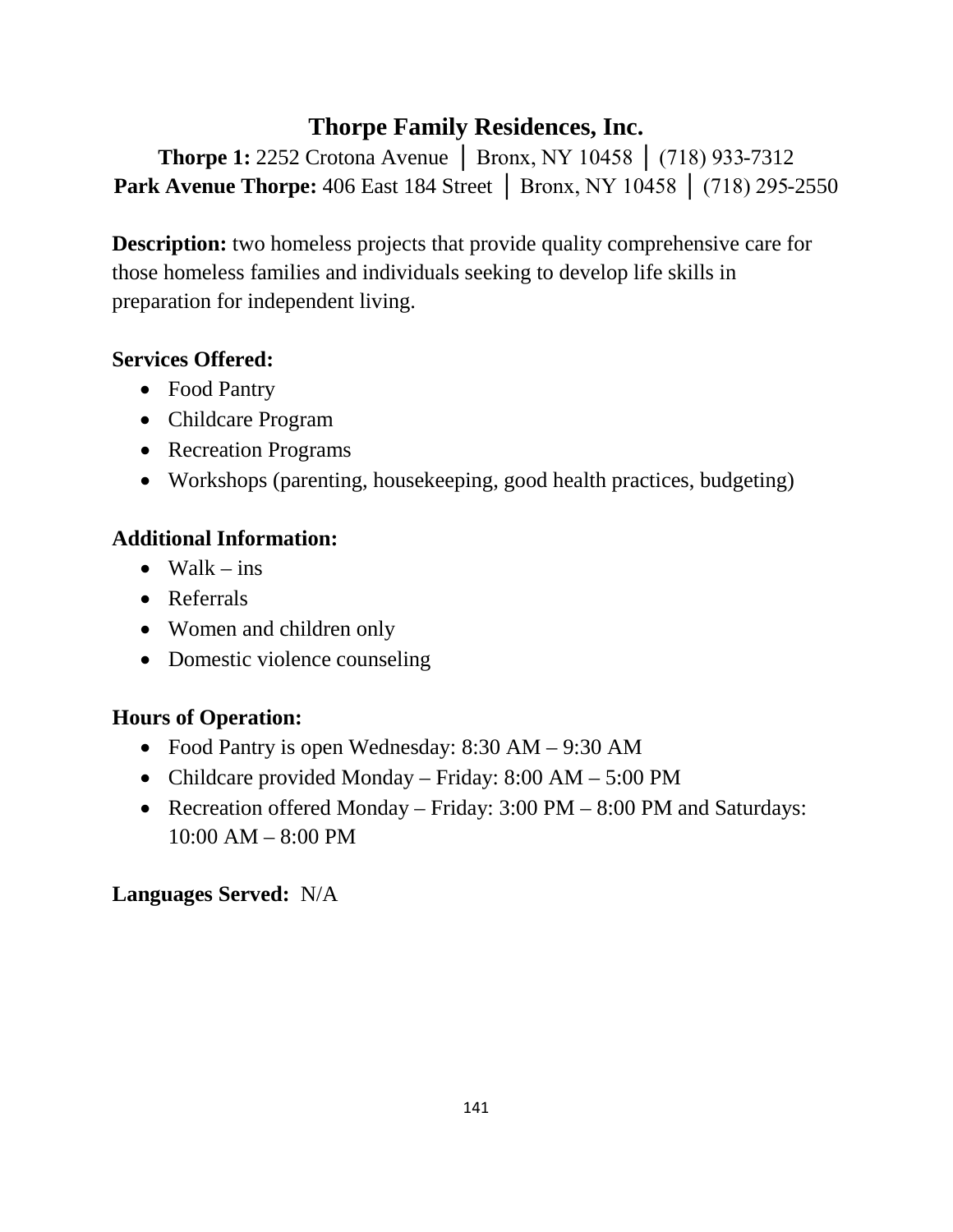## **United Bronx Parents**

773 Prospect Avenue │ Bronx, NY 10455 │ (718) 991-7100 www.ubpinc.org

**Description:** provides food pantry for community residents.

#### **Services Offered:**

• Food Pantry

### **Additional Information:**

• Photo ID preferred

#### **Hours of Operation:** Saturday: 9 AM – 12 PM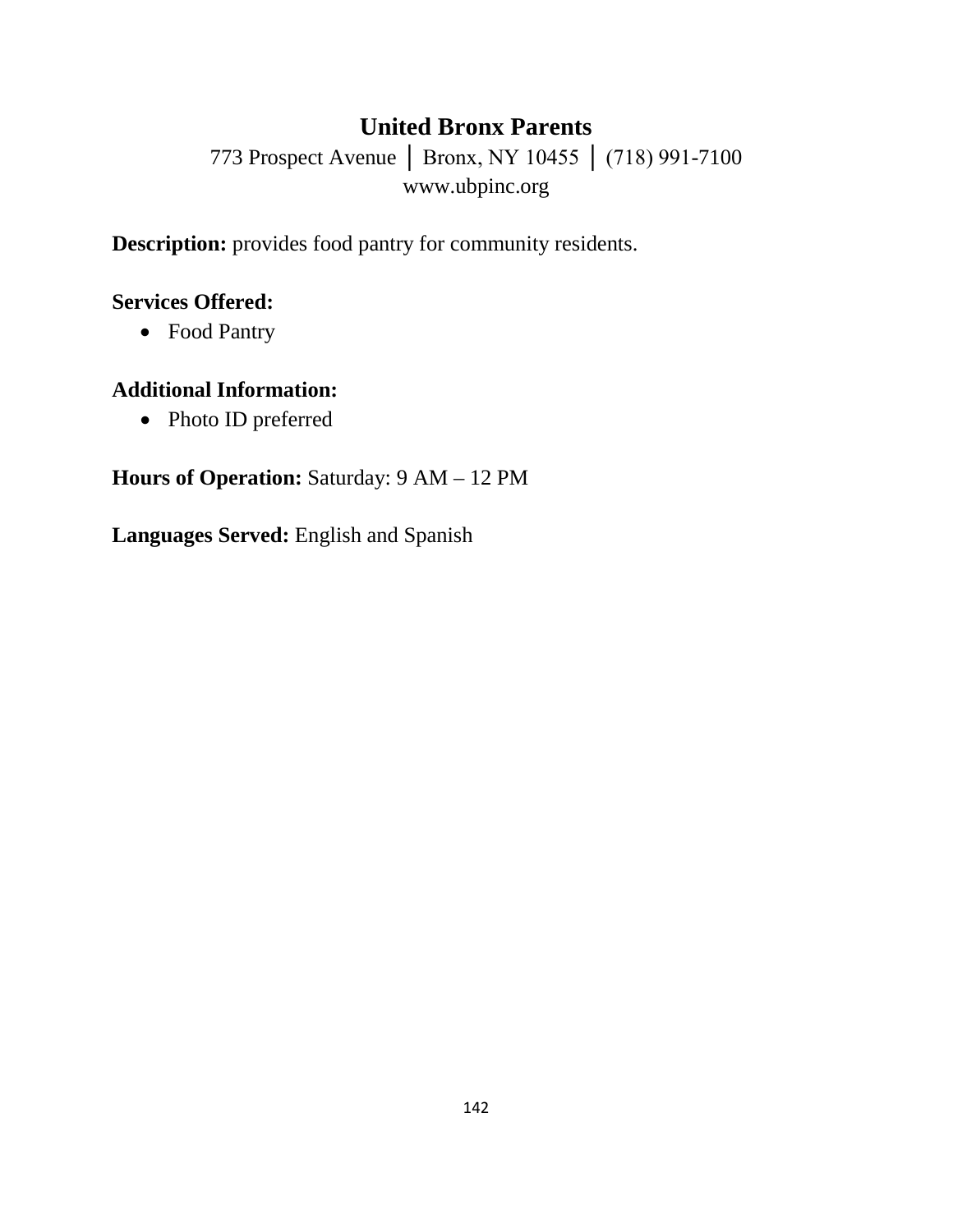## **United Cerebral Palsy of New York City** 1770 Stillwell Avenue | Bronx, NY 10469 | (718) 652-9790 408 East 137th Street│ Bronx, NY 10454│ (718) 993-3458 www.ucpnyc.org

**Description:** provides direct services, technology, and advocacy to children and adults with cerebral palsy and other disabilities

#### **Services Offered:**

- Medical
- Clinical
- Educational
- Technological
- Residential
- Rehabilitative

#### **Additional Information:**

• Services available to all people suffering from cerebral palsy and their families

#### **Hours of Operation:**

• Hours depend based on location and services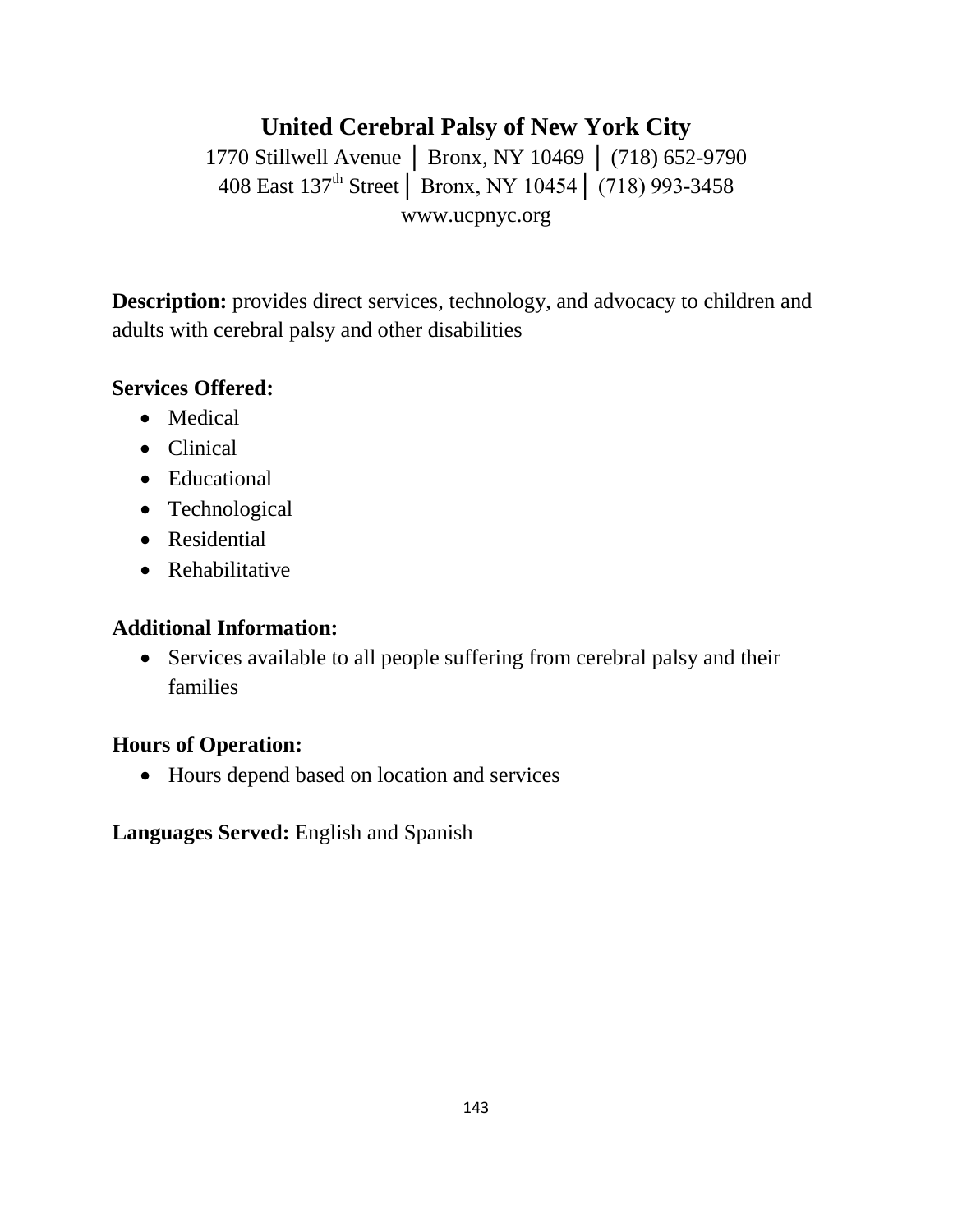**Urban Health Plan** (718) 589-4755 **Plaza del Castillo Health Center** 1515 Southern Boulevard │ Bronx, NY 10460 │ (718) 589-1600 **Bella Vista Health Center** 890 Hunts Point Avenue │ Bronx, NY 10474 │ (718) 589-2141 **El Nuevo San Juan Health Center** 1065 Southern Boulevard | Bronx, NY 10459 | (718) 589-2440 www.urbanhealthplan.org

**Description:** network of federally qualified community health centers committed to improving the health status of local residents

#### **Services Offered:**

- Primary Care Services
- Specialty Care
- Ancillary Services
- Diagnostic Services
- Support Services

#### **Additional Information:**

- Accepts Medicaid
- Sliding Scale Payment also available

#### **Hours of Operation:**

- Hours vary depending on location
- Monday Friday: ranging from  $8:00 \text{ AM} 6:00 \text{ PM}$  to  $7:00 \text{ AM} 7:00 \text{ PM}$
- Saturday: ranging from  $9:00 \text{ AM} 1:00 \text{ PM}$  to  $8:00 \text{ AM} 5:00 \text{ PM}$
- Sunday: 11:00 AM 3:00 PM (El Nuevo San Juan Health Center only)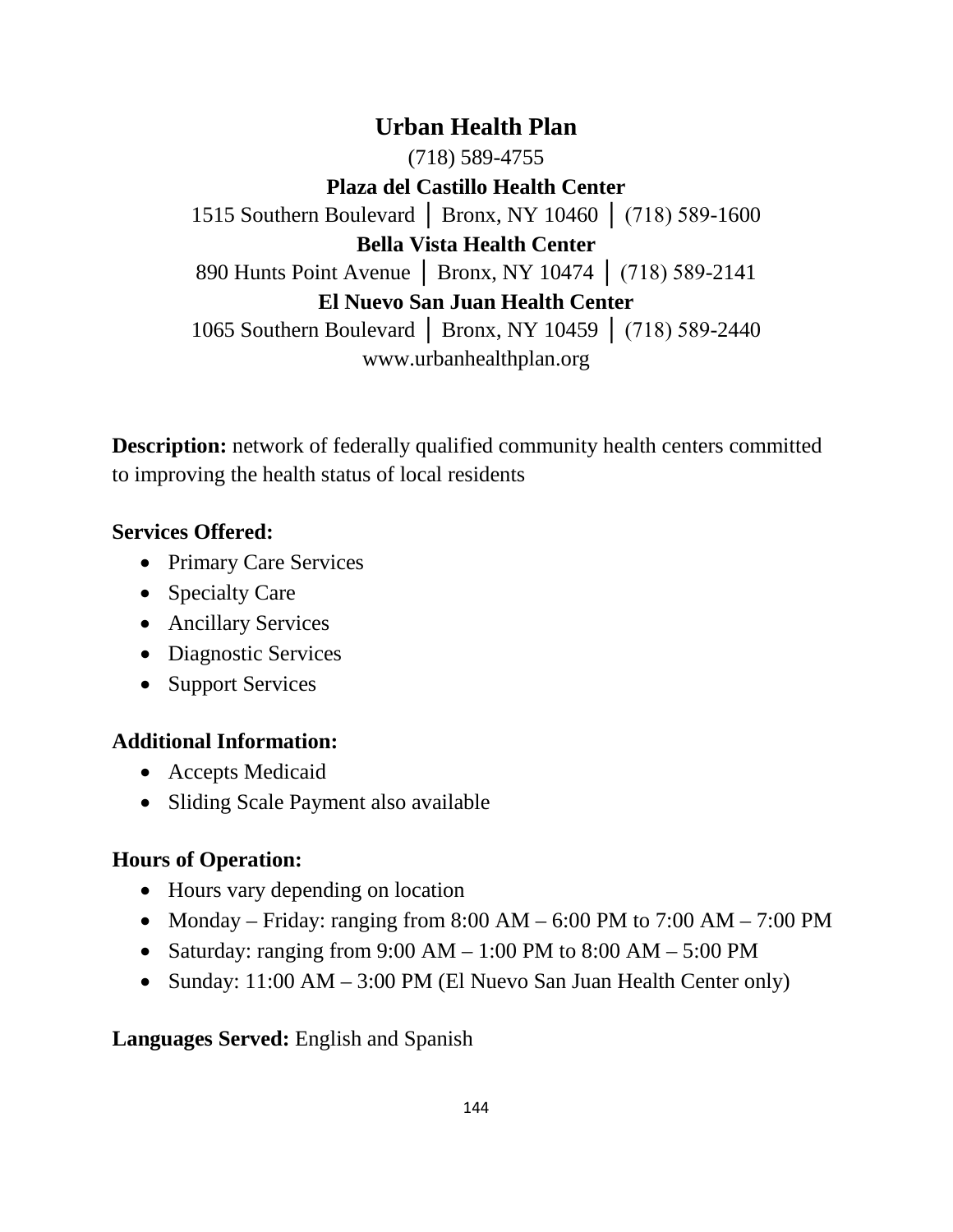# **Urban Youth Alliance**

391 East 149<sup>th</sup> Street | Suite 409 | Bronx, NY 10455 | (718) 402-6872 www.uyai.org

**Description:** cross-denominational urban youth ministry dedicated to developing urban youth into leaders and productive members of their communities

### **Services Offered:**

- Alternative-to-Incarceration for Court-Involved Youth
- After School Tutoring and Literacy
- Youth Ministry

### **Additional Information:**

• Programs and services open available to youth up to college-aged residents in the Bronx

#### **Hours of Operation:**

• Hours depend based on the program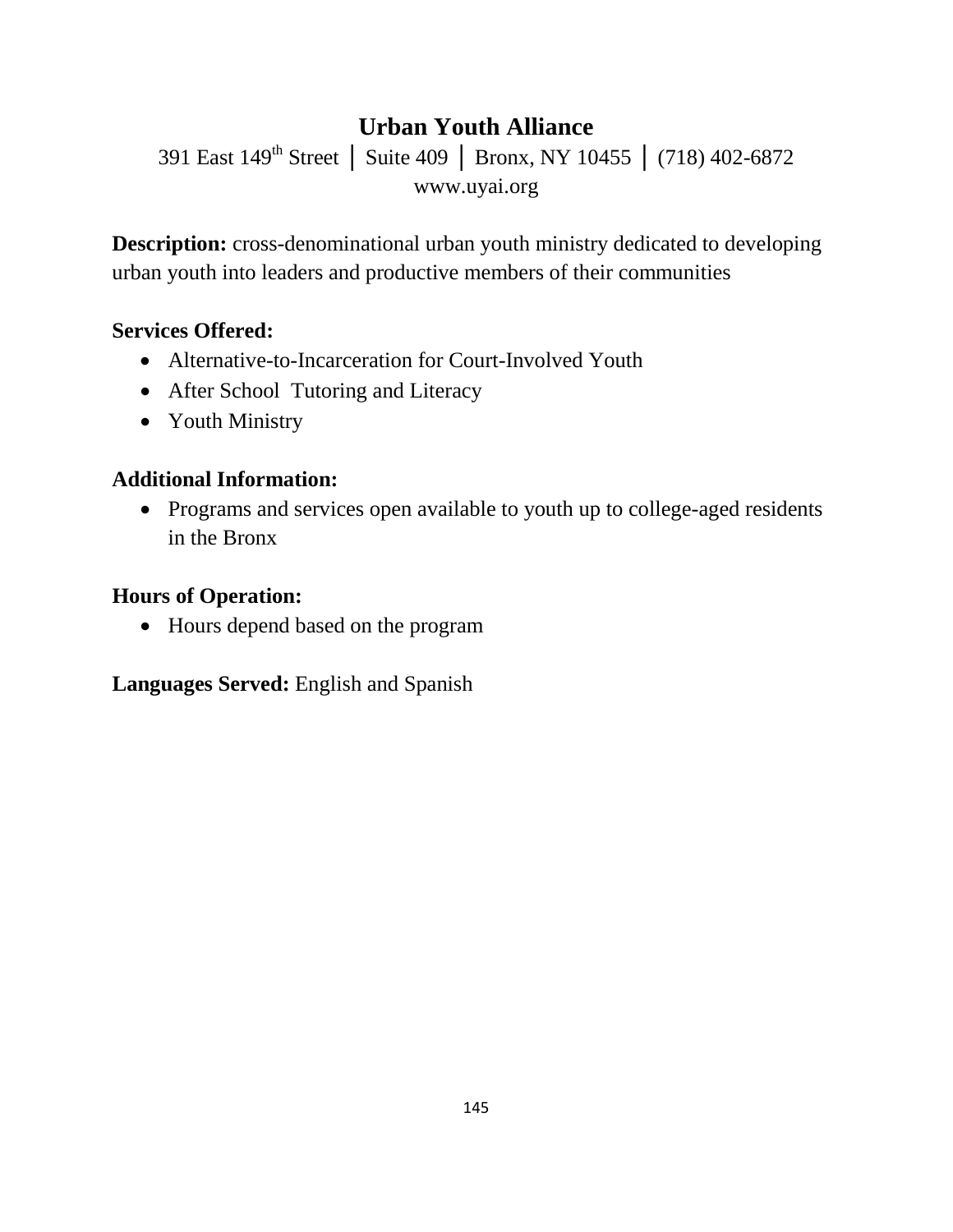## **Vertex Counseling Services**

1080 East Gun Hill Road │ Bronx, New York 10469│ (718) 653-1117

**Description:** offers a comprehensive out-patient program for those with alcohol and other substance abuse issues

### **Services Offered:**

- Out-Patient Drug Treatment
- Anger Management Classes
- Individual Counseling
- Domestic Violence Prevention

## **Additional Information:**

- Accepts Medicaid
- Self-Pay Option: \$120 for intake assessment and \$65 per session

### **Hours of Operation:**

• Monday – Friday: 9:00 AM – 8:00 PM; Saturday: 10:00 AM – 3:00 PM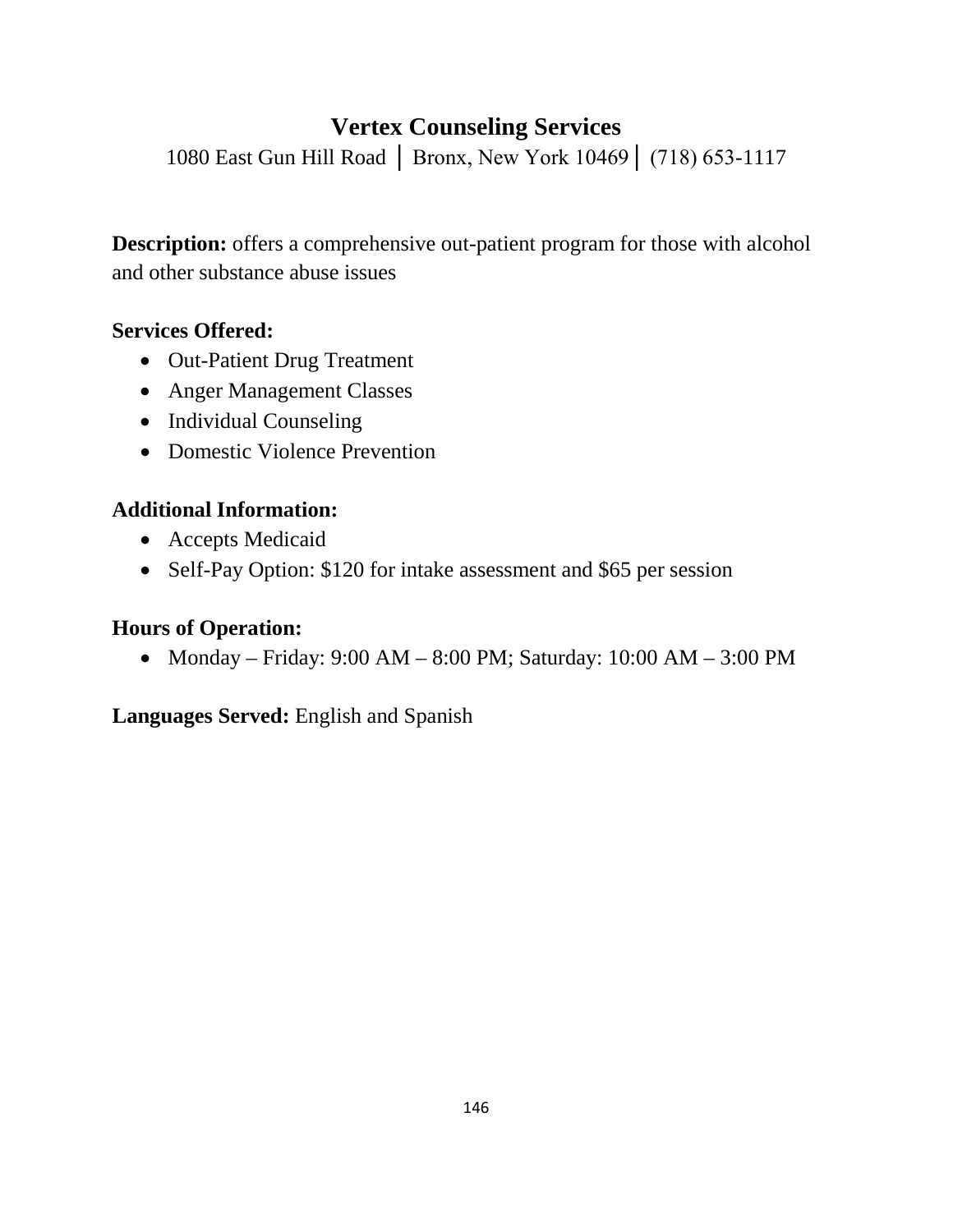# **The VIDA Guidance Center (Comunilife)**

4419 3rd Avenue │ 1<sup>st</sup> Floor │ Bronx, NY 10457 │ (718) 364-7700 <http://www.comunilife.org/TheNewVidaGuidanceCenter.htm>

**Description:** dedicated to the vision of expanding access to mental health clinical services and case management to children, adolescents, adults, and families.

#### **Services Offered:**

- Outpatient Clinical Services
- Case Management

#### **Additional Information:**

- MetroPlus, Health First, Medicaid
- Self-pay available on sliding scale with documentation of income

**Hours of Operation:** Monday – Thursday (9:00 AM – 8:00 PM)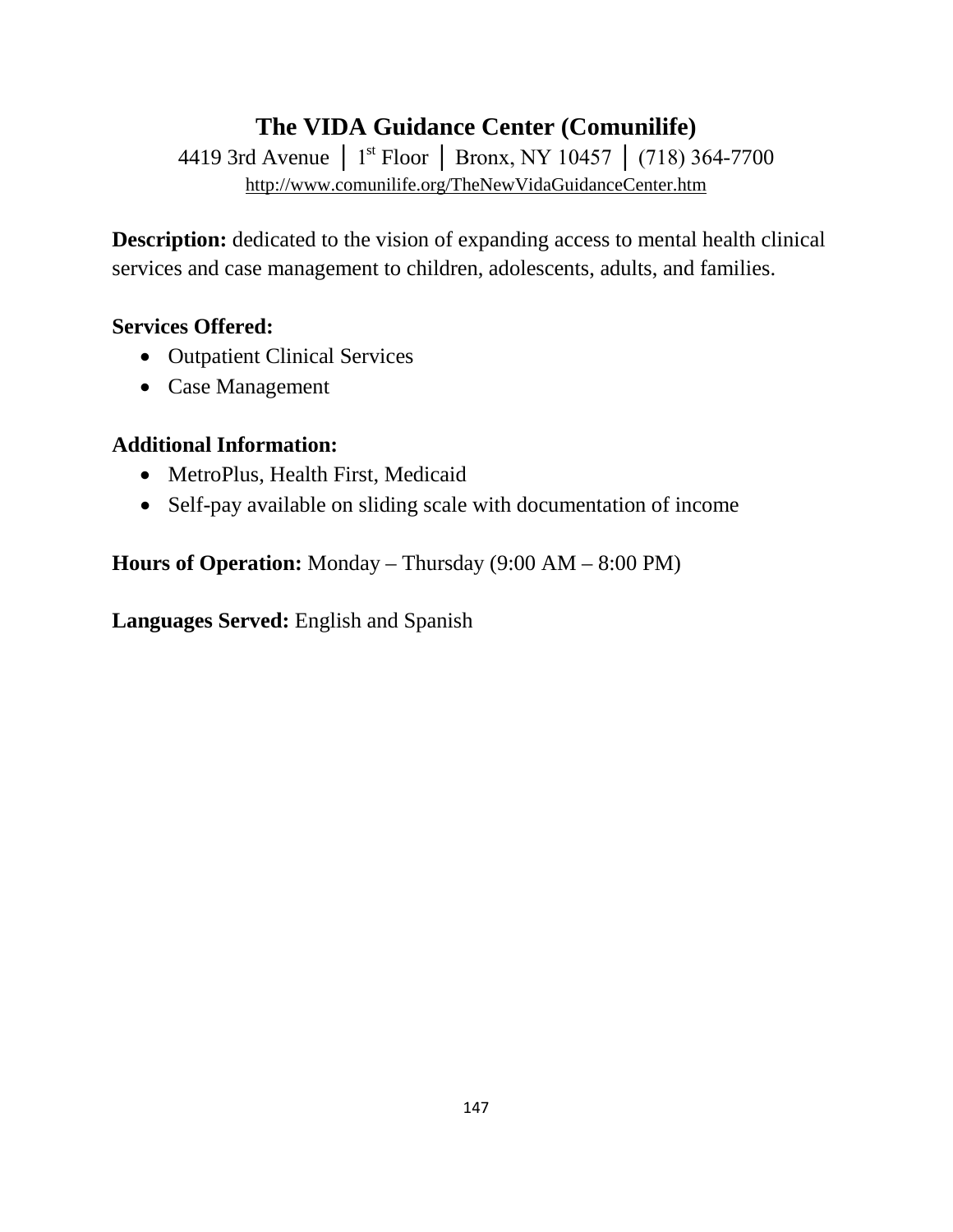# **VIP Community Services**

1910 Arthur Avenue │ 4<sup>th</sup> Floor │ Bronx, NY 10457 │ (718) 583-5150 www.vipservices.org

**Description:** provides a number of services to people with a history of chemical dependency with the end goal of having clients become self-sufficient

### **Services Offered:**

- Behavioral services
- Physical services
- Vocational / Educational services
- Prevention services
- Recreational services
- Transitional and Supportive housing

## **Additional Information:**

- No eligibility restrictions
- Accepts Medicaid or MetroPlus

**Hours of Operation:** Monday, Wednesday: 6:30 AM – 6:00 PM; Tuesday 6:30 AM – 8:00 PM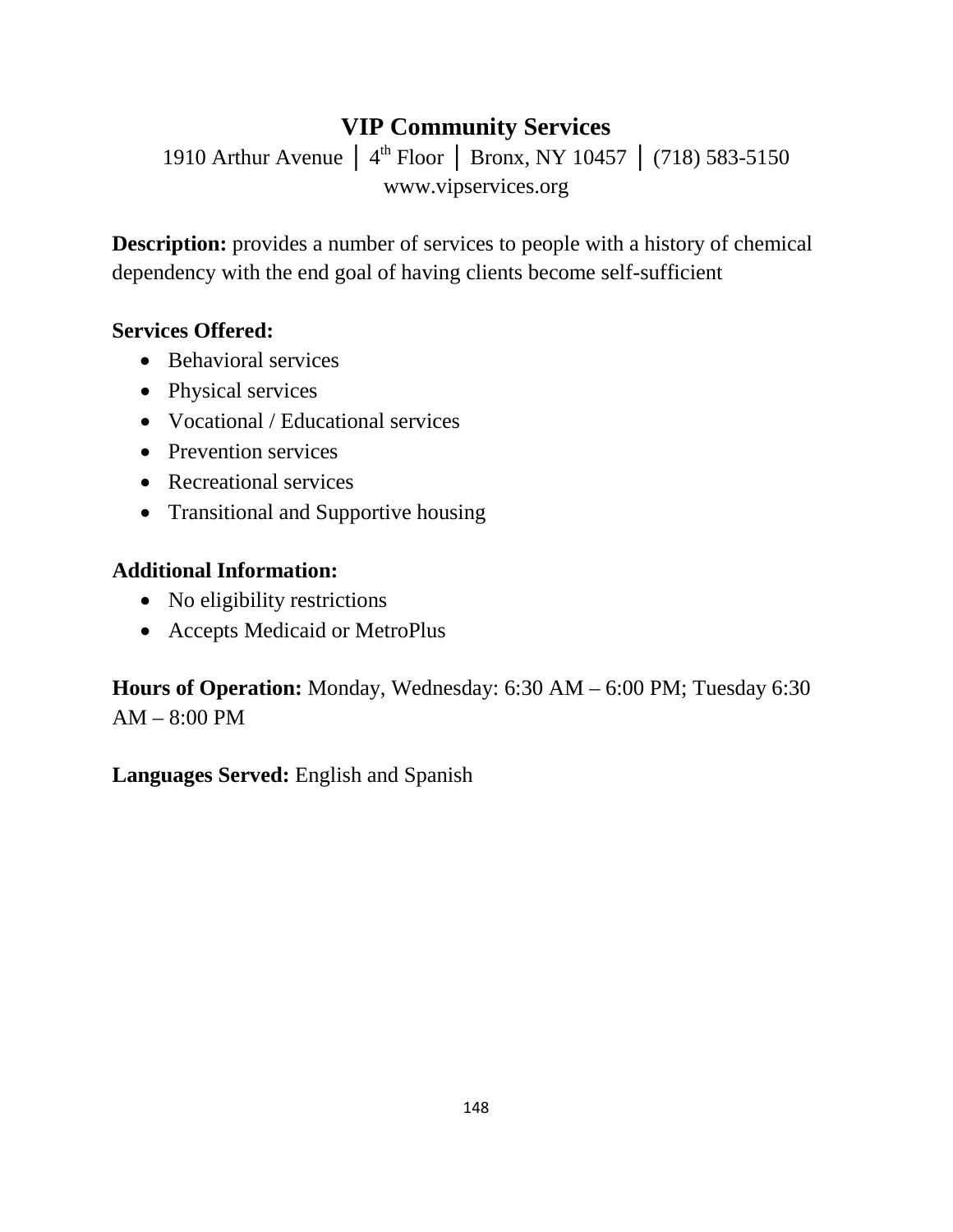**Visiting Nurse Service of New York Bronx Office** 1200 Waters Place │ Bronx, NY 10461 │ (718) 536-3700 **Bronx Fatherhood Program** 489 East 153rd Street │ Bronx, NY 10455 │ (718) 742-7088 www.vnsny.org

**Description:** provides a variety of home-based healthcare services

#### **Services Offered:**

- Post-hospital care
- Rehabilitation therapy
- Long-term home healthcare
- AIDS programs
- Hospice care

### **Additional Information:**

- Healthcare services require an initial referral from a doctor. Nurse will then visit patient to determine necessary treatment to be provided.
- Accepts Medicare, Medicaid, private health insurance, private pay/out-ofpocket, and also provides charitable care
- Participants in the Bronx Fatherhood Program may be up to 40 years of age and must live in the Bronx. The program is offered free of charge.

### **Hours of Operation:**

- Phone calls related to healthcare are answered 24 hours a day
- Nurses make home visits every day from 4 PM 12 AM
- Bronx Fatherhood Program offers evening groups on Tuesdays and Thursdays  $6 PM - 8 PM$

**Languages Served:** English, Spanish, Russian, Korean, Chinese, other languages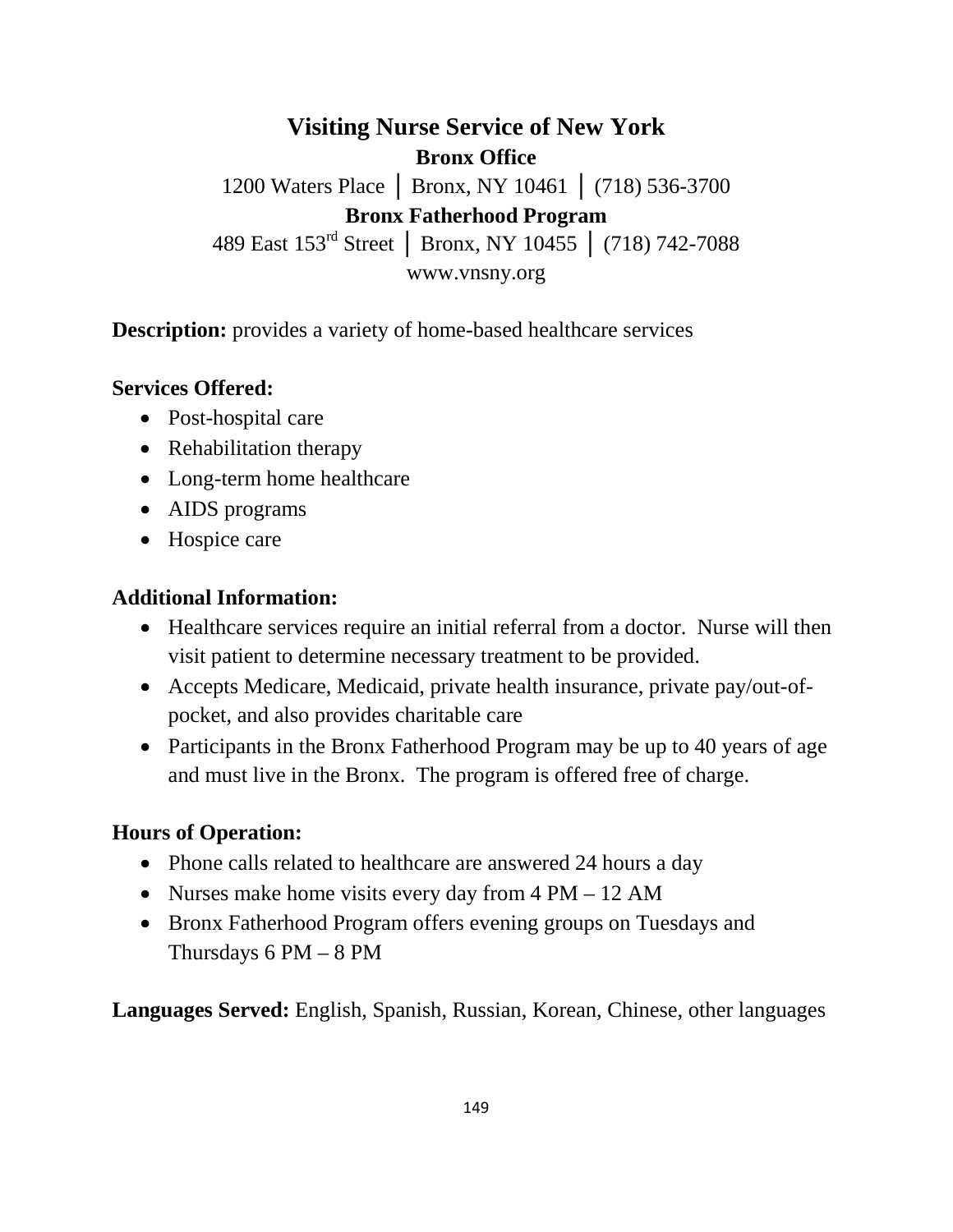**Volunteers of America – Lydia E. Hoffman Family Residence**

855 East 175<sup>th</sup> Street | Bronx, NY 10460 | (718) 893-0909 www.volunteersofamerica.org

**Description:** provides transitional housing and comprehensive services to help homeless families achieve independence and obtain permanent housing

### **Services Offered:**

- On-site physical exams
- On-site visits from a primary care physician
- On-site child care services
- Housing specialists

## **Additional Information:**

• Must have an active public assistance case (HRA pending)

## **Hours of Operation:**

• Facility is open 24 hours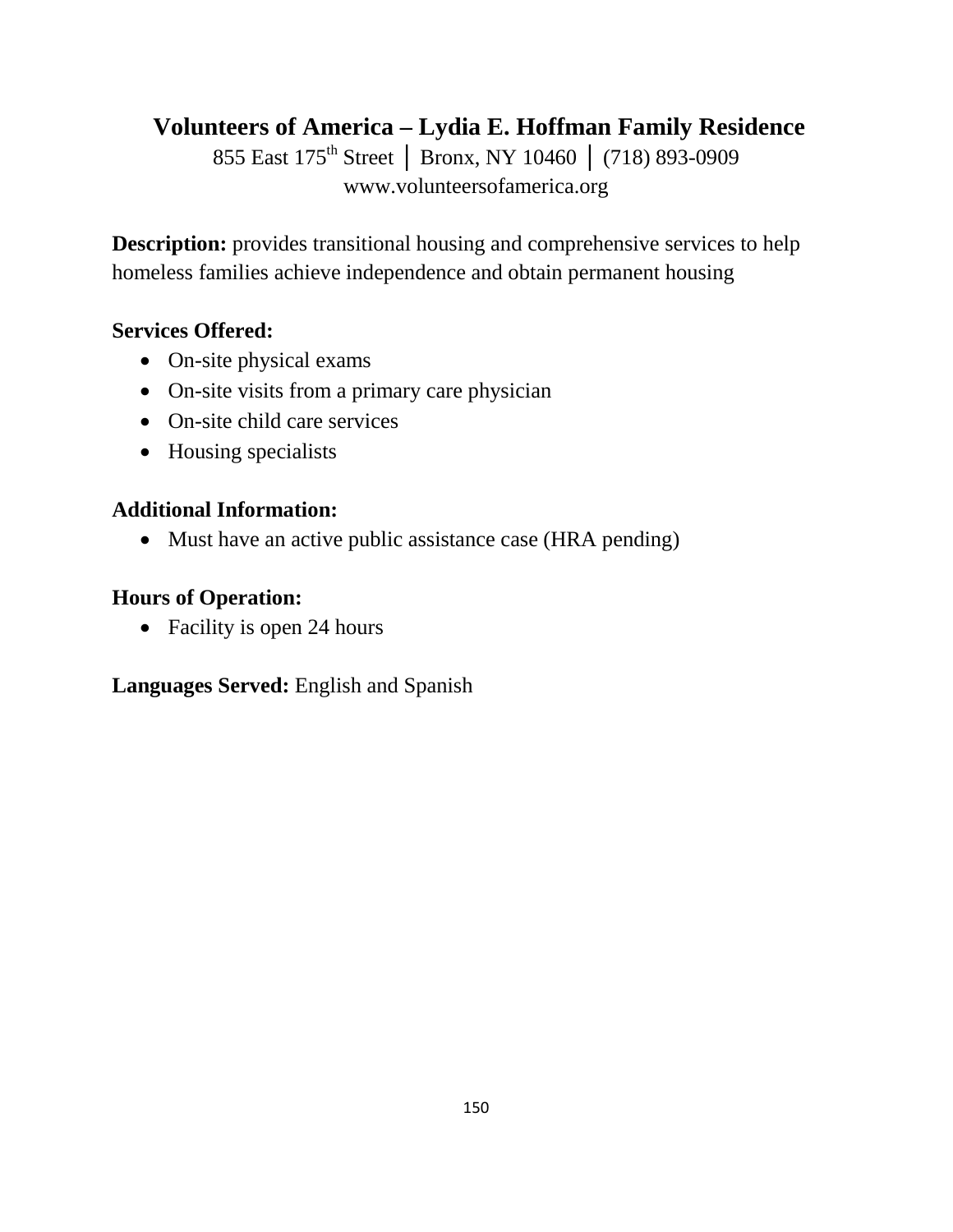# **Women in Need – Casa Rita**

391 East 149th Street │ Bronx, NY 10455 │ (718) 402-0066 www.women-in-need.org

**Description:** provides housing and other needed services for at-risk women and their children.

#### **Services Offered:**

- Alcohol and substance abuse
- Prevention groups
- HIV/AID Education
- Shelter
- Basic skills testing and assessment
- GED preparation
- Job readiness preparation
- Employment
- Domestic violence
- Adult Basic Education
- Child Care
- After school and Recreational programs
- Camp WIN

### **Additional Information:**

- No eligibility requirements
- Medical insurance, Medicaid, sliding scale

### **Hours of Operation:** Monday – Friday: 9:00 AM – 5:00 PM